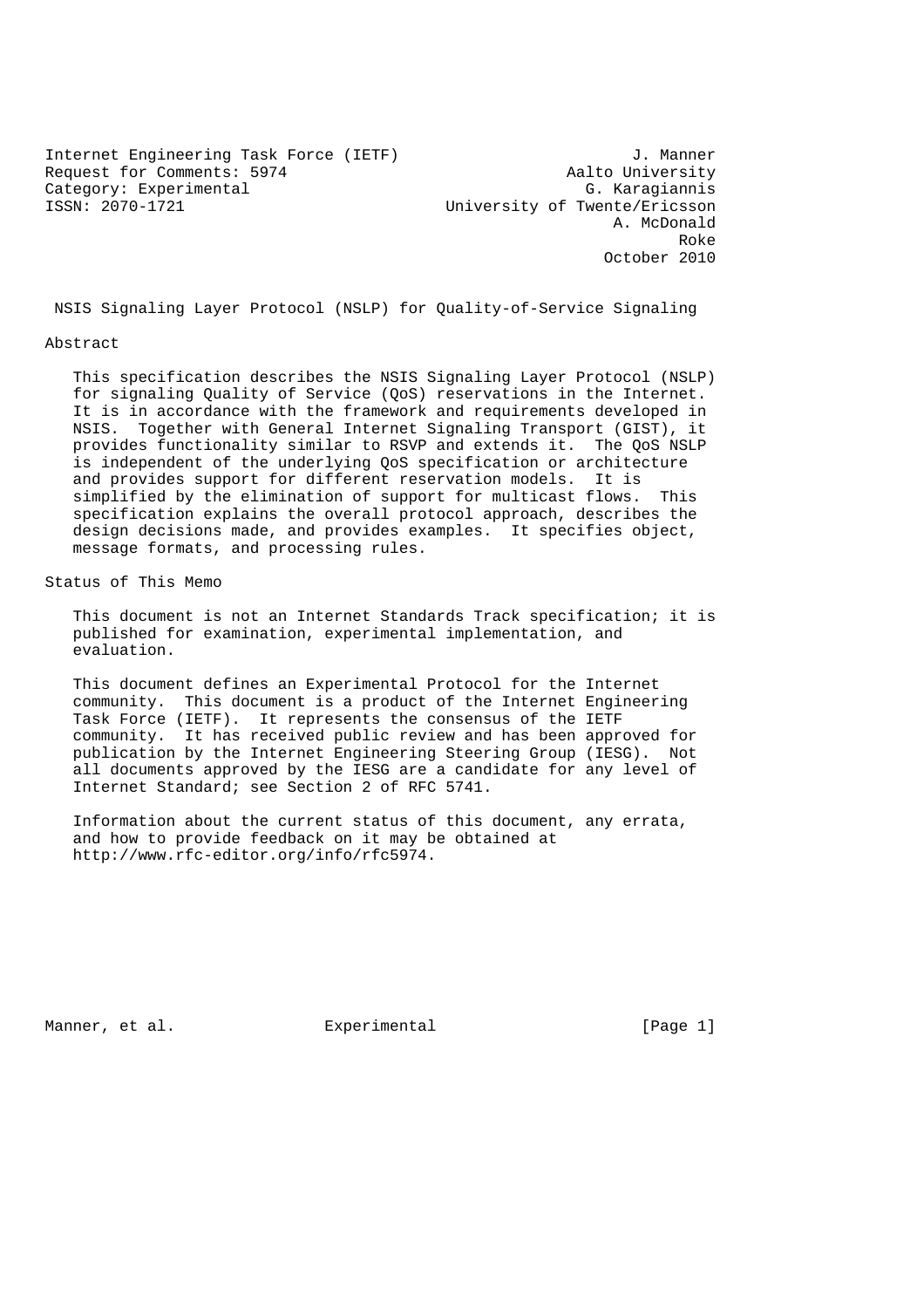Copyright Notice

# Copyright (c) 2010 IETF Trust and the persons identified as the document authors. All rights reserved. This document is subject to BCP 78 and the IETF Trust's Legal Provisions Relating to IETF Documents (http://trustee.ietf.org/license-info) in effect on the date of publication of this document. Please review these documents carefully, as they describe your rights and restrictions with respect to this document. Code Components extracted from this document must include Simplified BSD License text as described in Section 4.e of the Trust Legal Provisions and are provided without warranty as described in the Simplified BSD License. Table of Contents 1. Introduction . . . . . . . . . . . . . . . . . . . . . . . . . 4 2. Terminology . . . . . . . . . . . . . . . . . . . . . . . . . 5 3. Protocol Overview . . . . . . . . . . . . . . . . . . . . . . 6 3.1. Overall Approach . . . . . . . . . . . . . . . . . . . . . 6 3.1.1. Protocol Messages . . . . . . . . . . . . . . . . . . 9

| 3.1.1. Protocol Messages  9                                |  |  |  |  |
|------------------------------------------------------------|--|--|--|--|
| 3.1.2. QoS Models and QoS Specifications 10                |  |  |  |  |
|                                                            |  |  |  |  |
|                                                            |  |  |  |  |
| Soft States $\ldots$ 13<br>3.2.1.                          |  |  |  |  |
| Sender and Receiver Initiation 13<br>3.2.2.                |  |  |  |  |
| 3.2.3. Protection against Message Re-ordering and          |  |  |  |  |
|                                                            |  |  |  |  |
| Explicit Confirmations 14<br>3.2.4.                        |  |  |  |  |
| 3.2.5. Reduced Refreshes 14                                |  |  |  |  |
| Summary Refreshes and Summary Tear 15<br>3.2.6.            |  |  |  |  |
| $3.2.7.$ Message Scoping 15                                |  |  |  |  |
| 3.2.8. Session Binding 16                                  |  |  |  |  |
| 3.2.9. Message Binding 16                                  |  |  |  |  |
|                                                            |  |  |  |  |
| 3.2.11. Support for Request Priorities 18                  |  |  |  |  |
|                                                            |  |  |  |  |
|                                                            |  |  |  |  |
|                                                            |  |  |  |  |
| 3.3.1. Support for Bypassing Intermediate Nodes 25         |  |  |  |  |
| 3.3.2. Support for Peer Change Identification 25           |  |  |  |  |
| 3.3.3. Support for Stateless Operation 26                  |  |  |  |  |
| 3.3.4. Priority of Signaling Messages 26                   |  |  |  |  |
| 3.3.5. Knowledge of Intermediate QoS-NSLP-Unaware Nodes 26 |  |  |  |  |
| 4. Examples of QoS NSLP Operation 26                       |  |  |  |  |
| 4.1. Sender-Initiated Reservation 27                       |  |  |  |  |
|                                                            |  |  |  |  |
|                                                            |  |  |  |  |

Manner, et al. Subsection Experimental Experiment (Page 2)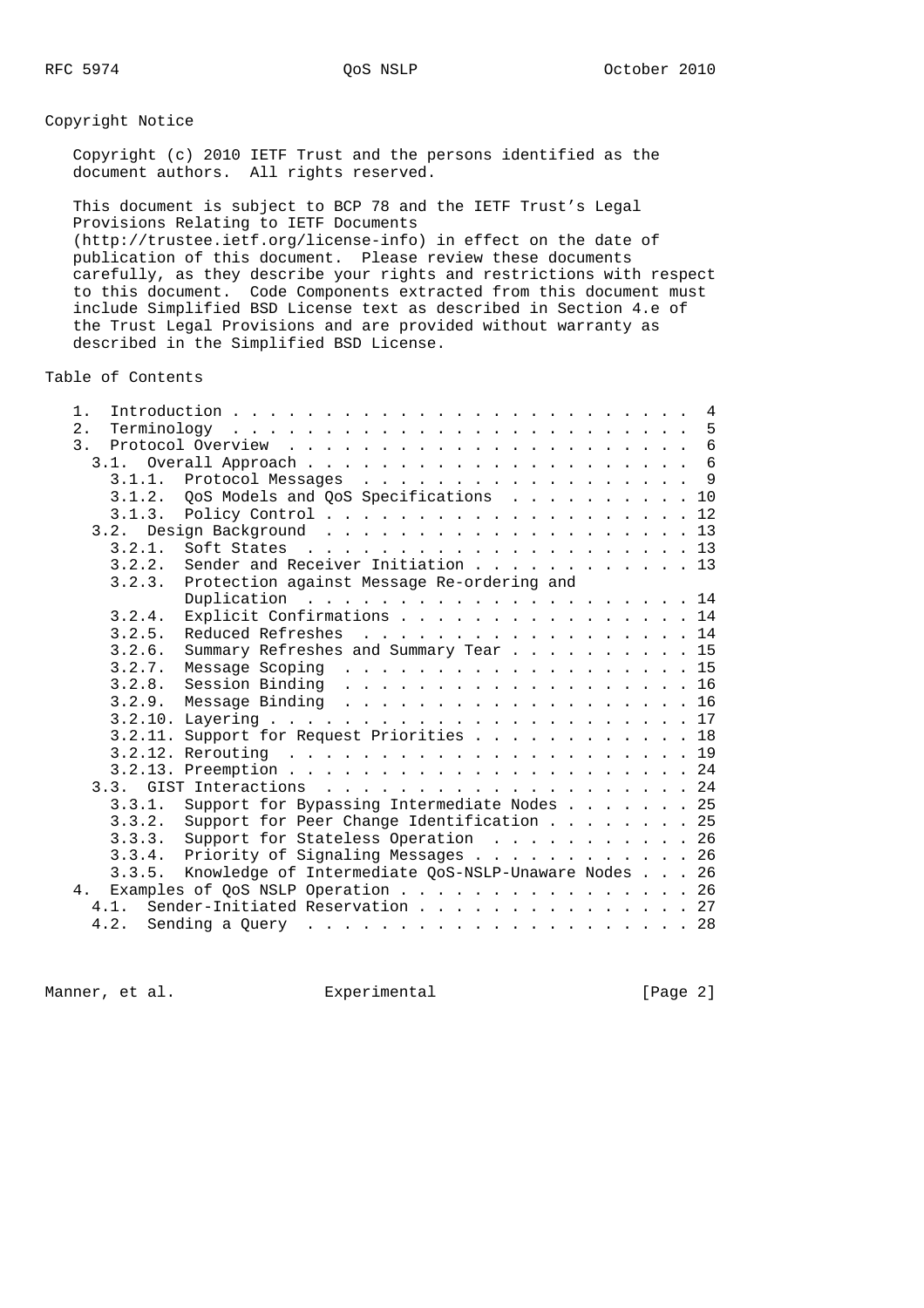| Bidirectional Reservations 31<br>4.4.<br>Aggregate Reservations 33<br>4.5.<br>4.6.<br>Reduced-State or Stateless Interior Nodes 38<br>4.7.<br>Sender-Initiated Reservation 38<br>4.7.1.<br>Receiver-Initiated Reservation 40<br>4.7.2.<br>4.8.<br>5. QoS NSLP Functional Specification 42<br>QoS NSLP Message and Object Formats 42<br>5.1.<br>Common Header 42<br>5.1.1.<br>Message Formats 44<br>5.1.2.<br>5.1.3.<br>General Processing Rules 60<br>5.2.<br>State Manipulation 61<br>5.2.1.<br>Message Forwarding 62<br>5.2.2.<br>Standard Message Processing Rules 62<br>5.2.3.<br>5.2.4.<br>Retransmissions 62<br>5.2.5.<br>5.3.<br>Reservation Sequence Number (RSN) 65<br>5.3.1.<br>Request Identification Information (RII) 66<br>5.3.2.<br>5.3.3.<br>5.3.4.<br>5.3.5.<br>INFO-SPEC<br>5.3.6.<br>5.3.7.<br>5.3.8.<br>OSPEC<br>Message Processing Rules 72<br>5.4.<br>RESERVE Messages 72<br>5.4.1.<br>5.4.2.<br>5.4.3. RESPONSE Messages 78<br>5.4.4.<br>79<br>б.<br>6.1.<br>QoS NSLP Message Type 81<br>NSLP Message Objects 81<br>6.2.<br>QoS NSLP Binding Codes 82<br>6.3.<br>QoS NSLP Error Classes and Error Codes 82<br>6.4.<br>6.5.<br>QoS NSLP Error Source Identifiers 83<br>NSLP IDs and Router Alert Option Values 83<br>6.6.<br>7. Security Considerations 83<br>Trust Relationship Model 85<br>7.1.<br>Authorization Model Examples 87<br>7.2.<br>7.2.1.<br>Authorization for the Two-Party Approach<br>87<br>7.2.2.<br>Token-Based Three-Party Approach<br>88<br>90<br>7.2.3.<br>Generic Three-Party Approach<br>Computing the Authorization Decision 90<br>7.3.<br>Acknowledgments<br>8. | 4.3. | Basic Receiver-Initiated Reservation 29 |  |  |  |  |
|----------------------------------------------------------------------------------------------------------------------------------------------------------------------------------------------------------------------------------------------------------------------------------------------------------------------------------------------------------------------------------------------------------------------------------------------------------------------------------------------------------------------------------------------------------------------------------------------------------------------------------------------------------------------------------------------------------------------------------------------------------------------------------------------------------------------------------------------------------------------------------------------------------------------------------------------------------------------------------------------------------------------------------------------------------------------------------------------------------------------------------------------------------------------------------------------------------------------------------------------------------------------------------------------------------------------------------------------------------------------------------------------------------------------------------------------------------------------------------------------------------------------------------------------------------------------------------------------------------------|------|-----------------------------------------|--|--|--|--|
|                                                                                                                                                                                                                                                                                                                                                                                                                                                                                                                                                                                                                                                                                                                                                                                                                                                                                                                                                                                                                                                                                                                                                                                                                                                                                                                                                                                                                                                                                                                                                                                                                |      |                                         |  |  |  |  |
|                                                                                                                                                                                                                                                                                                                                                                                                                                                                                                                                                                                                                                                                                                                                                                                                                                                                                                                                                                                                                                                                                                                                                                                                                                                                                                                                                                                                                                                                                                                                                                                                                |      |                                         |  |  |  |  |
|                                                                                                                                                                                                                                                                                                                                                                                                                                                                                                                                                                                                                                                                                                                                                                                                                                                                                                                                                                                                                                                                                                                                                                                                                                                                                                                                                                                                                                                                                                                                                                                                                |      |                                         |  |  |  |  |
|                                                                                                                                                                                                                                                                                                                                                                                                                                                                                                                                                                                                                                                                                                                                                                                                                                                                                                                                                                                                                                                                                                                                                                                                                                                                                                                                                                                                                                                                                                                                                                                                                |      |                                         |  |  |  |  |
|                                                                                                                                                                                                                                                                                                                                                                                                                                                                                                                                                                                                                                                                                                                                                                                                                                                                                                                                                                                                                                                                                                                                                                                                                                                                                                                                                                                                                                                                                                                                                                                                                |      |                                         |  |  |  |  |
|                                                                                                                                                                                                                                                                                                                                                                                                                                                                                                                                                                                                                                                                                                                                                                                                                                                                                                                                                                                                                                                                                                                                                                                                                                                                                                                                                                                                                                                                                                                                                                                                                |      |                                         |  |  |  |  |
|                                                                                                                                                                                                                                                                                                                                                                                                                                                                                                                                                                                                                                                                                                                                                                                                                                                                                                                                                                                                                                                                                                                                                                                                                                                                                                                                                                                                                                                                                                                                                                                                                |      |                                         |  |  |  |  |
|                                                                                                                                                                                                                                                                                                                                                                                                                                                                                                                                                                                                                                                                                                                                                                                                                                                                                                                                                                                                                                                                                                                                                                                                                                                                                                                                                                                                                                                                                                                                                                                                                |      |                                         |  |  |  |  |
|                                                                                                                                                                                                                                                                                                                                                                                                                                                                                                                                                                                                                                                                                                                                                                                                                                                                                                                                                                                                                                                                                                                                                                                                                                                                                                                                                                                                                                                                                                                                                                                                                |      |                                         |  |  |  |  |
|                                                                                                                                                                                                                                                                                                                                                                                                                                                                                                                                                                                                                                                                                                                                                                                                                                                                                                                                                                                                                                                                                                                                                                                                                                                                                                                                                                                                                                                                                                                                                                                                                |      |                                         |  |  |  |  |
|                                                                                                                                                                                                                                                                                                                                                                                                                                                                                                                                                                                                                                                                                                                                                                                                                                                                                                                                                                                                                                                                                                                                                                                                                                                                                                                                                                                                                                                                                                                                                                                                                |      |                                         |  |  |  |  |
|                                                                                                                                                                                                                                                                                                                                                                                                                                                                                                                                                                                                                                                                                                                                                                                                                                                                                                                                                                                                                                                                                                                                                                                                                                                                                                                                                                                                                                                                                                                                                                                                                |      |                                         |  |  |  |  |
|                                                                                                                                                                                                                                                                                                                                                                                                                                                                                                                                                                                                                                                                                                                                                                                                                                                                                                                                                                                                                                                                                                                                                                                                                                                                                                                                                                                                                                                                                                                                                                                                                |      |                                         |  |  |  |  |
|                                                                                                                                                                                                                                                                                                                                                                                                                                                                                                                                                                                                                                                                                                                                                                                                                                                                                                                                                                                                                                                                                                                                                                                                                                                                                                                                                                                                                                                                                                                                                                                                                |      |                                         |  |  |  |  |
|                                                                                                                                                                                                                                                                                                                                                                                                                                                                                                                                                                                                                                                                                                                                                                                                                                                                                                                                                                                                                                                                                                                                                                                                                                                                                                                                                                                                                                                                                                                                                                                                                |      |                                         |  |  |  |  |
|                                                                                                                                                                                                                                                                                                                                                                                                                                                                                                                                                                                                                                                                                                                                                                                                                                                                                                                                                                                                                                                                                                                                                                                                                                                                                                                                                                                                                                                                                                                                                                                                                |      |                                         |  |  |  |  |
|                                                                                                                                                                                                                                                                                                                                                                                                                                                                                                                                                                                                                                                                                                                                                                                                                                                                                                                                                                                                                                                                                                                                                                                                                                                                                                                                                                                                                                                                                                                                                                                                                |      |                                         |  |  |  |  |
|                                                                                                                                                                                                                                                                                                                                                                                                                                                                                                                                                                                                                                                                                                                                                                                                                                                                                                                                                                                                                                                                                                                                                                                                                                                                                                                                                                                                                                                                                                                                                                                                                |      |                                         |  |  |  |  |
|                                                                                                                                                                                                                                                                                                                                                                                                                                                                                                                                                                                                                                                                                                                                                                                                                                                                                                                                                                                                                                                                                                                                                                                                                                                                                                                                                                                                                                                                                                                                                                                                                |      |                                         |  |  |  |  |
|                                                                                                                                                                                                                                                                                                                                                                                                                                                                                                                                                                                                                                                                                                                                                                                                                                                                                                                                                                                                                                                                                                                                                                                                                                                                                                                                                                                                                                                                                                                                                                                                                |      |                                         |  |  |  |  |
|                                                                                                                                                                                                                                                                                                                                                                                                                                                                                                                                                                                                                                                                                                                                                                                                                                                                                                                                                                                                                                                                                                                                                                                                                                                                                                                                                                                                                                                                                                                                                                                                                |      |                                         |  |  |  |  |
|                                                                                                                                                                                                                                                                                                                                                                                                                                                                                                                                                                                                                                                                                                                                                                                                                                                                                                                                                                                                                                                                                                                                                                                                                                                                                                                                                                                                                                                                                                                                                                                                                |      |                                         |  |  |  |  |
|                                                                                                                                                                                                                                                                                                                                                                                                                                                                                                                                                                                                                                                                                                                                                                                                                                                                                                                                                                                                                                                                                                                                                                                                                                                                                                                                                                                                                                                                                                                                                                                                                |      |                                         |  |  |  |  |
|                                                                                                                                                                                                                                                                                                                                                                                                                                                                                                                                                                                                                                                                                                                                                                                                                                                                                                                                                                                                                                                                                                                                                                                                                                                                                                                                                                                                                                                                                                                                                                                                                |      |                                         |  |  |  |  |
|                                                                                                                                                                                                                                                                                                                                                                                                                                                                                                                                                                                                                                                                                                                                                                                                                                                                                                                                                                                                                                                                                                                                                                                                                                                                                                                                                                                                                                                                                                                                                                                                                |      |                                         |  |  |  |  |
|                                                                                                                                                                                                                                                                                                                                                                                                                                                                                                                                                                                                                                                                                                                                                                                                                                                                                                                                                                                                                                                                                                                                                                                                                                                                                                                                                                                                                                                                                                                                                                                                                |      |                                         |  |  |  |  |
|                                                                                                                                                                                                                                                                                                                                                                                                                                                                                                                                                                                                                                                                                                                                                                                                                                                                                                                                                                                                                                                                                                                                                                                                                                                                                                                                                                                                                                                                                                                                                                                                                |      |                                         |  |  |  |  |
|                                                                                                                                                                                                                                                                                                                                                                                                                                                                                                                                                                                                                                                                                                                                                                                                                                                                                                                                                                                                                                                                                                                                                                                                                                                                                                                                                                                                                                                                                                                                                                                                                |      |                                         |  |  |  |  |
|                                                                                                                                                                                                                                                                                                                                                                                                                                                                                                                                                                                                                                                                                                                                                                                                                                                                                                                                                                                                                                                                                                                                                                                                                                                                                                                                                                                                                                                                                                                                                                                                                |      |                                         |  |  |  |  |
|                                                                                                                                                                                                                                                                                                                                                                                                                                                                                                                                                                                                                                                                                                                                                                                                                                                                                                                                                                                                                                                                                                                                                                                                                                                                                                                                                                                                                                                                                                                                                                                                                |      |                                         |  |  |  |  |
|                                                                                                                                                                                                                                                                                                                                                                                                                                                                                                                                                                                                                                                                                                                                                                                                                                                                                                                                                                                                                                                                                                                                                                                                                                                                                                                                                                                                                                                                                                                                                                                                                |      |                                         |  |  |  |  |
|                                                                                                                                                                                                                                                                                                                                                                                                                                                                                                                                                                                                                                                                                                                                                                                                                                                                                                                                                                                                                                                                                                                                                                                                                                                                                                                                                                                                                                                                                                                                                                                                                |      |                                         |  |  |  |  |
|                                                                                                                                                                                                                                                                                                                                                                                                                                                                                                                                                                                                                                                                                                                                                                                                                                                                                                                                                                                                                                                                                                                                                                                                                                                                                                                                                                                                                                                                                                                                                                                                                |      |                                         |  |  |  |  |
|                                                                                                                                                                                                                                                                                                                                                                                                                                                                                                                                                                                                                                                                                                                                                                                                                                                                                                                                                                                                                                                                                                                                                                                                                                                                                                                                                                                                                                                                                                                                                                                                                |      |                                         |  |  |  |  |
|                                                                                                                                                                                                                                                                                                                                                                                                                                                                                                                                                                                                                                                                                                                                                                                                                                                                                                                                                                                                                                                                                                                                                                                                                                                                                                                                                                                                                                                                                                                                                                                                                |      |                                         |  |  |  |  |
|                                                                                                                                                                                                                                                                                                                                                                                                                                                                                                                                                                                                                                                                                                                                                                                                                                                                                                                                                                                                                                                                                                                                                                                                                                                                                                                                                                                                                                                                                                                                                                                                                |      |                                         |  |  |  |  |
|                                                                                                                                                                                                                                                                                                                                                                                                                                                                                                                                                                                                                                                                                                                                                                                                                                                                                                                                                                                                                                                                                                                                                                                                                                                                                                                                                                                                                                                                                                                                                                                                                |      |                                         |  |  |  |  |
|                                                                                                                                                                                                                                                                                                                                                                                                                                                                                                                                                                                                                                                                                                                                                                                                                                                                                                                                                                                                                                                                                                                                                                                                                                                                                                                                                                                                                                                                                                                                                                                                                |      |                                         |  |  |  |  |
|                                                                                                                                                                                                                                                                                                                                                                                                                                                                                                                                                                                                                                                                                                                                                                                                                                                                                                                                                                                                                                                                                                                                                                                                                                                                                                                                                                                                                                                                                                                                                                                                                |      |                                         |  |  |  |  |
|                                                                                                                                                                                                                                                                                                                                                                                                                                                                                                                                                                                                                                                                                                                                                                                                                                                                                                                                                                                                                                                                                                                                                                                                                                                                                                                                                                                                                                                                                                                                                                                                                |      |                                         |  |  |  |  |
|                                                                                                                                                                                                                                                                                                                                                                                                                                                                                                                                                                                                                                                                                                                                                                                                                                                                                                                                                                                                                                                                                                                                                                                                                                                                                                                                                                                                                                                                                                                                                                                                                |      |                                         |  |  |  |  |
|                                                                                                                                                                                                                                                                                                                                                                                                                                                                                                                                                                                                                                                                                                                                                                                                                                                                                                                                                                                                                                                                                                                                                                                                                                                                                                                                                                                                                                                                                                                                                                                                                |      |                                         |  |  |  |  |
|                                                                                                                                                                                                                                                                                                                                                                                                                                                                                                                                                                                                                                                                                                                                                                                                                                                                                                                                                                                                                                                                                                                                                                                                                                                                                                                                                                                                                                                                                                                                                                                                                |      |                                         |  |  |  |  |
|                                                                                                                                                                                                                                                                                                                                                                                                                                                                                                                                                                                                                                                                                                                                                                                                                                                                                                                                                                                                                                                                                                                                                                                                                                                                                                                                                                                                                                                                                                                                                                                                                |      |                                         |  |  |  |  |
|                                                                                                                                                                                                                                                                                                                                                                                                                                                                                                                                                                                                                                                                                                                                                                                                                                                                                                                                                                                                                                                                                                                                                                                                                                                                                                                                                                                                                                                                                                                                                                                                                |      |                                         |  |  |  |  |
|                                                                                                                                                                                                                                                                                                                                                                                                                                                                                                                                                                                                                                                                                                                                                                                                                                                                                                                                                                                                                                                                                                                                                                                                                                                                                                                                                                                                                                                                                                                                                                                                                |      |                                         |  |  |  |  |
|                                                                                                                                                                                                                                                                                                                                                                                                                                                                                                                                                                                                                                                                                                                                                                                                                                                                                                                                                                                                                                                                                                                                                                                                                                                                                                                                                                                                                                                                                                                                                                                                                |      |                                         |  |  |  |  |
|                                                                                                                                                                                                                                                                                                                                                                                                                                                                                                                                                                                                                                                                                                                                                                                                                                                                                                                                                                                                                                                                                                                                                                                                                                                                                                                                                                                                                                                                                                                                                                                                                |      |                                         |  |  |  |  |
|                                                                                                                                                                                                                                                                                                                                                                                                                                                                                                                                                                                                                                                                                                                                                                                                                                                                                                                                                                                                                                                                                                                                                                                                                                                                                                                                                                                                                                                                                                                                                                                                                |      |                                         |  |  |  |  |

Manner, et al. experimental manner, et al.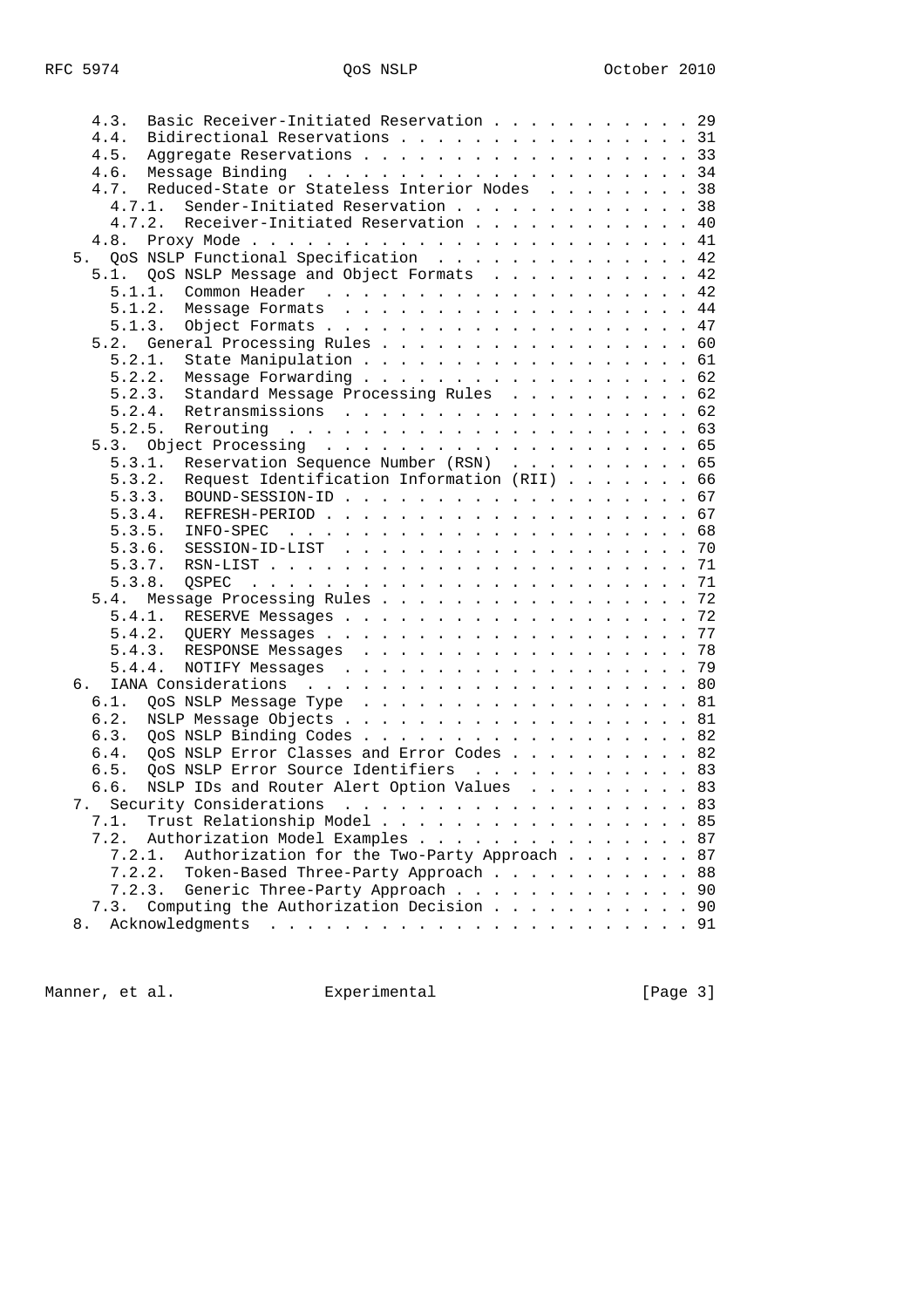|  |  |  |  |  |  |  |  |  |  |  |  |  | 10.1. Normative References 91<br>10.2. Informative References 91<br>Appendix A. Abstract NSLP-RMF API 94<br>A.1. Triggers from QOS-NSLP towards RMF 94<br>A.2. Triggers from RMF/QOSM towards QOS-NSLP 96<br>A.3. Configuration Interface 99 |
|--|--|--|--|--|--|--|--|--|--|--|--|--|----------------------------------------------------------------------------------------------------------------------------------------------------------------------------------------------------------------------------------------------|

## 1. Introduction

 This document defines a Quality of Service (QoS) NSIS Signaling Layer Protocol (NSLP), henceforth referred to as the "QoS NSLP". This protocol establishes and maintains state at nodes along the path of a data flow for the purpose of providing some forwarding resources for that flow. It is intended to satisfy the QoS-related requirements of RFC 3726 [RFC3726]. This QoS NSLP is part of a larger suite of signaling protocols, whose structure is outlined in the NSIS framework [RFC4080]. The abstract NTLP has been developed into a concrete protocol, GIST (General Internet Signaling Transport) [RFC5971]. The QoS NSLP relies on GIST to carry out many aspects of signaling message delivery.

 The design of the QoS NSLP is conceptually similar to RSVP [RFC2205] and uses soft-state peer-to-peer refresh messages as the primary state management mechanism (i.e., state installation/refresh is performed between pairs of adjacent NSLP nodes, rather than in an end-to-end fashion along the complete signaling path). The QoS NSLP extends the set of reservation mechanisms to meet the requirements of RFC 3726 [RFC3726], in particular, support of sender- or receiver initiated reservations, as well as a type of bidirectional reservation and support of reservations between arbitrary nodes, e.g., edge-to-edge, end-to-access, etc. On the other hand, there is currently no support for IP multicast.

 A distinction is made between the operation of the signaling protocol and the information required for the operation of the Resource Management Function (RMF). This document describes the signaling protocol, whilst [RFC5975] describes the RMF-related information carried in the QSPEC (QoS Specification) object in QoS NSLP messages. This is similar to the decoupling between RSVP and the IntServ architecture [RFC1633]. The QSPEC carries information on resources available, resources required, traffic descriptions, and other information required by the RMF.

Manner, et al.  $\Box$  Experimental  $\Box$  [Page 4]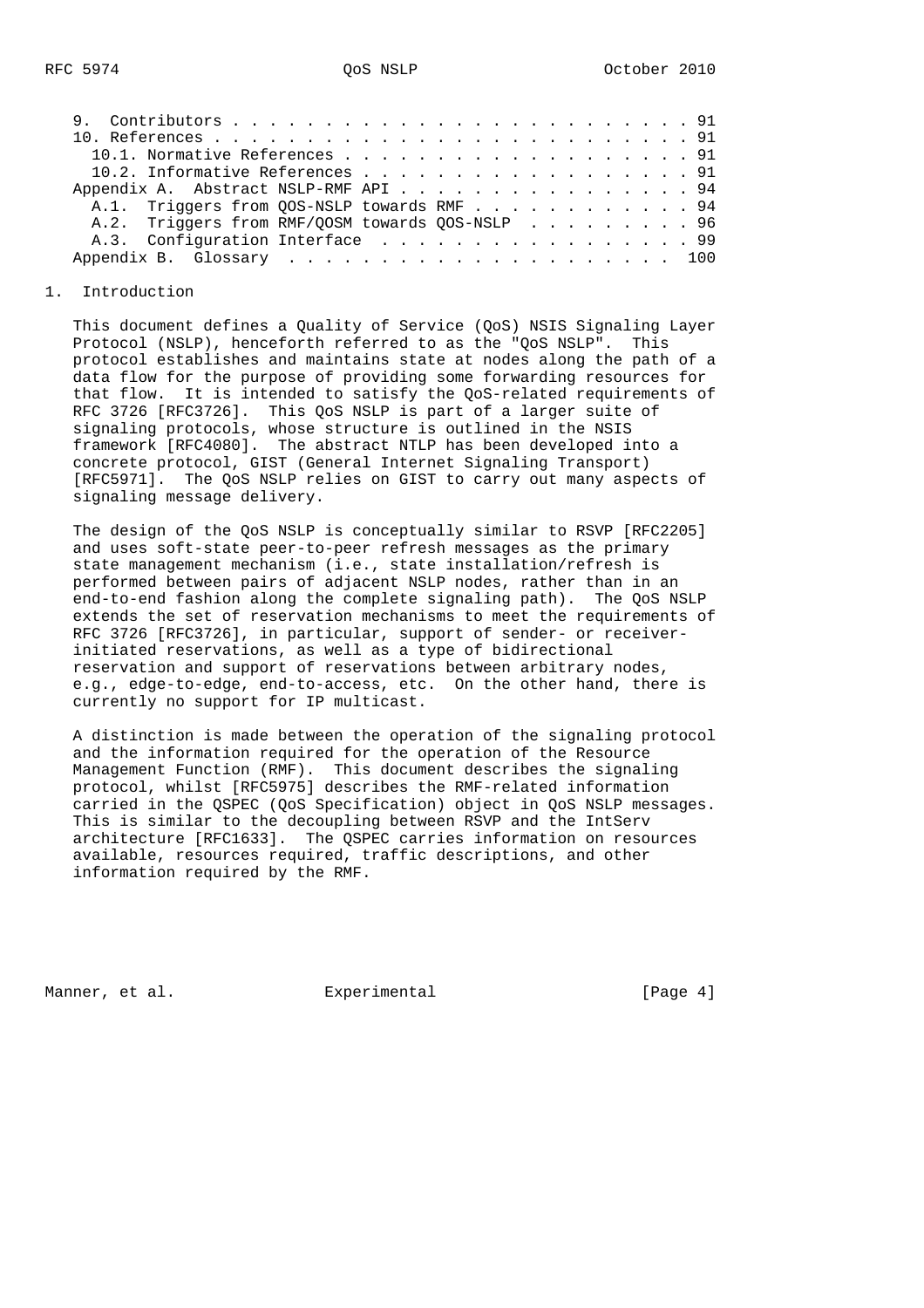This document is structured as follows. The overall protocol design is outlined in Section 3.1. The operation and use of the QoS NSLP is described in more detail in the rest of Section 3. Section 4 then clarifies the protocol by means of a number of examples. These sections should be read by people interested in the overall protocol capabilities. The functional specification in Section 5 contains more detailed object and message formats and processing rules and should be the basis for implementers. The subsequent sections describe IANA allocation issues and security considerations.

2. Terminology

 The key words "MUST", "MUST NOT", "REQUIRED", "SHALL", "SHALL NOT", "SHOULD", "SHOULD NOT", "RECOMMENDED", "MAY", and "OPTIONAL" in this document are to be interpreted as described in RFC 2119 [RFC2119].

The terminology defined by GIST [RFC5971] applies to this document.

In addition, the following terms are used:

QNE: an NSIS Entity (NE), which supports the QoS NSLP.

 QNI: the first node in the sequence of QNEs that issues a reservation request for a session.

 QNR: the last node in the sequence of QNEs that receives a reservation request for a session.

 P-QNE: Proxy-QNE, a node set to reply to messages with the PROXY scope flag set.

 Session: A session defines an association between a QNI and QNR related to a data flow. Intermediate QNEs on the path, the QNI, and the QNR use the same identifier to refer to the state stored for the association. The same QNI and QNR may have more than one session active at any one time.

 Session Identification (SESSION-ID, SID): This is a cryptographically random and (probabilistically) globally unique identifier of the application-layer session that is associated with a certain flow. Often, there will only be one data flow for a given session, but in mobility/multihoming scenarios, there may be more than one, and they may be differently routed [RFC4080].

 Source or message source: The one of two adjacent NSLP peers that is sending a signaling message (maybe the upstream or the downstream peer). Note that this is not necessarily the QNI.

Manner, et al. experimental experimental [Page 5]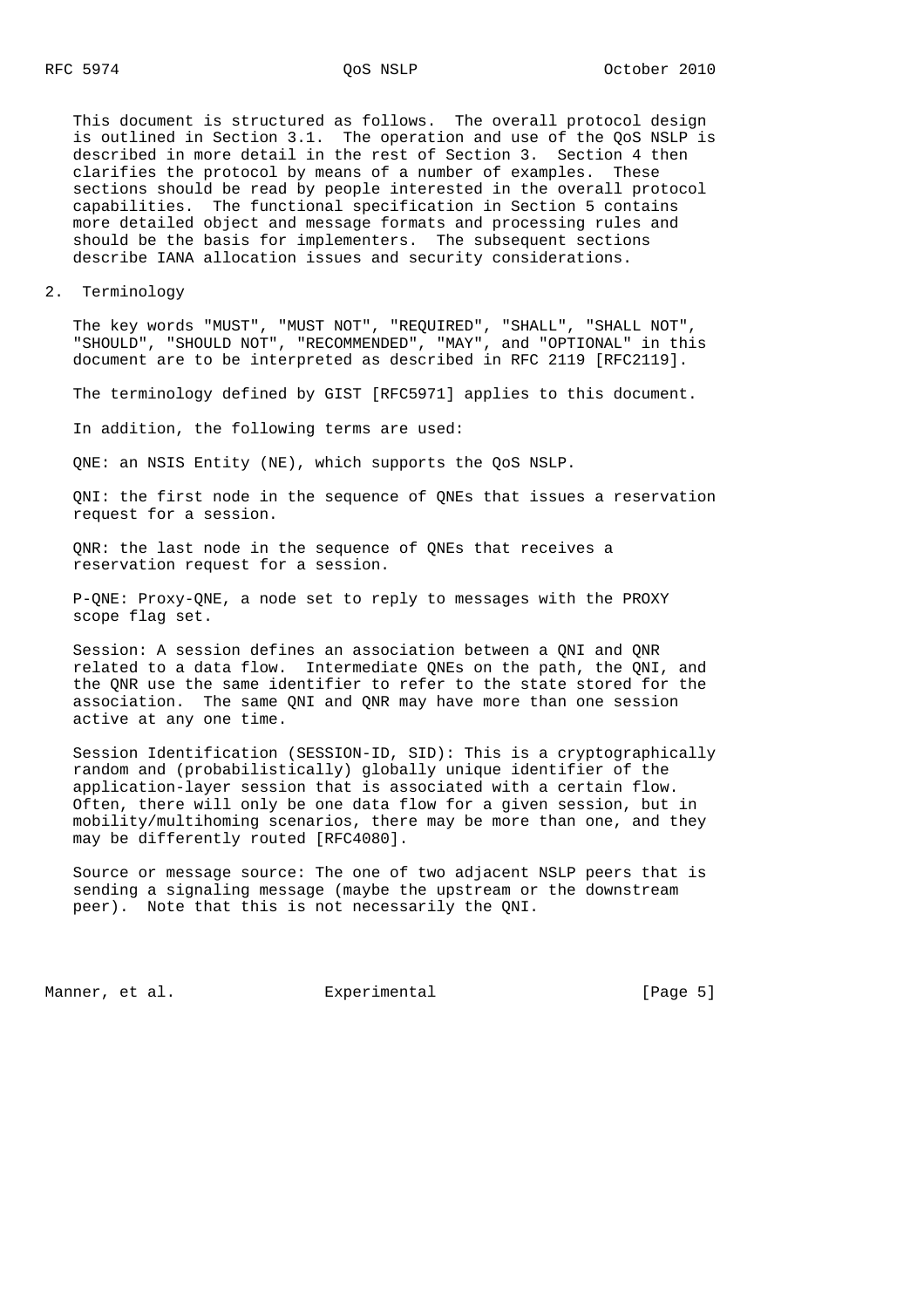QoS NSLP operation state: State used/kept by the QoS NSLP processing to handle messaging aspects.

 QoS reservation state: State used/kept by the Resource Management Function to describe reserved resources for a session.

 Flow ID: This is essentially the Message Routing Information (MRI) in GIST for path-coupled signaling.

 Figure 1 shows the components that have a role in a QoS NSLP signaling session. The flow sender and receiver would in most cases be part of the QNI and QNR nodes. Yet, these may be separate nodes, too.



Figure 1: Components of the QoS NSLP Architecture

 A glossary of terms and abbreviations used in this document can be found in Appendix B.

- 3. Protocol Overview
- 3.1. Overall Approach

 This section presents a logical model for the operation of the QoS NSLP and associated provisioning mechanisms within a single node. The model is shown in Figure 2.

Manner, et al. experimental experimental [Page 6]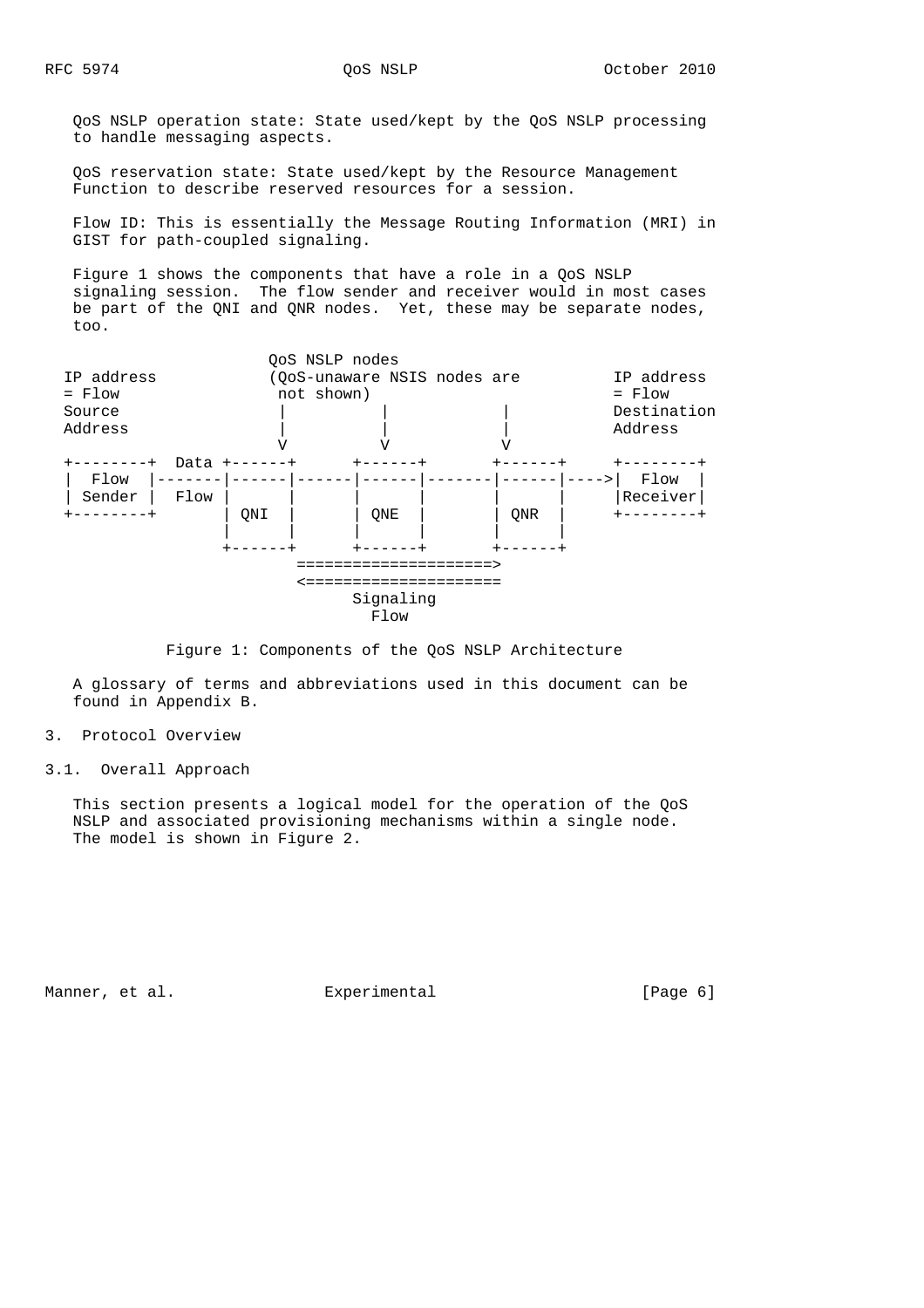

Figure 2: QoS NSLP in a Node

 This diagram shows an example implementation scenario where QoS conditioning is performed on the output interface. However, this does not limit the possible implementations. For example, in some cases, traffic conditioning may be performed on the incoming interface, or it may be split over the input and output interfaces.

Manner, et al.  $\Box$  Experimental  $\Box$  [Page 7]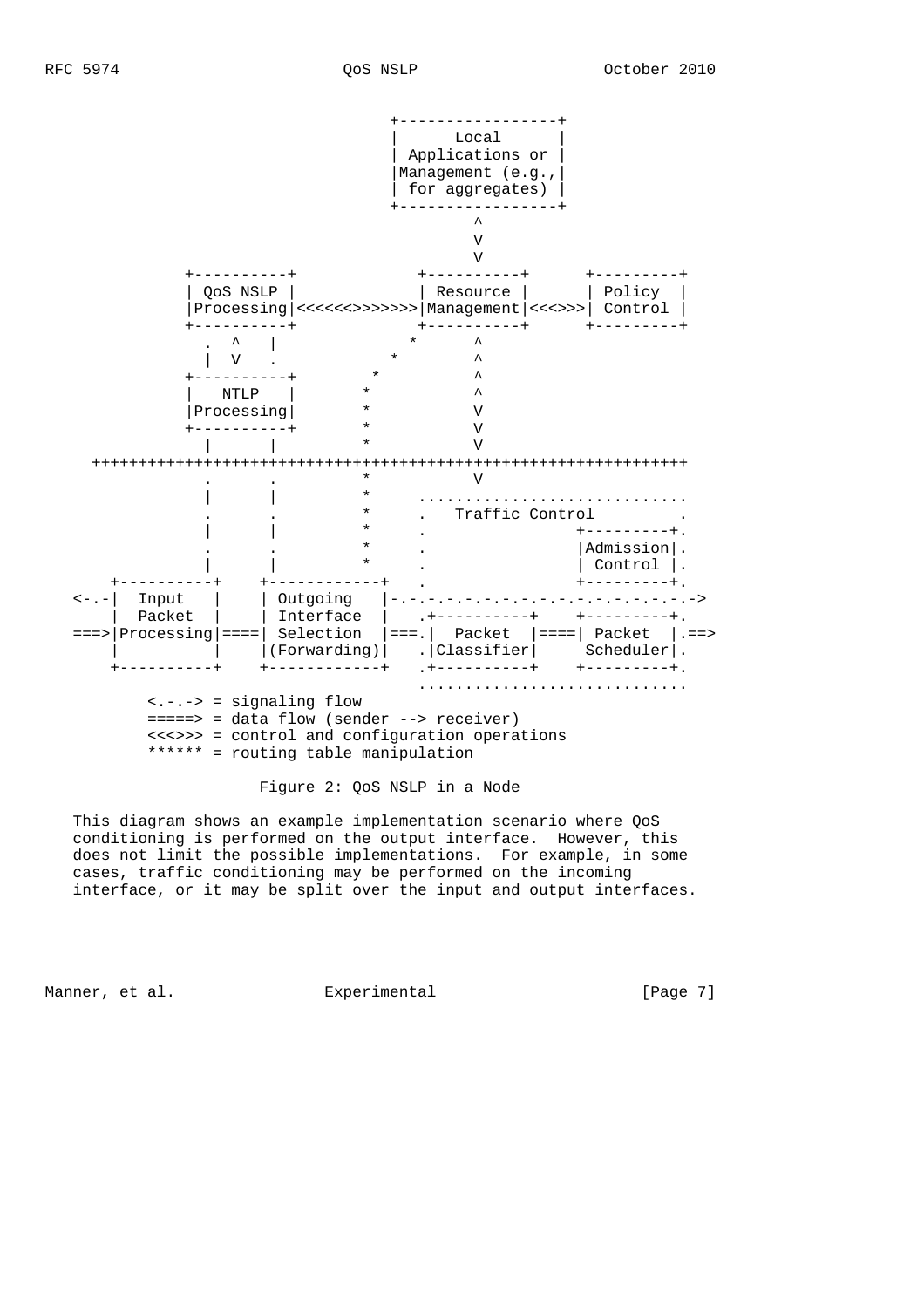Also, the interactions with the Policy Control component may be more complex, involving interaction with the Resource Management Function, and the AAA infrastructure.

 From the perspective of a single node, the request for QoS may result from a local application request or from processing an incoming QoS NSLP message. The request from a local application includes not only user applications but also network management and the policy control module. For example, a request could come from multimedia applications, initiate a tunnel to handle an aggregate, interwork with some other reservation protocol (such as RSVP), and contain an explicit teardown triggered by a AAA policy control module. In this sense, the model does not distinguish between hosts and routers.

 Incoming messages are captured during input packet processing and handled by GIST. Only messages related to QoS are passed to the QoS NSLP. GIST may also generate triggers to the QoS NSLP (e.g., indications that a route change has occurred). The QoS request is handled by the RMF, which coordinates the activities required to grant and configure the resource. It also handles policy-specific aspects of QoS signaling.

 The grant processing involves two local decision modules, 'policy control' and 'admission control'. Policy control determines whether the user is authorized to make the reservation. Admission control determines whether the network of the node has sufficient available resources to supply the requested QoS. If both checks succeed, parameters are set in the packet classifier and in the link-layer interface (e.g., in the packet scheduler) to obtain the desired QoS. Error notifications are passed back to the request originator. The Resource Management Function may also manipulate the forwarding tables at this stage to select (or at least pin) a route; this must be done before interface-dependent actions are carried out (including sending outgoing messages over any new route), and is in any case invisible to the operation of the protocol.

 Policy control is expected to make use of the authentication infrastructure or the authentication protocols external to the node itself. Some discussion can be found in a separate document on authorization issues [qos-auth]. More generally, the processing of policy and Resource Management Functions may be outsourced to an external node, leaving only 'stubs' co-located with the NSLP node; this is not visible to the protocol operation. A more detailed discussion of authentication and authorization can be found in Section 3.1.3.

Manner, et al. et al. Experimental (Page 8)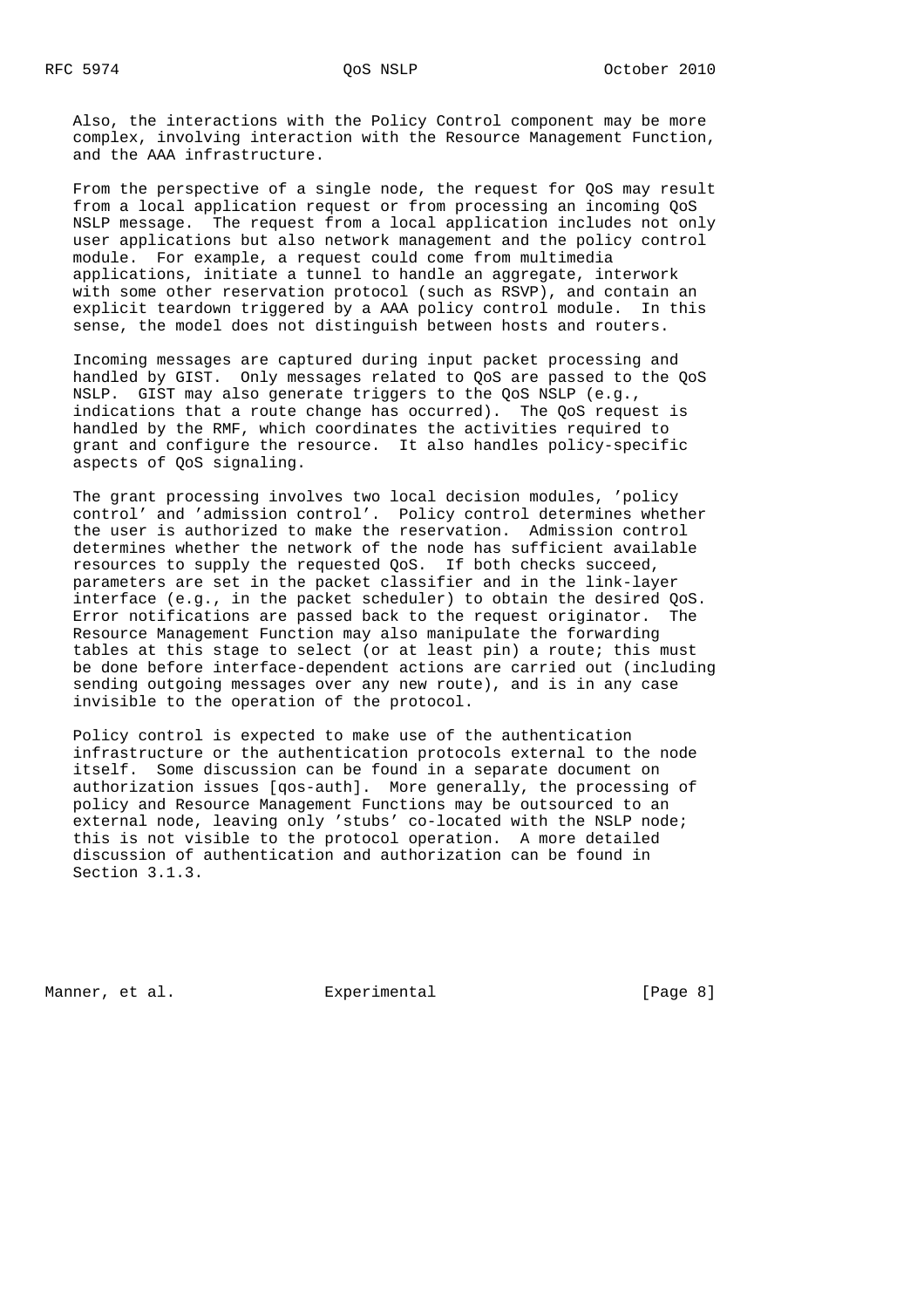Admission control, packet scheduling, and any part of policy control beyond simple authorization have to be implemented using specific definitions for types and levels of QoS. A key assumption is made that the QoS NSLP is independent of the QoS parameters (e.g., IntServ service elements). These are captured in a QoS model and interpreted only by the resource management and associated functions, and are opaque to the QoS NSLP itself. QoS models are discussed further in Section 3.1.2.

 The final stage of processing for a resource request is to indicate to the QoS NSLP protocol processing that the required resources have been configured. The QoS NSLP may generate an acknowledgment message in one direction, and may forward the resource request in the other. Message routing is carried out by the GIST module. Note that while Figure 2 shows a unidirectional data flow, the signaling messages can pass in both directions through the node, depending on the particular message and orientation of the reservation.

#### 3.1.1. Protocol Messages

The QoS NSLP uses four message types:

 RESERVE: The RESERVE message is the only message that manipulates QoS NSLP reservation state. It is used to create, refresh, modify, and remove such state. The result of a RESERVE message is the same whether a message is received once or many times.

 QUERY: A QUERY message is used to request information about the data path without making a reservation. This functionality can be used to make reservations or to support certain QoS models. The information obtained from a QUERY may be used in the admission control process of a QNE (e.g., in case of measurement-based admission control). Note that a QUERY does not change existing reservation state.

 RESPONSE: The RESPONSE message is used to provide information about the result of a previous QoS NSLP message. This includes explicit confirmation of the state manipulation signaled in the RESERVE message, and the response to a QUERY message or an error code if the QNE or QNR is unable to provide the requested information or if the response is negative. The RESPONSE message does not cause any reservation state to be installed or modified.

 NOTIFY: NOTIFY messages are used to convey information to a QNE. They differ from RESPONSE messages in that they are sent asynchronously and need not refer to any particular state or previously received message. The information conveyed by a NOTIFY

Manner, et al.  $\Box$  Experimental  $\Box$  [Page 9]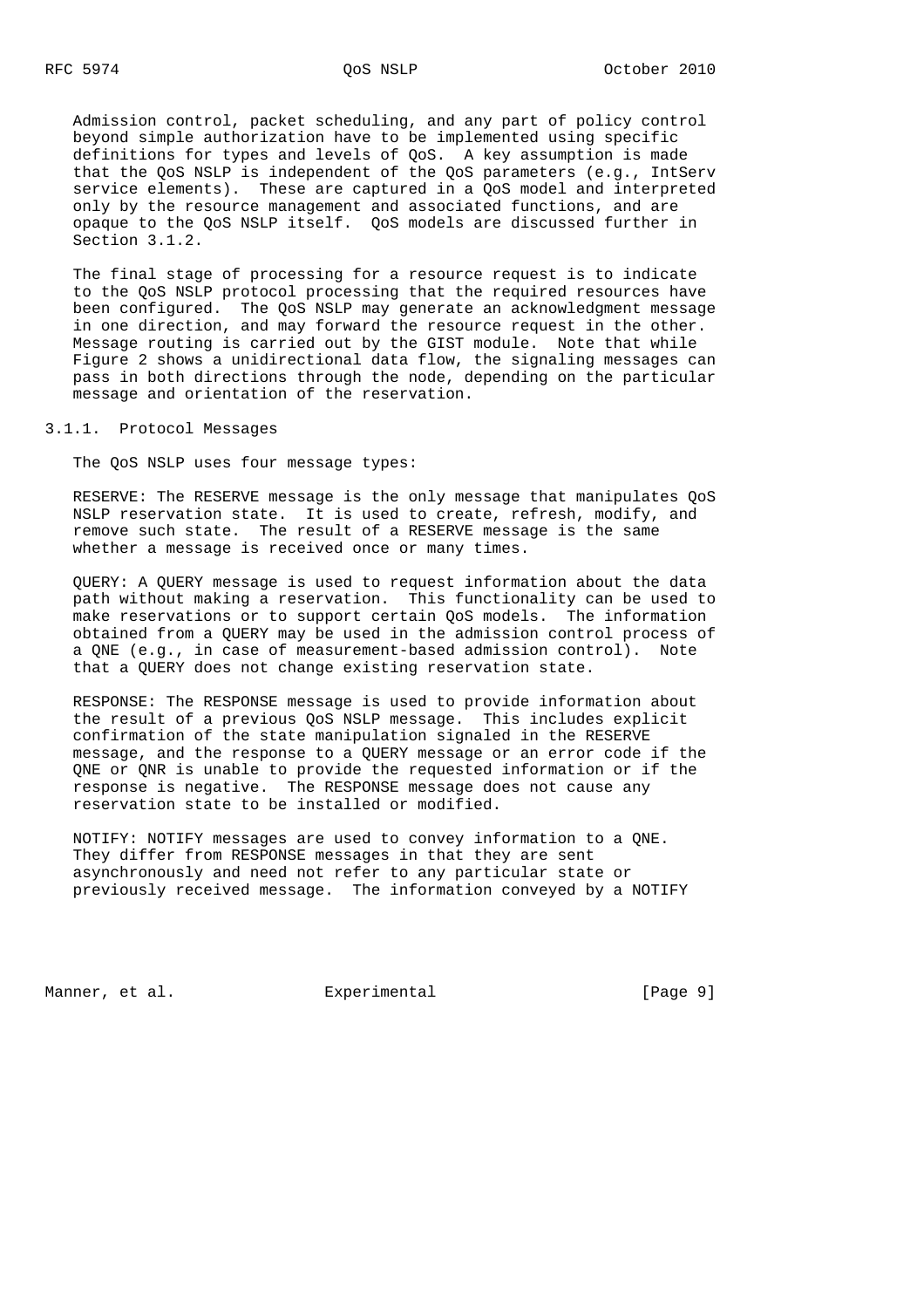message is typically related to error conditions. Examples would be notification to an upstream peer about state being torn down or notification when a reservation has been preempted.

 QoS NSLP messages are sent peer-to-peer. This means that a QNE considers its adjacent upstream or downstream peer to be the source of each message.

 Each protocol message has a common header which indicates the message type and contains various flag bits. Message formats are defined in Section 5.1.2. Message processing rules are defined in Section 5.4.

QoS NSLP messages contain three types of objects:

- 1. Control Information: Control information objects carry general information for the QoS NSLP processing, such as sequence numbers or whether a response is required.
- 2. QoS specifications (QSPECs): QSPEC objects describe the actual resources that are required and depend on the QoS model being used. Besides any resource description, they may also contain other control information used by the RMF's processing.
- 3. Policy objects: Policy objects contain data used to authorize the reservation of resources.

 Object formats are defined in Section 5.1.3. Object processing rules are defined in Section 5.3.

3.1.2. QoS Models and QoS Specifications

 The QoS NSLP provides flexibility over the exact patterns of signaling messages that are exchanged. The decoupling of QoS NSLP and QSPEC allows the QoS NSLP to be ignorant about the ways in which traffic, resources, etc., are described, and it can treat the QSPEC as an opaque object. Various QoS models can be designed, and these do not affect the specification of the QoS NSLP protocol. Only the RMF specific to a given QoS model will need to interpret the QSPEC. The Resource Management Function (RMF) reserves resources for each flow.

 The QSPEC fulfills a similar purpose to the TSpec, RSpec, and AdSpec objects used with RSVP and specified in RFC 2205 [RFC2205] and RFC 2210 [RFC2210]. At each QNE, the content of the QSPEC is interpreted by the Resource Management Function and the Policy Control Function for the purposes of traffic and policy control (including admission control and configuration of the packet classifier and scheduler).

Manner, et al.  $\Box$  Experimental [Page 10]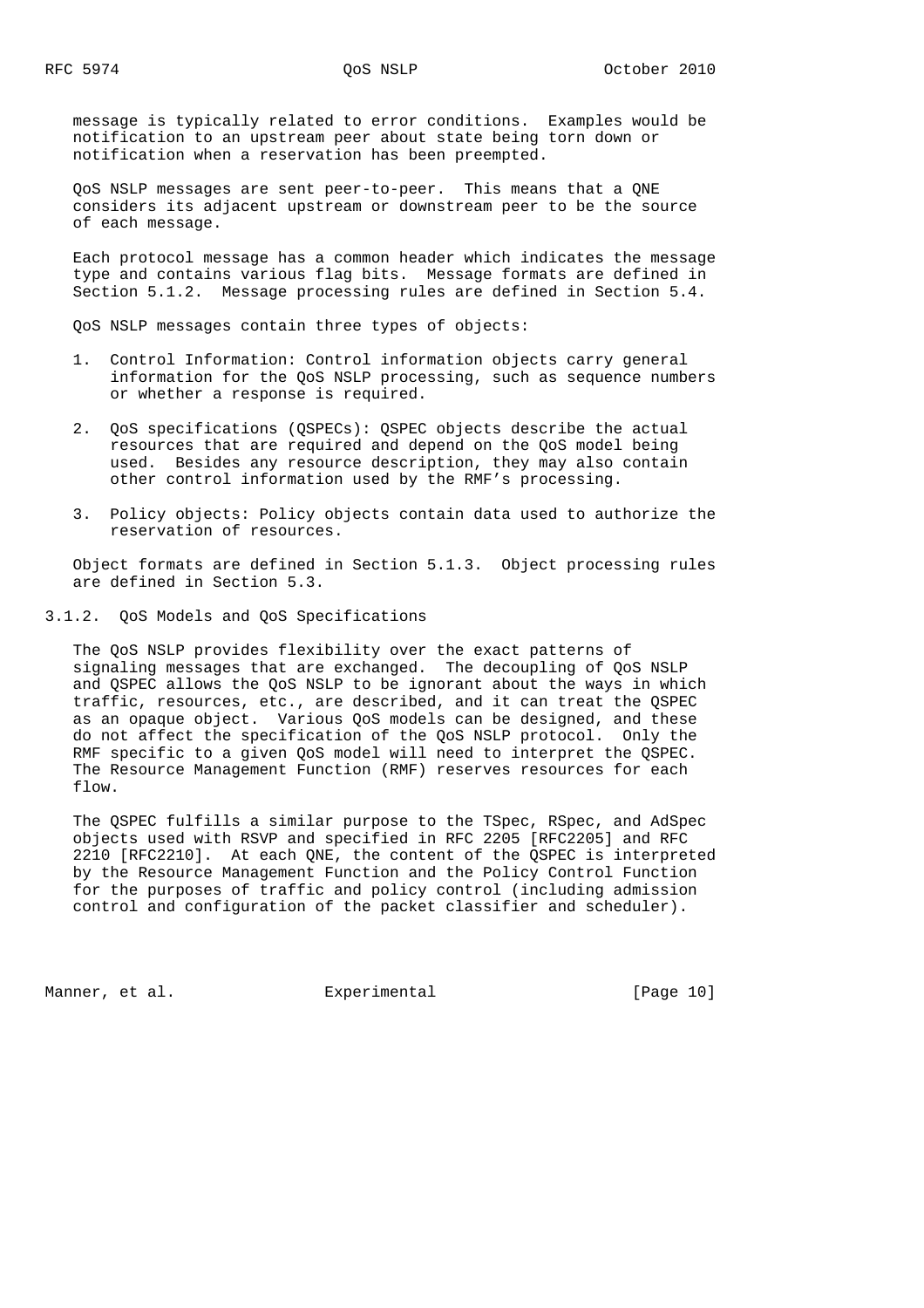The QoS NSLP does not mandate any particular behavior for the RMF, instead providing interoperability at the signaling-protocol level whilst leaving the validation of RMF behavior to contracts external to the protocol itself. The RMF may make use of various elements from the QoS NSLP message, not only the QSPEC object.

 Still, this specification assumes that resource sharing is possible between flows with the same SESSION-ID that originate from the same QNI or between flows with a different SESSION-ID that are related through the BOUND-SESSION-ID object. For flows with the same SESSION-ID, resource sharing is only applicable when the existing reservation is not just replaced (which is indicated by the REPLACE flag in the common header). We assume that the QoS model supports resource sharing between flows. A QoS Model may elect to implement a more general behavior of supporting relative operations on existing reservations, such as ADDING or SUBTRACTING a certain amount of resources from the current reservation. A QoS Model may also elect to allow resource sharing more generally, e.g., between all flows with the same Differentiated Service Code Point (DSCP).

 The QSPEC carries a collection of objects that can describe QoS specifications in a number of different ways. A generic template is defined in [RFC5975] and contains object formats for generally useful elements of the QoS description, which is designed to ensure interoperability when using the basic set of objects. A QSPEC describing the resources requested will usually contain objects that need to be understood by all implementations, and it can also be enhanced with additional objects specific to a QoS model to provide a more exact definition to the RMF, which may be better able to use its specific resource management mechanisms (which may, e.g., be link specific) as a result.

 A QoS Model defines the behavior of the RMF, including inputs and outputs, and how QSPEC information is used to describe resources available, resources required, traffic descriptions, and control information required by the RMF. A QoS Model also describes the minimum set of parameters QNEs should use in the QSPEC when signaling about this QoS Model.

 QoS Models may be local (private to one network), implementation/ vendor specific, or global (implementable by different networks and vendors). All QSPECs should follow the design of the QSPEC template.

 The definition of a QoS model may also have implications on how local behavior should be implemented in the areas where the QoS NSLP gives freedom to implementers. For example, it may be useful to identify recommended behavior for how a forwarded RESERVE message relates to a received one, or for when additional signaling sessions should be

Manner, et al.  $\Box$  Experimental [Page 11]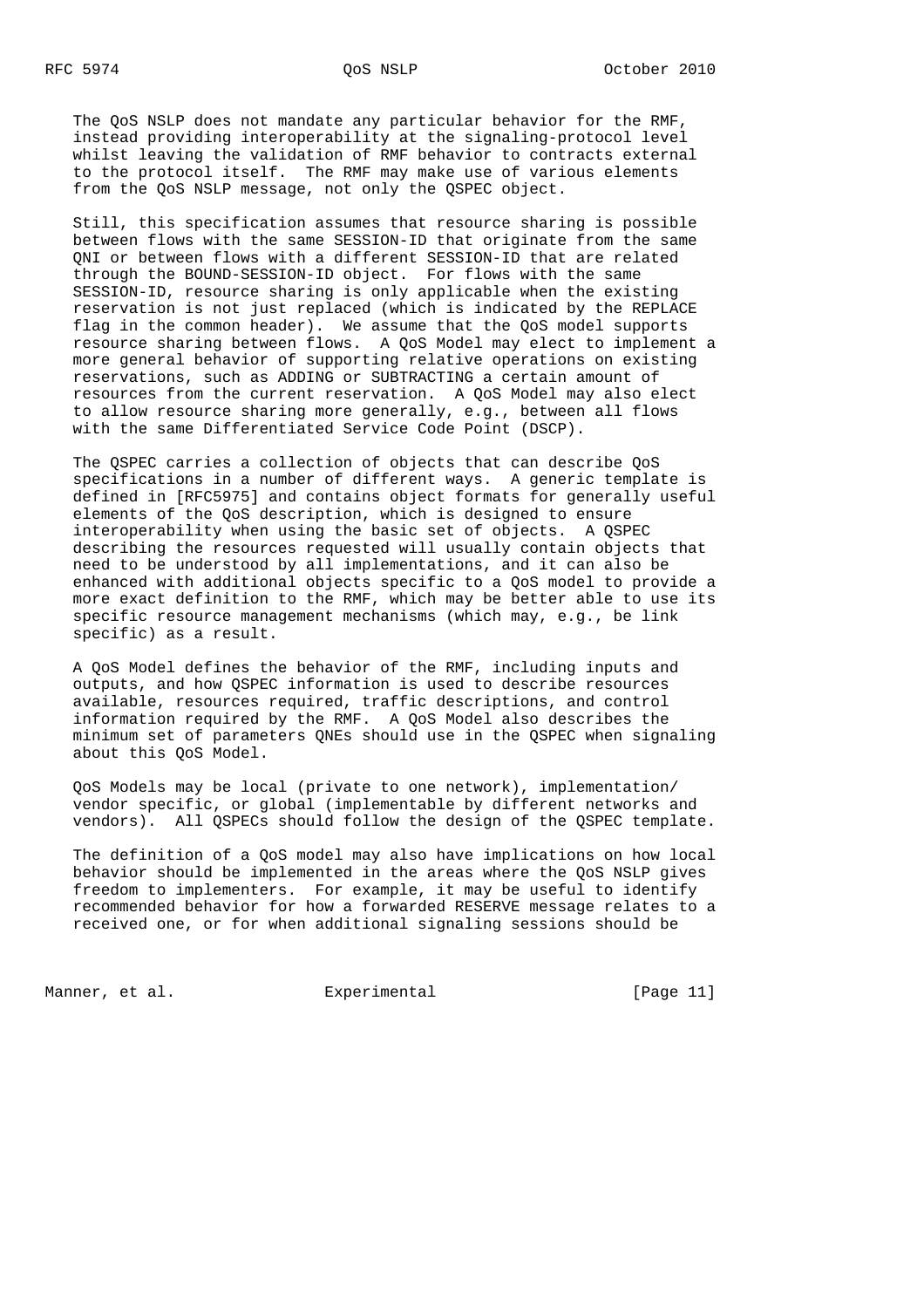started based on existing sessions, such as required for aggregate reservations. In some cases, suggestions may be made on whether state that may optionally be retained should be held in particular scenarios. A QoS model may specify reservation preemption, e.g., an incoming resource request may cause removal of an earlier established reservation.

# 3.1.3. Policy Control

 Getting access to network resources, e.g., network access in general or access to QoS, typically involves some kind of policy control. One example of this is authorization of the resource requester. Policy control for QoS NSLP resource reservation signaling is conceptually organized as illustrated below in Figure 3.



Figure 3: Policy Control with the QoS NSLP Signaling

 From the QoS NSLP point of view, the policy control model is essentially a two-party model between neighboring QNEs. The actual policy decision may depend on the involvement of a third entity (the Policy Decision Point, PDP), but this happens outside of the QoS NSLP protocol by means of existing policy infrastructure (Common Open Policy Service (COPS), Diameter, etc.). The policy control model for the entire end-to-end chain of QNEs is therefore one of transitivity, where each of the QNEs exchanges policy information with its QoS NSLP policy peer.

Manner, et al.  $\Box$  Experimental [Page 12]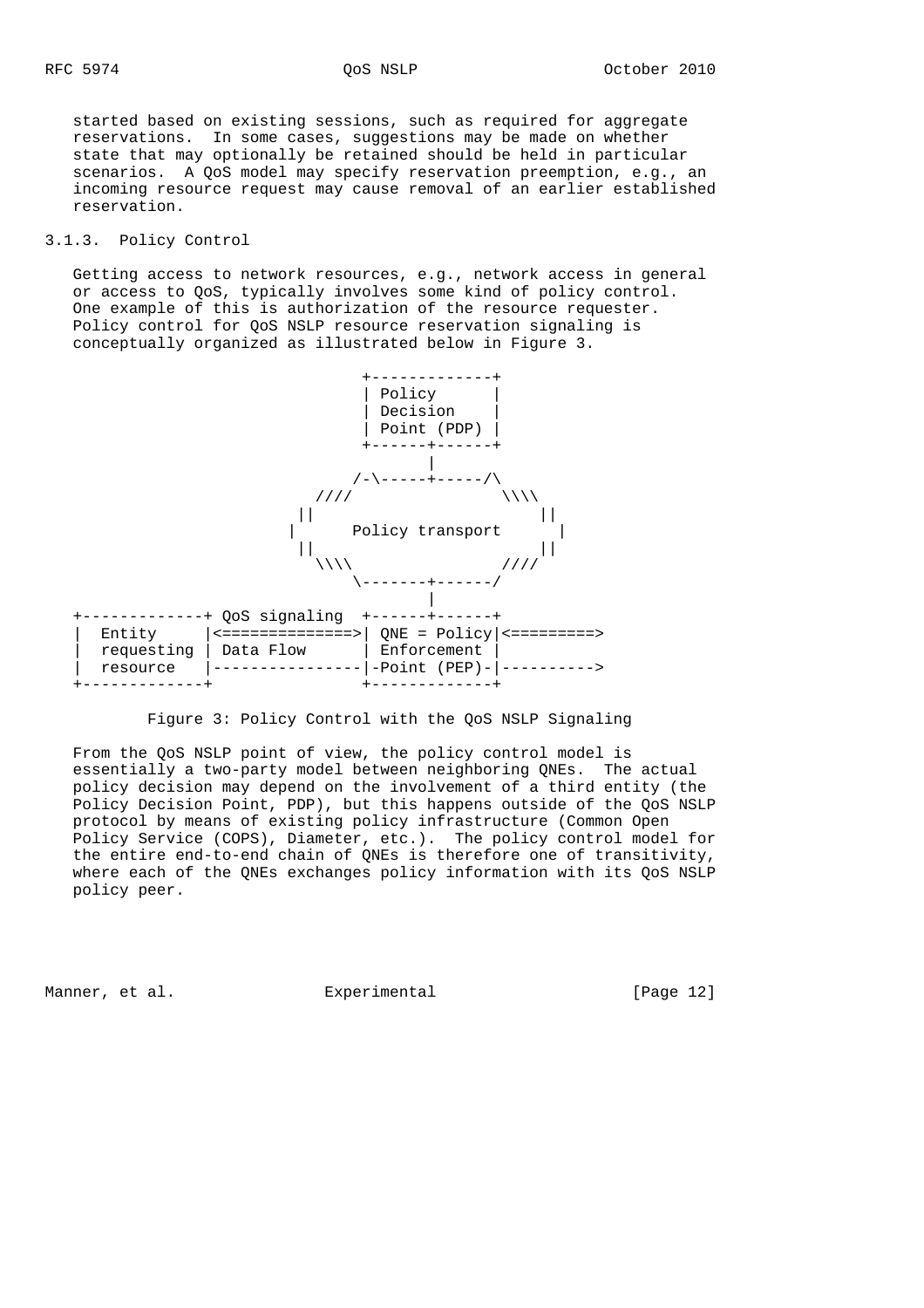The authorization of a resource request often depends on the identity of the entity making the request. Authentication may be required. The GIST channel security mechanisms provide one way of authenticating the QoS NSLP peer that sent the request, and so may be used in making the authorization decision.

 Additional information might also be provided in order to assist in making the authorization decision. This might include alternative methods of authenticating the request.

 The QoS NSLP does not currently contain objects to carry authorization information. At the time of writing, there exists a separate individual work [NSIS-AUTH] that defines this functionality for the QoS NSLP and the NAT and firewall (NATFW) NSLP.

 It is generally assumed that policy enforcement is likely to concentrate on border nodes between administrative domains. This may mean that nodes within the domain are "Policy-Ignorant Nodes" that perform no per-request authentication or authorization, relying on the border nodes to perform the enforcement. In such cases, the policy management between ingress and egress edge of a domain relies on the internal chain of trust between the nodes in the domain. If this is not acceptable, a separate signaling session can be set up between the ingress and egress edge nodes in order to exchange policy information.

# 3.2. Design Background

 This section presents some of the key functionality behind the specification of the QoS NSLP.

# 3.2.1. Soft States

 The NSIS protocol suite takes a soft-state approach to state management. This means that reservation state in QNEs must be periodically refreshed. The frequency with which state installation is refreshed is expressed in the REFRESH-PERIOD object. This object contains a value in milliseconds indicating how long the state that is signaled for remains valid. Maintaining the reservation beyond this lifetime can be done by sending a RESERVE message periodically.

### 3.2.2. Sender and Receiver Initiation

 The QoS NSLP supports both sender-initiated and receiver-initiated reservations. For a sender-initiated reservation, RESERVE messages travel in the same direction as the data flow that is being signaled for (the QNI is at the side of the source of the data flow). For a

Manner, et al. Experimental [Page 13]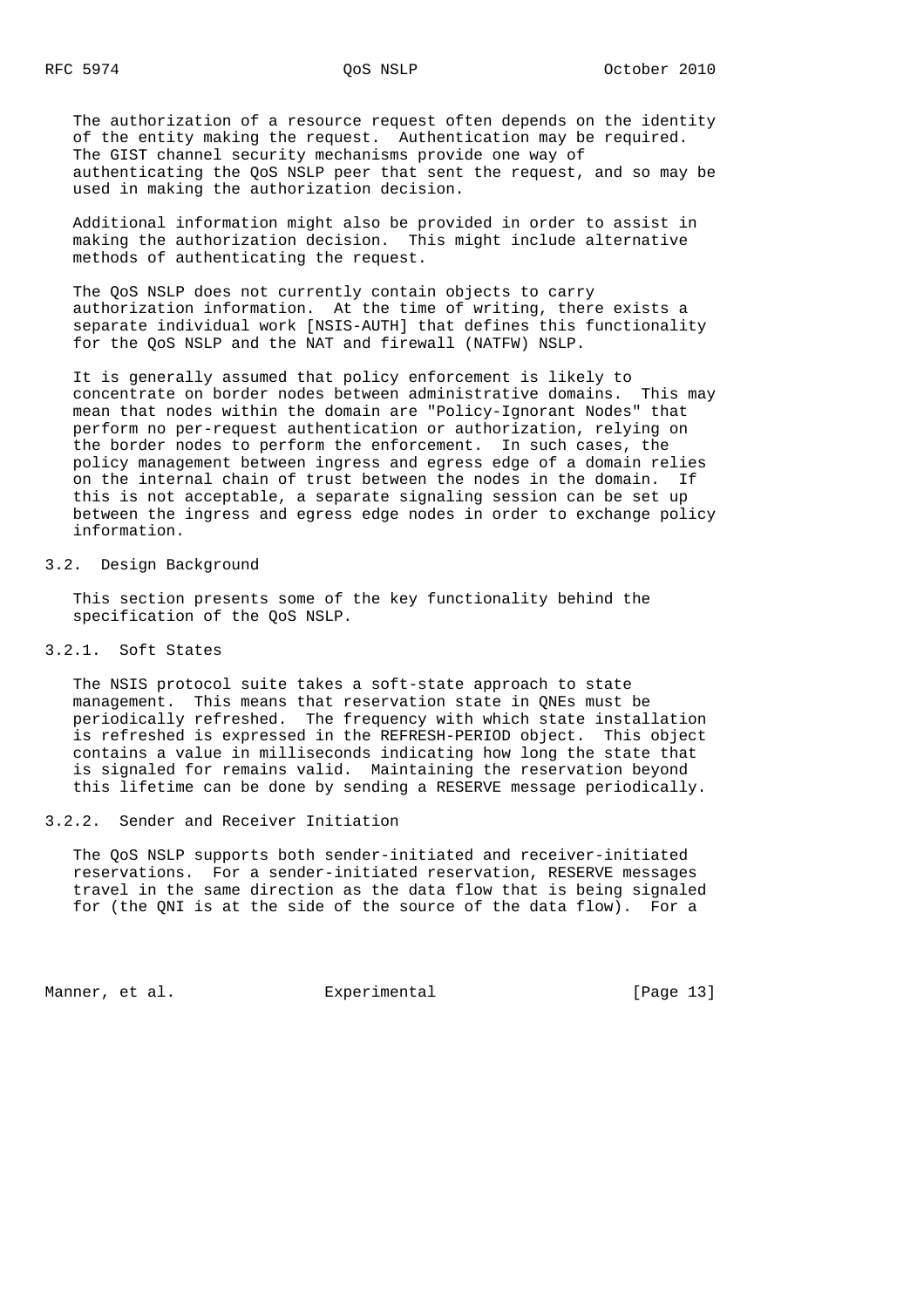receiver-initiated reservation, RESERVE messages travel in the opposite direction (the QNI is at the side of the receiver of the data flow).

 Note: these definitions follow the definitions in Section 3.3.1 of RFC 4080 [RFC4080]. The main issue is about which node is in charge of requesting and maintaining the resource reservation. In a receiver-initiated reservation, even though the sender sends the initial QUERY, the receiver is still in charge of making the actual resource request and maintaining the reservation.

# 3.2.3. Protection against Message Re-ordering and Duplication

 RESERVE messages affect the installed reservation state. Unlike NOTIFY, QUERY, and RESPONSE messages, the order in which RESERVE messages are received influences the eventual reservation state that will be stored at a QNE; that is, the most recent RESERVE message replaces the current reservation. Therefore, in order to protect against RESERVE message re-ordering or duplication, the QoS NSLP uses a Reservation Sequence Number (RSN). The RSN has local significance only, i.e., between a QNE and its downstream peers.

# 3.2.4. Explicit Confirmations

 A QNE may require a confirmation that the end-to-end reservation is in place, or a reply to a query along the path. For such requests, it must be able to keep track of which request each response refers to. This is supported by including a Request Identification Information (RII) object in a QoS NSLP message.

# 3.2.5. Reduced Refreshes

 For scalability, the QoS NSLP supports an abbreviated form of refresh RESERVE message. In this case, the refresh RESERVE references the reservation using the RSN and the SESSION-ID, and does not include the full reservation specification (including QSPEC). By default, state refresh should be performed with reduced refreshes in order to save bytes during transmission. Stateless QNEs will require full refresh since they do not store the whole reservation information.

 If the stateful QNE does not support reduced refreshes, or there is a mismatch between the local and received RSN, the stateful QNE must reply with a RESPONSE carrying an INFO-SPEC indicating the error. Furthermore, the QNE must stop sending reduced refreshes to this peer if the error indicates that support for this feature is lacking.

Manner, et al.  $\Box$  Experimental [Page 14]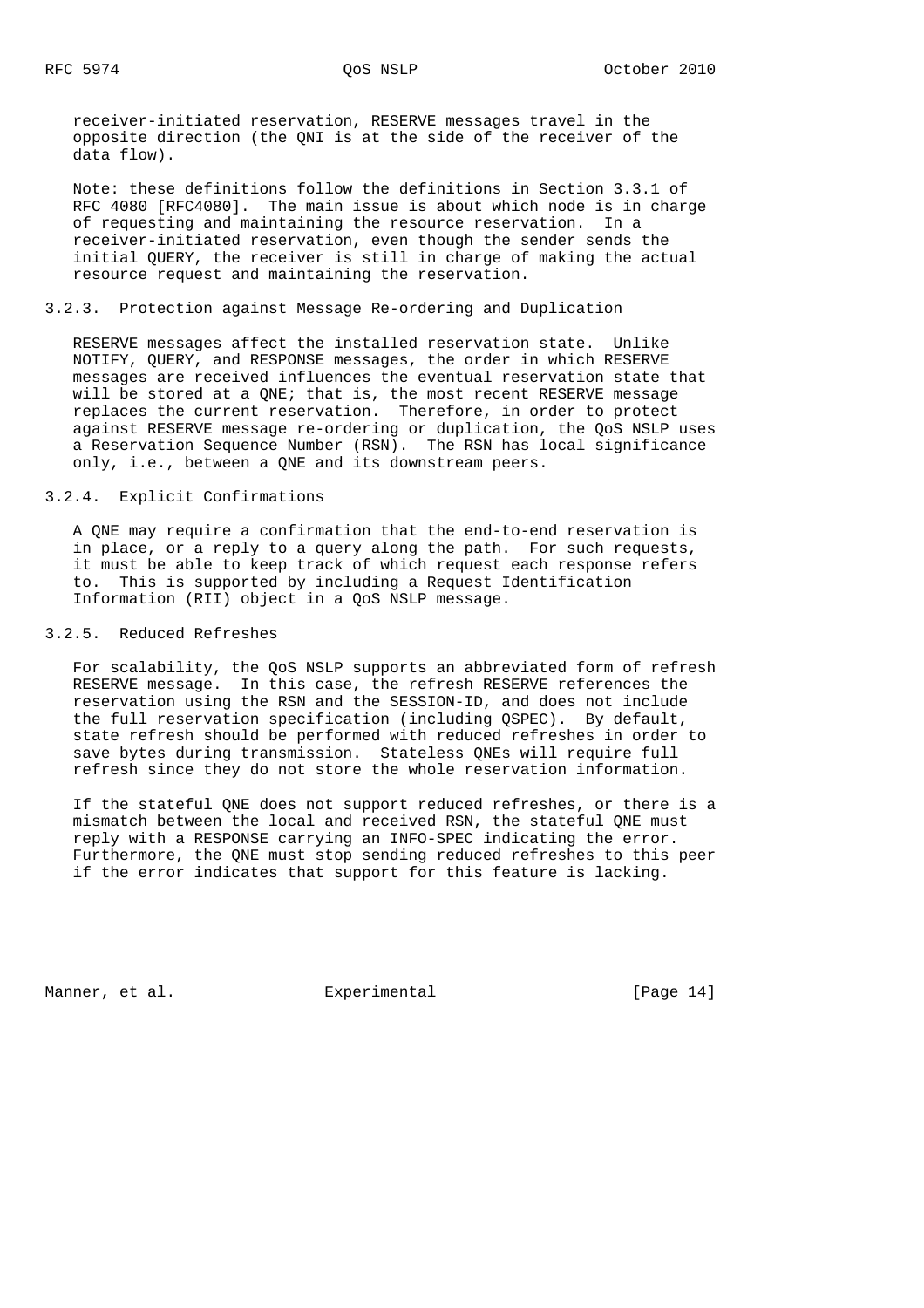#### 3.2.6. Summary Refreshes and Summary Tear

 For limiting the number of individual messages, the QoS NSLP supports summary refresh and summary tear messages. When sending a refreshing RESERVE for a certain (primary) session, a QNE may include a SESSION- ID-LIST object where the QNE indicates (secondary) sessions that are also refreshed. An RSN-LIST object must also be added. The SESSION- IDs and RSNs are stacked in the objects such that the index in both stacks refer to the same reservation state, i.e., the SESSION-ID and RSN at index i in both objects refers to the same session. If the receiving stateful QNE notices unknown SESSION-IDs or a mismatch with RSNs for a session, it will reply back to the upstream stateful QNE with an error.

 In order to tear down several sessions at once, a QNE may include SESSION-ID-LIST and RSN-LIST objects in a tearing reserve. The downstream stateful QNE must then also tear down the other sessions indicated. The downstream stateful QNE must silently ignore any unknown SESSION-IDs.

 GIST provides a SII-Handle for every downstream session. The SII- Handle identifies a peer and should be the same for all sessions whose downstream peer is the same. The QoS NSLP uses this information to decide whether summary refresh messages can be sent or when a summary tear is possible.

# 3.2.7. Message Scoping

 A QNE may use local policy when deciding whether to propagate a message or not. For example, the local policy can define/configure that a QNE is, for a particular session, a QNI and/or a QNR. The QoS NSLP also includes an explicit mechanism to restrict message propagation by means of a scoping mechanism.

 For a RESERVE or a QUERY message, two scoping flags limit the part of the path on which state is installed on the downstream nodes that can respond. When the SCOPING flag is set to zero, it indicates that the scope is "whole path" (default). When set to one, the scope is "single hop". When the PROXY scope flag is set, the path is terminated at a pre-defined Proxy QNE (P-QNE). This is similar to the Localized RSVP [lrsvp].

 The propagation of a RESPONSE message is limited by the RII object, which ensures that it is not forwarded back along the path further than the node that requested the RESPONSE.

Manner, et al.  $\Box$  Experimental [Page 15]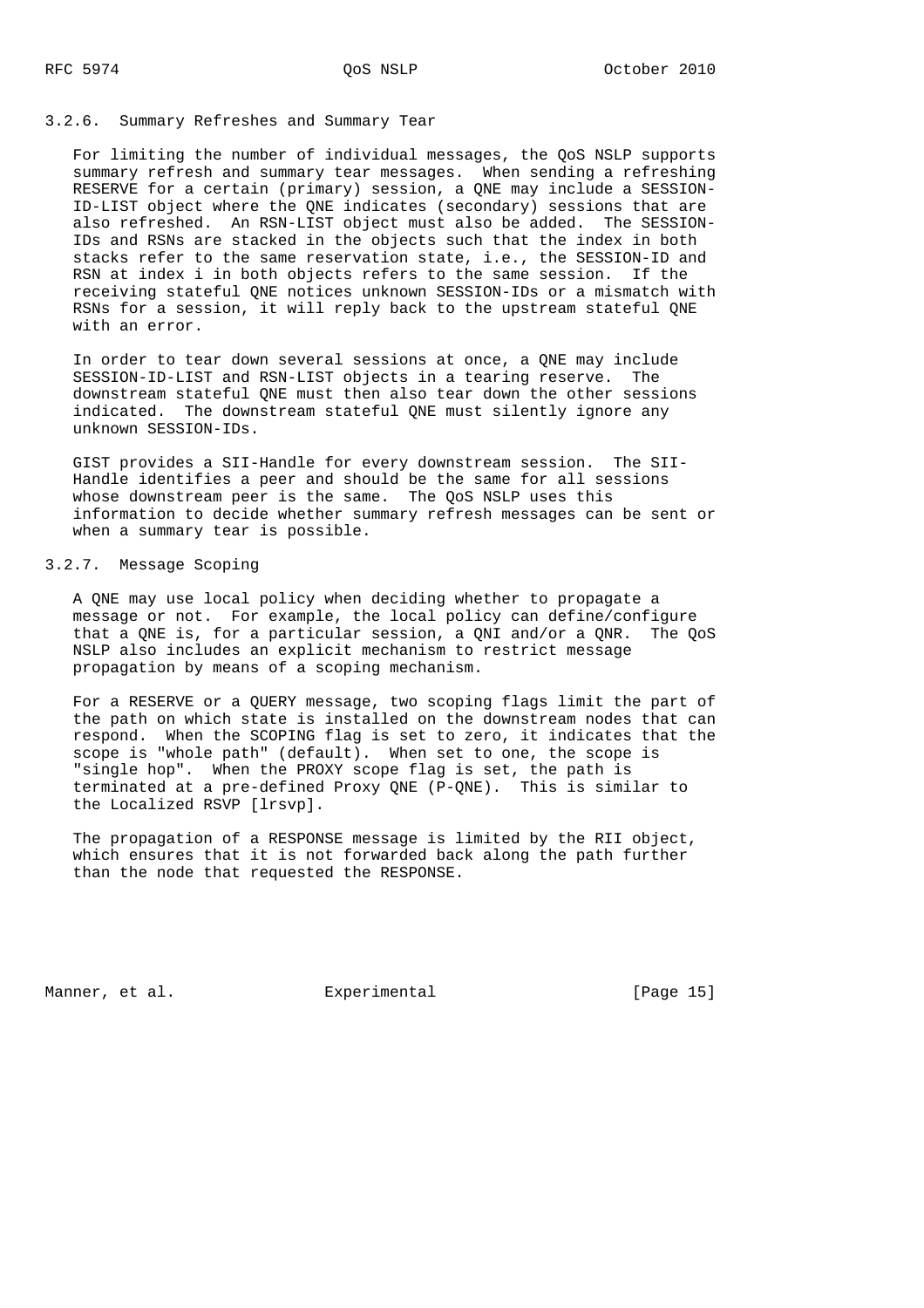# 3.2.8. Session Binding

 Session binding is defined as the enforcement of a relation between different QoS NSLP sessions (i.e., signaling flows with different SESSION-IDs (SIDs) as defined in GIST [RFC5971]).

 Session binding indicates a unidirectional dependency relation between two or more sessions by including a BOUND-SESSION-ID object. A session with SID\_A (the binding session) can express its unidirectional dependency relation to another session with SID\_B (the bound session) by including a BOUND-SESSION-ID object containing SID B in its messages.

 The concept of session binding is used to indicate the unidirectional dependency relation between the end-to-end session and the aggregate session in case of aggregate reservations. In case of bidirectional reservations, it is used to express the unidirectional dependency relation between the sessions used for forward and reverse reservation. Typically, the dependency relation indicated by session binding is purely informative in nature and does not automatically trigger any implicit action in a QNE. A QNE may use the dependency relation information for local resource optimization or to explicitly tear down reservations that are no longer useful. However, by using an explicit binding code (see Section 5.1.3.4), it is possible to formalize this dependency relation, meaning that if the bound session (e.g., session with SID\_B) is terminated, the binding session (e.g., the session with SID A) must be terminated also.

 A message may include more than one BOUND-SESSION-ID object. This may happen, e.g., in certain aggregation and bidirectional reservation scenarios, where an end-to-end session has a unidirectional dependency relation with an aggregate session and at the same time it has a unidirectional dependency relation with another session used for the reverse path.

# 3.2.9. Message Binding

 QoS NSLP supports binding of messages in order to allow for expressing dependencies between different messages. The message binding can indicate either a unidirectional or bidirectional dependency relation between two messages by including the MSG-ID object in one message ("binding message") and the BOUND-MSG-ID object in the other message ("bound message"). The unidirectional dependency means that only RESERVE messages are bound to each other whereas a bidirectional dependency means that there is also a dependency for the related RESPONSE messages. The message binding can be used to speed up signaling by starting two signaling exchanges simultaneously that are synchronized later by using message IDs.

Manner, et al.  $\Box$  Experimental [Page 16]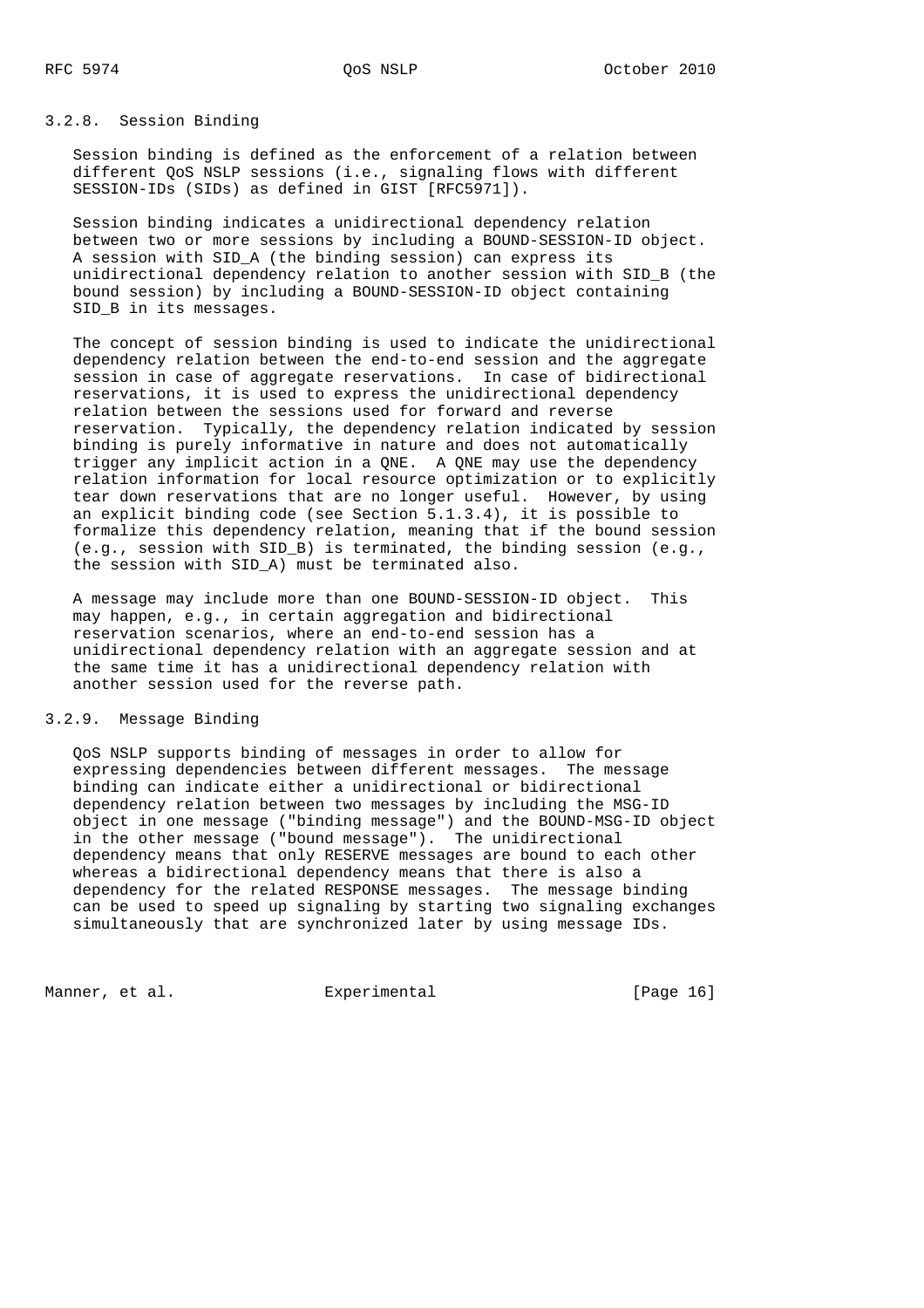This can be used as an optimization technique, for example, in scenarios where aggregate reservations are used. Section 4.6 provides more details.

3.2.10. Layering

 The QoS NSLP supports layered reservations. Layered reservations may occur when certain parts of the network (domains) implement one or more local QoS models or when they locally apply specific transport characteristics (e.g., GIST unreliable transfer mode instead of reliable transfer mode). They may also occur when several per-flow reservations are locally combined into an aggregate reservation.

#### 3.2.10.1. Local QoS Models

 A domain may have local policies regarding QoS model implementation, i.e., it may map incoming traffic to its own locally defined QoS models. The QSPEC allows this functionality, and the operation is transparent to the QoS NSLP. The use of local QoS models within a domain is performed in the RMF.

3.2.10.2. Local Control Plane Properties

 The way signaling messages are handled is mainly determined by the parameters that are sent over the GIST-NSLP API and by the domain internal configuration. A domain may have a policy to implement local transport behavior. It may, for instance, elect to use an unreliable transport locally in the domain while still keeping end to-end reliability intact.

 The QoS NSLP supports this situation by allowing two sessions to be set up for the same reservation. The local session has the desired local transport properties and is interpreted in internal QNEs. This solution poses two requirements: the end-to-end session must be able to bypass intermediate nodes, and the egress QNE needs to bind both sessions together. Bypassing intermediate nodes is achieved with GIST. The local session and the end-to-end session are bound at the egress QNE by means of the BOUND-SESSION-ID object.

# 3.2.10.3. Aggregate Reservations

 In some cases, it is desirable to create reservations for an aggregate, rather than on a per-flow basis, in order to reduce the amount of reservation state needed as well as the processing load for signaling messages. Note that the QoS NSLP does not specify how reservations need to be combined in an aggregate or how end-to-end properties need to be computed, but only provides signaling support for aggregate reservations.

Manner, et al.  $\Box$  Experimental [Page 17]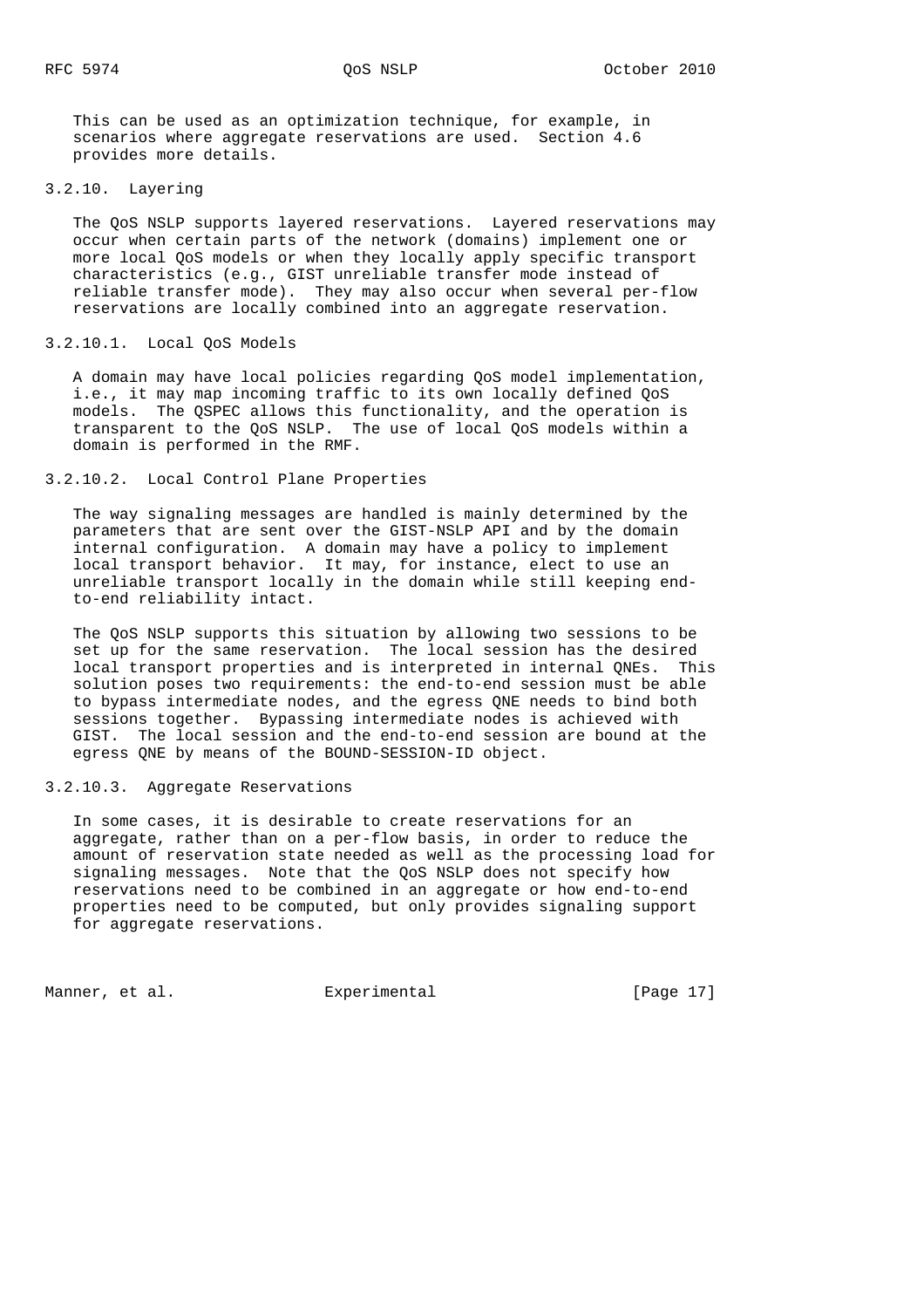The essential difference with the layering approaches described in Sections 3.2.10.1 and 3.2.10.2 is that the aggregate reservation needs a MRI that describes all traffic carried in the aggregate (e.g., a DSCP in case of IntServ over Diffserv). The need for a different MRI mandates the use of two different sessions, as described in Section 3.2.10.2 and in the RSVP aggregation solution in RFC 3175 [RFC3175].

 Edge QNEs of the aggregation domain that want to maintain some end to-end properties may establish a peering relation by sending the end-to-end message transparently over the domain (using the intermediate node bypass capability described above). Updating the end-to-end properties in this message may require some knowledge of the aggregated session (e.g., for updating delay values). For this purpose, the end-to-end session contains a BOUND-SESSION-ID carrying the SESSION-ID of the aggregate session.

3.2.11. Support for Request Priorities

 This specification acknowledges the fact that in some situations, some messages or reservations may be more important than others, and therefore it foresees mechanisms to give these messages or reservations priority.

 Priority of certain signaling messages over others may be required in mobile scenarios when a message loss during call setup is less harmful than during handover. This situation only occurs when GIST or QoS NSLP processing is the congested part or scarce resource.

 Priority of certain reservations over others may be required when QoS resources are oversubscribed. In that case, existing reservations may be preempted in order to make room for new higher-priority reservations. A typical approach to deal with priority and preemption is through the specification of a setup priority and holding priority for each reservation. The Resource Management Function at each QNE then keeps track of the resource consumption at each priority level. Reservations are established when resources, at their setup priority level, are still available. They may cause preemption of reservations with a lower holding priority than their setup priority.

 Support of reservation priority is a QSPEC parameter and therefore outside the scope of this specification. The GIST specification provides a mechanism to support a number of levels of message priority that can be requested over the NSLP-GIST API.

Manner, et al.  $\Box$  Experimental [Page 18]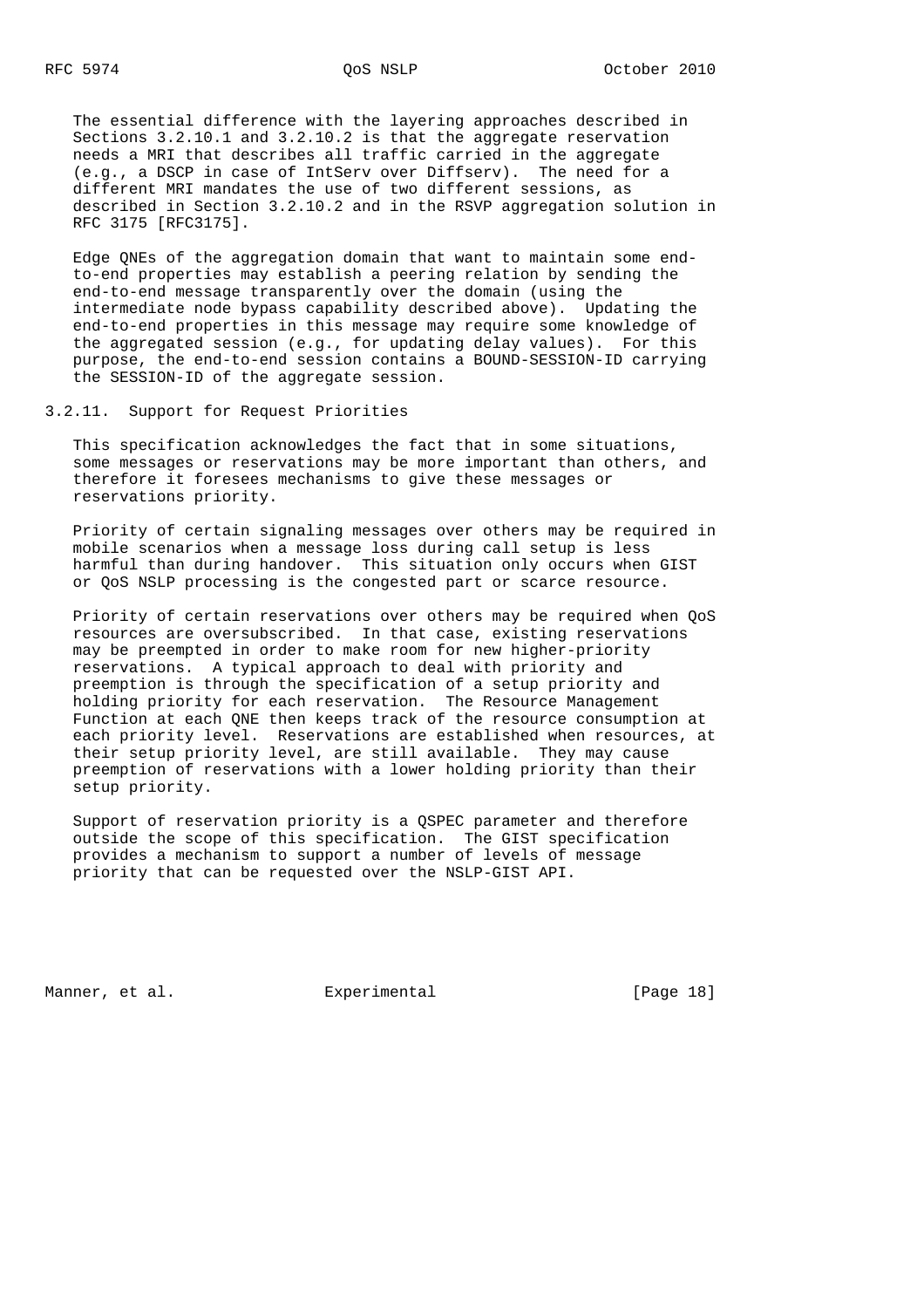# 3.2.12. Rerouting

 The QoS NSLP needs to adapt to route changes in the data path. This assumes the capability to detect rerouting events, create a QoS reservation on the new path, and optionally tear down reservations on the old path.

 From an NSLP perspective, rerouting detection can be performed in two ways. It can either come through NetworkNotification from GIST, or from information seen at the NSLP. In the latter case, the QoS NSLP node is able to detect changes in its QoS NSLP peers by keeping track of a Source Identification Information (SII) handle that provides information similar in nature to the RSVP\_HOP object described in RFC 2205 [RFC2205]. When a RESERVE message with an existing SESSION-ID and a different SII is received, the QNE knows its upstream or downstream peer has changed, for sender-oriented and receiver oriented reservations, respectively.

 Reservation on the new path happens when a RESERVE message arrives at the QNE beyond the point where the old and new paths diverge. If the QoS NSLP suspects that a reroute has occurred, then a full RESERVE message (including the QSPEC) would be sent. A refreshing RESERVE (with no QSPEC) will be identified as an error by a QNE on the new path, which does not have the reservation installed (i.e., it was not on the old path) or which previously had a different previous-hop QNE. It will send back an error message that results in a full RESERVE message being sent. Rapid recovery at the NSLP layer therefore requires short refresh periods. Detection before the next RESERVE message arrives is only possible at the IP layer or through monitoring of GIST peering relations (e.g., by monitoring the Time to Live (TTL), i.e., the number of GIST hops between NSLP peers, or observing the changes in the outgoing interface towards GIST peer). These mechanisms can provide implementation-specific optimizations and are outside the scope of this specification.

When the QoS NSLP is aware of the route change, it needs to set up the reservation on the new path. This is done by sending a new RESERVE message. If the next QNE is in fact unchanged, then this will be used to refresh/update the existing reservation. Otherwise, it will lead to the reservation being installed on the new path.

 Note that the operation for a receiver-initiated reservation session differs a bit from the above description. If the routing changes in the middle of the path, at some point (i.e., the divergence point) the QNE that notices that its downstream path has changed (indicated by a NetworkNotification from GIST), and it must send a QUERY with the R-flag downstream. The QUERY will be processed as above, and at some point hits a QNE for which the path downstream towards the QNI

Manner, et al. Experimental [Page 19]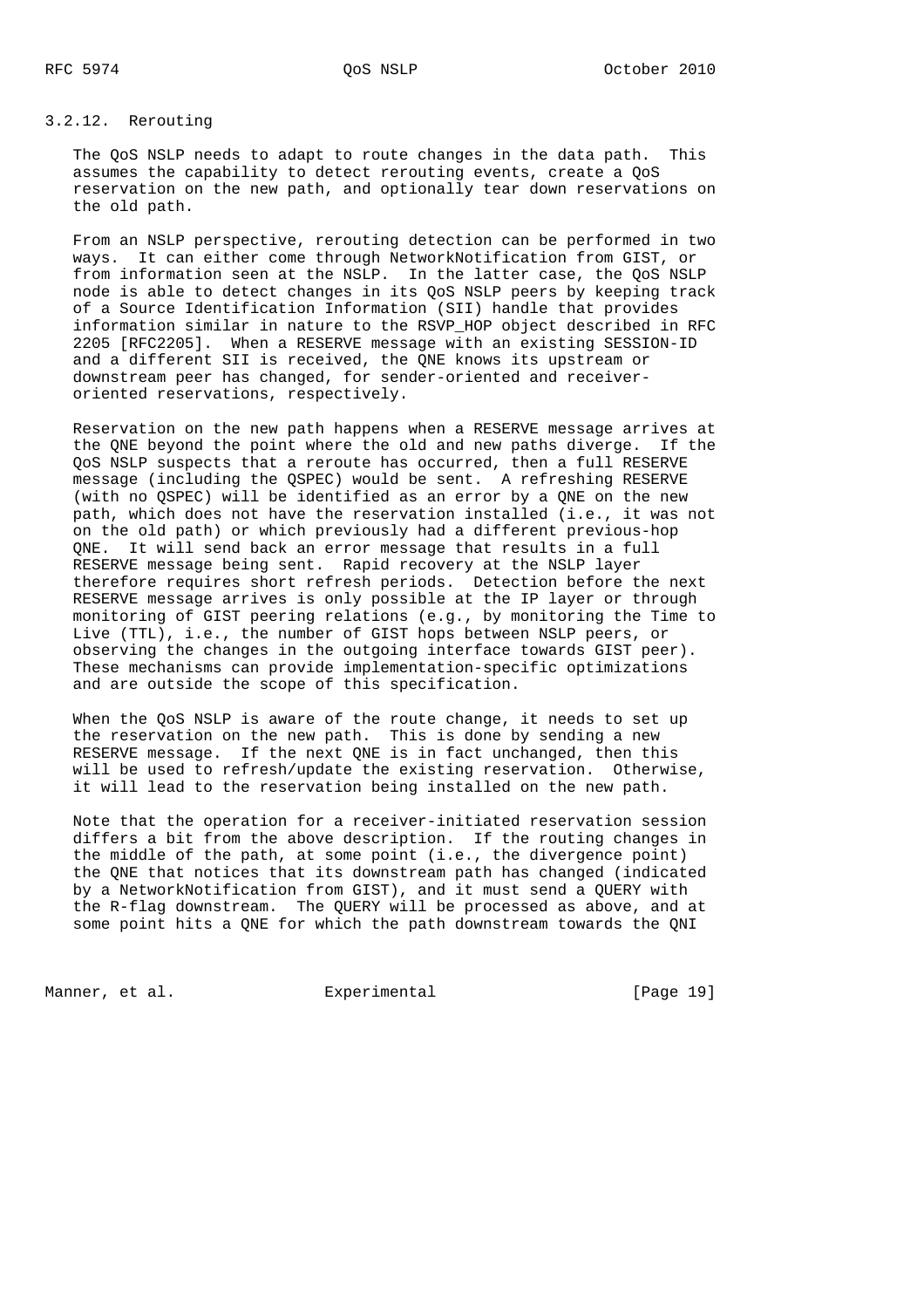remains (i.e., the convergence point). This node must then send a full RESERVE upstream to set up the reservation state along the new path. It should not send the QUERY further downstream, since this would have no real use. Similarly, when the QNE that sent the QUERY receives the RESERVE, it should not send the RESERVE further upstream.

 After the reservation on the new path is set up, the branching node may want to tear down the reservation on the old path (sooner than would result from normal soft-state timeout). This functionality is supported by keeping track of the old SII-Handle provided over the GIST API. This handle can be used by the QoS NSLP to route messages explicitly to the next node.

 If the old path is downstream, the QNE can send a tearing RESERVE using the old SII-Handle. If the old path is upstream, the QNE can send a NOTIFY with the code for "Route Change". This is forwarded upstream until it hits a QNE that can issue a tearing RESERVE downstream. A separate document discusses in detail the effect of mobility on the QoS NSLP signaling [NSIS-MOB].

 A QNI or a branch node may wish to keep the reservation on the old branch. For instance, this could be the case when a mobile node has experienced a mobility event and wishes to keep reservation to its old attachment point in case it moves back there. For this purpose, a REPLACE flag is provided in the QoS NSLP common header, which, when not set, indicates that the reservation on the old branch should be kept.

 Note that keeping old reservations affects the resources available to other nodes. Thus, the operator of the access network must make the final decision on whether this behavior is allowed. Also, the QNEs in the access network may add this flag even if the mobile node has not used the flag initially.

 The latency in detecting that a new downstream peer exists or that truncation has happened depends on GIST. The default QUERY message transmission interval is 30 seconds. More details on how NSLPs are able to affect the discovery of new peers or rerouting can be found in the GIST specification.

3.2.12.1. Last Node Behavior

 The design of the QoS NSLP allows reservations to be installed at a subset of the nodes along a path. In particular, usage scenarios include cases where the data flow endpoints do not support the QoS NSLP.

Manner, et al. Experimental [Page 20]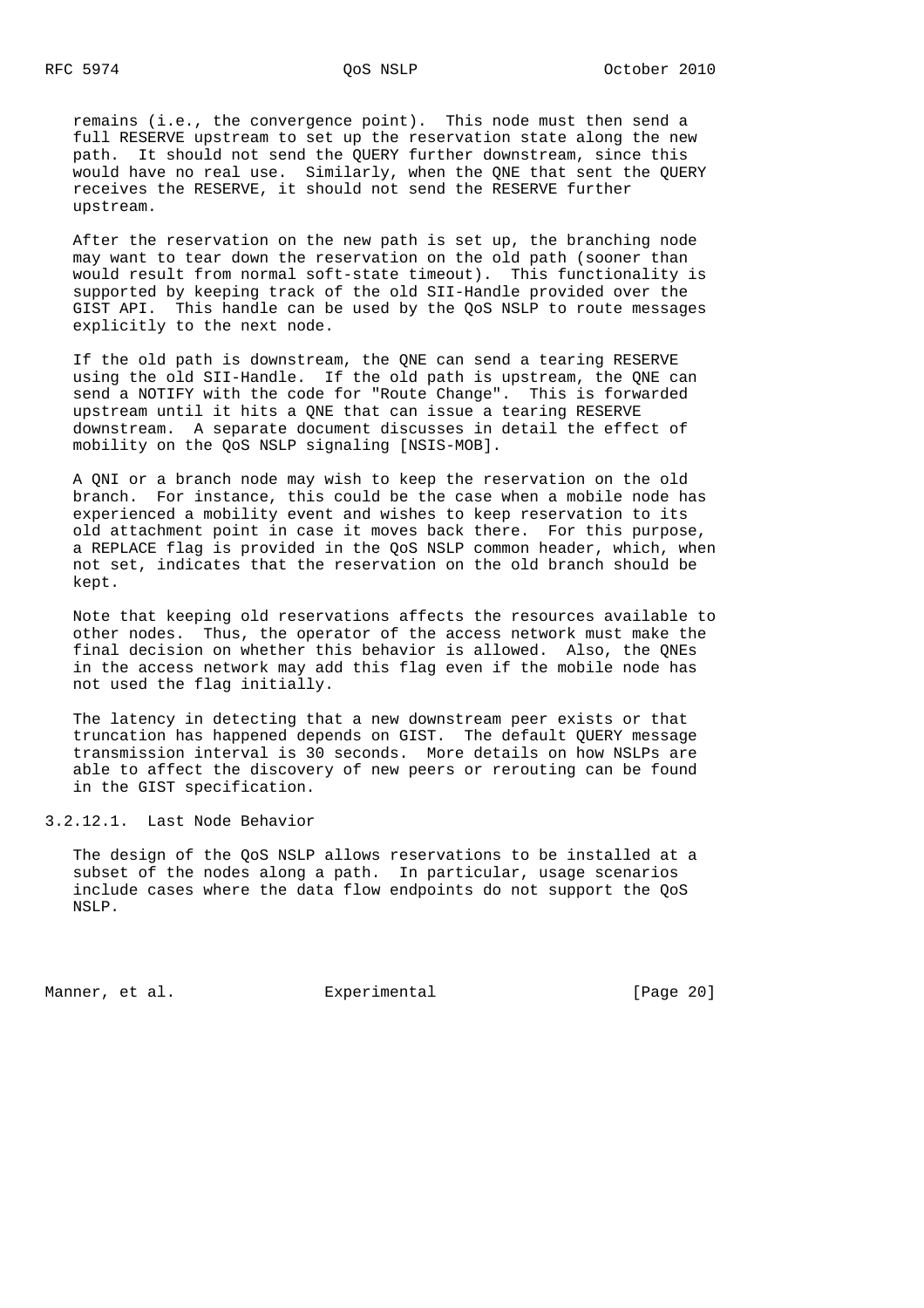In the case where the data flow receiver does not support the QoS NSLP, some particular considerations must be given to node discovery and rerouting at the end of the signaling path.

There are three cases for the last node on the signaling path:

- 1) the last node is the data receiver,
- 2) the last node is a configured proxy for the data receiver, or
- 3) the last node is not the data receiver and is not explicitly configured to act as a signaling proxy on behalf of the data receiver.

 Cases (1) and (2) can be handled by the QoS NSLP itself during the initial path setup, since the QNE knows that it should terminate the signaling. Case (3) requires some assistance from GIST, which provides messages across the API to indicate that no further GIST nodes that support QoS NSLP are present downstream, and that probing of the downstream route change needs to continue once the reservation is installed to detect any changes in this situation.

 Two particular scenarios need to be considered in this third case. In the first, referred to as "Path Extension", rerouting occurs such that an additional QNE is inserted into the signaling path between the old last node and the data receiver, as shown in Figure 4.



Figure 4: Path Extension

 When rerouting occurs, the data path changes from A-B-D to A-C-D. Initially the signaling path ends at A. Despite initially being the last node, node A needs to continue to attempt to send messages downstream to probe for path changes, unless it has been explicitly

Manner, et al. Experimental Experimental [Page 21]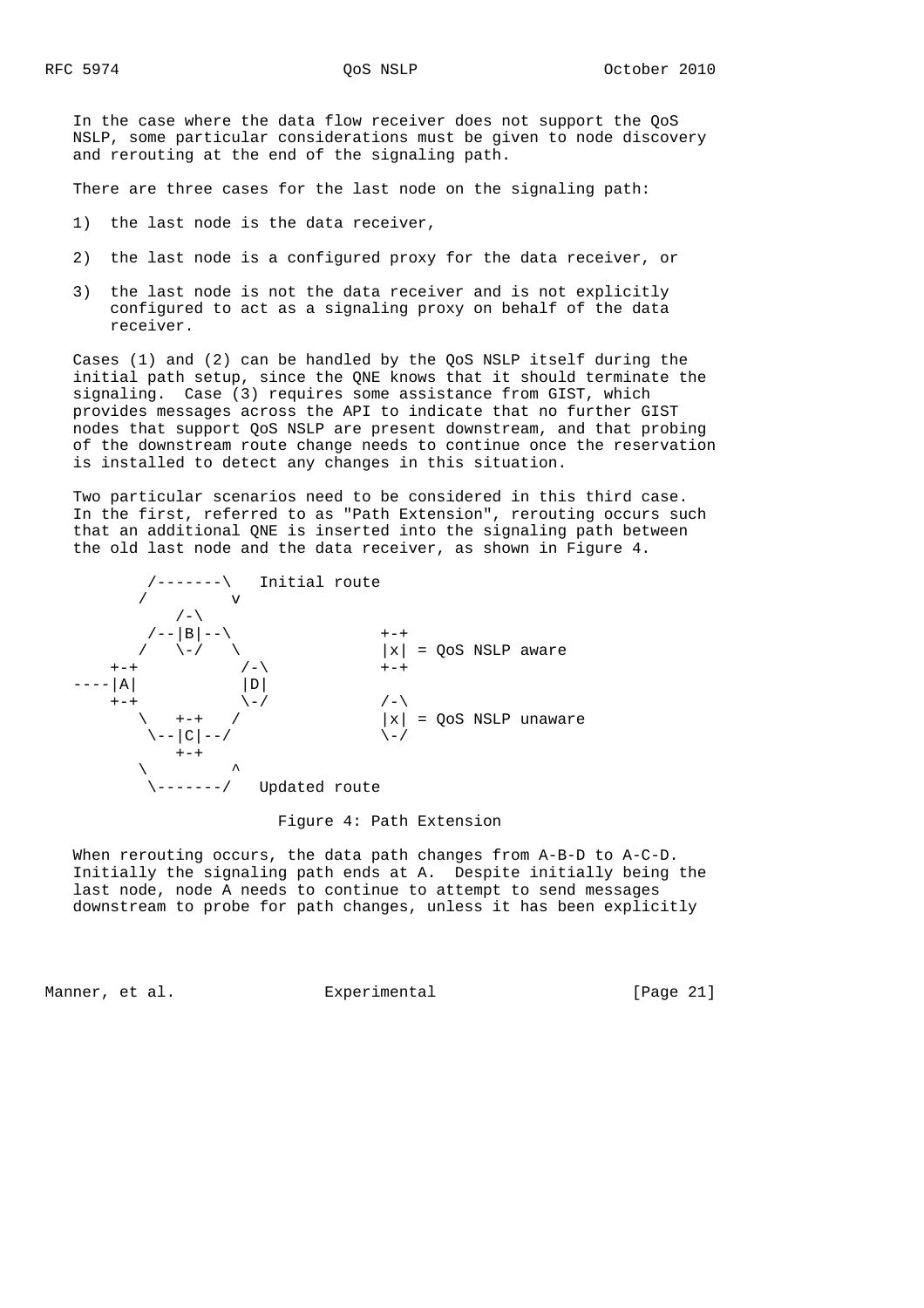configured as a signaling proxy for the data flow receiver. This is required so that the signaling path change is detected, and C will become the new last QNE.

 In a second case, referred to as "Path Truncation", rerouting occurs such that the QNE that was the last node on the signaling path is no longer on the data path. This is shown in Figure 5.



Figure 5: Path Truncation

 When rerouting occurs, the data path again changes from A-B-D to A-C-D. The signaling path initially ends at B, but this node is not on the new path. In this case, the normal GIST path change detection procedures at A will detect the path change and notify the QoS NSLP. GIST will also notify the signaling application that no downstream GIST nodes supporting the QoS NSLP are present. Node A will take over as the last node on the signaling path.

3.2.12.2. Handling Spurious Route Change Notifications

 The QoS NSLP is notified by GIST (with the NetworkNotification primitive) when GIST believes that a rerouting event may have occurred. In some cases, events that are detected as possible route changes will turn out not to be. The QoS NSLP will not always be able to detect this, even after receiving messages from the 'new' peer.

 As part of the RecvMessage API primitive, GIST provides an SII-Handle that can be used by the NSLP to direct a signaling message to a particular peer. The current SII-Handle will change if the signaling peer changes. However, it is not guaranteed to remain the same after a rerouting event where the peer does not change. Therefore, the QoS NSLP mechanism for reservation maintenance after a route change

Manner, et al. Experimental [Page 22]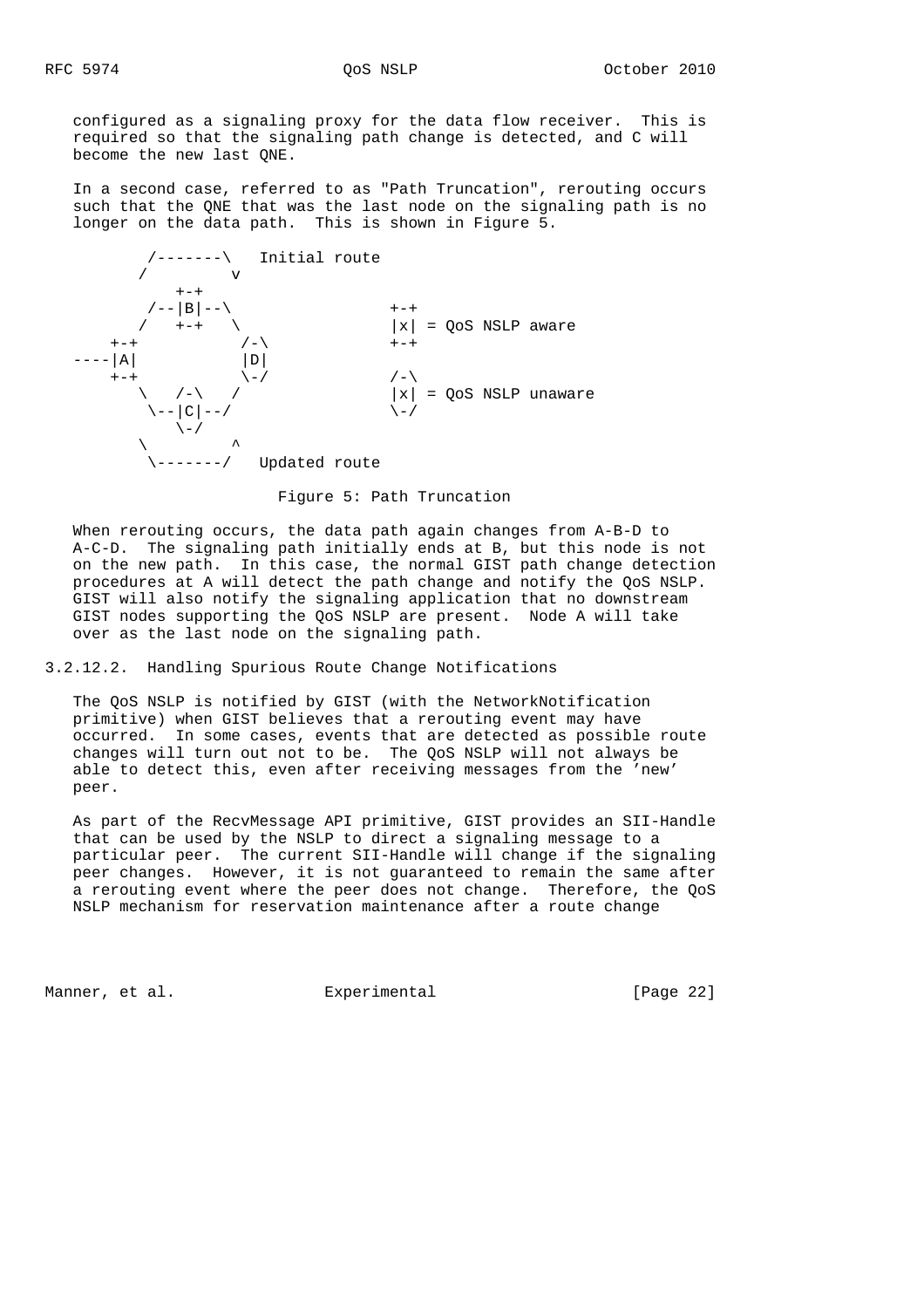includes robustness mechanisms to avoid accidentally tearing down a reservation in situations where the peer QNE has remained the same after a 'route change' notification from GIST.

 A simple example that illustrates the problem is shown in Figure 6 below.



#### Figure 6: Spurious Reroute Alerting

 In this example, the initial route A-B-C uses links (1) and (3). After link (1) fails, the path is rerouted using links (2) and (3). The set of QNEs along the path is unchanged (it is A-C in both cases, since B does not support the QoS NSLP).

 When the outgoing interface at A has changes, GIST may signal across its API to the NSLP with a NetworkNotification. The QoS NSLP at A will then attempt to repair the path by installing the reservation on the path  $(2)$ ,  $(3)$ . In this case, however, the old and new paths are the same.

 To install the new reservation, A will send a RESERVE message, which GIST will transport to C (discovering the new next peer as appropriate). The RESERVE also requests a RESPONSE from the QNR. When this RESERVE message is received through the RecvMessage API call from GIST at the QoS NSLP at C, the SII-Handle will be unchanged from its previous communications from A.

 A RESPONSE message will be sent by the QNR, and be forwarded from C to A. This confirms that the reservation was installed on the new path. The SII-Handle passed with the RecvMessage call from GIST to the QoS NSLP will be different to that seen previously, since the interface being used on A has changed.

 At this point, A can attempt to tear down the reservation on the old path. The RESERVE message with the TEAR flag set is sent down the old path by using the GIST explicit routing mechanism and specifying the SII-Handle relating to the 'old' peer QNE.

Manner, et al. Experimental Experimental [Page 23]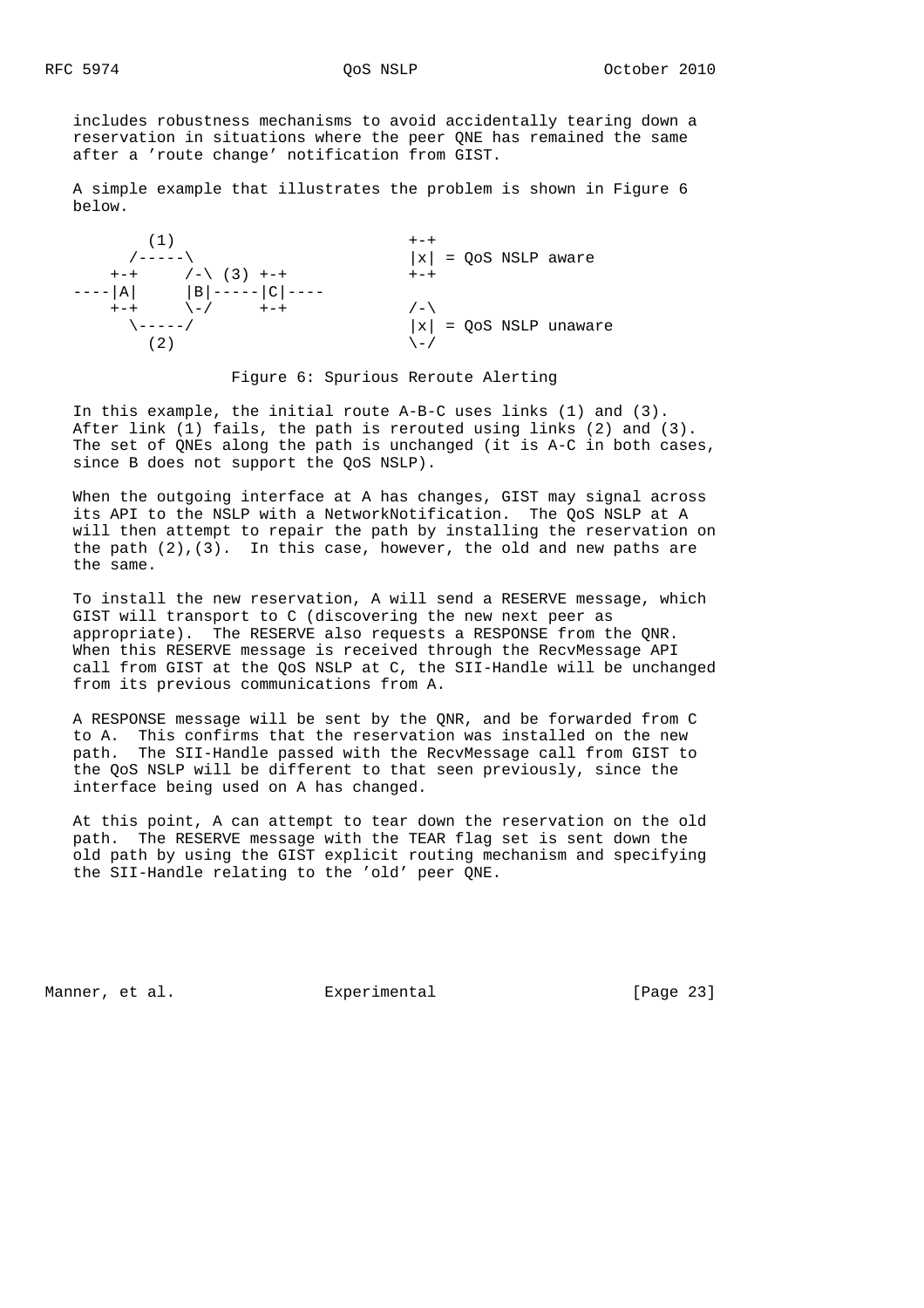If RSNs were being incremented for each of these RESERVE and RESERVE with-TEAR messages, the reservation would be torn down at C and any QNEs further along the path. To avoid this, the RSN is used in a special way. The RESERVE down the new path is sent with the new current RSN set to the old RSN plus 2. The RESERVE-with-TEAR down the old path is sent with an RSN set to the new current RSN minus 1. This is the peer from which it was receiving RESERVE messages (see for more details).

#### 3.2.13. Preemption

 The QoS NSLP provides building blocks to implement preemption. This specification does not define how preemption should work, but only provides signaling mechanisms that can be used by QoS models. For example, an INFO-SPEC object can be added to messages to indicate that the signaled session was preempted. A BOUND-SESSION-ID object can carry the Session ID of the flow that caused the preemption of the signaled session. How these are used by QoS models is out of scope of the QoS NSLP specification.

# 3.3. GIST Interactions

 The QoS NSLP uses GIST for delivery of all its messages. Messages are passed from the NSLP to GIST via an API (defined in Appendix B of [RFC5971]), which also specifies additional information, including an identifier for the signaling application (e.g., 'QoS NSLP'), session identifier, MRI, and an indication of the intended direction (towards data sender or receiver). On reception, GIST provides the same information to the QoS NSLP. In addition to the NSLP message data itself, other meta-data (e.g., session identifier and MRI) can be transferred across this interface.

 The QoS NSLP keeps message and reservation state per session. A session is identified by a Session Identifier (SESSION-ID). The SESSION-ID is the primary index for stored NSLP state and needs to be constant and unique (with a sufficiently high probability) along a path through the network. The QoS NSLP picks a value for Session-ID.

 This value is subsequently used by GIST and the QoS NSLP to refer to this session.

 Currently, the QoS NSLP specification considers mainly the path coupled MRM. However, extensions may specify how other types of MRMs may be applied in combination with the QoS NSLP.

 When GIST passes the QoS NSLP data to the NSLP for processing, it must also indicate the value of the 'D' (Direction) flag for that message in the MRI.

Manner, et al. Subsection Experimental Experimental [Page 24]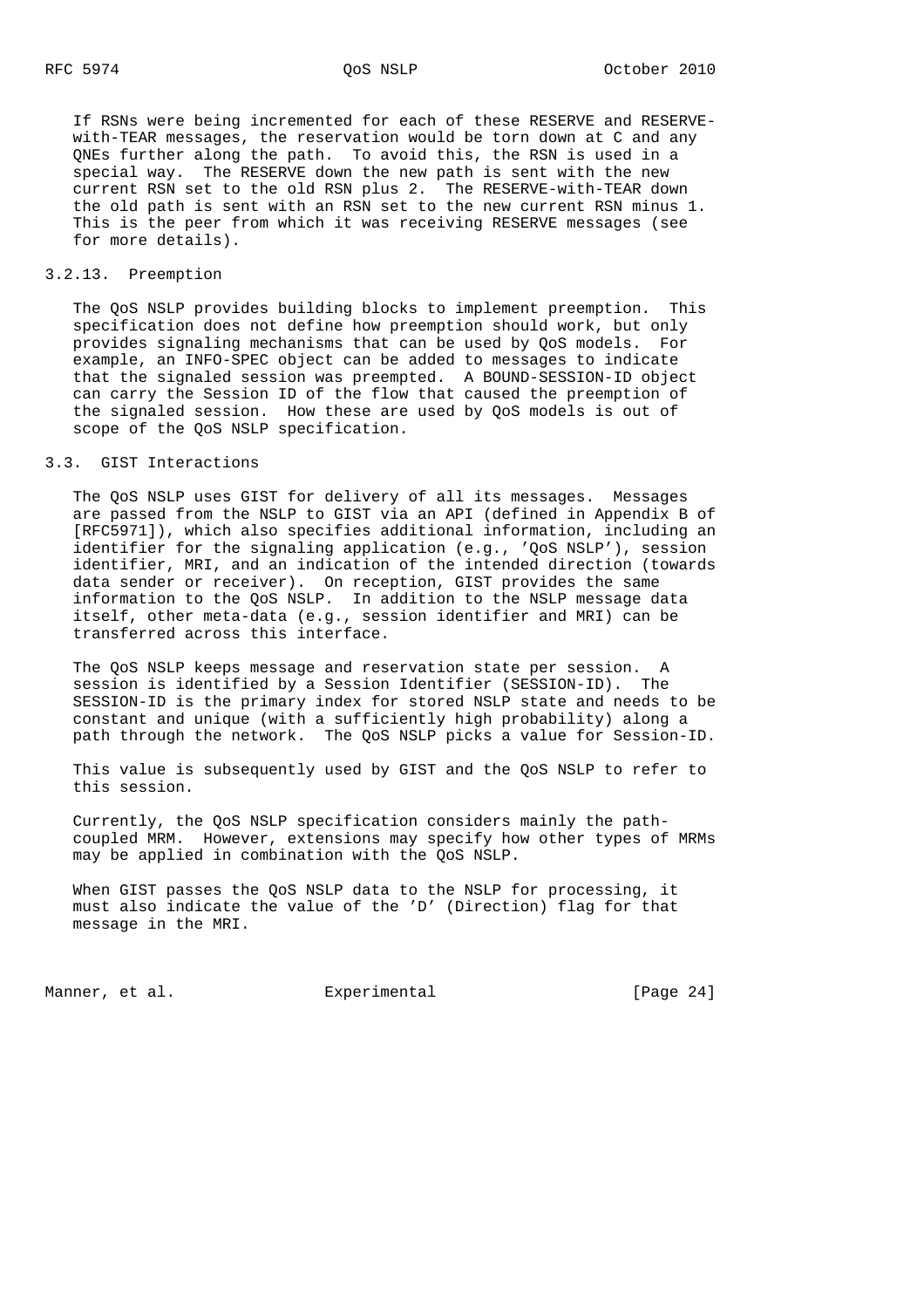The QoS NSLP does not provide any method of interacting with firewalls or Network Address Translators (NATs). It assumes that a basic NAT traversal service is provided by GIST.

3.3.1. Support for Bypassing Intermediate Nodes

 The QoS NSLP may want to restrict the handling of its messages to specific nodes. This functionality is needed to support layering (explained in Section 3.2.10), when only the edge QNEs of a domain process the message. This requires a mechanism at the GIST level (which can be invoked by the QoS NSLP) to bypass intermediate nodes between the edges of the domain.

 The intermediate nodes are bypassed using multiple levels of the router alert option. In that case, internal routers are configured to handle only certain levels of router alerts. This is accomplished by marking this message at the ingress, i.e., modifying the QoS NSLP default NSLPID value to an NSLPID predefined value (see Section 6.6). The egress stops this marking process by reassigning the QoS NSLP default NSLPID value to the original RESERVE message. The exact operation of modifying the NSLPID must be specified in the relevant QoS model specification.

3.3.2. Support for Peer Change Identification

 There are several circumstances where it is necessary for a QNE to identify the adjacent QNE peer, which is the source of a signaling application message. For example, it may be to apply the policy that "state can only be modified by messages from the node that created it" or it might be that keeping track of peer identity is used as a (fallback) mechanism for rerouting detection at the NSLP layer.

 This functionality is implemented in the GIST service interface with SII-handle. As shown in the above example, we assume the SII handling will support both its own SII and its peer's SII.

 Keeping track of the SII of a certain reservation also provides a means for the QoS NSLP to detect route changes. When a QNE receives a RESERVE referring to existing state but with a different SII, it knows that its upstream peer has changed. It can then use the old SII to initiate a teardown along the old section of the path. This functionality is supported in the GIST service interface when the peer's SII (which is stored on message reception) is passed to GIST upon message transmission.

Manner, et al. **Experimental** [Page 25]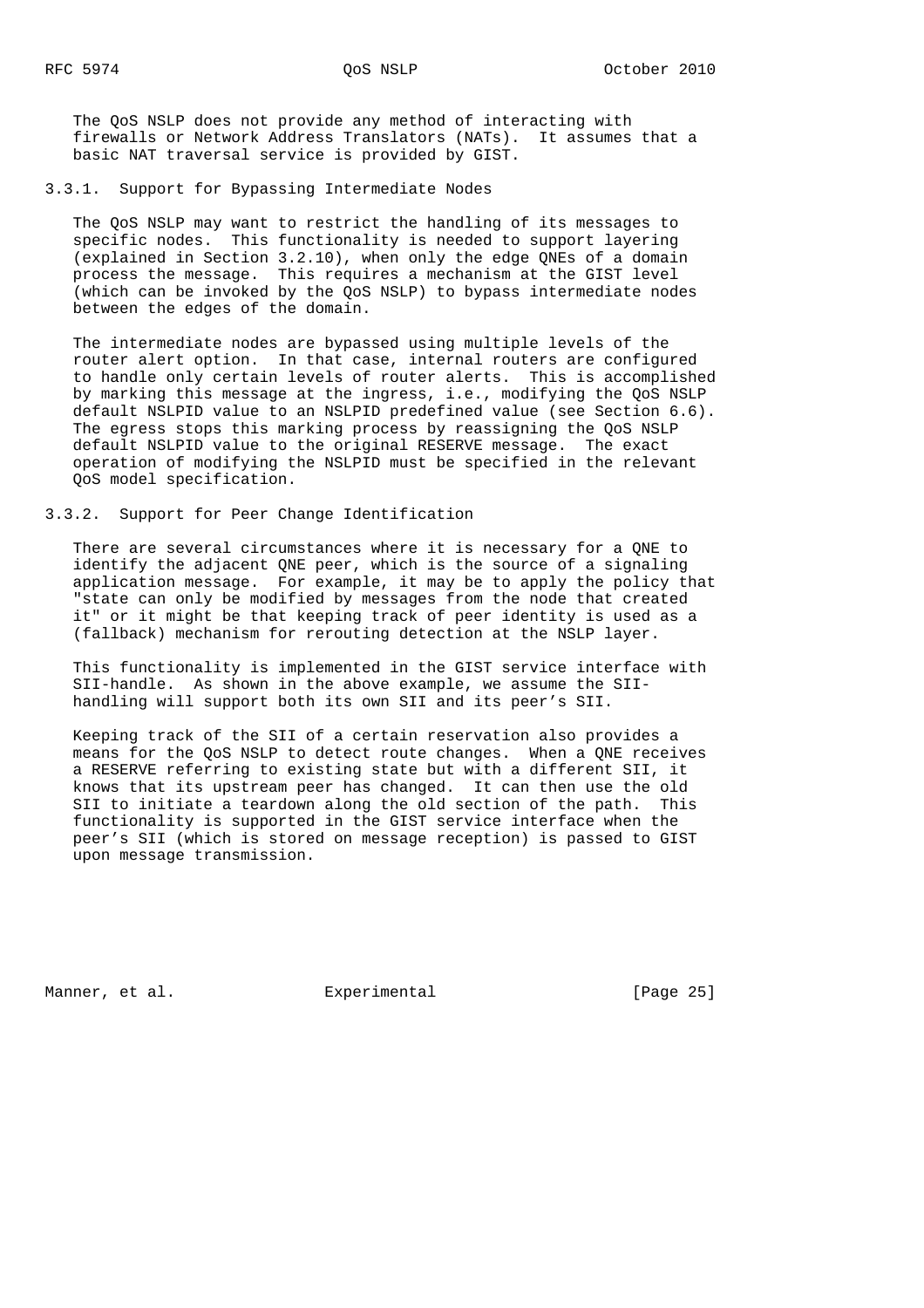#### 3.3.3. Support for Stateless Operation

 Stateless or reduced-state QoS NSLP operation makes the most sense when some nodes are able to operate in a stateless way at the GIST level as well. Such nodes should not worry about keeping reverse state, message fragmentation and reassembly (at GIST), congestion control, or security associations. A stateless or reduced-state QNE will be able to inform the underlying GIST of this situation. GIST service interface supports this functionality with the Retain-State attribute in the MessageReceived primitive.

# 3.3.4. Priority of Signaling Messages

 The QoS NSLP will generate messages with a range of performance requirements for GIST. These requirements may result from a prioritization at the QoS NSLP (Section 3.2.11) or from the responsiveness expected by certain applications supported by the QoS NSLP. GIST service interface supports this with the 'priority' transfer attribute.

# 3.3.5. Knowledge of Intermediate QoS-NSLP-Unaware Nodes

 In some cases, it is useful to know that there are routers along the path where QoS cannot be provided. The GIST service interface supports this by keeping track of IP-TTL and Original-TTL in the RecvMessage primitive. A difference between the two indicates the number of QoS-NSLP-unaware nodes. In this case, the QNE that detects this difference should set the "B" (BREAK) flag. If a QNE receives a QUERY or RESERVE message with the BREAK flag set, and then generates a QUERY, RESERVE, or RESPONSE message, it can set the BREAK flag in those messages. There are however, situations where the egress QNE in a local domain may have some other means to provide QoS [RFC5975]. For example, in a local domain that is aware of RMD-QOSM [RFC5977] (or a similar QoS Model) and that uses either NTLP stateless nodes or NSIS-unaware nodes, the end-to-end RESERVE or QUERY message bypasses these NTLP stateless or NSIS-unaware nodes. However, the reservation within the local domain can be signaled by the RMD-QOSM (or a similar QoS Model). In such situations, the "B" (BREAK) flag in the end-to end RESERVE or QUERY message should not be set by the edges of the local domain.

# 4. Examples of QoS NSLP Operation

 The QoS NSLP can be used in a number of ways. The examples here give an indication of some of the basic processing. However, they are not exhaustive and do not attempt to cover the details of the protocol processing.

Manner, et al. **Experimental** [Page 26]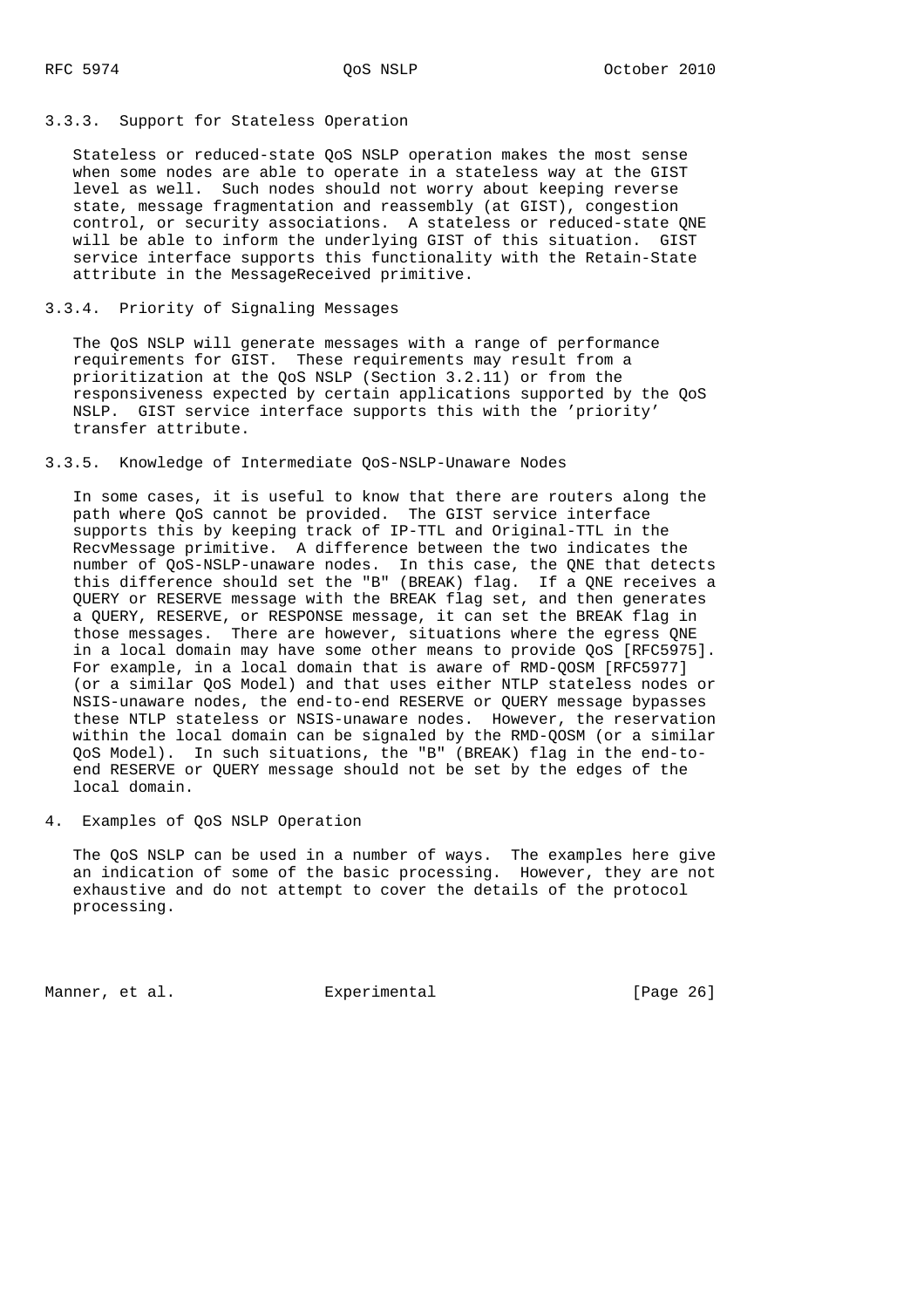#### 4.1. Sender-Initiated Reservation



Figure 7: Basic Sender-Initiated Reservation

 To make a new reservation, the QNI constructs a RESERVE message containing a QSPEC object, from its chosen QoS model, that describes the required QoS parameters.

 The RESERVE message is passed to GIST, which transports it to the next QNE. There, it is delivered to the QoS NSLP processing, which examines the message. Policy control and admission control decisions are made. The exact processing also takes into account the QoS model being used. The node performs appropriate actions (e.g., installing the reservation) based on the QSPEC object in the message.

 The QoS NSLP then generates a new RESERVE message (usually based on the one received). This is passed to GIST, which forwards it to the next QNE.

 The same processing is performed at further QNEs along the path, up to the QNR. The determination that a node is the QNR may be made directly (e.g., that node is the destination for the data flow), or using GIST functionality to determine that there are no more QNEs between this node and the data flow destination.

 Any node may include a request for a RESPONSE in its RESERVE messages. It does so by including a Request Identification Information (RII) object in the RESERVE message. If the message already includes an RII, an interested QNE must not add a new RII object or replace the old RII object. Instead, it needs to remember

Manner, et al. Experimental Experimental [Page 27]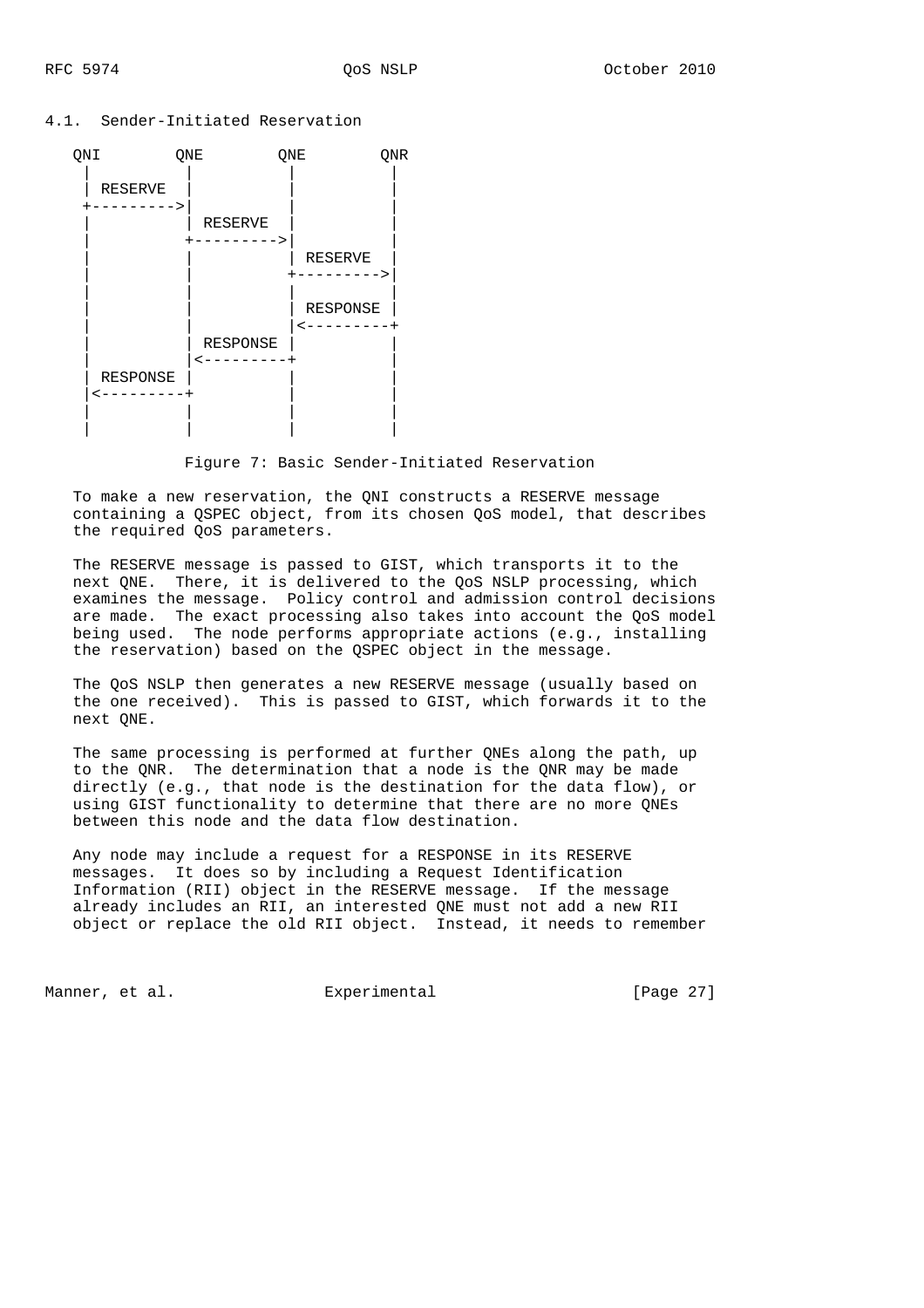the RII value so that it can match a RESPONSE message belonging to the RESERVE. When it receives the RESPONSE, it forwards the RESPONSE upstream towards the RII originating node.

 In this example, the RESPONSE message is forwarded peer-to-peer along the reverse of the path that the RESERVE message took (using GIST path state), and so is seen by all the QNEs on this segment of the path. It is only forwarded as far as the node that requested the RESPONSE originally.

 The reservation can subsequently be refreshed by sending further RESERVE messages containing the complete reservation information, as for the initial reservation. The reservation can also be modified in the same way, by changing the QSPEC data to indicate a different set of resources to reserve.

 The overhead required to perform refreshes can be reduced, in a similar way to that proposed for RSVP in RFC 2961 [RFC2961]. Once a RESPONSE message has been received indicating the successful installation of a reservation, subsequent refreshing RESERVE messages can simply refer to the existing reservation, rather than including the complete reservation specification.

# 4.2. Sending a Query

 QUERY messages can be used to gather information from QNEs along the path. For example, they can be used to find out what resources are available before a reservation is made.

 In order to perform a query along a path, the QNE constructs a QUERY message. This message includes a QSPEC containing the actual query to be performed at QNEs along the path. It also contains an RII object used to match the response back to the query, and an indicator of the query scope (next node, whole path, proxy). The QUERY message is passed to GIST to forward it along the path.

 A QNE receiving a QUERY message should inspect it and create a new message based on it, with the query objects modified as required. For example, the query may request information on whether a flow can be admitted, and so a node processing the query might record the available bandwidth. The new message is then passed to GIST for further forwarding (unless it knows it is the QNR or is the limit for the scope in the QUERY).

 At the QNR, a RESPONSE message must be generated if the QUERY message includes an RII object. Various objects from the received QUERY message have to be copied into the RESPONSE message. It is then passed to GIST to be forwarded peer-to-peer back along the path.

Manner, et al. Experimental Experimental [Page 28]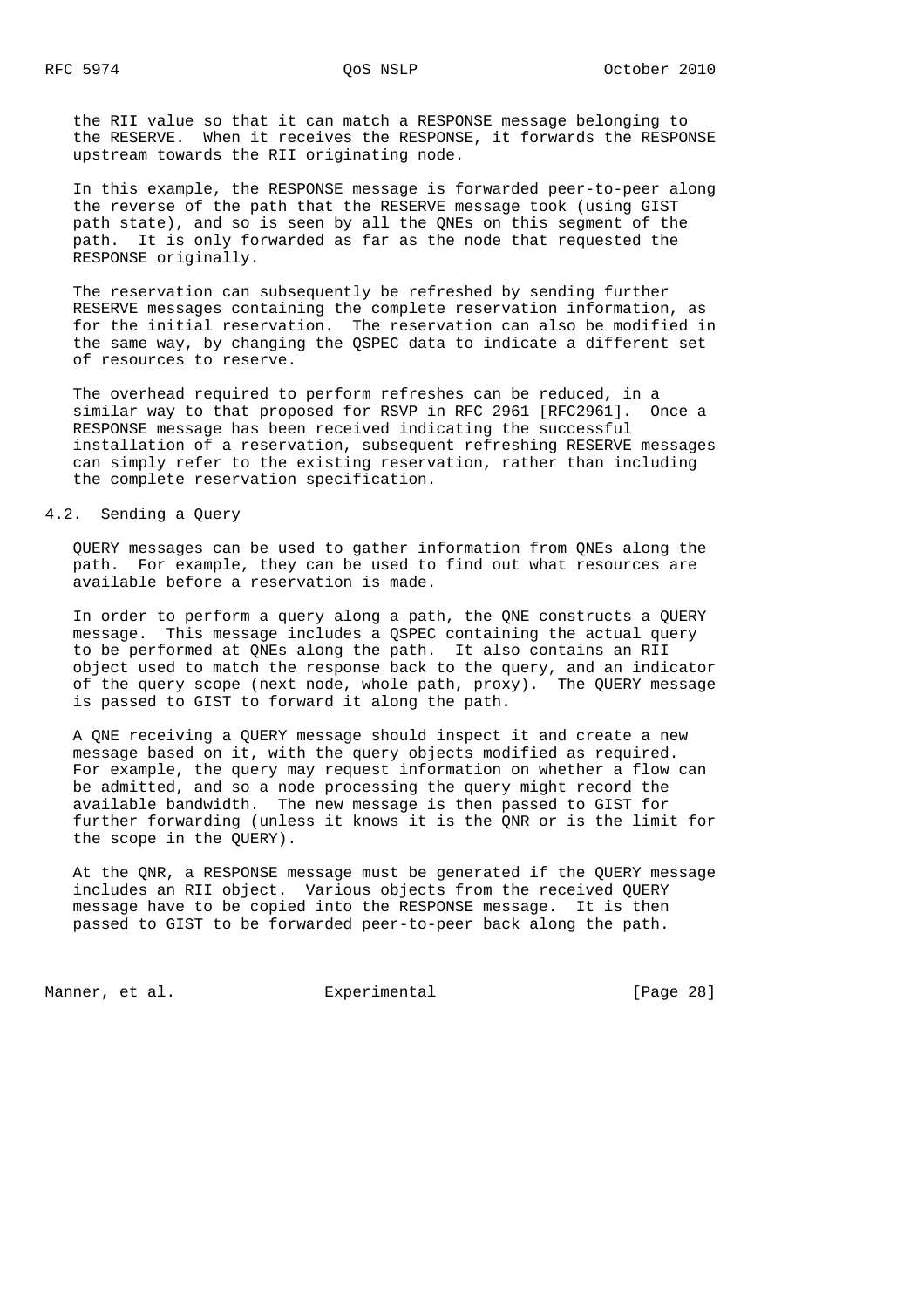Each QNE receiving the RESPONSE message should inspect the RII object to see if it 'belongs' to it (i.e., it was the one that originally created it). If it does not, then it simply passes the message back to GIST to be forwarded upstream.

 If there was an error in processing a RESERVE, instead of an RII, the RESPONSE may carry an RSN. Thus, a QNE must also be prepared to look for an RSN object if no RII was present, and act based on the error code set in the INFO-SPEC of the RESPONSE.

# 4.3. Basic Receiver-Initiated Reservation

 As described in the NSIS framework [RFC4080], in some signaling applications, a node at one end of the data flow takes responsibility for requesting special treatment -- such as a resource reservation - from the network. Both ends then agree whether sender- or receiver initiated reservation is to be done. In case of a receiver-initiated reservation, both ends agree whether a "One Pass With Advertising" (OPWA) [opwa95] model is being used. This negotiation can be accomplished using mechanisms that are outside the scope of NSIS.

 To make a receiver-initiated reservation, the QNR constructs a QUERY message, which MUST contain a QSPEC object from its chosen QoS model (see Figure 8). The QUERY must have the RESERVE-INIT flag set. This QUERY message does not need to trigger a RESPONSE message and therefore, the QNI must not include the RII object (Section 5.4.2) in the QUERY message. The QUERY message may be used to gather information along the path, which is carried by the QSPEC object. An example of such information is the "One Pass With Advertising" (OPWA) model [opwa95]. This QUERY message causes GIST reverse-path state to be installed.

Manner, et al.  $\Box$  Experimental [Page 29]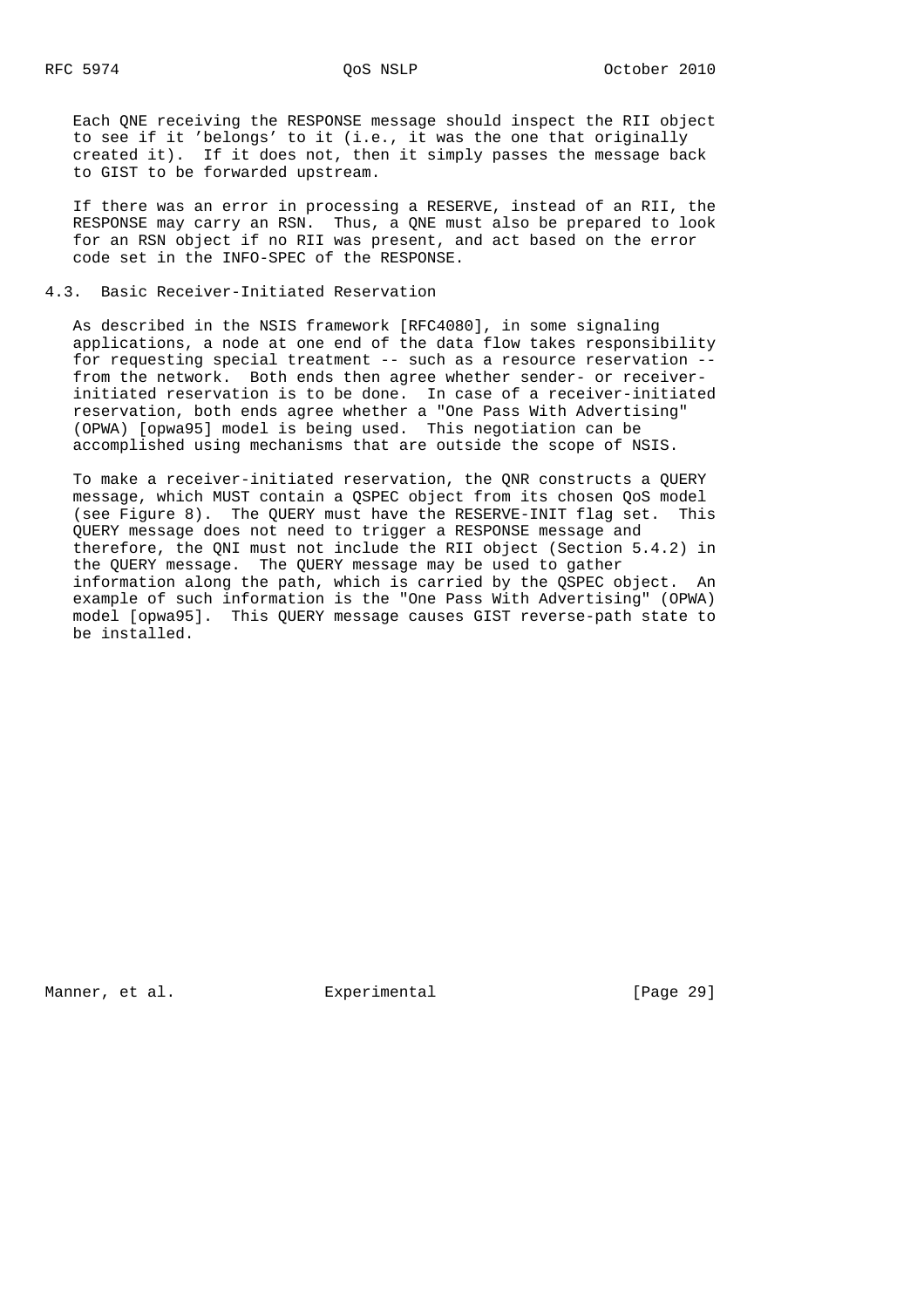

Figure 8: Basic Receiver-Initiated Reservation

 The QUERY message is transported by GIST to the next downstream QoS NSLP node. There, it is delivered to the QoS NSLP processing, which examines the message. The exact processing also takes into account the QoS model being used and may include gathering information on path characteristics that may be used to predict the end-to-end QoS.

 The QNE generates a new QUERY message (usually based on the one received). This is passed to GIST, which forwards it to the next QNE. The same processing is performed at further QNEs along the path, up to the flow receiver. The receiver detects that this QUERY message carries the RESERVE-INIT flag and by using the information contained in the received QUERY message, such as the QSPEC, constructs a RESERVE message.

 The RESERVE is forwarded peer-to-peer along the reverse of the path that the QUERY message took (using GIST reverse-path state). Similar to the sender-initiated approach, any node may include an RII in its RESERVE messages. The RESPONSE is sent back to confirm that the resources are set up. The reservation can subsequently be refreshed with RESERVE messages in the upstream direction.

Manner, et al. Experimental [Page 30]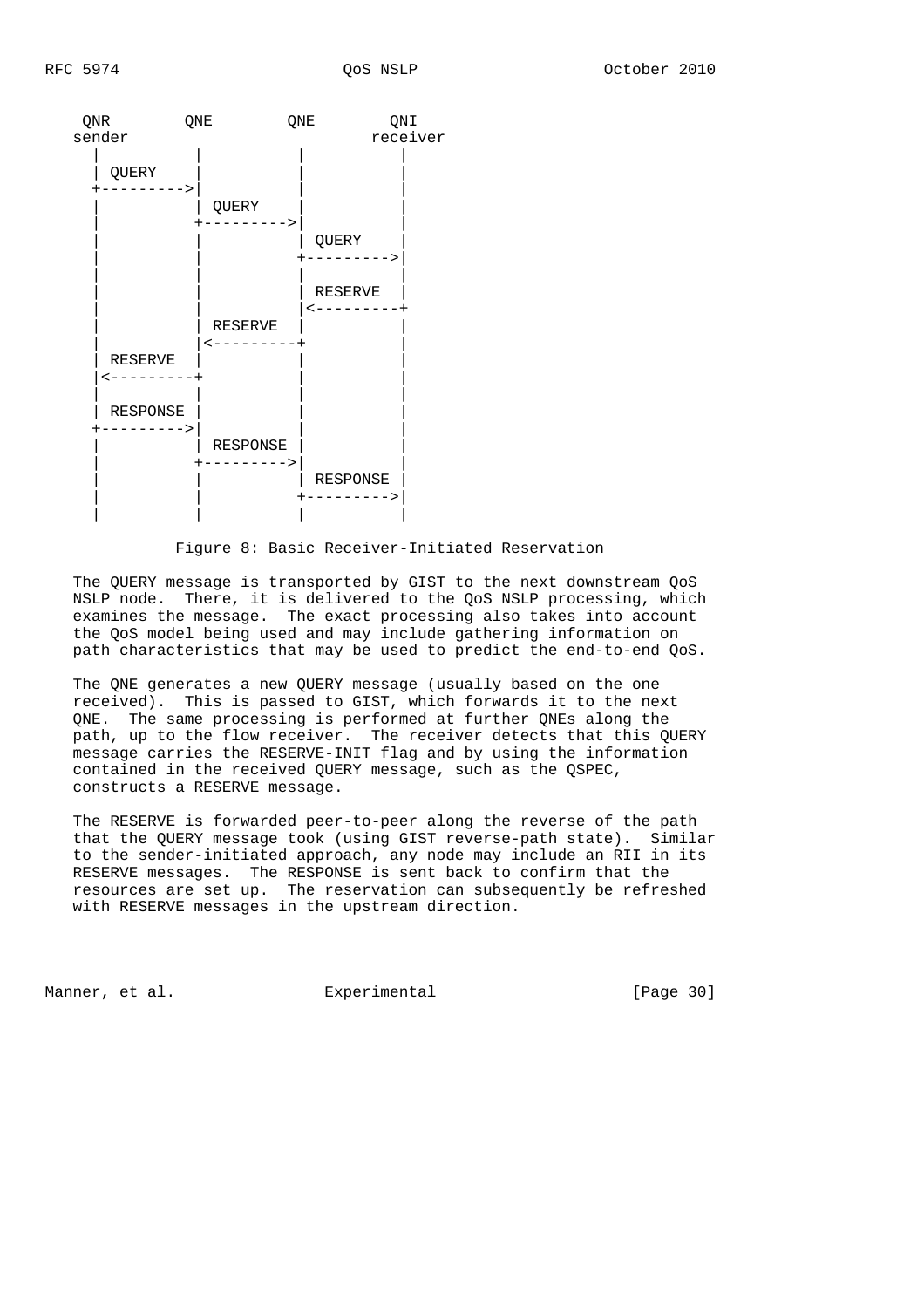# 4.4. Bidirectional Reservations

 The term "bidirectional reservation" refers to two different cases that are supported by this specification:

- o Binding two sender-initiated reservations together, e.g., one sender-initiated reservation from QNE A to QNE B and another one from QNE B to QNE A (Figure 9).
- o Binding a sender-initiated and a receiver-initiated reservation together, e.g., a sender-initiated reservation from QNE A towards QNE B, and a receiver-initiated reservation from QNE A towards QNE B for the data flow in the opposite direction (from QNE B to QNE A). This case is particularly useful when one end of the communication has all required information to set up both sessions (Figure 10).

 Both ends have to agree on which bidirectional reservation type they need to use. This negotiation can be accomplished using mechanisms that are outside the scope of NSIS.

 The scenario with two sender-initiated reservations is shown in Figure 9. Note that RESERVE messages for both directions may visit different QNEs along the path because of asymmetric routing. Both directions of the flows are bound by inserting the BOUND-SESSION-ID object at the QNI and QNR. RESPONSE messages are optional and not shown in the picture for simplicity.



Figure 9: Bidirectional Reservation for Sender+Sender Scenario

Manner, et al. Experimental [Page 31]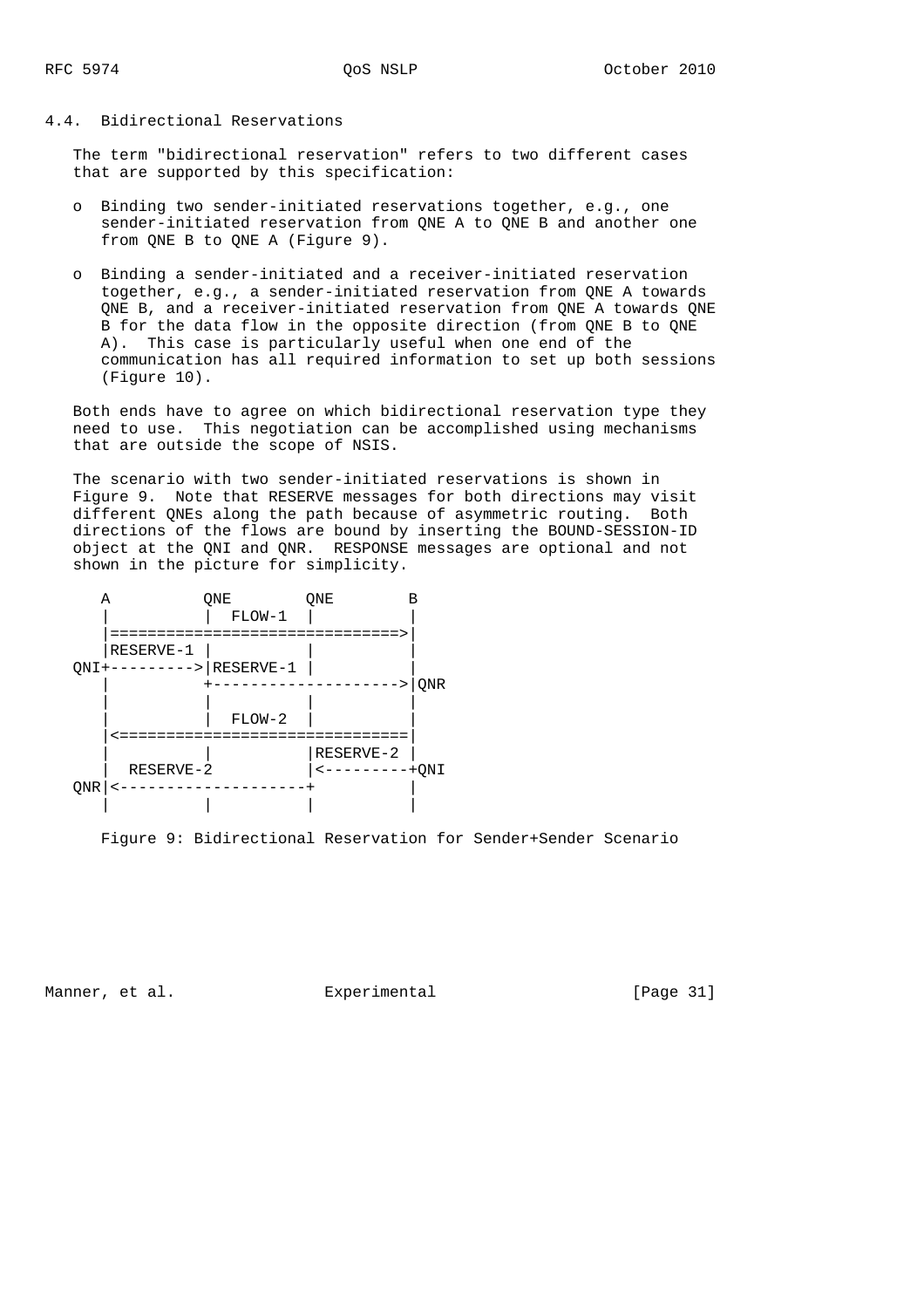The scenario with a sender-initiated and a receiver-initiated reservation is shown in Figure 10. In this case, QNI A sends out two RESERVE messages, one for the sender-initiated and one for the receiver-initiated reservation. Note that the sequence of the two RESERVE messages may be interleaved.



Figure 10: Bidirectional Reservation for Sender+Receiver Scenario

Manner, et al. Subsection Experimental Experimental [Page 32]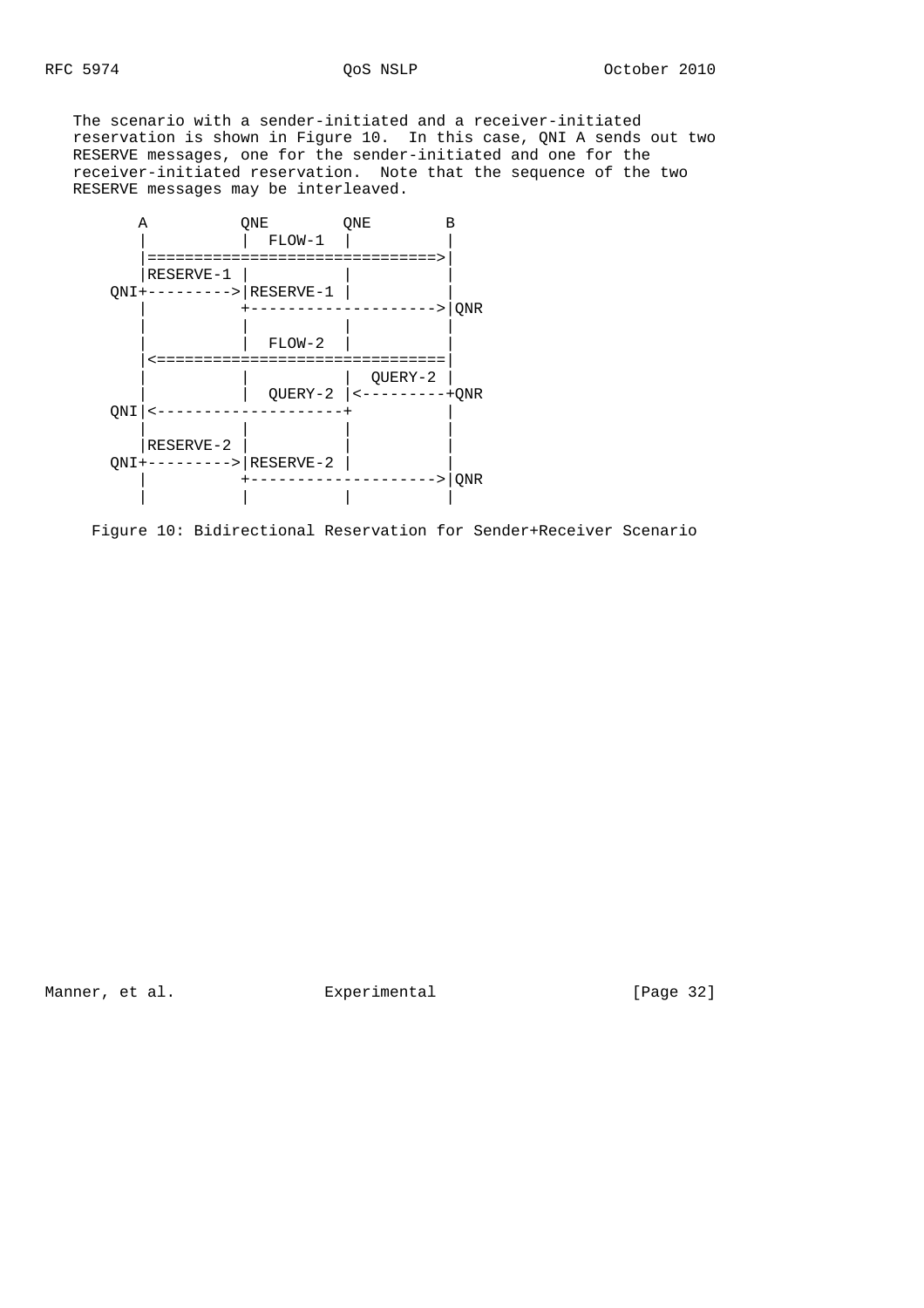#### 4.5. Aggregate Reservations

 In order to reduce signaling and per-flow state in the network, the reservations for a number of flows may be aggregated.



Figure 11: Sender-Initiated Reservation with Aggregation

 An end-to-end per-flow reservation is initiated with the messages shown in Figure 11 as "RESERVE".

 At the aggregator, a reservation for the aggregated flow is initiated (shown in Figure 11 as "RESERVE'"). This may use the same QoS model as the end-to-end reservation but has an MRI identifying the aggregated flow (e.g., tunnel) instead of for the individual flows.

 This document does not specify how the QSPEC of the aggregate session can be derived from the QSPECs of the end-to-end sessions.

 The messages used for the signaling of the individual reservation need to be marked such that the intermediate routers will not inspect them. In the QoS NSLP, the following marking policy is applied; see also RFC 3175.

Manner, et al. Experimental Experimental [Page 33]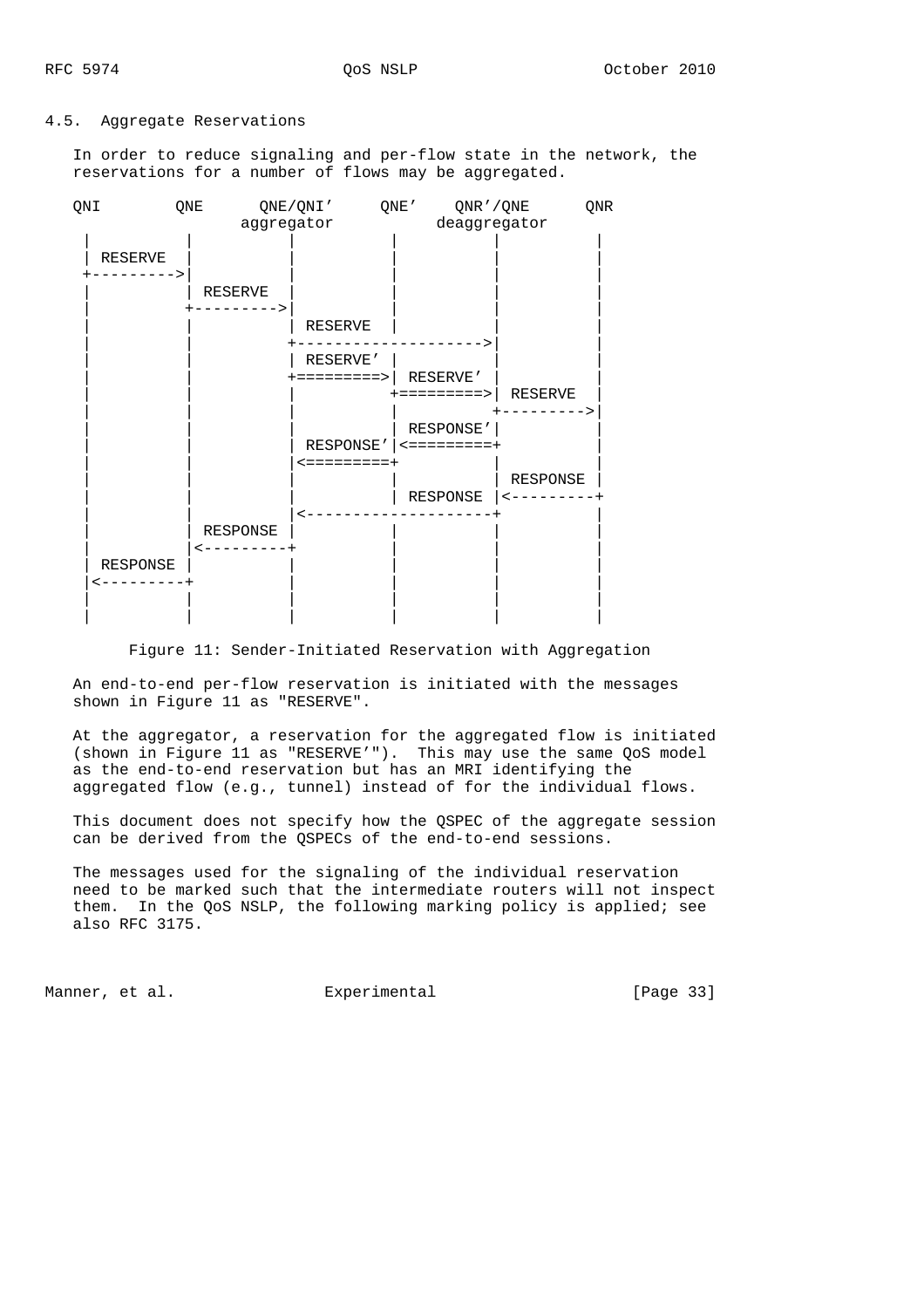All routers use essentially the same algorithm for which messages they process, i.e., all messages at aggregation level 0. However, messages have their aggregation level incremented on entry to an aggregation region and decremented on exit. In this technique, the interior routers are not required to do any rewriting of the RAO values. However, the aggregating/deaggregating routers must distinguish the interfaces and associated aggregation levels. These routers also perform message rewriting at these boundaries.

 In particular, the Aggregator performs the marking by modifying the QoS NSLP default NSLPID value to an NSLPID predefined value; see Section 6.6. A RAO value is then uniquely derivable from each predefined NSLPID. However, the RAO does not have to have a one-to one relation to a specific NSLPID.

|     | Aggregator                        | Deaggregator                                                                    |                           |
|-----|-----------------------------------|---------------------------------------------------------------------------------|---------------------------|
|     | $+ - - - +$<br>$+ - - - +$        | $ QNI $ ----- $ QNE $ ----- $ QNE $ ----- $ QNR $<br>$+ - - - +$<br>$+ - - - +$ | aggregate<br>reservation  |
| QNI | $\cdots$<br>$ONE$ $ $ $-- \ldots$ | $\cdots$<br>. -----   QNE   -----   QNR  <br>.                                  | end-to-end<br>reservation |

#### Figure 12: Reservation Aggregation

 The deaggregator acts as the QNR for the aggregate reservation. Session binding information carried in the RESERVE message enables the deaggregator to associate the end-to-end and aggregate reservations with one another (using the BOUND-SESSION-ID).

 The key difference between this example and the one shown in Section 4.7.1 is that the flow identifier for the aggregate is expected to be different to that for the end-to-end reservation. The aggregate reservation can be updated independently of the per-flow end-to-end reservations.

# 4.6. Message Binding

 Section 4.5 sketches the interaction of an aggregated end-to-end flow and an aggregate. For this scenario, and probably others, it is useful to have a method for synchronizing the exchanges of signaling messages of different sessions. This can be used to speed up signaling, because some message exchanges can be started simultaneously and can be processed in parallel until further processing of a message from one particular session depends on

Manner, et al. **Experimental** [Page 34]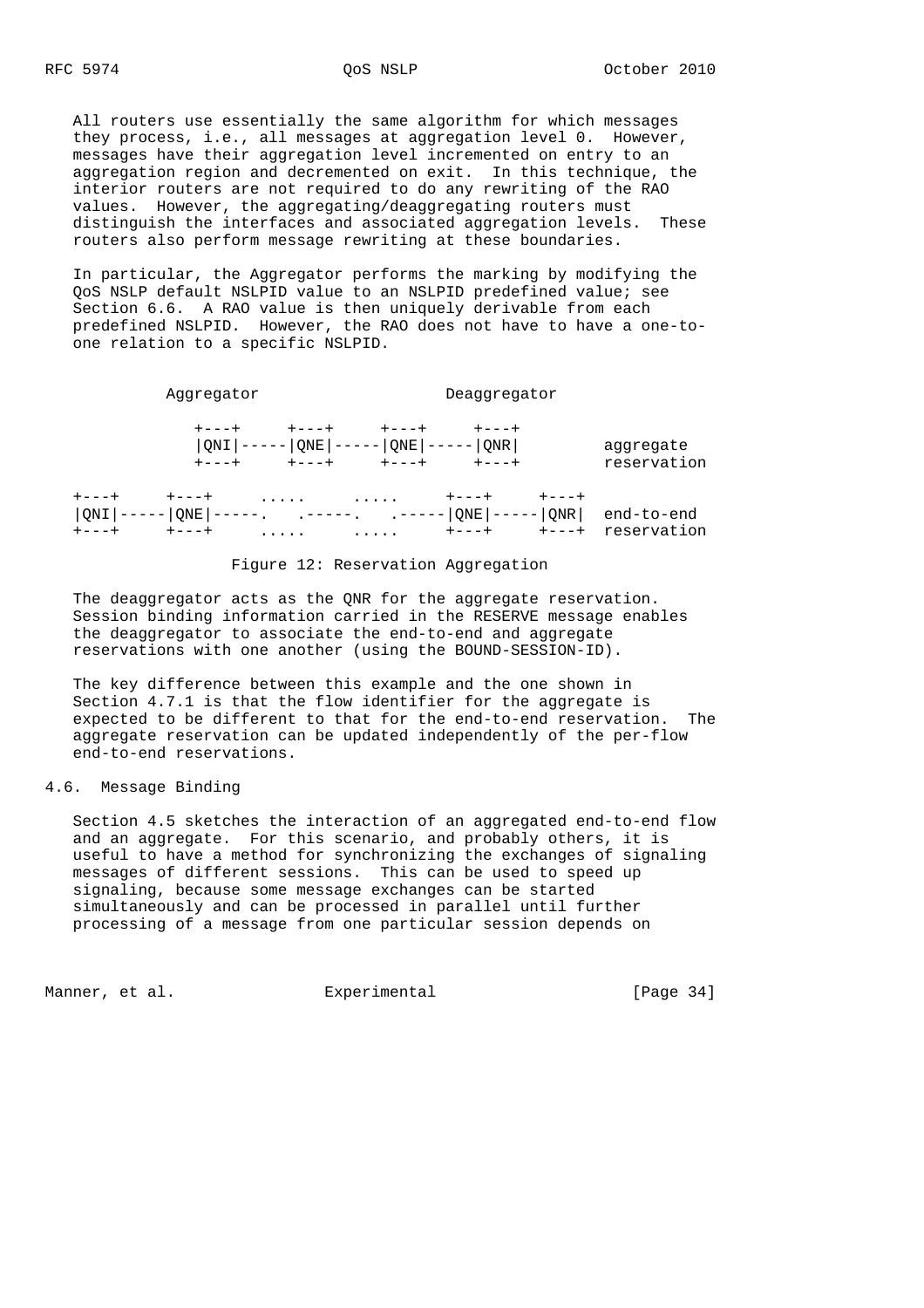another message from a different session. For instance, Figure 11 shows a case where inclusion of a new reservation requires that the capacity of the encompassing aggregate be increased first. So the RESERVE (bound message) for the individual flow arriving at the deaggregator should wait until the RESERVE' (binding message) for the aggregate arrived successfully (otherwise, the individual flow cannot be included in the existing aggregate and cannot be admitted). Another alternative would be to increase the aggregate first and then to reserve resources for a set of aggregated individual flows. In this case, the binding and synchronization between the (RESERVE and RESERVE') messages are not needed.

 A message binding may be used (depending an the aggregators policy) as follows: a QNE (aggregator QNI' in Figure 14) generates randomly a 128-bit MSG-ID (same rules apply as for generating a SESSION-ID) and includes it as BOUND-MSG-ID object into the bound signaling message (RESERVE (1) in Figure 13) that should wait for the arrival of a related binding signaling message (RESERVE' (3) in Figure 13) that carries the associated MSG-ID object. The BOUND-SESSION-ID should also be set accordingly. Only one MSG-ID or BOUND-MSG-ID object per message is allowed. If the dependency relation between the two messages is bidirectional, then the Message\_Binding\_Type flag is SET (value is 1). Otherwise, the Message\_Binding\_Type flag is UNSET. In most cases, an RII object must be included in order to get a corresponding RESPONSE back.

 Depending on the arrival sequence of the bound signaling message (RESERVE (1) in Figure 13) and the "triggering" binding signaling message (RESERVE' (3) in Figure 13), different situations can be identified:

 o The bound signaling (RESERVE (1)) arrives first. The receiving QNE enqueues (probably after some pre-processing) the signaling (RESERVE (1)) message for the corresponding session. It also starts a MsgIDWait timer in order to discard the message in case the related "triggering" message (RESERVE' in Figure 13) does not arrive. The timeout period for this time SHOULD be set to the default retransmission timeout period (QOSNSLP\_REQUEST\_RETRY). In case a retransmitted RESERVE message arrives before the timeout, it will simply override the waiting message (i.e., the latter is discarded, and the new message is now waiting with the MsgIDWait timer being reset).

 At the same time, the "triggering" message including a MSG-ID object, carrying the same value as the BOUND-MSG-ID object is sent by the same initiating QNE (QNI' in Figure 13). The intermediate QNE' sees the MSG-ID object, but can determine that it is not the endpoint for the session (QNR') and therefore simply forwards the message after

Manner, et al. Experimental Experimental [Page 35]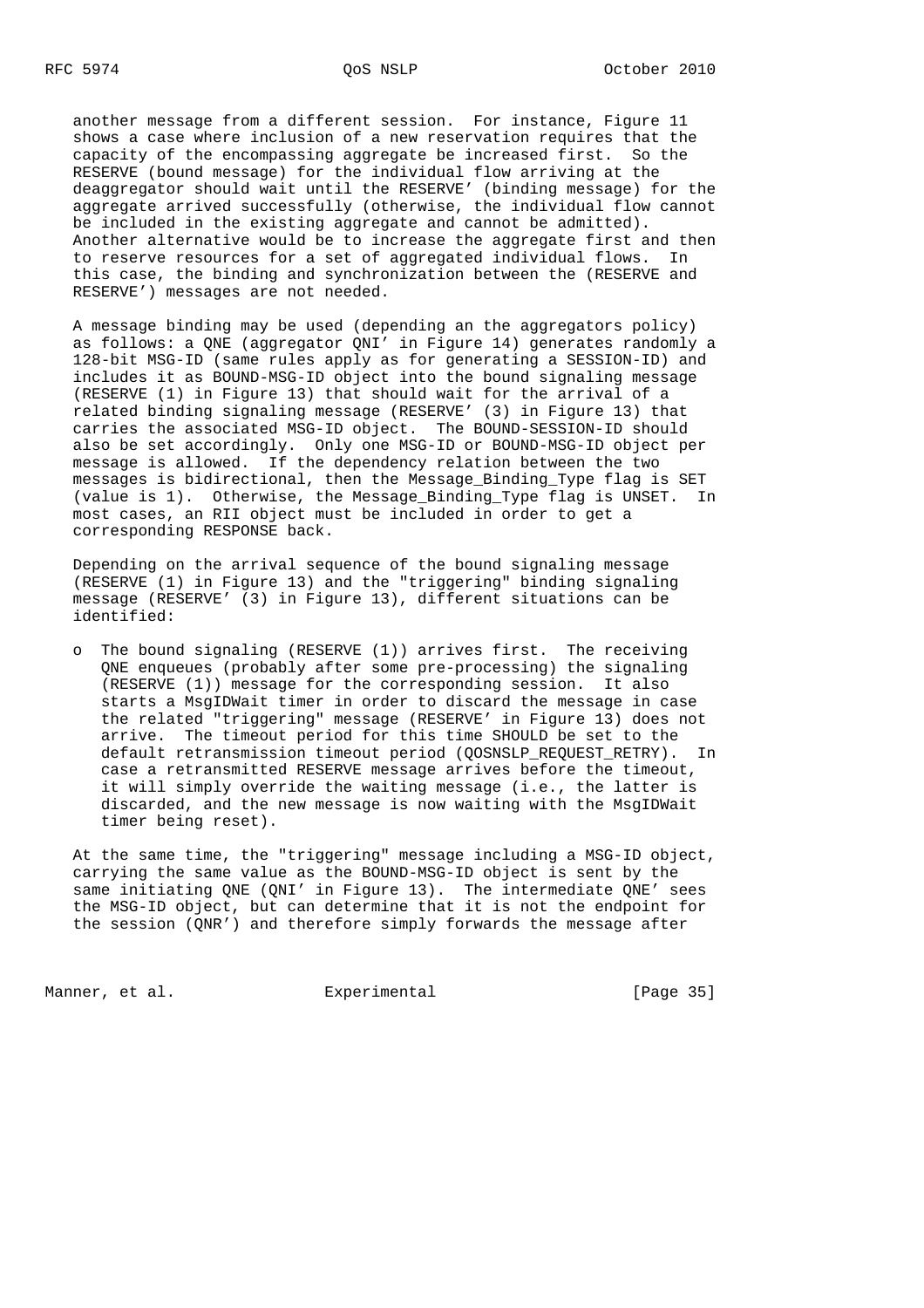normal processing. The receiving QNE (QNR') as endpoint for the aggregate session (i.e., deaggregator) interprets the MSG-ID object and looks for a corresponding waiting message with a BOUND-MSG-ID of the same value whose waiting condition is satisfied now. Depending on successful processing of the RESERVE' (3), processing of the waiting RESERVE will be resumed, and the MsgIDWait timer will be stopped as soon as the related RESERVE' arrived.



 (1): RESERVE: SESSION-ID=F, BOUND-MSG-ID=x, BOUND-SESSION-ID=A  $(2)+(3):$  RESERVE': SESSION-ID=A, MSG-ID=x (4): RESERVE: SESSION-ID=F (MSG-ID object was removed)

Figure 13: Example for Using Message Binding

Manner, et al. Subsection Experimental Fage 36]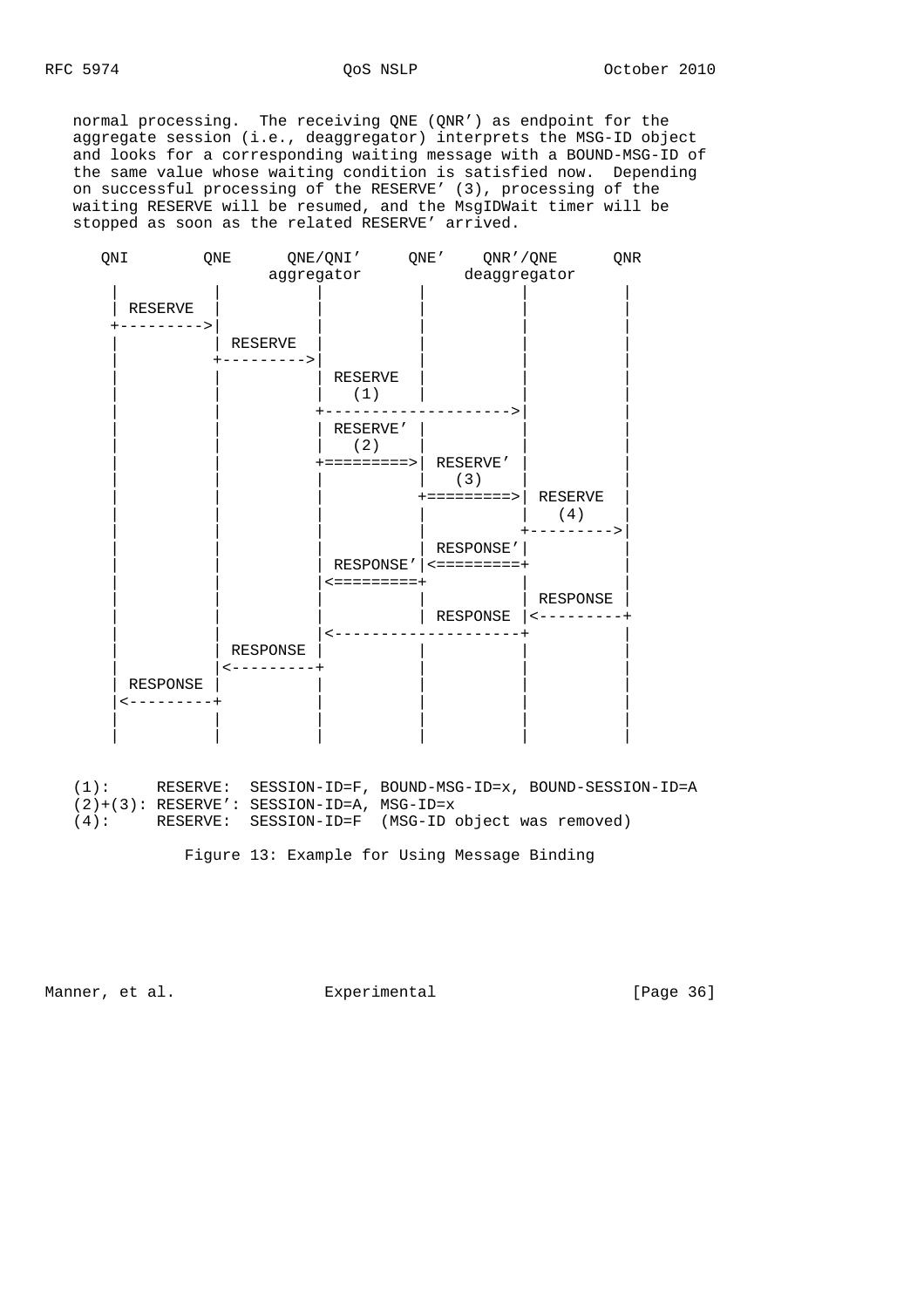Several further cases have to be considered in this context:

- o "Triggering message" (3) arrives before waiting (bound) message (1): In this case, the processing of the triggering message depends on the value of the Message\_Binding\_Type flag. If Message\_Binding\_Type is UNSET (value is 0), then the triggering message can be processed normally, but the MSG-ID and the result (success or failure) should be saved for the waiting message. Thus, the RESPONSE' can be sent by the QNR' immediately. If the waiting message (1) finally arrives at the QNR', it can be detected that the waiting condition was already satisfied because the triggering message already arrived earlier. If Message\_Binding\_Type is SET (value is 1), then the triggering message interprets the MSG-ID object and looks for the corresponding waiting message with a BOUND-MSG-ID of the same value, which in this case has not yet arrived. It then starts a MsgIDWait timer in order to discard the message in case the related message (RESERVE (1) in Figure 14) does not arrive. Depending on successful processing of the RESERVE (1), processing of the waiting RESERVE' will be resumed, the MsgIDWait timer will be stopped as soon as the related RESERVE arrives and the RESPONSE' can be sent by the QNR' towards the QNI'.
- o The "triggering message" (3) does not arrive at all: this may be due to message loss (which will cause a retransmission by the QNI' if the RII object is included) or due to a reservation failure at an intermediate node (QNE' in the example). The MsgIDWait timeout will then simply discard the waiting message at QNR'. In this case, the QNR' MAY send a RESPONSE message towards the QNI informing it that the synchronization of the two messages has failed.
- o Retransmissions should use the same MSG-ID because usually only one of the two related messages is retransmitted. As mentioned above: retransmissions will only occur if the RII object is set in the RESERVE. If a retransmitted message with a MSG-ID arrives while a bound message with the same MSG-ID is still waiting, the retransmitted message will replace the bound message.

 For a receiving node, there are conceptually two lists indexed by message IDs. One list contains the IDs and results of triggering messages (those carrying a MSG-ID object), the other list contains the IDs and message contents of the bound waiting messages (those who carried a BOUND-MSG-ID). The former list is used when a triggering message arrives before the bound message. The latter list is used when a bound message arrives before a triggering message.

Manner, et al. Experimental [Page 37]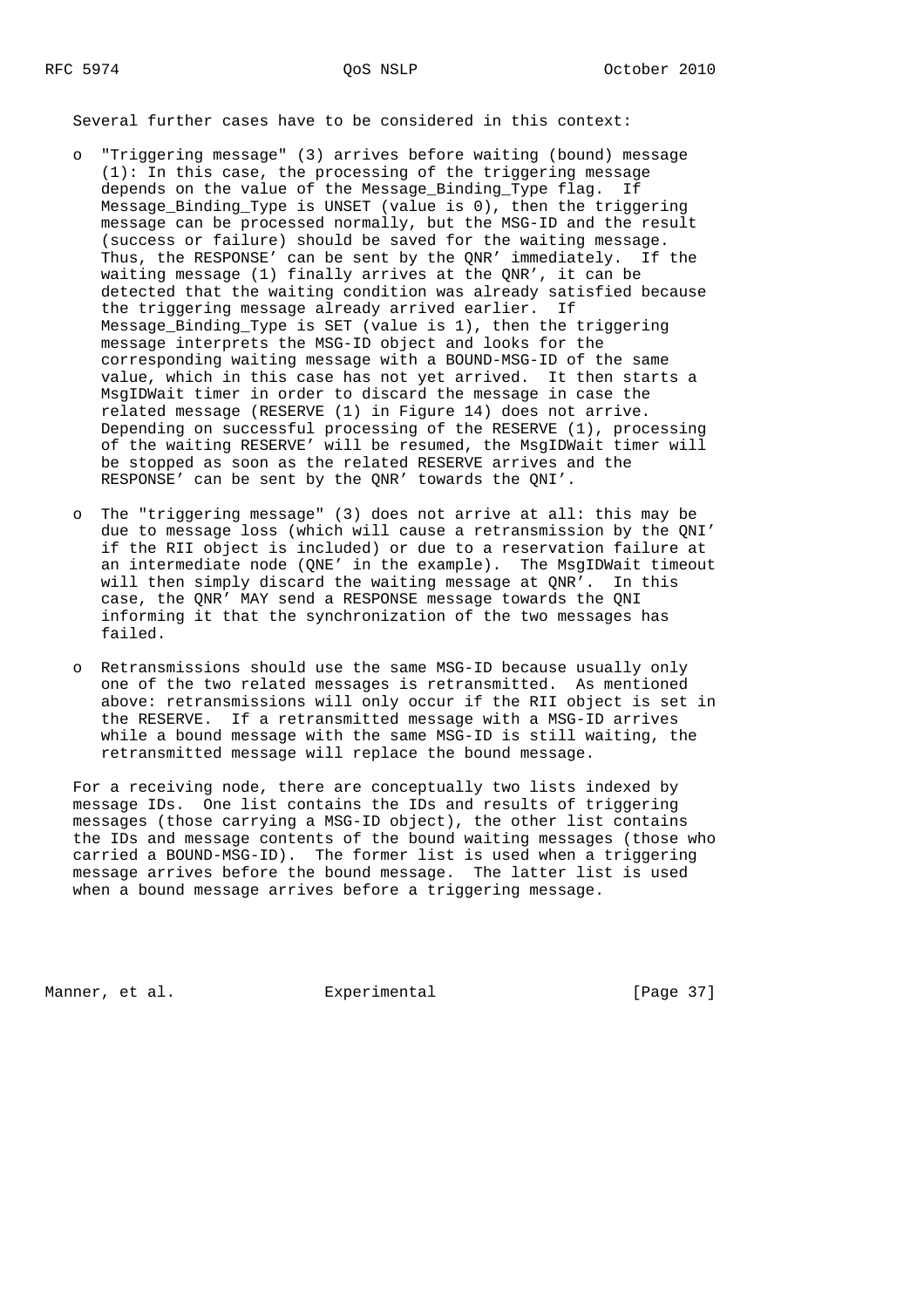## 4.7. Reduced-State or Stateless Interior Nodes

 This example uses a different QoS model within a domain, in conjunction with GIST and NSLP functionality that allows the interior nodes to avoid storing GIST and QoS NSLP state. As a result, the interior nodes only store the QSPEC-related reservation state or even no state at all. This allows the QoS model to use a form of "reduced-state" operation, where reservation states with a coarser granularity (e.g., per-class) are used, or a "stateless" operation where no QoS NSLP state is needed (or created). This is useful, e.g., for measurement-based admission control schemes.

 The key difference between this example and the use of different QoS models in Section 4.5 is the transport characteristics for the reservation, i.e., GIST can be used in a different way for the edge to-edge and hop-by-hop sessions. The reduced-state reservation can be updated independently of the per-flow end-to-end reservations.

## 4.7.1. Sender-Initiated Reservation

 The QNI initiates a RESERVE message (see Figure 14). At the QNEs on the edges of the stateless or reduced-state region, the processing is different and the nodes support two QoS models. At the ingress, the original RESERVE message is forwarded but ignored by the stateless or reduced-state nodes. This is accomplished by marking this message at the ingress, i.e., modifying the QoS NSLP default NSLPID value to an NSLPID predefined value (see Section 4.6). The egress must reassign the QoS NSLP default NSLPID value to the original end-to-end RESERVE message. An example of such operation is given in [RFC5977].

 The egress node is the next QoS-NSLP hop for the end-to-end RESERVE message. Reliable GIST transfer mode can be used between the ingress and egress without requiring GIST state in the interior. At the egress node, the RESERVE message is then forwarded normally.

 At the ingress, a second RESERVE' message is also built (Figure 14). This makes use of a QoS model suitable for a reduced-state or stateless form of operation (such as the RMD per-hop reservation). Since the original RESERVE and the RESERVE' messages are addressed identically, the RESERVE' message also arrives at the same egress QNE that was also traversed by the RESERVE message. Message binding is used to synchronize the messages.

 When processed by interior (stateless) nodes, the QoS NSLP processing exercises its options to not keep state wherever possible, so that no per-flow QoS NSLP state is stored. Some state, e.g., per class, for the QSPEC-related data may be held at these interior nodes. The QoS NSLP also requests that GIST use different transport characteristics

Manner, et al. **Experimental** [Page 38]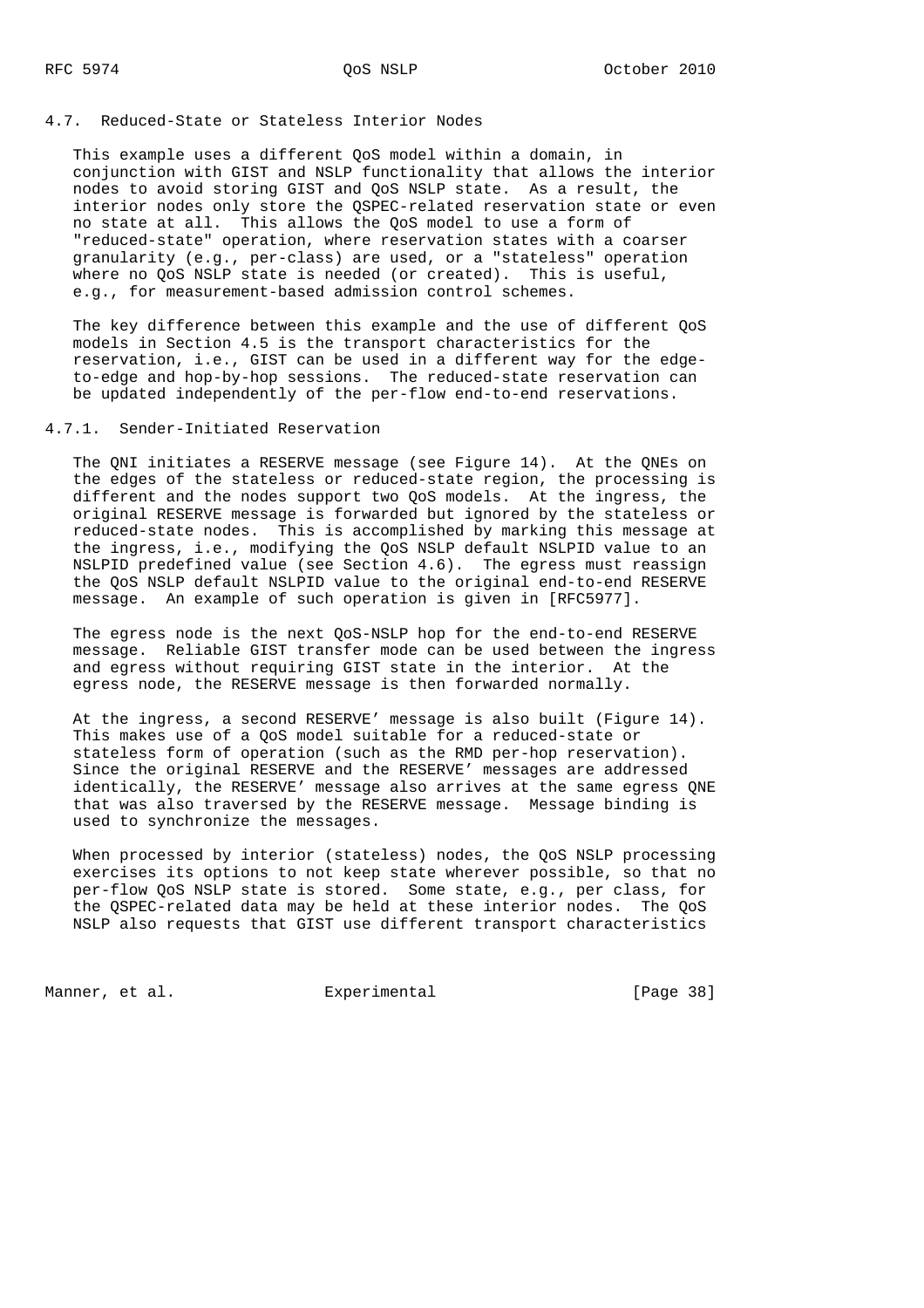(e.g., sending of messages in unreliable GIST transfer mode). It also requests the local GIST processing not to retain messaging association state or reverse message routing state.

 Nodes, such as those in the interior of the stateless or reduced state domain, that do not retain reservation state cannot send back RESPONSE messages (and so cannot use the refresh reduction extension).

 At the egress node, the RESERVE' message is interpreted in conjunction with the reservation state from the end-to-end RESERVE message (using information carried in the message to correlate the signaling flows). The RESERVE message is only forwarded further if the processing of the RESERVE' message was successful at all nodes in the local domain; otherwise, the end-to-end reservation is regarded as having failed to be installed. This can be realized by using the message binding functionality described in Section 4.6 to synchronize the arrival of the bound signaling message (end-to-end RESERVE) and the binding signaling message (local RESERVE').



Nodes

Manner, et al.  $\Box$  Experimental [Page 39]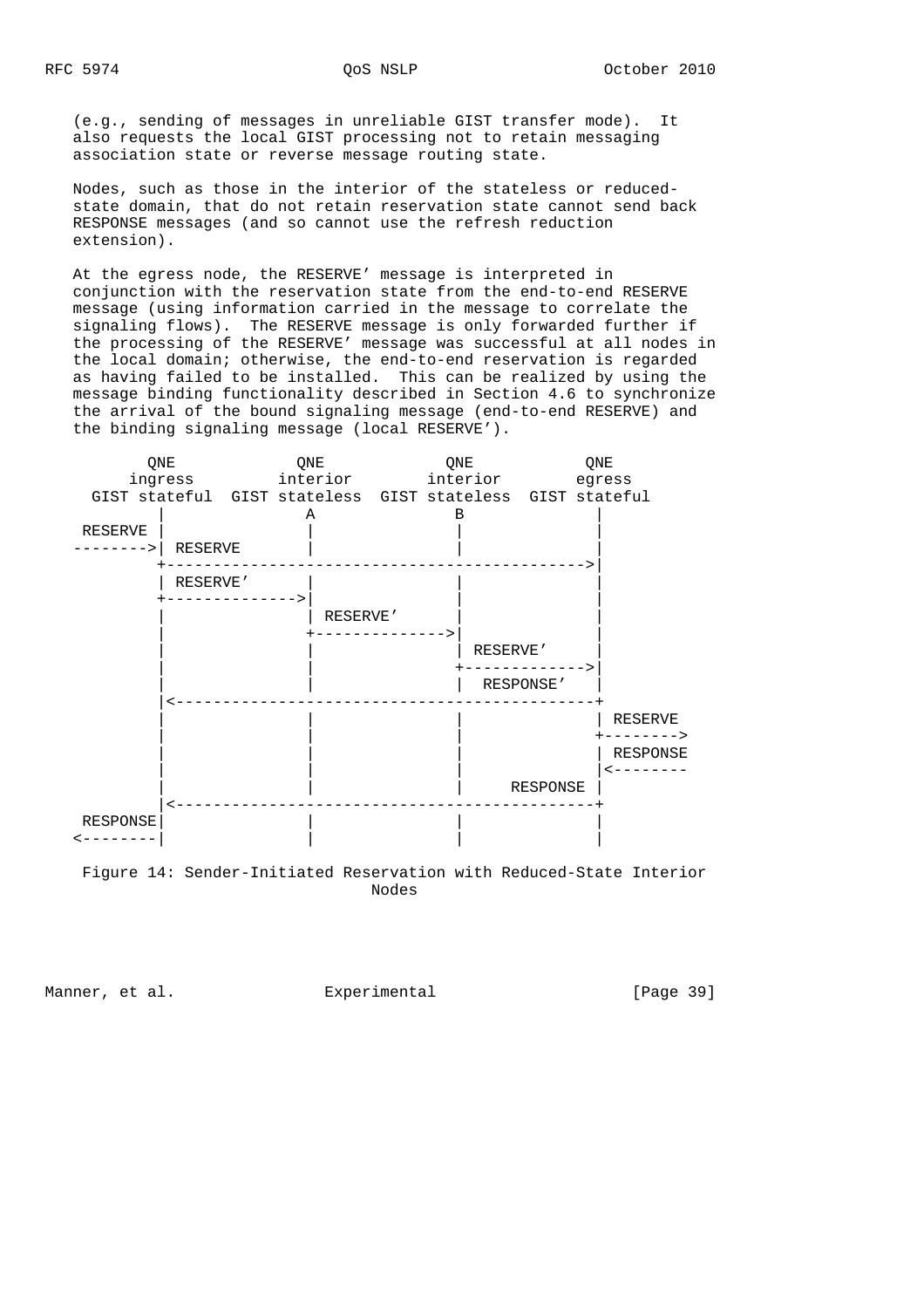Resource management errors in the example above are reflected in the QSPEC and QoS model processing. For example, if the RESERVE' fails at QNE A, it cannot send an error message back to the ingress QNE. Thus, the RESERVE' is forwarded along the intended path, but the QSPEC includes information for subsequent QNEs telling them an error happened upstream. It is up to the QoS model to determine what to do. Eventually, the RESERVE' will reach the egress QNE, and again, the QoS model then determines the response.

## 4.7.2. Receiver-Initiated Reservation

 Since NSLP neighbor relationships are not maintained in the reduced state region, only sender-initiated signaling can be supported within the reduced-state region. If a receiver-initiated reservation over a stateless or reduced-state domain is required, this can be implemented as shown in Figure 15.



 Figure 15: Receiver-Initiated Reservation with Reduced-State Interior Nodes

 The RESERVE message that is received by the egress QNE of the stateless domain is sent transparently to the ingress QNE (known as the source of the QUERY message). When the RESERVE message reaches the ingress, the ingress QNE needs to send a sender-initiated RESERVE' over the stateless domain. The ingress QNE needs to wait for a RESPONSE'. If the RESPONSE' notifies that the reservation was accomplished successfully, then the ingress QNE sends a RESERVE message further upstream.

Manner, et al.  $\Box$  Experimental [Page 40]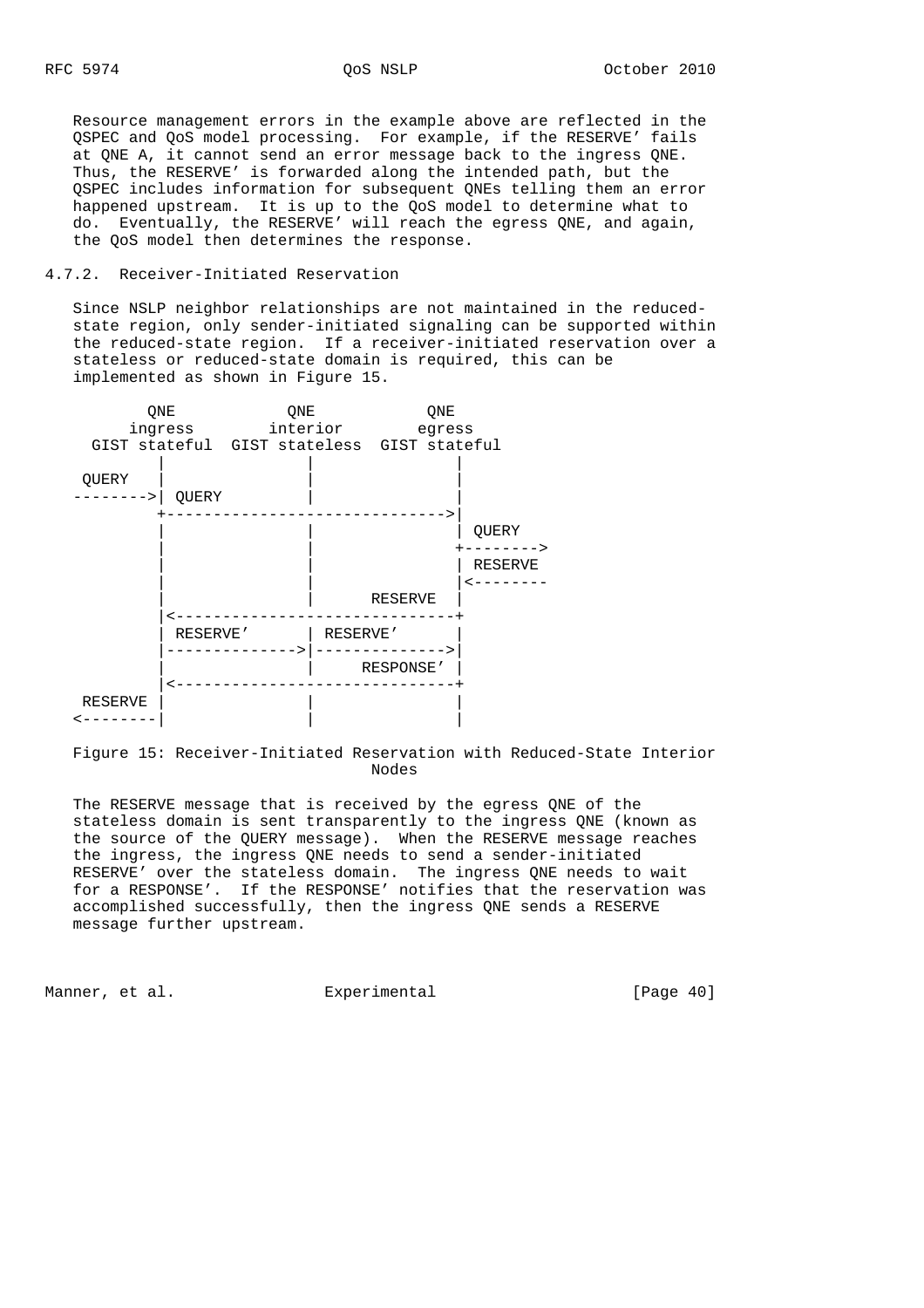# 4.8. Proxy Mode

 Besides the sender- and receiver-initiated reservations, the QoS NSLP includes a functionality we refer to as Proxy Mode. Here a QNE is set by administrator assignment to work as a proxy QNE (P-QNE) for a certain region, e.g., for an administrative domain. A node initiating the signaling may set the PROXY scope flag to indicate that the signaling is meant to be confined within the area controlled by the proxy, e.g., the local access network.

 The Proxy Mode has two uses. First, it allows the QoS NSLP signaling to be confined to a pre-defined section of the path. Second, it allows a node to make reservations for an incoming data flow.

 For outgoing data flows and sender-initiated reservations, the end host is the QNI, and sends a RESERVE with the PROXY scope flag set. The P-QNE is the QNR; it will receive the RESERVE, notice the PROXY scope flag is set and reply with a RESPONSE (if requested). This operation is the same as illustrated in Figure 7. The receiver oriented reservation for outgoing flows works the same way as in Figure 8, except that the P-QNE is the QNI.

 For incoming data flows, the end host is the QNI, and it sends a RESERVE towards the data sender with the PROXY scope flag set. Here the end host sets the MRI so that it indicates the end host as the receiver of the data, and sets the D-flag.

 GIST is able to send messages towards the data sender if there is existing message routing state or it is able to use the Upstream Q-mode Encapsulation. In some cases, GIST will be unable to determine the appropriate next hop for the message, and so will indicate a failure to deliver it (by sending an error message). This may occur, for example, if GIST attempts to determine an upstream next hop and there are multiple possible inbound routes that could be used.

 Bidirectional reservations can be used, as discussed in Section 4.4. The P-QNE will be the QNR or QNI for reservations.

 If the PROXY scope flag is set in an incoming QoS NSLP message, the QNE must set the same flag in all QoS NSLP messages it sends that are related to this session.

Manner, et al.  $\Box$  Experimental [Page 41]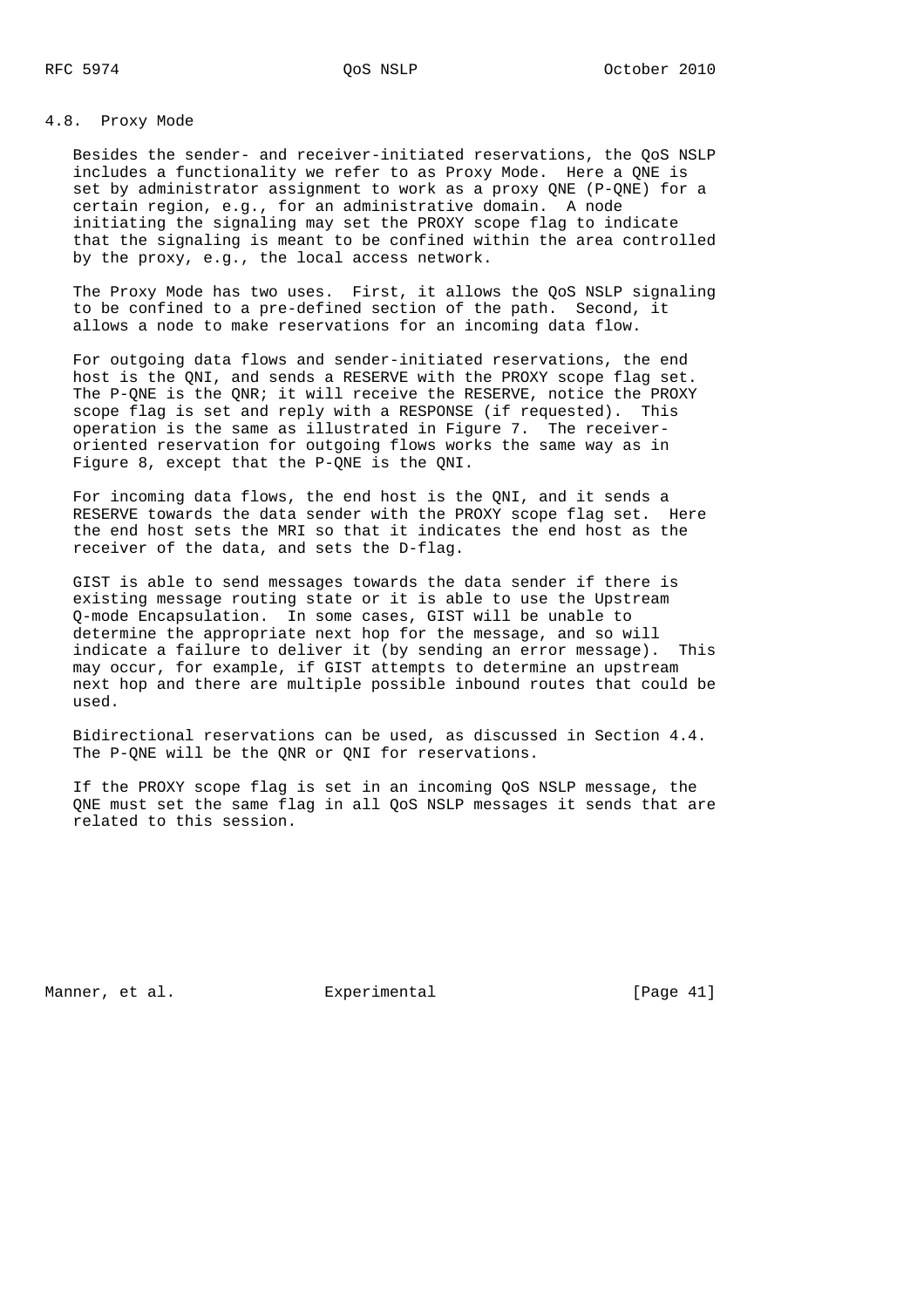#### 5. QoS NSLP Functional Specification

## 5.1. QoS NSLP Message and Object Formats

 A QoS NSLP message consists of a common header, followed by a body consisting of a variable number of variable-length, typed "objects". The common header and other objects are encapsulated together in a GIST NSLP-Data object. The following subsections define the formats of the common header and each of the QoS NSLP message types. In the message formats, the common header is denoted as COMMON-HEADER.

 For each QoS NSLP message type, there is a set of rules for the permissible choice of object types. These rules are specified using the Augmented Backus-Naur Form (ABNF) specified in RFC 5234 [RFC5234]. The ABNF implies an order for the objects in a message. However, in many (but not all) cases, object order makes no logical difference. An implementation SHOULD create messages with the objects in the order shown here, but MUST accept the objects in any order.

### 5.1.1. Common Header

 All GIST NSLP-Data objects for the QoS NSLP MUST contain this common header as the first 32 bits of the object (this is not the same as the GIST Common Header).

| 0 1 2 3 4 5 6 7 8 9 0 1 2 3 4 5 6 7 8 9 0 1 2 3 4 5 6 7 8 9 0 1 |  |  |  |  |  |  |  |  |               |  |  |  |  |  |  |  |  |  |  |  |  |  |  |  |  |  |  |  |  |  |
|-----------------------------------------------------------------|--|--|--|--|--|--|--|--|---------------|--|--|--|--|--|--|--|--|--|--|--|--|--|--|--|--|--|--|--|--|--|
|                                                                 |  |  |  |  |  |  |  |  |               |  |  |  |  |  |  |  |  |  |  |  |  |  |  |  |  |  |  |  |  |  |
| Message Type   Message Flags                                    |  |  |  |  |  |  |  |  | Generic Flags |  |  |  |  |  |  |  |  |  |  |  |  |  |  |  |  |  |  |  |  |  |
|                                                                 |  |  |  |  |  |  |  |  |               |  |  |  |  |  |  |  |  |  |  |  |  |  |  |  |  |  |  |  |  |  |

The fields in the common header are as follows:

Msg Type: 8 bits

- 1 = RESERVE
- 2 = QUERY
- 3 = RESPONSE
- 4 = NOTIFY

Message-specific flags: 8 bits

 These flags are defined as part of the specification of individual messages, and, thus, are different with each message type.

Manner, et al. Experimental Experimental [Page 42]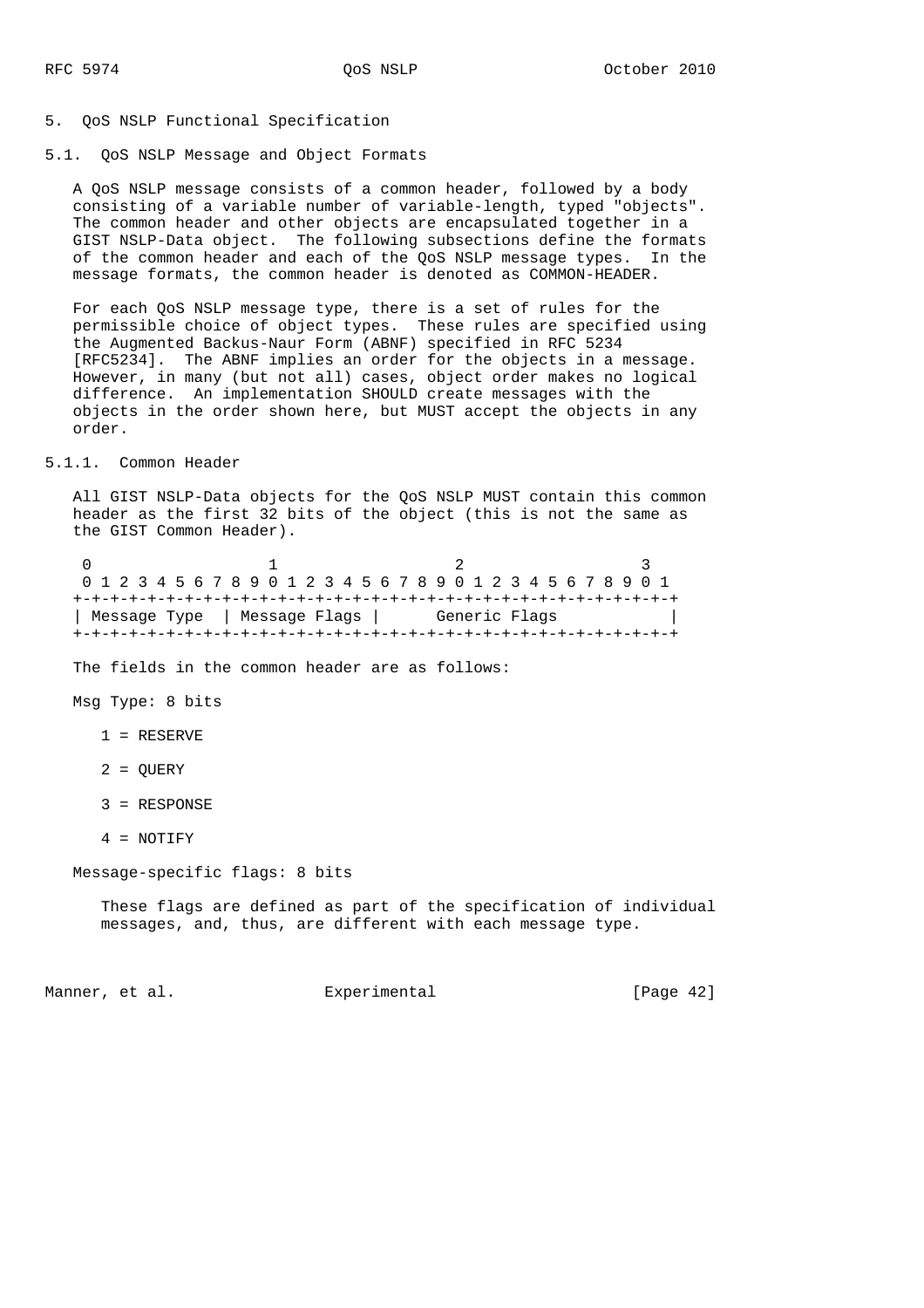Generic flags: 16 bits

 Generic flags have the same meaning for all message types. There exist currently four generic flags: the (next hop) Scoping flag (S), the Proxy scope flag (P), the Acknowledgement Requested flag (A), and the Break flag (B).

 +-+-+-+-+-+-+-+-+-+-+-+-+-+-+-+-+ | Reserved |B|A|P|S| +-+-+-+-+-+-+-+-+-+-+-+-+-+-+-+-+

 SCOPING (S) - when set, indicates that the message is scoped and should not travel down the entire path but only as far as the next QNE (scope="next hop"). By default, this flag is not set (default scope="whole path").

PROXY (P) - when set, indicates that the message is scoped, and should not travel down the entire path but only as far as the P-QNE. By default, this flag is not set.

 ACK-REQ (A) - when set, indicates that the message should be acknowledged by the receiving peer. The flag is only used between stateful peers, and only used with RESERVE and QUERY messages. Currently, the flag is only used with refresh messages. By default, the flag is not set.

 BREAK (B) - when set, indicates that there are routers along the path where QoS cannot be provided.

 The set of appropriate flags depends on the particular message being processed. Any bit not defined as a flag for a particular message MUST be set to zero on sending and MUST be ignored on receiving.

 The ACK-REQ flag is useful when a QNE wants to make sure the messages received by the downstream QNE are truly processed by the QoS NSLP, not just delivered by GIST. This is useful for faster dead peer detection on the NSLP layer. This liveliness test can only be used with refresh RESERVE messages. The ACK-REQ flag must not be set for RESERVE messages that already include an RII object, since a confirmation has already been requested from the QNR. Reliable transmission of messages between two QoS NSLP peers should be handled by GIST, not the NSLP by itself.

Manner, et al. Experimental [Page 43]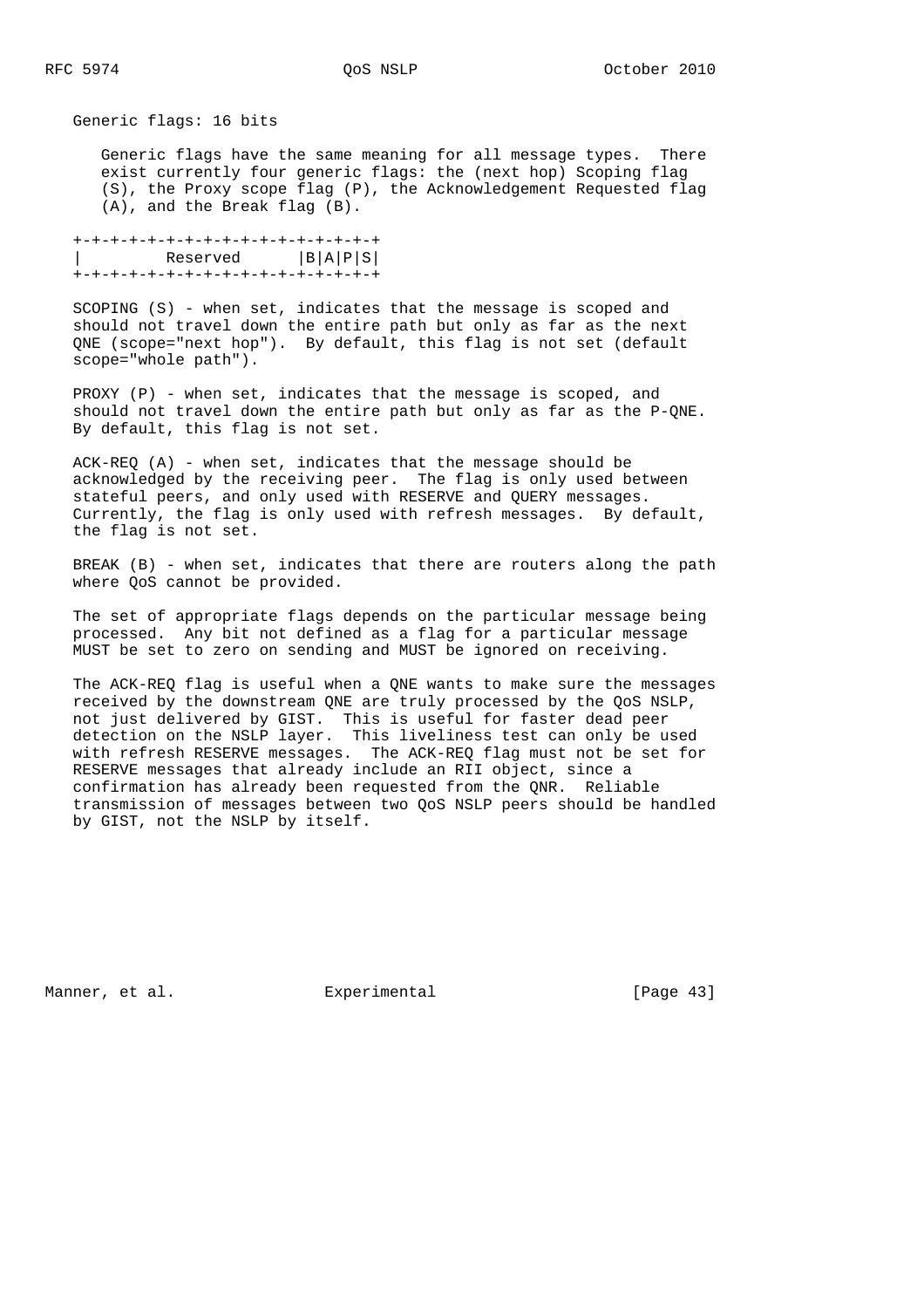5.1.2. Message Formats

# 5.1.2.1. RESERVE

The format of a RESERVE message is as follows:

 RESERVE = COMMON-HEADER RSN [ RII ] [ REFRESH-PERIOD ] [ \*BOUND-SESSION-ID ] [ SESSION-ID-LIST [ RSN-LIST ] ] [ MSG-ID / BOUND-MSG-ID ] [ INFO-SPEC ] [ [ PACKET-CLASSIFIER ] QSPEC ]

 The RSN is the only mandatory object and MUST always be present in all cases. A QSPEC MUST be included in the initial RESERVE sent towards the QNR. A PACKET-CLASSIFIER MAY be provided. If the PACKET-CLASSIFIER is not provided, then the full set of information provided in the GIST MRI for the session should be used for packet classification purposes.

 Subsequent RESERVE messages meant as reduced refreshes, where no QSPEC is provided, MUST NOT include a PACKET-CLASSIFIER either.

There are no requirements on transmission order, although the above order is recommended.

 Two message-specific flags are defined for use in the common header with the RESERVE message. These are:

 +-+-+-+-+-+-+-+-+  $|Reserved |T|R|$ +-+-+-+-+-+-+-+-+

 TEAR (T) - when set, indicates that reservation state and QoS NSLP operation state should be torn down. The former is indicated to the RMF. Depending on the QoS model, the tear message may include a QSPEC to further specify state removal, e.g., for an aggregation, the QSPEC may specify the amount of resources to be removed from the aggregate.

 REPLACE (R) - when set, the flag has two uses. First, it indicates that a RESERVE with different MRI (but same SID) replaces an existing one, so the old one MAY be torn down immediately. This is the default situation. This flag may be unset to indicate a desire from an upstream node to keep an existing reservation on an old branch in place. Second, this flag is also used to indicate whether the reserved resources on the old branch should be torn down or not when a data path change happens. In this case, the MRI is the same and only the route path changes.

Manner, et al.  $\Box$  Experimental [Page 44]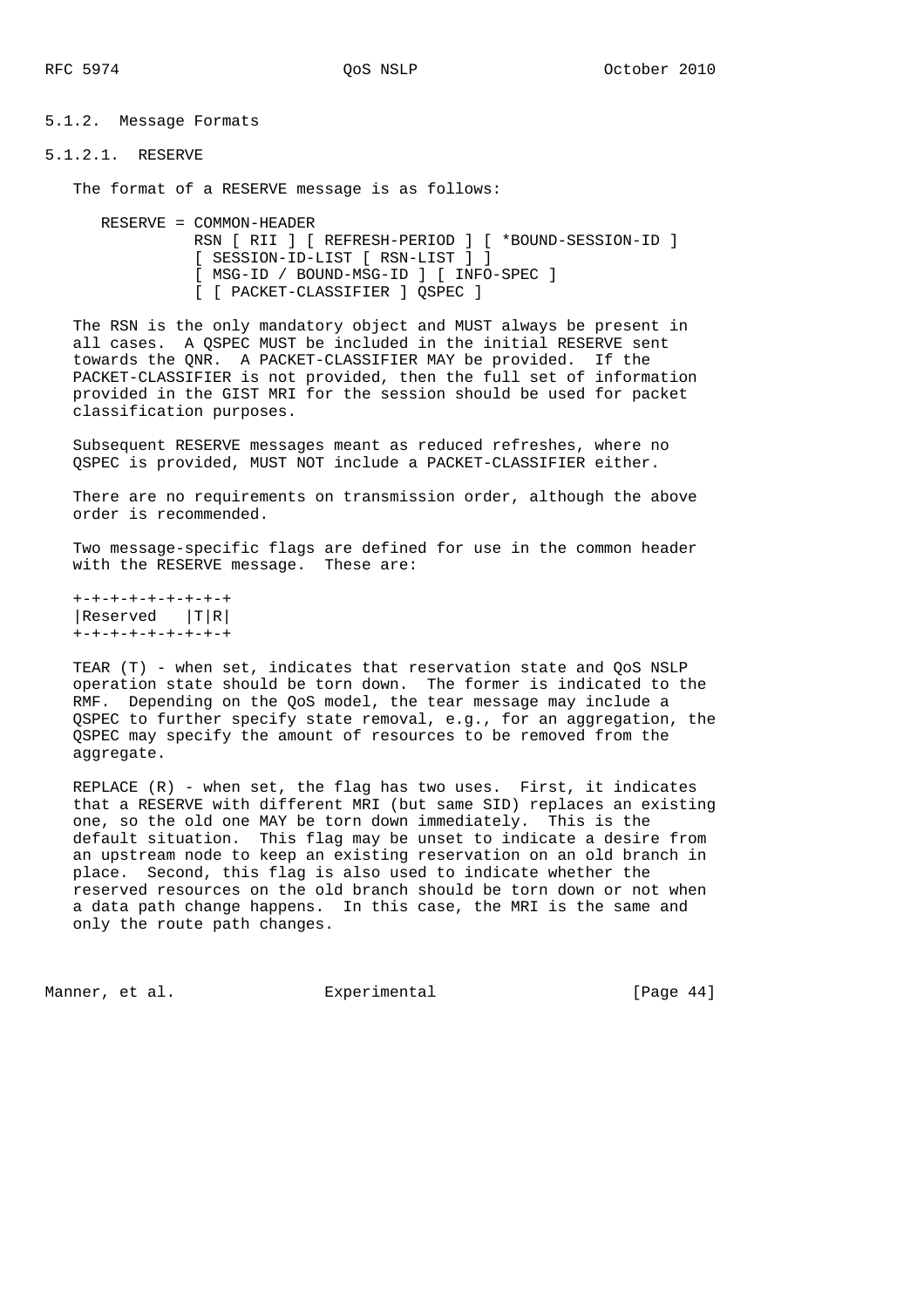If the REFRESH-PERIOD is not present, a default value of 30 seconds is assumed.

 If the session of this message is bound to another session, then the RESERVE message MUST include the SESSION-ID of that other session in a BOUND-SESSION-ID object. In the situation of aggregated tunnels, the aggregated session MAY not include the SESSION-ID of its bound sessions in BOUND-SESSION-ID(s).

 The negotiation of whether to perform sender- or receiver-initiated signaling is done outside the QoS NSLP. Yet, in theory, it is possible that a "reservation collision" may occur if the sender believes that a sender-initiated reservation should be performed for a flow, whilst the other end believes that it should be starting a receiver-initiated reservation. If different session identifiers are used, then this error condition is transparent to the QoS NSLP, though it may result in an error from the RMF. Otherwise, the removal of the duplicate reservation is left to the QNIs/QNRs for the two sessions.

 If a reservation is already installed and a RESERVE message is received with the same session identifier from the other direction (i.e., going upstream where the reservation was installed by a downstream RESERVE message, or vice versa), then an error indicating "RESERVE received from wrong direction" MUST be sent in a RESPONSE message to the signaling message source for this second RESERVE.

 A refresh right along the path can be forced by requesting a RESPONSE from the far end (i.e., by including an RII object in the RESERVE message). Without this, a refresh RESERVE would not trigger RESERVE messages to be sent further along the path, as each hop has its own refresh timer.

 A QNE may ask for confirmation of a tear operation by including an RII object. QoS NSLP retransmissions SHOULD be disabled. A QNE sending a tearing RESERVE with an RII included MAY ask GIST to use reliable transport. When the QNE sends out a tearing RESERVE, it MUST NOT send refresh messages anymore.

 If the routing path changed due to mobility and the mobile node's IP address changed, and it sent a Mobile IP binding update, the resulting refresh is a new RESERVE. This RESERVE includes a new MRI and will be propagated end-to-end; there is no need to force end-to end forwarding by including an RII.

Manner, et al.  $\Box$  Experimental [Page 45]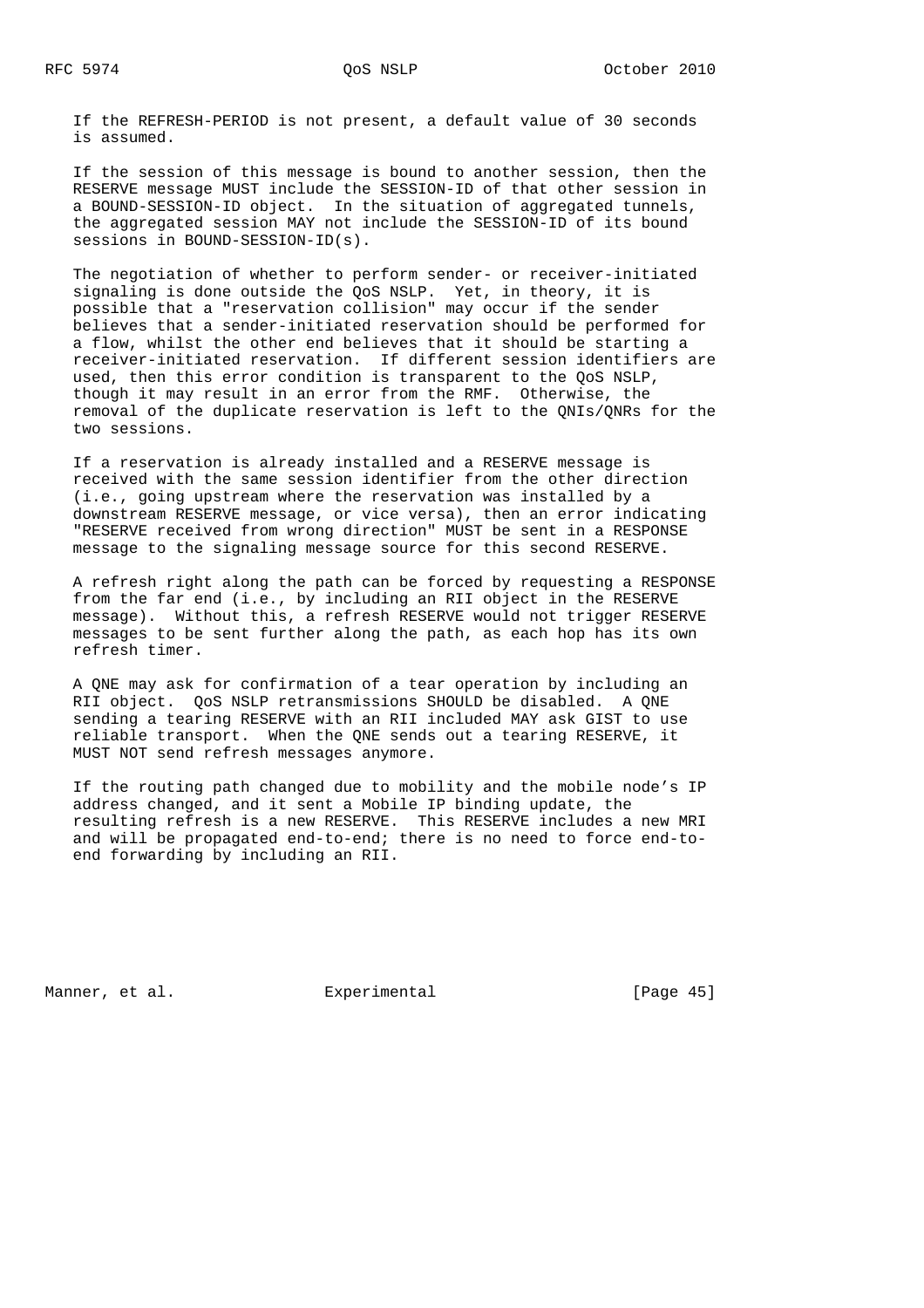Note: It is possible for a host to use this mechanism to constantly force the QNEs on the path to send refreshing RESERVE messages. It may, therefore, be appropriate for QNEs to perform rate-limiting on the refresh messages that they send.

#### 5.1.2.2. QUERY

The format of a QUERY message is as follows:

 QUERY = COMMON-HEADER [ RII ] [ \*BOUND-SESSION-ID ] [ PACKET-CLASSIFIER ] [ INFO-SPEC ] QSPEC [ QSPEC ]

 QUERY messages MUST always include a QSPEC. QUERY messages MAY include a PACKET-CLASSIFIER when the message is used to trigger a receiver-initiated reservation. If a PACKET-CLASSIFIER is not included then the full GIST MRI should be used for packet classification purposes in the subsequent RESERVE. A QUERY message MAY contain a second QSPEC object.

 A QUERY message for requesting information about network resources MUST contain an RII object to match an incoming RESPONSE to the QUERY.

 The QSPEC object describes what is being queried for and may contain objects that gather information along the data path. There are no requirements on transmission order, although the above order is recommended.

 One message-specific flag is defined for use in the common header with the QUERY message. It is:

 +-+-+-+-+-+-+-+-+  $|Reserved$   $|R|$ +-+-+-+-+-+-+-+-+

 RESERVE-INIT (R) - when this is set, the QUERY is meant as a trigger for the recipient to make a resource reservation by sending a RESERVE.

 If the session of this message is bound to another session, then the RESERVE message MUST include the SESSION-ID of that other session in a BOUND-SESSION-ID object. In the situation of aggregated tunnels, the aggregated session MAY not include the SESSION-ID of its bound sessions in BOUND-SESSION-ID(s).

Manner, et al. Experimental Experimental [Page 46]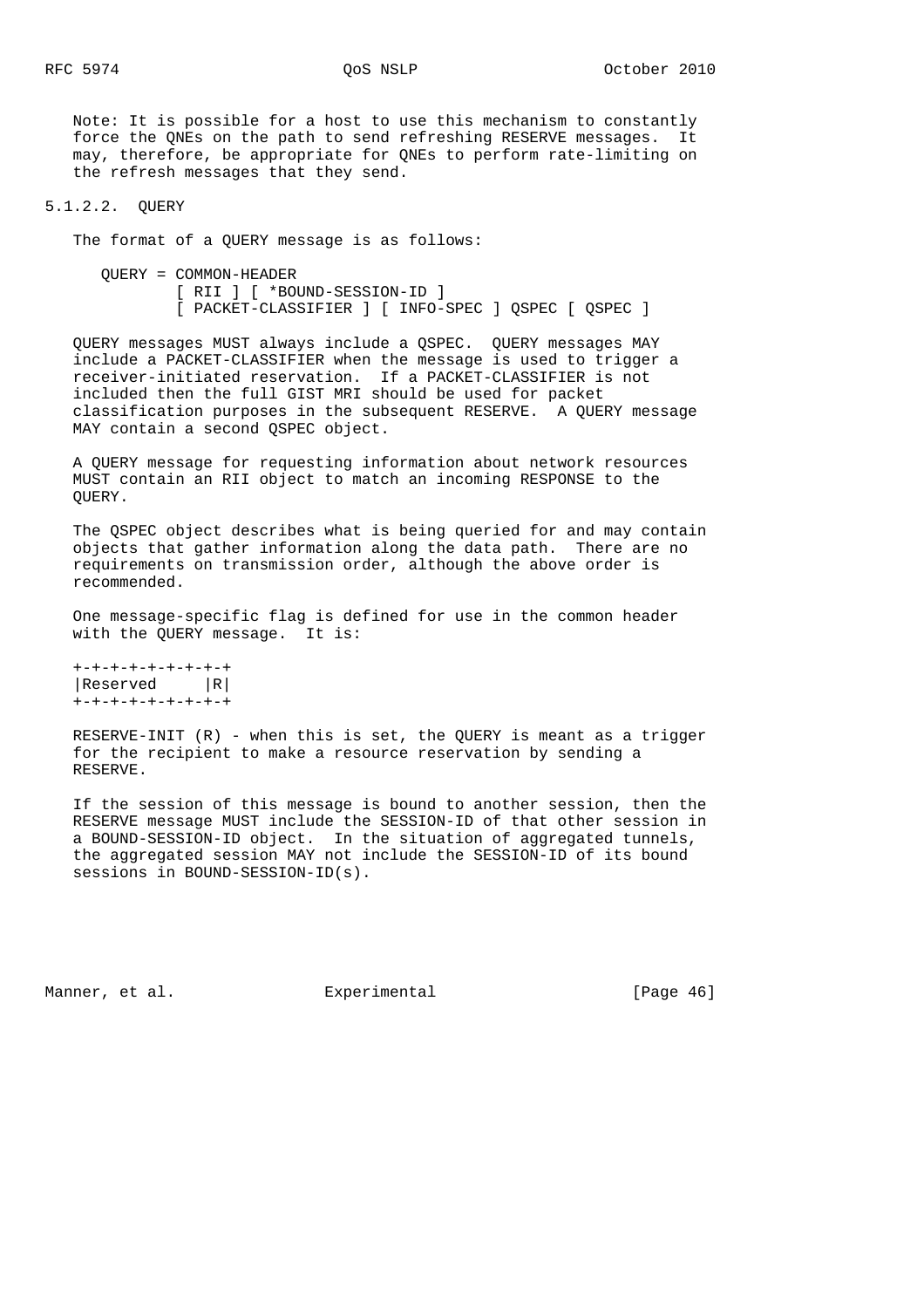## 5.1.2.3. RESPONSE

The format of a RESPONSE message is as follows:

 RESPONSE = COMMON-HEADER [ RII / RSN ] INFO-SPEC [SESSION-ID-LIST [ RSN-LIST ] ] [ QSPEC ]

 A RESPONSE message MUST contain an INFO-SPEC object that indicates the success of a reservation installation or an error condition. Depending on the value of the INFO-SPEC, the RESPONSE MAY also contain a QSPEC object. The value of an RII or an RSN object was provided by some previous QNE. There are no requirements on transmission order, although the above order is recommended.

 No message-specific flags are defined for use in the common header with the RESPONSE message.

5.1.2.4. NOTIFY

The format of a NOTIFY message is as follows:

 NOTIFY = COMMON-HEADER INFO-SPEC [ QSPEC ]

 A NOTIFY message MUST contain an INFO-SPEC object indicating the reason for the notification. Depending on the INFO-SPEC value, it MAY contain a QSPEC object providing additional information.

 No message-specific flags are defined for use with the NOTIFY message.

5.1.3. Object Formats

 The QoS NSLP uses a Type-Length-Value (TLV) object format similar to that used by GIST. Every object consists of one or more 32-bit words with a one-word header. For convenience, the standard object header is shown here:

| 0 1 2 3 4 5 6 7 8 9 0 1 2 3 4 5 6 7 8 9 0 1 2 3 4 5 6 7 8 9 0 1 |  |  |  |  |  |      |  |  |  |  |  |  |  |                                           |  |  |  |  |  |  |        |  |  |  |  |  |  |  |  |
|-----------------------------------------------------------------|--|--|--|--|--|------|--|--|--|--|--|--|--|-------------------------------------------|--|--|--|--|--|--|--------|--|--|--|--|--|--|--|--|
|                                                                 |  |  |  |  |  |      |  |  |  |  |  |  |  |                                           |  |  |  |  |  |  |        |  |  |  |  |  |  |  |  |
| A B r r                                                         |  |  |  |  |  | Type |  |  |  |  |  |  |  | $\lfloor r \rfloor r \lfloor r \rfloor r$ |  |  |  |  |  |  | Length |  |  |  |  |  |  |  |  |
|                                                                 |  |  |  |  |  |      |  |  |  |  |  |  |  |                                           |  |  |  |  |  |  |        |  |  |  |  |  |  |  |  |

Manner, et al. Experimental [Page 47]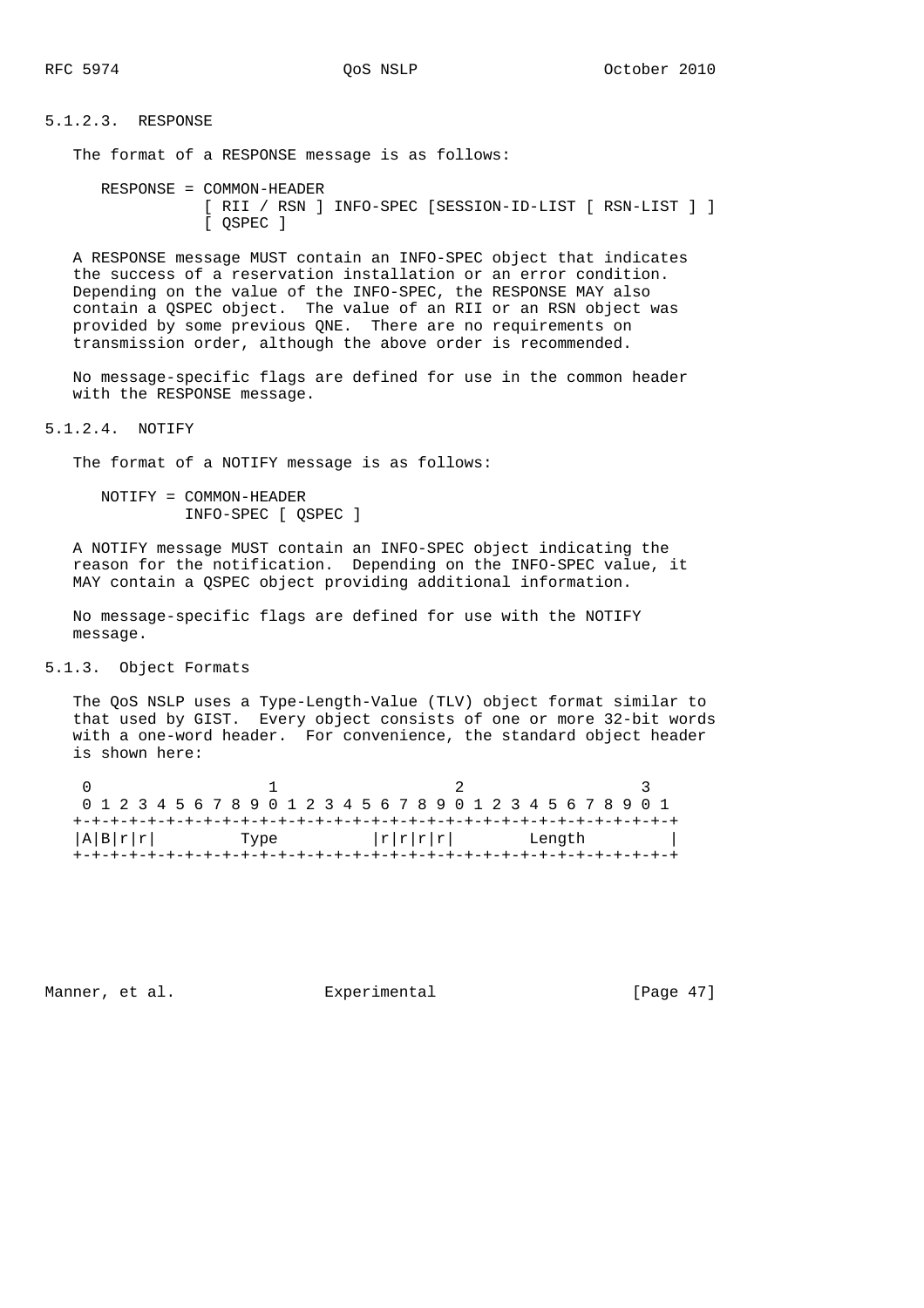The value for the Type field comes from the shared NSLP object type space; the various objects are presented in subsequent sections. The Length field is given in units of 32-bit words and measures the length of the Value component of the TLV object (i.e., it does not include the standard header).

 The bits marked 'A' and 'B' are flags used to signal the desired treatment for objects whose treatment has not been defined in the protocol specification (i.e., whose Type field is unknown at the receiver). The following four categories of object have been identified, and are described here.

 AB=00 ("Mandatory"): If the object is not understood, the entire message containing it MUST be rejected, and an error message sent back.

 AB=01 ("Ignore"): If the object is not understood, it MUST be deleted and the rest of the message processed as usual.

 AB=10 ("Forward"): If the object is not understood, it MUST be retained unchanged in any message forwarded as a result of message processing, but not stored locally.

 AB=11 ("Refresh"): If the object is not understood, it should be incorporated into the locally stored QoS NSLP signaling application operational state for this flow/session, forwarded in any resulting message, and also used in any refresh or repair message that is generated locally. The contents of this object does not need to be interpreted, and should only be stored as bytes on the QNE.

 The remaining bits marked 'r' are reserved. These SHALL be set to 0 and SHALL be ignored on reception. The extensibility flags AB are similar to those used in the GIST specification. All objects defined in this specification MUST be understood by all QNEs; thus, they MUST have the AB-bits set to "00". A QoS NSLP implementation must recognize objects of the following types: RII, RSN, REFRESH-PERIOD, BOUND-SESSION-ID, INFO-SPEC, and QSPEC.

 The object header is followed by the Value field, which varies for different objects. The format of the Value field for currently defined objects is specified below.

The object diagrams here use '//' to indicate a variable-sized field.

Manner, et al. **Experimental** [Page 48]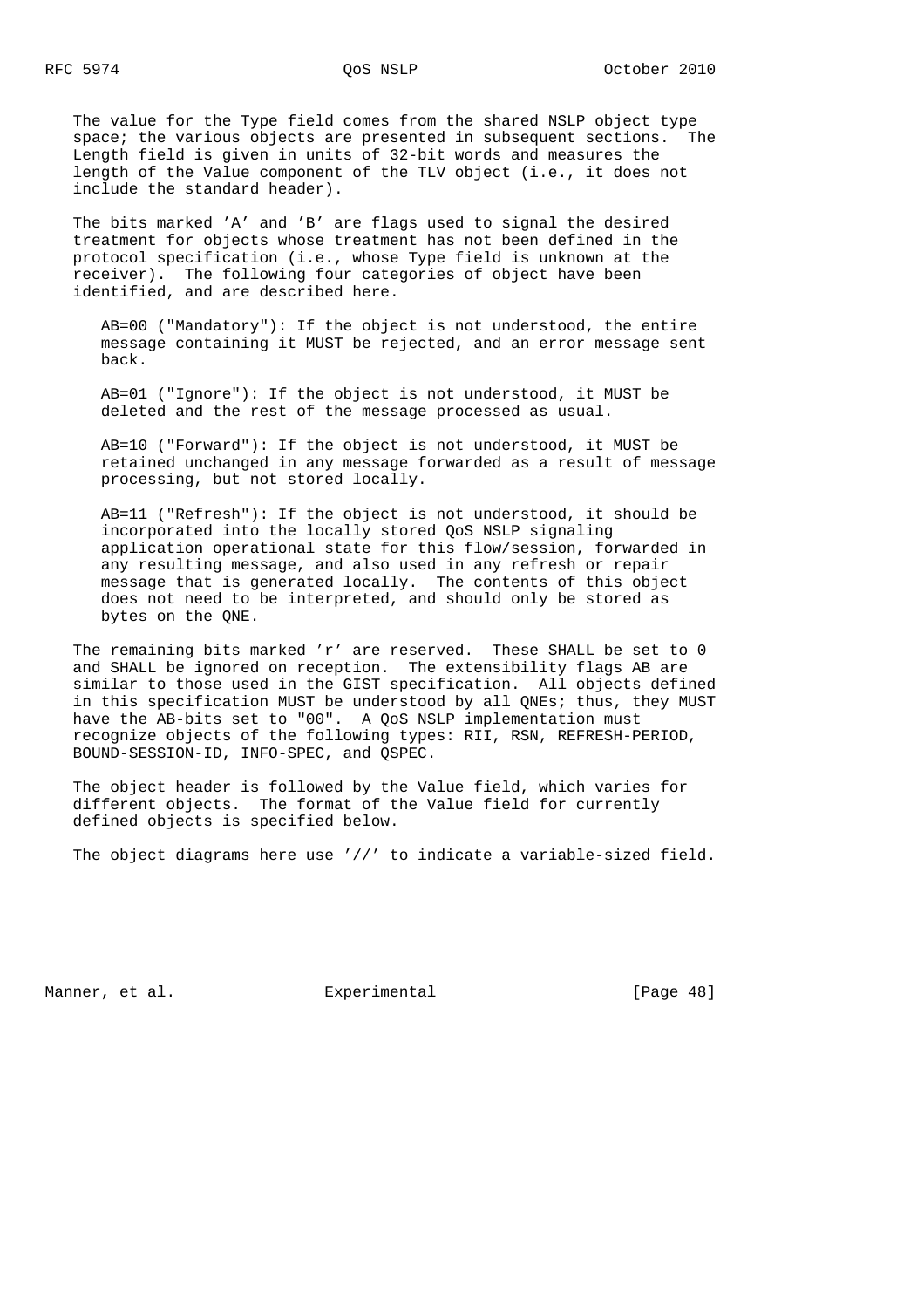5.1.3.1. Request Identification Information (RII)

Type: 0x001

Length: Fixed - 1 32-bit word

 Value: An identifier that MUST be (probabilistically) unique within the context of a SESSION-ID and SHOULD be different every time a RESPONSE is desired. Used by a QNE to match back a RESPONSE to a request in a RESERVE or QUERY message.

0  $1$  2 3 0 1 2 3 4 5 6 7 8 9 0 1 2 3 4 5 6 7 8 9 0 1 2 3 4 5 6 7 8 9 0 1 +-+-+-+-+-+-+-+-+-+-+-+-+-+-+-+-+-+-+-+-+-+-+-+-+-+-+-+-+-+-+-+-+ | Request Identification Information (RII) | +-+-+-+-+-+-+-+-+-+-+-+-+-+-+-+-+-+-+-+-+-+-+-+-+-+-+-+-+-+-+-+-+

5.1.3.2. Reservation Sequence Number (RSN)

Type: 0x002

Length: Fixed - 2 32-bit words

 Value: An incrementing sequence number that indicates the order in which state-modifying actions are performed by a QNE, and an epoch identifier to allow the identification of peer restarts. The RSN has local significance only, i.e., between a QNE and its downstream stateful peers. The RSN is not reset when the downstream peer changes.

0  $1$  2 3 0 1 2 3 4 5 6 7 8 9 0 1 2 3 4 5 6 7 8 9 0 1 2 3 4 5 6 7 8 9 0 1 +-+-+-+-+-+-+-+-+-+-+-+-+-+-+-+-+-+-+-+-+-+-+-+-+-+-+-+-+-+-+-+-+ Reservation Sequence Number (RSN) +-+-+-+-+-+-+-+-+-+-+-+-+-+-+-+-+-+-+-+-+-+-+-+-+-+-+-+-+-+-+-+-+ | Epoch Identifier | +-+-+-+-+-+-+-+-+-+-+-+-+-+-+-+-+-+-+-+-+-+-+-+-+-+-+-+-+-+-+-+-+

5.1.3.3. Refresh Period (REFRESH-PERIOD)

Type: 0x003

Length: Fixed - 1 32-bit word

Value: The refresh timeout period R used to generate this message; in milliseconds.

Manner, et al.  $\Box$  Experimental [Page 49]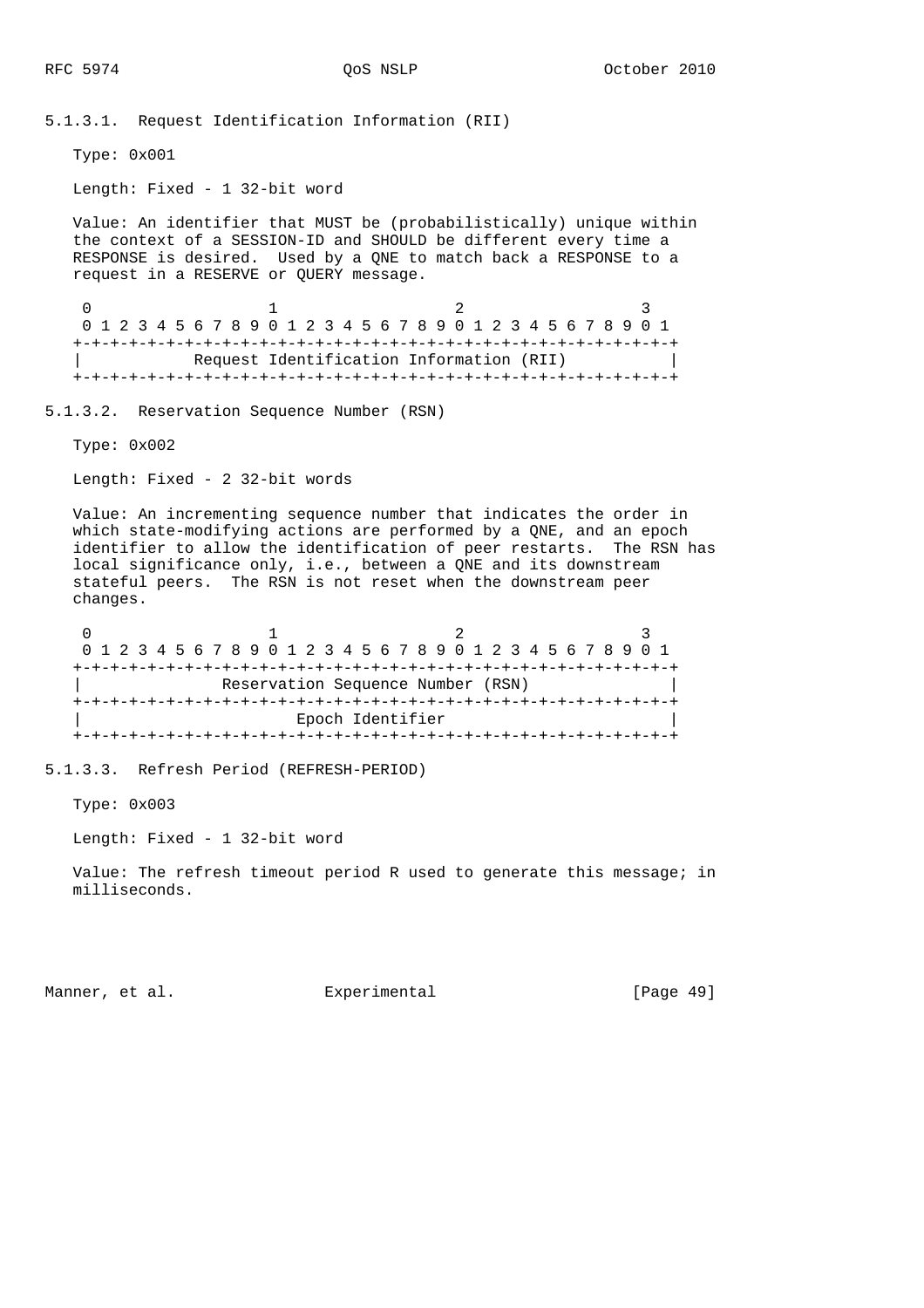0  $1$  2 3 0 1 2 3 4 5 6 7 8 9 0 1 2 3 4 5 6 7 8 9 0 1 2 3 4 5 6 7 8 9 0 1 +-+-+-+-+-+-+-+-+-+-+-+-+-+-+-+-+-+-+-+-+-+-+-+-+-+-+-+-+-+-+-+-+ Refresh Period (R) +-+-+-+-+-+-+-+-+-+-+-+-+-+-+-+-+-+-+-+-+-+-+-+-+-+-+-+-+-+-+-+-+ 5.1.3.4. Bound Session ID (BOUND-SESSION-ID) Type: 0x004 Length: Fixed - 5 32-bit words Value: contains an 8-bit Binding\_Code that indicates the nature of the binding. The rest specifies the SESSION-ID (as specified in GIST [RFC5971]) of the session that MUST be bound to the session associated with the message carrying this object. 0  $1$  2 3 0 1 2 3 4 5 6 7 8 9 0 1 2 3 4 5 6 7 8 9 0 1 2 3 4 5 6 7 8 9 0 1 +-+-+-+-+-+-+-+-+-+-+-+-+-+-+-+-+-+-+-+-+-+-+-+-+-+-+-+-+-+-+-+-+ | RESERVED | Binding Code | +-+-+-+-+-+-+-+-+-+-+-+-+-+-+-+-+-+-+-+-+-+-+-+-+-+-+-+-+-+-+-+-+ | | + + | | + Session ID + | | + + | | +-+-+-+-+-+-+-+-+-+-+-+-+-+-+-+-+-+-+-+-+-+-+-+-+-+-+-+-+-+-+-+-+ Currently defined Binding Codes are: o 0x01 - Tunnel and end-to-end sessions o 0x02 - Bidirectional sessions o 0x03 - Aggregate sessions

- o 0x04 Dependent sessions (binding session is alive only if the other session is also alive)
- o 0x05 Indicated session caused preemption

 More binding codes may be defined based on the above five atomic binding actions. Note a message may include more than one BOUND- SESSION-ID object. This may be needed in case one needs to define more specifically the reason for binding, or if the session depends

Manner, et al. Experimental Experimental [Page 50]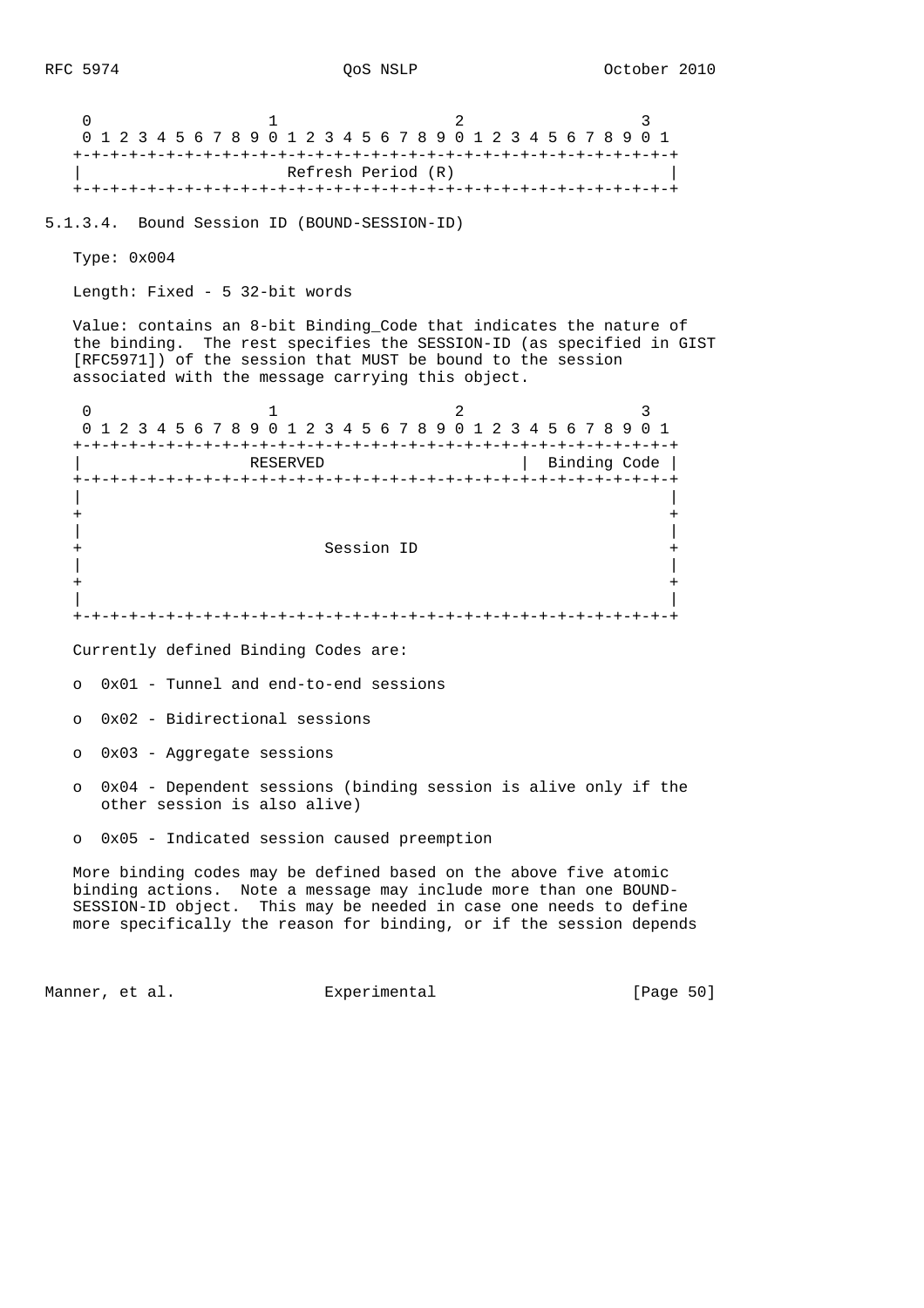on more than one other session (with possibly different reasons). Note that a session with, e.g., SID\_A (the binding session), can express its unidirectional dependency relation to another session with, e.g., SID\_B (the bound session), by including a BOUND-SESSION-ID object containing SID\_B in its messages. 5.1.3.5. Packet Classifier (PACKET-CLASSIFIER) Type: 0x005 Length: Variable Value: Contains variable-length MRM-specific data 0  $1$  2 3 0 1 2 3 4 5 6 7 8 9 0 1 2 3 4 5 6 7 8 9 0 1 2 3 4 5 6 7 8 9 0 1 +-+-+-+-+-+-+-+-+-+-+-+-+-+-+-+-+-+-+-+-+-+-+-+-+-+-+-+-+-+-+-+-+ // Method-specific classifier data (variable) // +-+-+-+-+-+-+-+-+-+-+-+-+-+-+-+-+-+-+-+-+-+-+-+-+-+-+-+-+-+-+-+-+ At this stage, the QoS NSLP only uses the path-coupled routing MRM. The method-specific classifier data is four bytes long and consists of a set of flags: 0  $1$  2 3 0 1 2 3 4 5 6 7 8 9 0 1 2 3 4 5 6 7 8 9 0 1 2 3 4 5 6 7 8 9 0 1 +-+-+-+-+-+-+-+-+-+-+-+-+-+-+-+-++-+-+-+-+-+-+-+-+-+-+-+-+-+-+-+  $|X|Y|P|T|F|S|A|B|$  Reserved +-+-+-+-+-+-+-+-+-+-+-+-+-+-+-+-++-+-+-+-+-+-+-+-+-+-+-+-+-+-+-+ The flags are: X - Source Address and Prefix Y - Destination Address and Prefix P - Protocol T - Diffserv Code Point F - Flow Label S - SPI A - Source Port B - Destination Port

Manner, et al.  $\Box$  Experimental [Page 51]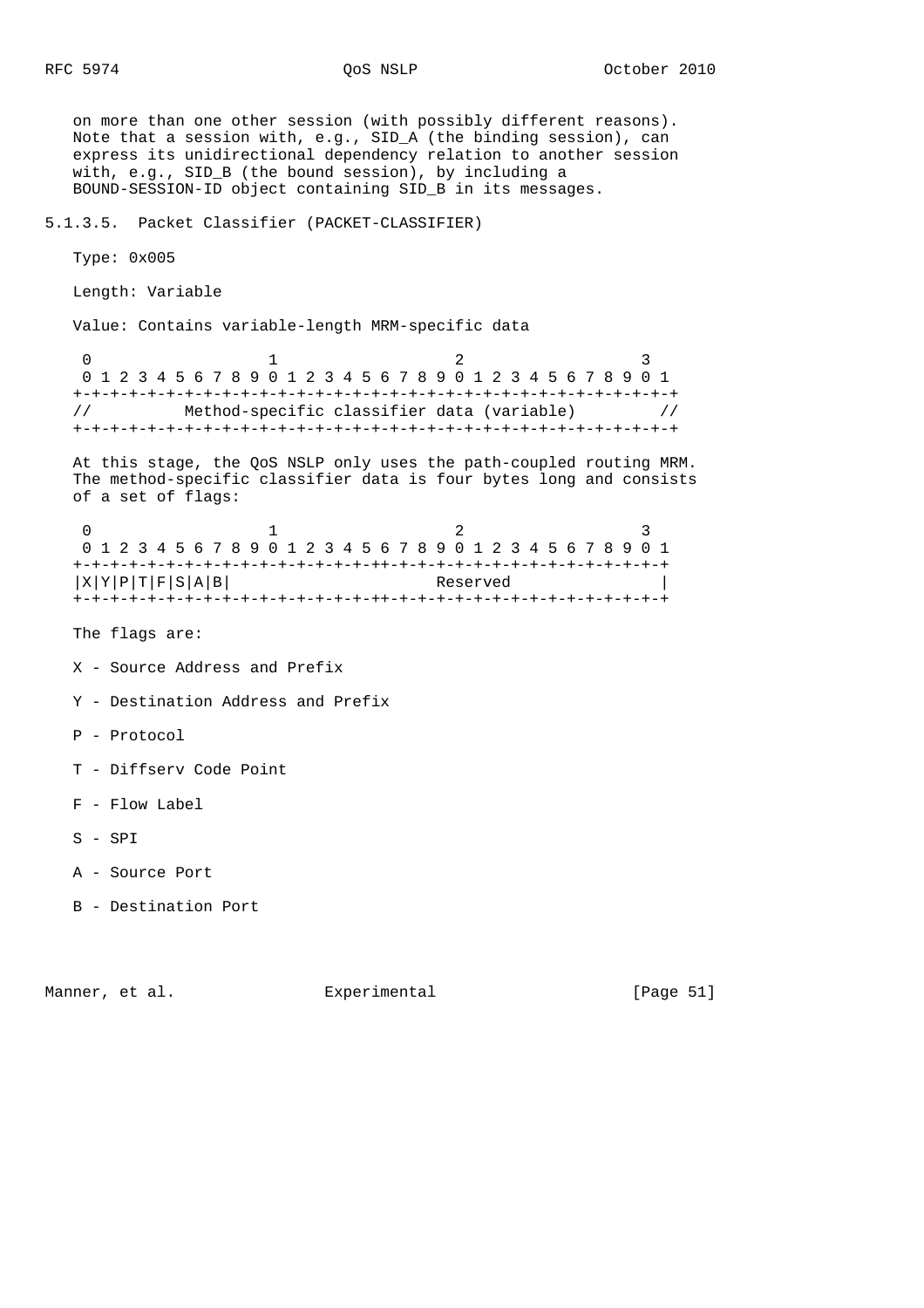The flags indicate which fields from the MRI MUST be used by the packet classifier. This allows a subset of the information in the MRI to be used for identifying the set of packets that are part of the reservation. Flags MUST only be set if the data is present in the MRI (i.e., where there is a corresponding flag in the GIST MRI, the flag can only be set if the corresponding GIST MRI flag is set). It should be noted that some flags in the PACKET-CLASSIFIER (X and Y) relate to data that is always present in the MRI, but are optional to use for QoS NSLP packet classification. The appropriate set of flags set may depend, to some extent, on the QoS model being used.

 As mentioned earlier in this section, the QoS NSLP is currently only defined for use with the Path-Coupled Message Routing Method (MRM) in GIST. Future work may extend the QoS NSLP to additional routing mechanisms. Such MRMs must include sufficient information in the MRI to allow the subset of packets for which QoS is to be provided to be identified. When QoS NSLP is extended to support a new MRM, appropriate method-specific classifier data for the PACKET-CLASSIFIER object MUST be defined.

5.1.3.6. Information Object (INFO-SPEC) and Error Codes

Type: 0x006

Length: Variable

 Value: Contains 8 reserved bits, an 8-bit error code, a 4-bit error class, a 4-bit error source identifier type, and an 8-bit error source identifier length (in 32-bit words), an error source identifier, and optionally variable-length error-specific information.

|                                     |                                                        | 0 1 2 3 4 5 6 7 8 9 0 1 2 3 4 5 6 7 8 9 0 1 2 3 4 5 6 7 8 9 0 1 |  |  |  |  |  |  |  |  |  |  |  |  |
|-------------------------------------|--------------------------------------------------------|-----------------------------------------------------------------|--|--|--|--|--|--|--|--|--|--|--|--|
| +-+-+-+-+-+-+-+-+-+-+-+-+-+-+-+-+-+ |                                                        |                                                                 |  |  |  |  |  |  |  |  |  |  |  |  |
|                                     | Reserved   Error Code   E-Class   ESI Typ   ESI-Length |                                                                 |  |  |  |  |  |  |  |  |  |  |  |  |
|                                     |                                                        |                                                                 |  |  |  |  |  |  |  |  |  |  |  |  |
|                                     | Error Source Identifier                                |                                                                 |  |  |  |  |  |  |  |  |  |  |  |  |
|                                     |                                                        |                                                                 |  |  |  |  |  |  |  |  |  |  |  |  |
|                                     | Optional error-specific information                    |                                                                 |  |  |  |  |  |  |  |  |  |  |  |  |
|                                     |                                                        |                                                                 |  |  |  |  |  |  |  |  |  |  |  |  |

Class Field:

 The four E-Class bits of the object indicate the error severity class. The currently defined error classes are:

Manner, et al.  $\Box$  Experimental [Page 52]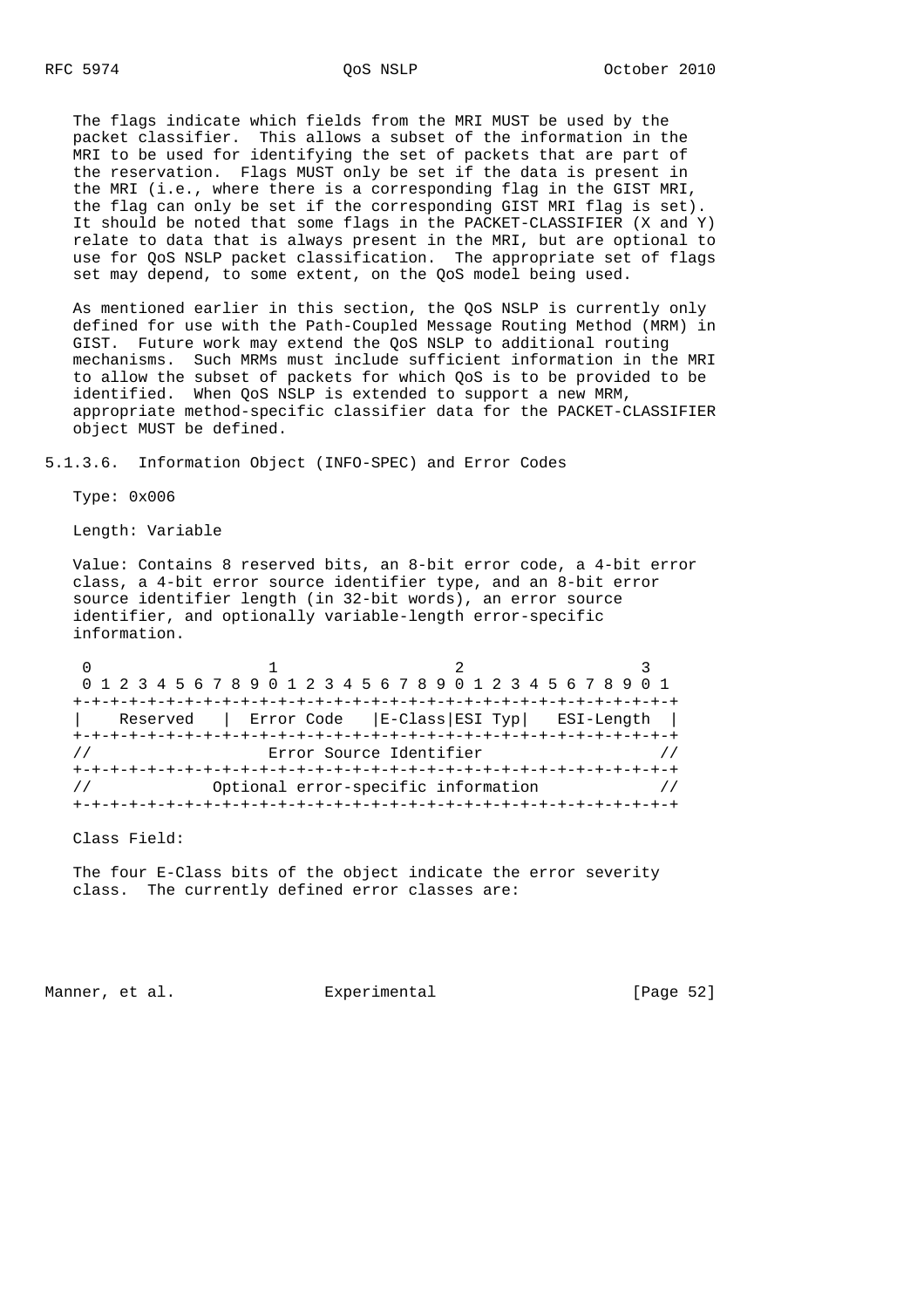- o 1 Informational
- o 2 Success
- o 3 Protocol Error
- o 4 Transient Failure
- o 5 Permanent Failure
- o 6 QoS Model Error

Error field:

 Within each error severity class, a number of Error Code values are defined.

o Informational:

- \* 0x01 Unknown BOUND-SESSION-ID: the message refers to an unknown SESSION-ID in its BOUND-SESSION-ID object.
- \* 0x02 Route Change: possible route change occurred on downstream path.
- \* 0x03 Reduced refreshes not supported; full QSPEC required.
- \* 0x04 Congestion situation: Possible congestion situation occurred on downstream path.
- \* 0x05 Unknown SESSION-ID in SESSION-ID-LIST.
- \* 0x06 Mismatching RSN in RSN-LIST.

o Success:

- \* 0x01 Reservation successful
- \* 0x02 Teardown successful
- \* 0x03 Acknowledgement
- \* 0x04 Refresh successful

Manner, et al. Subsection Experimental Experimental [Page 53]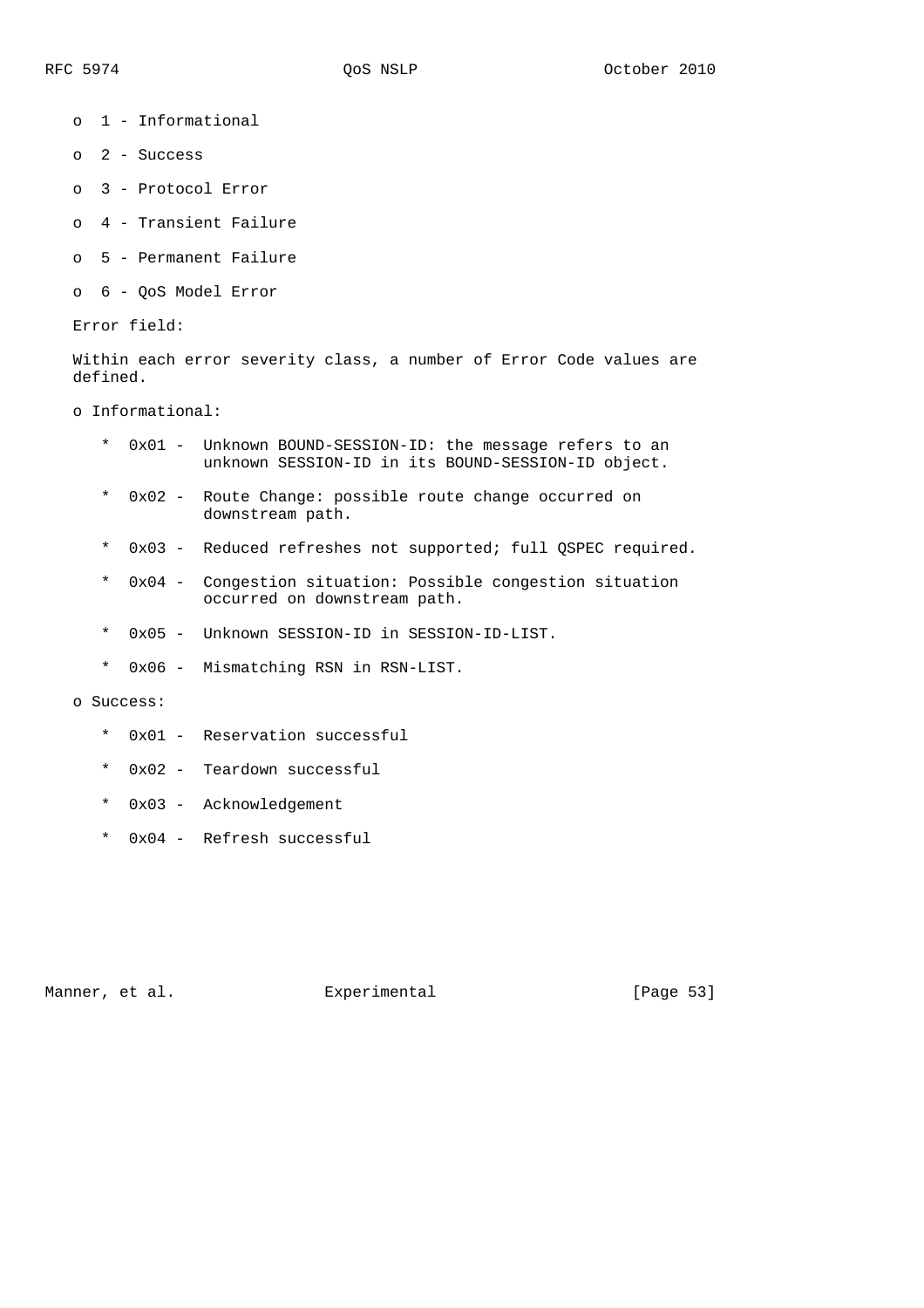o Protocol Error:

- \* 0x01 Illegal message type: the type given in the Message Type field of the common header is unknown.
- $0x02$  Wrong message length: the length given for the message does not match the length of the message data.
- \* 0x03 Bad flags value: an undefined flag or combination of flags was set in the generic flags.
- \* 0x04 Bad flags value: an undefined flag or combination of flags was set in the message-specific flags.
- \* 0x05 Mandatory object missing: an object required in a message of this type was missing.
- \* 0x06 Illegal object present: an object was present that must not be used in a message of this type.
- \* 0x07 Unknown object present: an object of an unknown type was present in the message.
- \* 0x08 Wrong object length: the length given for the object did not match the length of the object data present.
- \* 0x09 RESERVE received from wrong direction.
- \* 0x0a Unknown object field value: a field in an object had an unknown value.
- \* 0x0b Duplicate object present.
- \* 0x0c Malformed QSPEC.
- \* 0x0d Unknown MRI.
- \* 0x0e Erroneous value in the TLV object's value field.
- \* 0x0f Incompatible QSPEC.

o Transient Failure:

- \* 0x01 No GIST reverse-path forwarding state
- \* 0x02 No path state for RESERVE, when doing a receiver oriented reservation

Manner, et al.  $\Box$  Experimental [Page 54]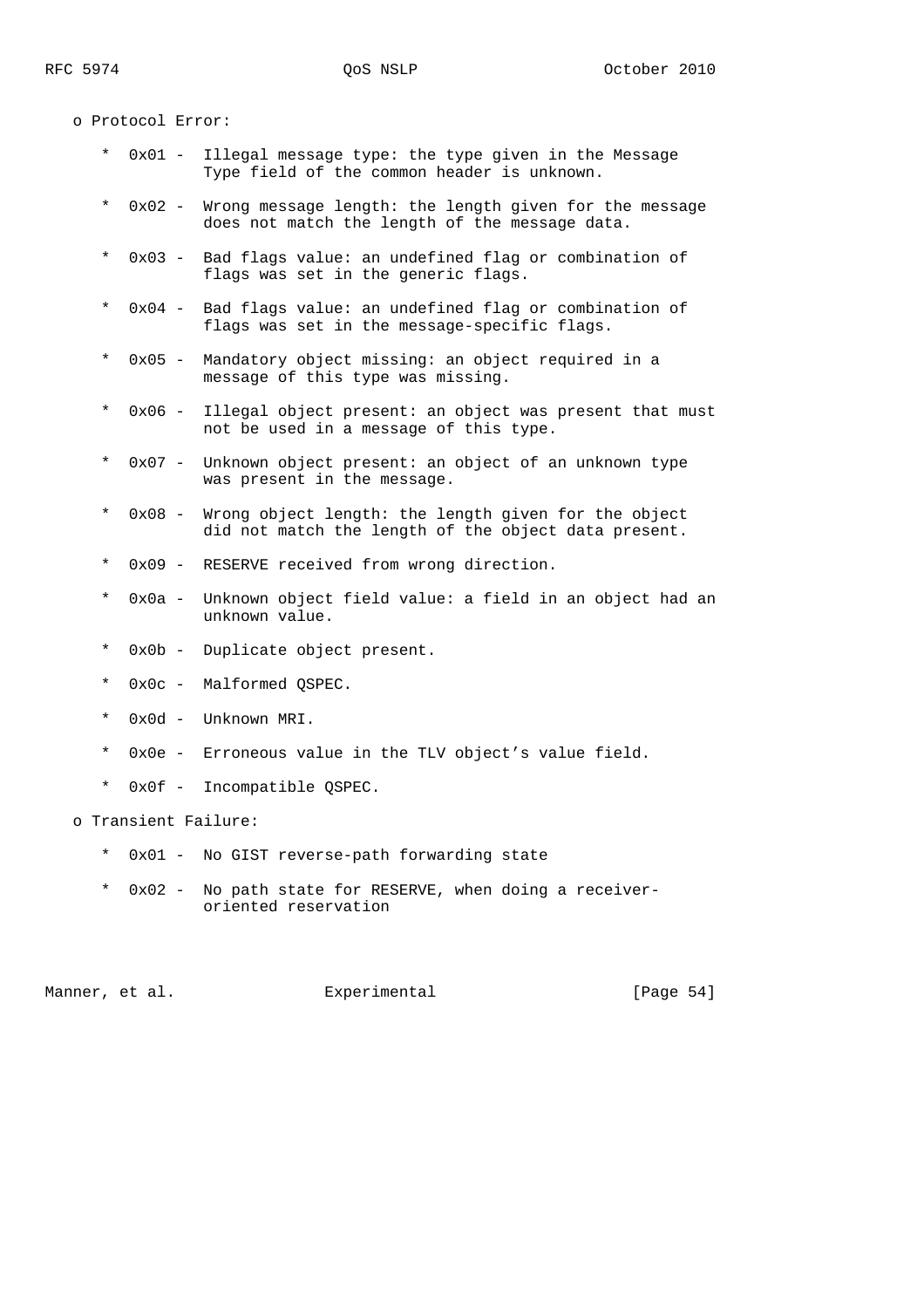- \* 0x03 RII conflict
- \* 0x04 Full QSPEC required
- \* 0x05 Mismatch synchronization between end-to-end RESERVE and intra-domain RESERVE
- \* 0x06 Reservation preempted
- \* 0x07 Reservation failure
- \* 0x08 Path truncated Next peer dead

o Permanent Failure:

- \* 0x01 Internal or system error
- \* 0x02 Authorization failure

o QoS Model Error:

 This error class can be used by QoS models to add error codes specific to the QoS model being used. All these errors and events are created outside the QoS NSLP itself. The error codes in this class are defined in QoS model specifications. Note that this error class may also include codes that are not purely errors, but rather some non-fatal information.

Error Source Identifier (ESI)

 The Error Source Identifier is for diagnostic purposes and its inclusion is OPTIONAL. It is suggested that implementations use this for the IP address, host name, or other identifier of the QNE generating the INFO-SPEC to aid diagnostic activities. A QNE SHOULD NOT be used in any purpose other than error logging or being presented to the user as part of any diagnostic information. A QNE SHOULD NOT attempt to send a message to that address.

 If no Error Source Identifier is included, the Error Source Identifier Type field must be zero.

 Currently three Error Source Identifiers have been defined: IPv4, IPv6, and FQDN.

Error Source Identifier: IPv4

Error Source Identifier Type: 0x1

Manner, et al. **Experimental** [Page 55]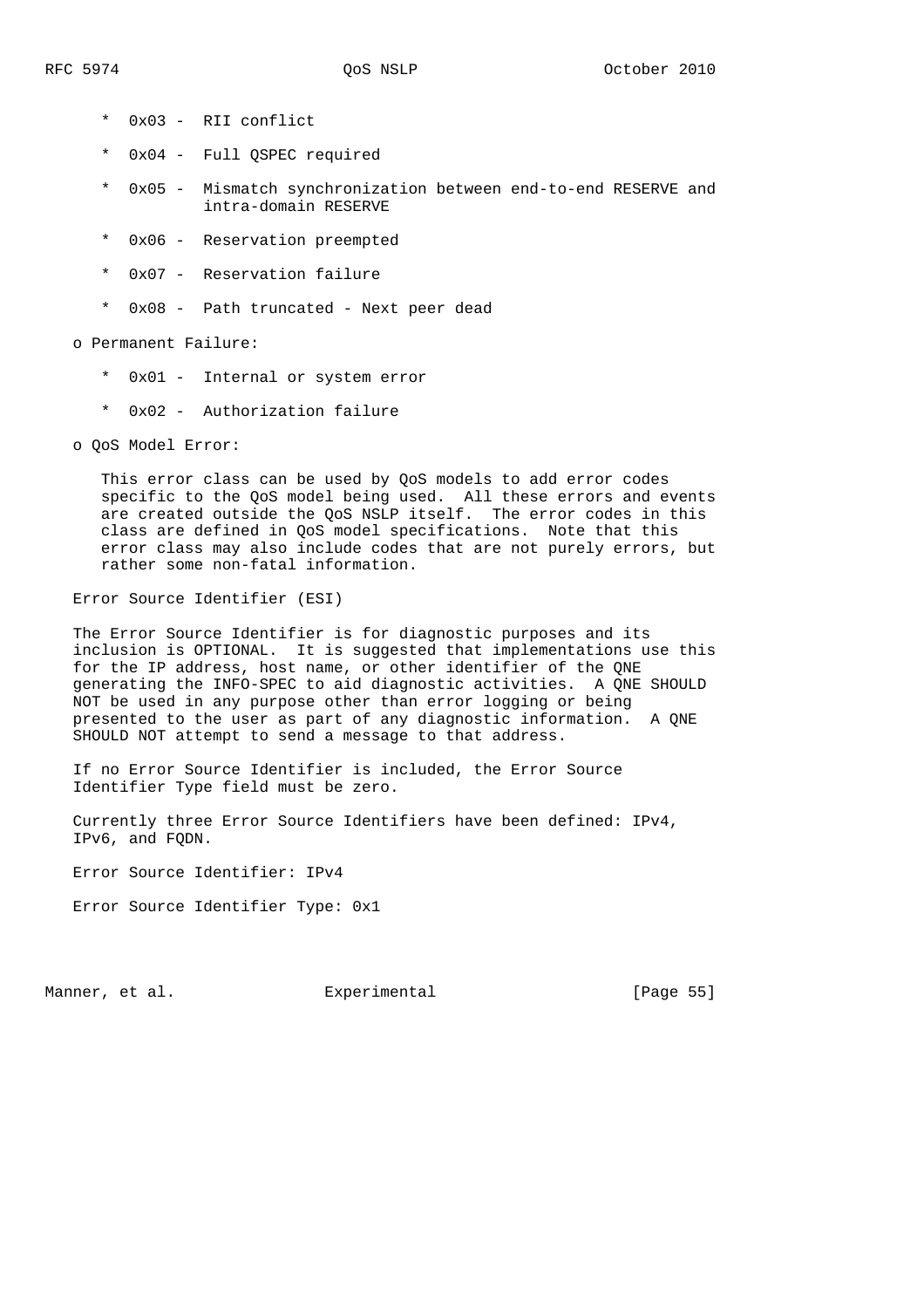0  $1$  2 3 0 1 2 3 4 5 6 7 8 9 0 1 2 3 4 5 6 7 8 9 0 1 2 3 4 5 6 7 8 9 0 1 +-+-+-+-+-+-+-+-+-+-+-+-+-+-+-+-+-+-+-+-+-+-+-+-+-+-+-+-+-+-+-+-+ | 32-bit IPv4 address | +-+-+-+-+-+-+-+-+-+-+-+-+-+-+-+-+-+-+-+-+-+-+-+-+-+-+-+-+-+-+-+-+ Error Source Identifier: IPv6 Error Source Identifier Type: 0x2  $0$  1 2 3 0 1 2 3 4 5 6 7 8 9 0 1 2 3 4 5 6 7 8 9 0 1 2 3 4 5 6 7 8 9 0 1 +-+-+-+-+-+-+-+-+-+-+-+-+-+-+-+-+-+-+-+-+-+-+-+-+-+-+-+-+-+-+-+-+ | | + + | | + 128-bit IPv6 address + | | + + | | +-+-+-+-+-+-+-+-+-+-+-+-+-+-+-+-+-+-+-+-+-+-+-+-+-+-+-+-+-+-+-+-+ Error Source Identifier: FQDN in UTF-8 Error Source Identifier Type: 0x3 0  $1$  2 3 0 1 2 3 4 5 6 7 8 9 0 1 2 3 4 5 6 7 8 9 0 1 2 3 4 5 6 7 8 9 0 1 +-+-+-+-+-+-+-+-+-+-+-+-+-+-+-+-+-+-+-+-+-+-+-+-+-+-+-+-+-+-+-+-+  $\sqrt{2}$  // FQDN  $\sqrt{2}$  // FQDN  $\sqrt{2}$ +-+-+-+-+-+-+-+-+-+-+-+-+-+-+-+-+-+-+-+-+-+-+-+-+-+-+-+-+-+-+-+-+

 If the length of the FQDN is not a multiple of 32-bits, the field is padded with zero octets to the next 32-bit boundary.

 If a QNE encounters protocol errors, it MAY include additional information, mainly for diagnostic purposes. Additional information MAY be included if the type of an object is erroneous, or a field has an erroneous value.

 If the type of an object is erroneous, the following optional error specific information may be included at the end of the INFO-SPEC.

Manner, et al.  $\Box$  Experimental  $\Box$  [Page 56]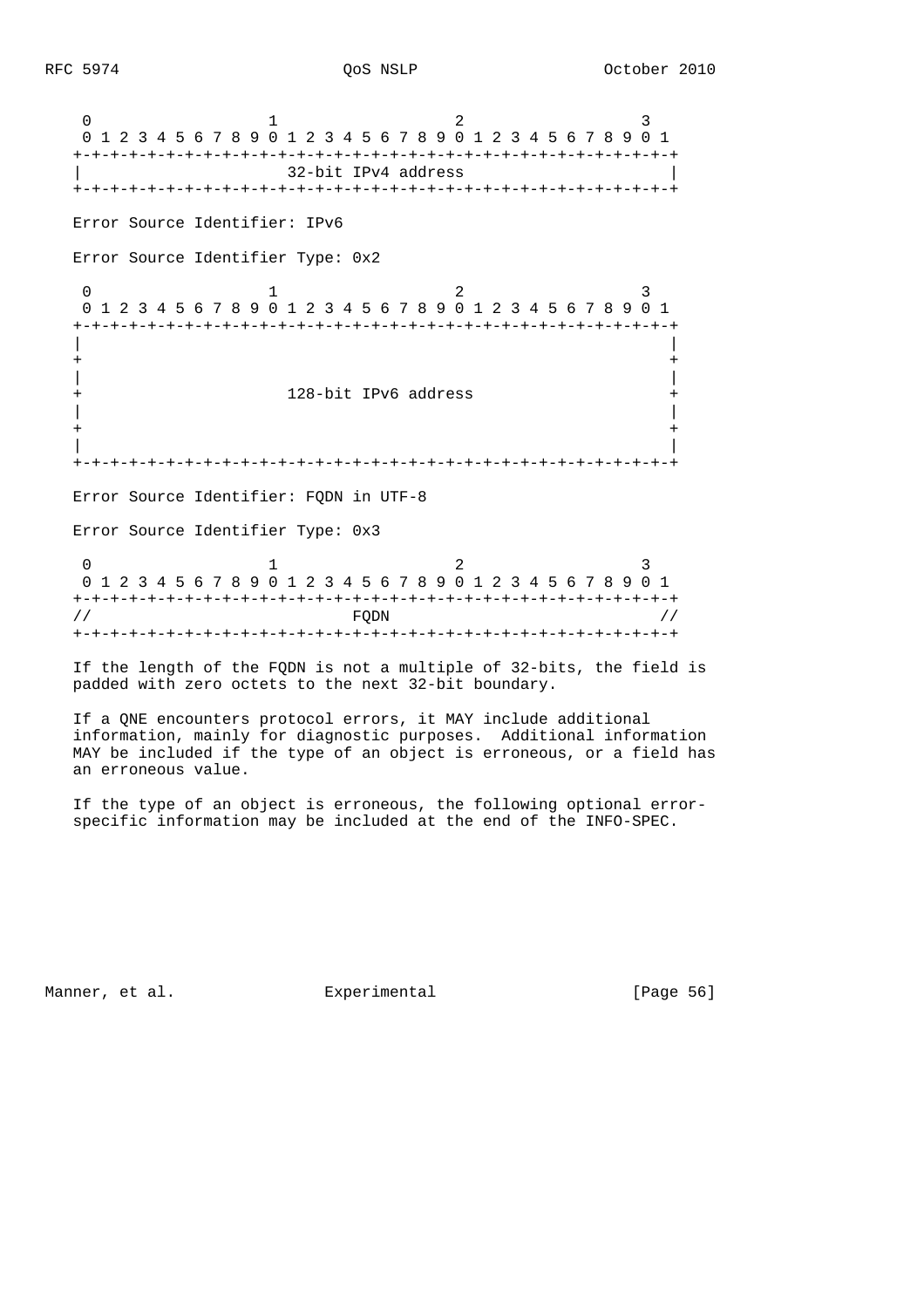Object Type Info:

 $\begin{array}{ccccccc}\n0 & & & & 1 & & & & 2 & & & & 3\n\end{array}$  0 1 2 3 4 5 6 7 8 9 0 1 2 3 4 5 6 7 8 9 0 1 2 3 4 5 6 7 8 9 0 1 +-+-+-+-+-+-+-+-+-+-+-+-+-+-+-+-+-+-+-+-+-+-+-+-+-+-+-+-+-+-+-+-+ | Object Type | Reserved | +-+-+-+-+-+-+-+-+-+-+-+-+-+-+-+-+-+-+-+-+-+-+-+-+-+-+-+-+-+-+-+-+

 This object provides information about the type of object that caused the error.

 If a field in an object had an incorrect value, the following Optional error-specific information may be added at the end of the INFO-SPEC.

Object Value Info:

0  $1$  2 3 0 1 2 3 4 5 6 7 8 9 0 1 2 3 4 5 6 7 8 9 0 1 2 3 4 5 6 7 8 9 0 1 +-+-+-+-+-+-+-+-+-+-+-+-+-+-+-+-+-+-+-+-+-+-+-+-+-+-+-+-+-+-+-+-+ | Rsvd | Real Object Length | Offset +-+-+-+-+-+-+-+-+-+-+-+-+-+-+-+-+-+-+-+-+-+-+-+-+-+-+-+-+-+-+-+-+  $\frac{1}{2}$  //  $\frac{1}{2}$  object  $\frac{1}{2}$  // +-+-+-+-+-+-+-+-+-+-+-+-+-+-+-+-+-+-+-+-+-+-+-+-+-+-+-+-+-+-+-+-+

 Real Object Length: Since the length in the original TLV header may be inaccurate, this field provides the actual length of the object (including the TLV Header) included in the error message.

 Offset: Indicates which part of the erroneous object is included. When this field is set to "0", the complete object is included. If Offset is bigger than "0", the erroneous object from offset (calculated from the beginning of the object) to the end of the object is included.

Object: The invalid TLV object (including the TLV Header).

 This object carries information about a TLV object that was found to be invalid in the original message. An error message may contain more than one Object Value Info object.

5.1.3.7. SESSION-ID List (SESSION-ID-LIST)

Type: 0x007

Length: Variable

Manner, et al. Subsection Experimental Experimental [Page 57]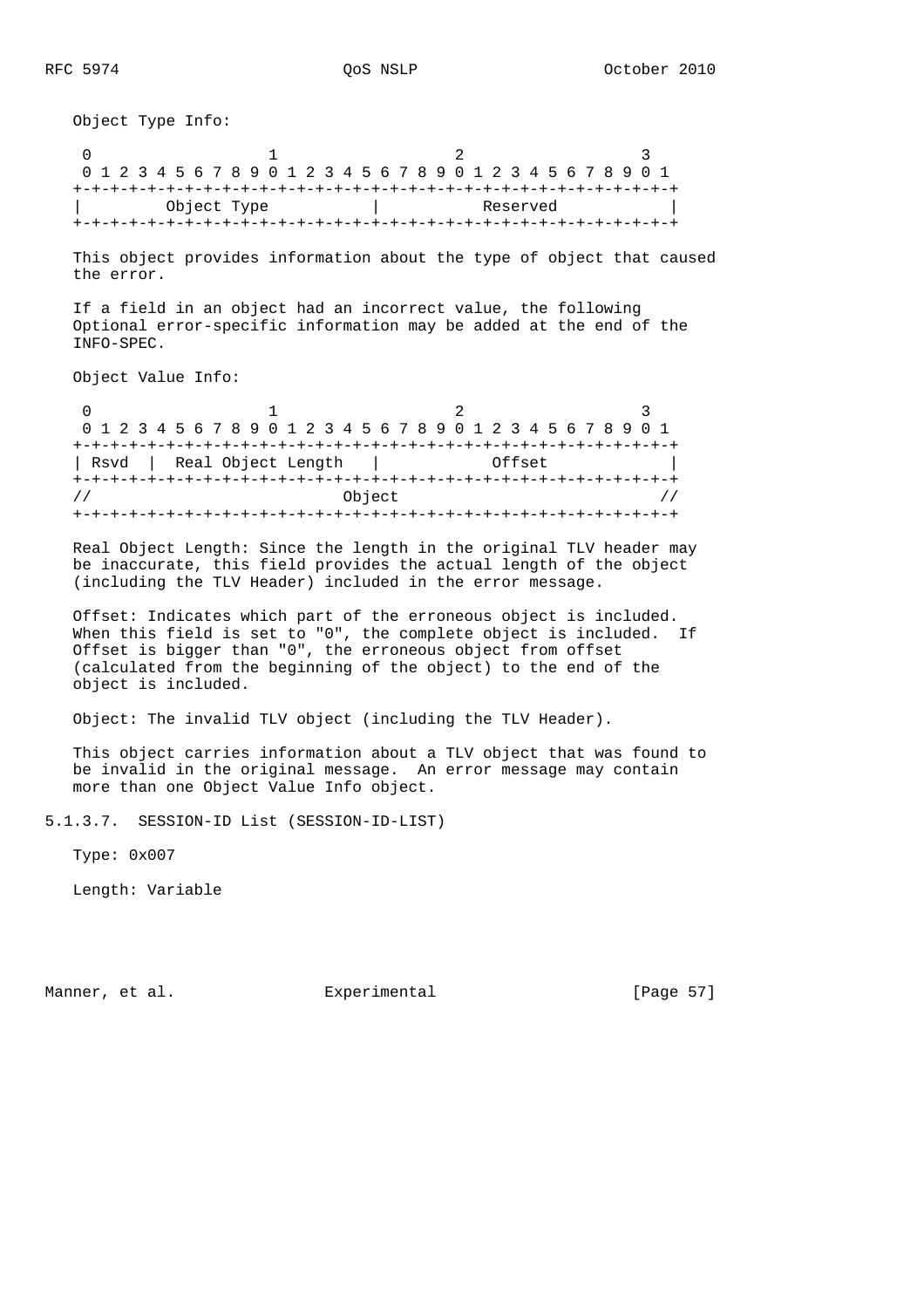Value: A list of 128-bit SESSION-IDs used in summary refresh and summary tear messages. All SESSION-IDs are concatenated together. 0  $1$  2 3 0 1 2 3 4 5 6 7 8 9 0 1 2 3 4 5 6 7 8 9 0 1 2 3 4 5 6 7 8 9 0 1 +-+-+-+-+-+-+-+-+-+-+-+-+-+-+-+-+-+-+-+-+-+-+-+-+-+-+-+-+-+-+-+-+ | | + + | | Session ID 1 | | + + | | +-+-+-+-+-+-+-+-+-+-+-+-+-+-+-+-+-+-+-+-+-+-+-+-+-+-+-+-+-+-+-+-+ in the contract of the contract of the contract of the contract of the contract of the contract of the contract +-+-+-+-+-+-+-+-+-+-+-+-+-+-+-+-+-+-+-+-+-+-+-+-+-+-+-+-+-+-+-+-+ | | + + | | + Session ID n + | | + + | | +-+-+-+-+-+-+-+-+-+-+-+-+-+-+-+-+-+-+-+-+-+-+-+-+-+-+-+-+-+-+-+-+ 5.1.3.8. Reservation Sequence Number (RSN) List (RSN-LIST) Type: 0x008 Length: Variable Value: A list of 32-bit Reservation Sequence Number (RSN) values. All RSN are concatenated together. 0  $1$  2 3 0 1 2 3 4 5 6 7 8 9 0 1 2 3 4 5 6 7 8 9 0 1 2 3 4 5 6 7 8 9 0 1 +-+-+-+-+-+-+-+-+-+-+-+-+-+-+-+-+-+-+-+-+-+-+-+-+-+-+-+-+-+-+-+-+ | Epoch Identifier | +-+-+-+-+-+-+-+-+-+-+-+-+-+-+-+-+-+-+-+-+-+-+-+-+-+-+-+-+-+-+-+-+ Reservation Sequence Number 1 (RSN1) +-+-+-+-+-+-+-+-+-+-+-+-+-+-+-+-+-+-+-+-+-+-+-+-+-+-+-+-+-+-+-+-+ in the contract of the contract of the contract of the contract of the contract of the contract of the contract +-+-+-+-+-+-+-+-+-+-+-+-+-+-+-+-+-+-+-+-+-+-+-+-+-+-+-+-+-+-+-+-+ Reservation Sequence Number n (RSNn) +-+-+-+-+-+-+-+-+-+-+-+-+-+-+-+-+-+-+-+-+-+-+-+-+-+-+-+-+-+-+-+-+

Manner, et al. Subsection Experimental Fage 58]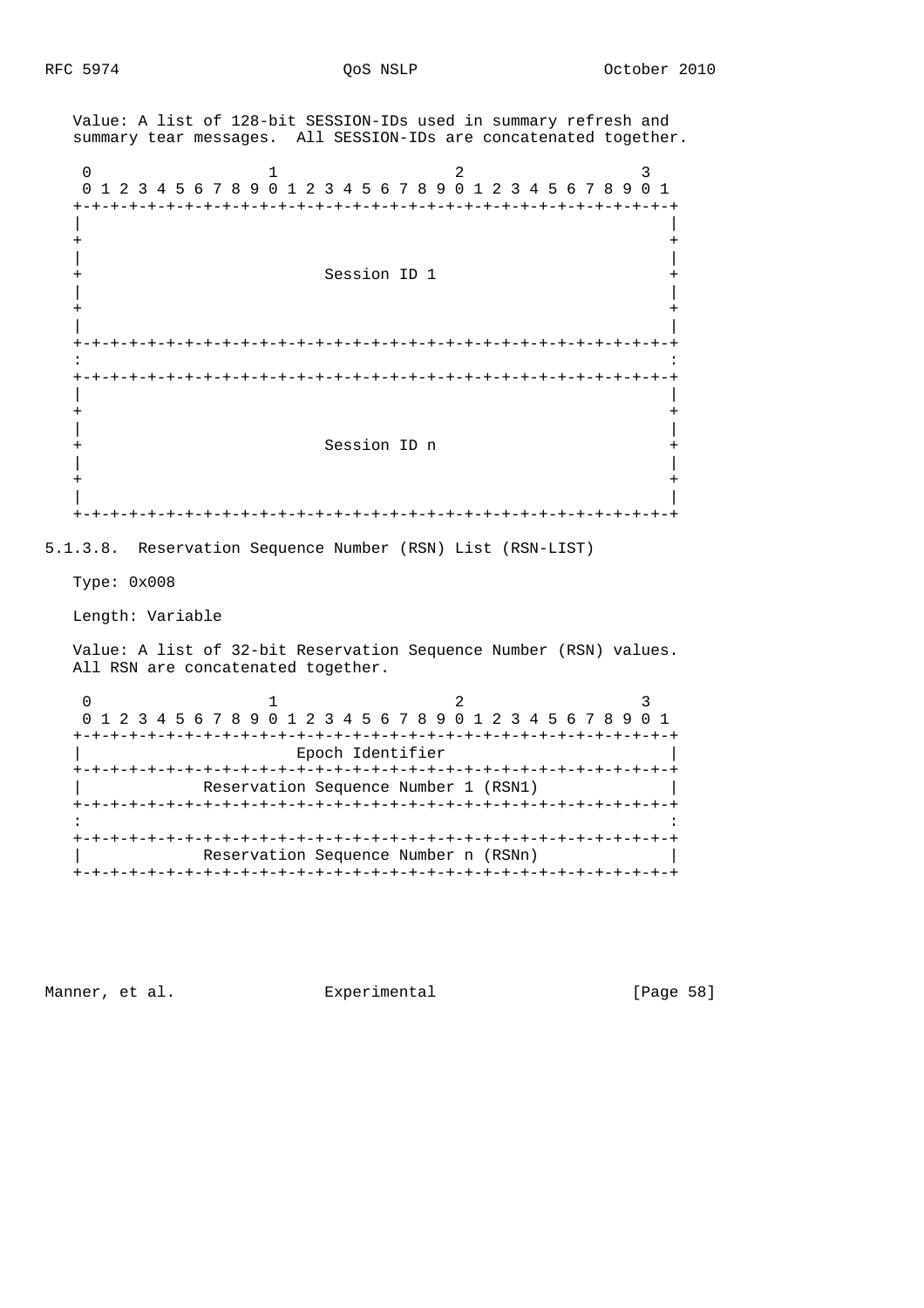5.1.3.9. Message ID (MSG-ID) Type: 0x009 Length: Fixed - 5 32-bit words Value: contains a 1-bit Message\_Binding\_Type (D) that indicates the dependency relation of a message binding. The rest specifies a 128-bit randomly generated value that "uniquely" identifies this particular message.  $0$  1 2 3 0 1 2 3 4 5 6 7 8 9 0 1 2 3 4 5 6 7 8 9 0 1 2 3 4 5 6 7 8 9 0 1 +-+-+-+-+-+-+-+-+-+-+-+-+-+-+-+-+-+-+-+-+-+-+-+-+-+-+-+-+-+-+-+-+ | RESERVED |D| +-+-+-+-+-+-+-+-+-+-+-+-+-+-+-+-+-+-+-+-+-+-+-+-+-+-+-+-+-+-+-+-+ | | + + | | + Message ID + | | + + | | +-+-+-+-+-+-+-+-+-+-+-+-+-+-+-+-+-+-+-+-+-+-+-+-+-+-+-+-+-+-+-+-+

The Message Binding Codes are:

\* 0 - Unidirectional binding dependency

\* 1 - Bidirectional binding dependency

5.1.3.10. Bound Message ID (BOUND-MSG-ID)

Type: 0x00A

Length: Fixed - 5 32-bit words

 Value: contains a 1-bit Message\_Binding\_Type (D) that indicates the dependency relation of a message binding. The rest specifies a 128-bit randomly generated value that refers to a Message ID in another message.

Manner, et al. Subsection Experimental Fage 59]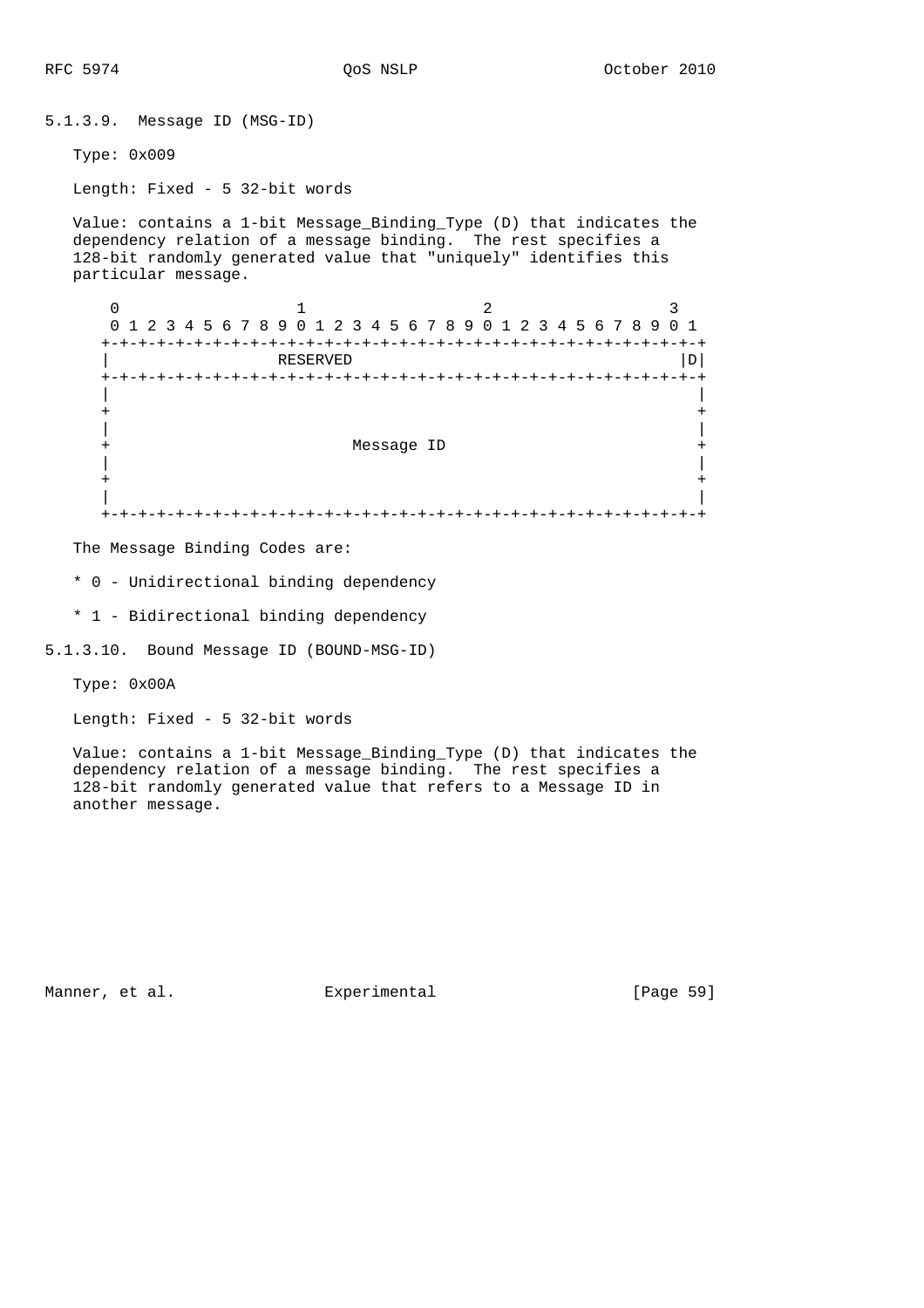$0$  1 2 3 0 1 2 3 4 5 6 7 8 9 0 1 2 3 4 5 6 7 8 9 0 1 2 3 4 5 6 7 8 9 0 1 +-+-+-+-+-+-+-+-+-+-+-+-+-+-+-+-+-+-+-+-+-+-+-+-+-+-+-+-+-+-+-+-+ | RESERVED |D| +-+-+-+-+-+-+-+-+-+-+-+-+-+-+-+-+-+-+-+-+-+-+-+-+-+-+-+-+-+-+-+-+ | | + + | | + Bound Message ID + | | + + | | +-+-+-+-+-+-+-+-+-+-+-+-+-+-+-+-+-+-+-+-+-+-+-+-+-+-+-+-+-+-+-+-+

The Message Binding Codes are:

\* 0 - Unidirectional binding dependency

\* 1 - Bidirectional binding dependency

5.1.3.11. QoS Specification (QSPEC)

Type: 0x00B

Length: Variable

 Value: Variable-length QSPEC (QoS specification) information, which is dependent on the QoS model.

 The contents and encoding rules for this object are specified in other documents. See [RFC5975].

0  $1$  2 3 0 1 2 3 4 5 6 7 8 9 0 1 2 3 4 5 6 7 8 9 0 1 2 3 4 5 6 7 8 9 0 1 +-+-+-+-+-+-+-+-+-+-+-+-+-+-+-+-+-+-+-+-+-+-+-+-+-+-+-+-+-+-+-+-+ | | // QSPEC Data // | | +-+-+-+-+-+-+-+-+-+-+-+-+-+-+-+-+-+-+-+-+-+-+-+-+-+-+-+-+-+-+-+-+

5.2. General Processing Rules

 This section provides the general processing rules used by QoS-NSLP. The triggers communicated between RM/QOSM and QoS-NSLP functionalities are given in Appendices Appendix A.1, Appendix A.2, and Appendix A.3.

Manner, et al. Subsection Experimental Experiment (Page 60)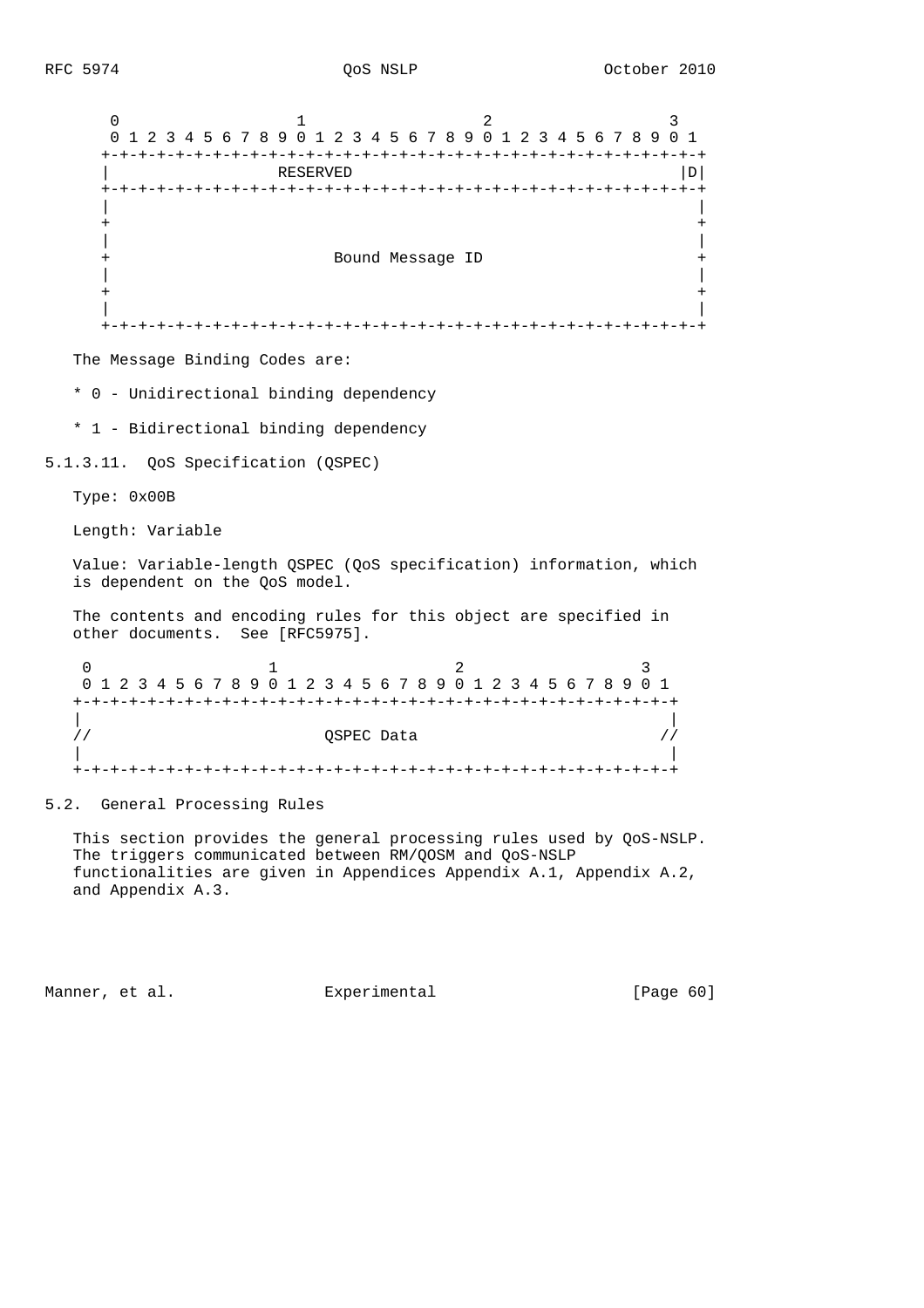5.2.1. State Manipulation

 The processing of a message and its component objects involves manipulating the QoS NSLP and reservation state of a QNE.

 For each flow, a QNE stores (RMF-related) reservation state that depends on:

- o the QoS model / QSPEC used,
- o the QoS NSLP operation state, which includes non-persistent state (e.g., the API parameters while a QNE is processing a message), and
- o the persistent state, which is kept as long as the session is active.

 The persistent QoS NSLP state is conceptually organized in a table with the following structure. The primary key (index) for the table is the SESSION-ID:

 SESSION-ID A 128-bit identifier.

The state information for a given key includes:

 Flow ID Based on GIST MRI. Several entries are possible in case of mobility events.

 SII-Handle for each upstream and downstream peer The SII-Handle is a local identifier generated by GIST and passed over the API. It is a handle that allows to refer to a particular GIST next hop. See SII-Handle in [RFC5971] for more information.

 RSN from the upstream peer The RSN is a 32-bit counter.

 The latest local RSN A 32-bit counter.

 List of RII for outstanding responses with processing information. The RII is a 32-bit number.

 State lifetime The state lifetime indicates how long the state that is being signaled for remains valid.

Manner, et al. Experimental Experimental [Page 61]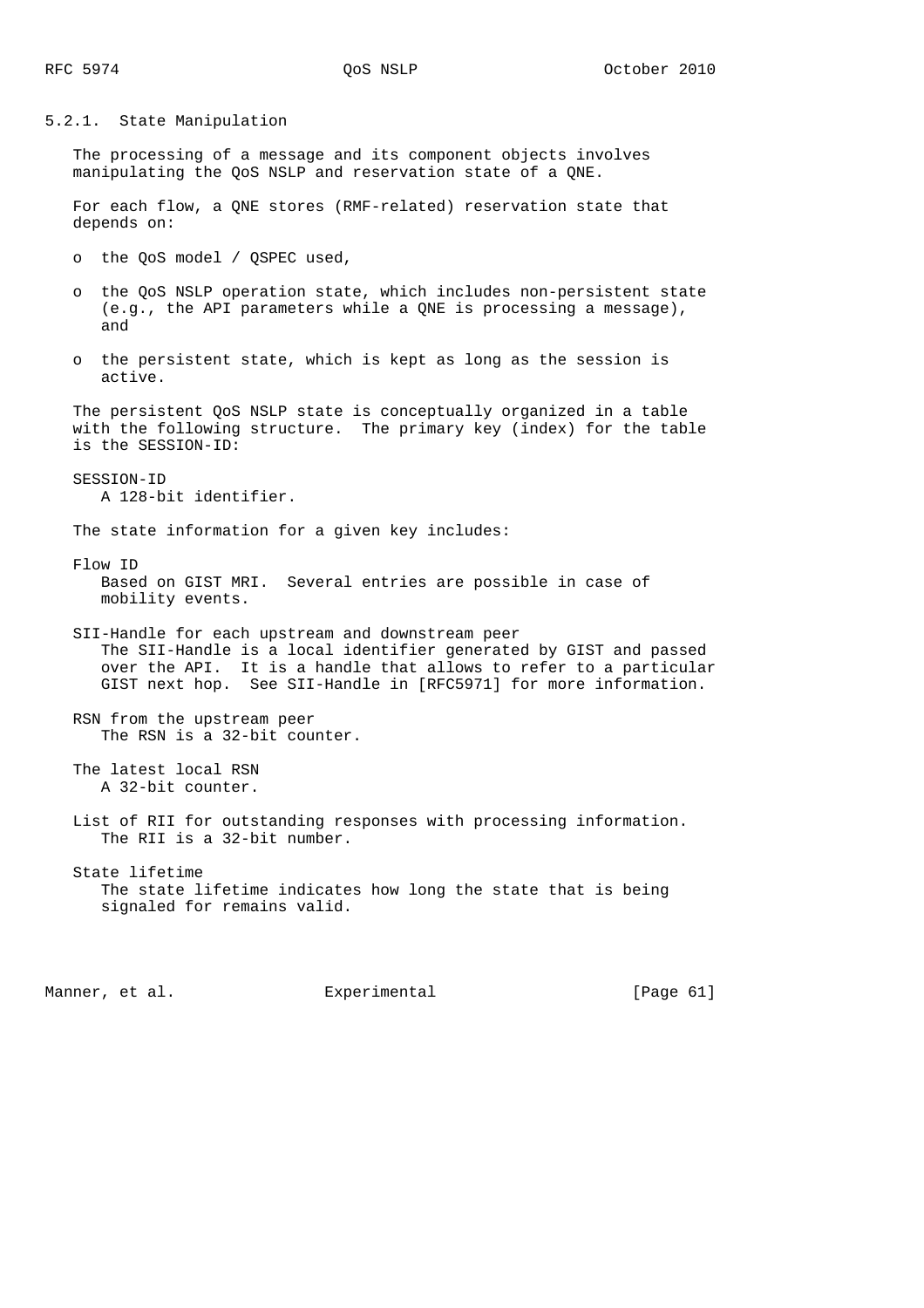List of bound sessions A list of BOUND-SESSION-ID 128-bit identifiers for each session bound to this state.

 Scope of the signaling If the Proxy scope is used, a flag is needed to identify all signaling of this session as being scoped.

 Adding the state requirements of all these items gives an upper bound on the state to be kept by a QNE. The need to keep state depends on the desired functionality at the NSLP layer.

#### 5.2.2. Message Forwarding

 QoS NSLP messages are sent peer-to-peer along the path. The QoS NSLP does not have the concept of a message being sent directly to the end of the path. Instead, messages are received by a QNE, which may then send another message (which may be identical to the received message or contain some subset of objects from it) to continue in the same direction (i.e., towards the QNI or QNR) as the message received.

 The decision on whether to generate a message to forward may be affected by the value of the SCOPING or PROXY flags, or by the presence of an RII object.

# 5.2.3. Standard Message Processing Rules

 If a mandatory object is missing from a message then the receiving QNE MUST NOT propagate the message any further. It MUST construct a RESPONSE message indicating the error condition and send it back to the peer QNE that sent the message.

 If a message contains an object of an unrecognised type, then the behavior depends on the AB extensibility flags.

 If the Proxy scope flag was set in an incoming QoS NSLP message, the QNE must set the same flag in all QoS NSLP messages it sends that are related to this session.

# 5.2.4. Retransmissions

 Retransmissions may happen end-to-end (e.g., between QNI and QNR using an RII object) or peer-to-peer (between two adjacent QNEs). When a QNE transmits a RESERVE with an RII object set, it waits for a RESPONSE from the responding QNE. QoS NSLP messages for which a response is requested by including an RII object, but that fail to elicit a response are retransmitted. Similarly, a QNE may include the ACK-REQ flag to request confirmation of a refresh message

Manner, et al.  $\Box$  Experimental [Page 62]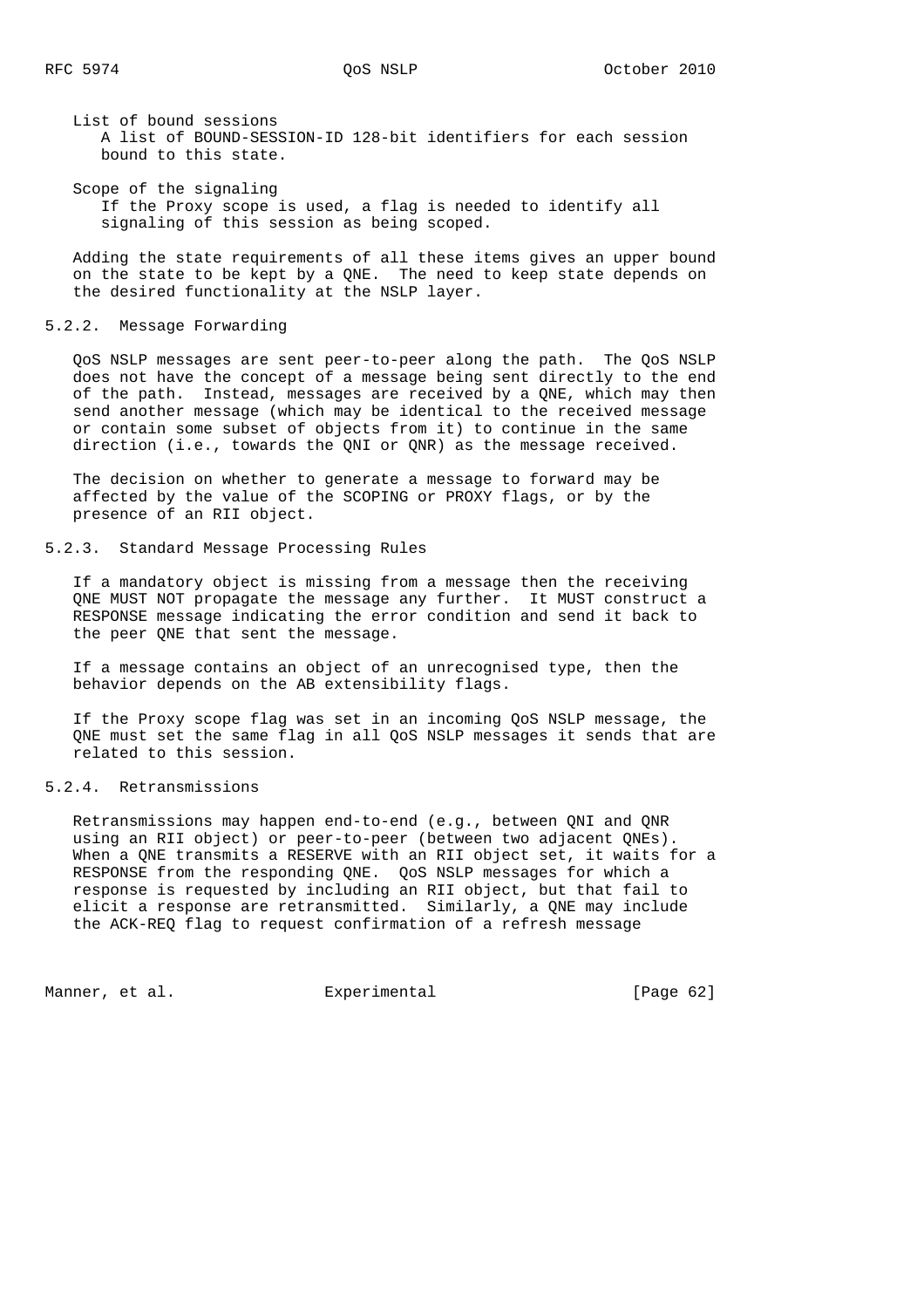reception from its immediate peer. The retransmitted message should be exactly the same as the original message, e.g., the RSN is not modified with each retransmission.

 The initial retransmission occurs after a QOSNSLP\_REQUEST\_RETRY wait period. Retransmissions MUST be made with exponentially increasing wait intervals (doubling the wait each time). QoS NSLP messages SHOULD be retransmitted until either a RESPONSE (which might be an error) has been obtained, or until QOSNSLP RETRY MAX seconds after the initial transmission. In the latter case, a failure SHOULD be indicated to the signaling application. The default values for the above-mentioned timers are:

| OOSNSLP REOUEST RETRY: 2 seconds |            | Wait interval before initial<br>retransmit of the message |  |
|----------------------------------|------------|-----------------------------------------------------------|--|
| OOSNSLP RETRY MAX:               | 30 seconds | Period to retry sending the<br>message before giving up   |  |

Retransmissions SHOULD be disabled for tear messages.

#### 5.2.5. Rerouting

5.2.5.1. Last Node Behavior

 As discussed in Section 3.2.12, some care needs to be taken to handle cases where the last node on the path may change.

 A node that is the last node on the path, but not the data receiver (or an explicitly configured proxy for it), MUST continue to attempt to send messages downstream to probe for path changes. This must be done in order to handle the "Path Extension" case described in Section 5.2.5.1.

 A node on the path, that was not previously the last node, MUST take over as the last node on the signaling path if GIST path change detection identifies that there are no further downstream nodes on the path. This must be done in order to handle the "Path Truncation" case described in Section 5.2.5.1.

5.2.5.2. Avoiding Mistaken Teardown

 In order to handle the spurious route change problem described in Section 3.2.12.2, the RSN must be used in a particular way when maintaining the reservation after a route change is believed to have occurred.

We assume that the current RSN (RSN[current]) is initially RSN0.

Manner, et al. Experimental Experimental [Page 63]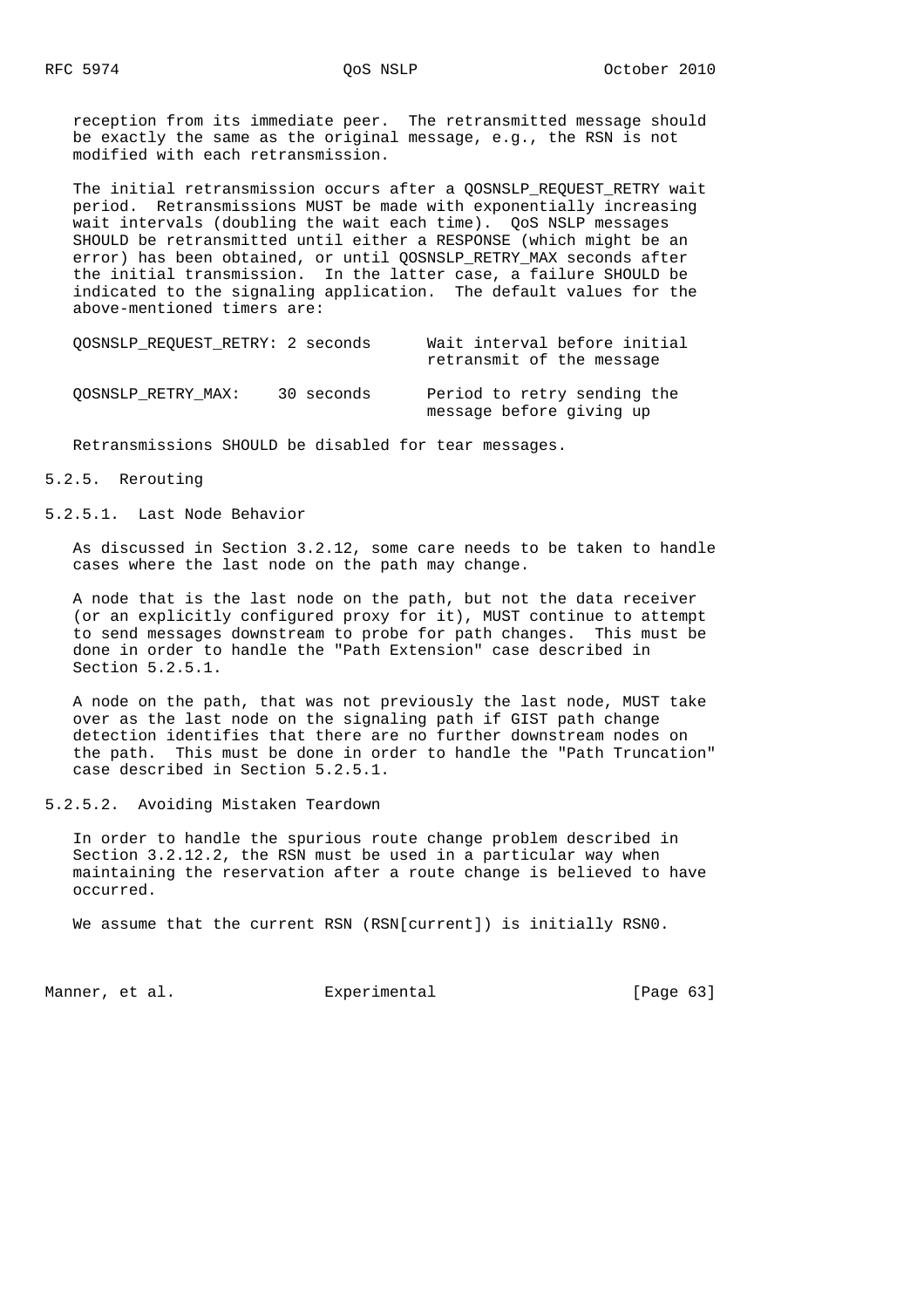When a route change is believed to have occurred, the QNE SHOULD send a RESERVE message, including the full QSPEC. This must contain an RSN which is  $\overline{RSN}$ [current] = RSN0 + 2. It SHOULD include an RII to request a response from the QNR. An SII-Handle MUST NOT be specified when passing this message over the API to GIST, so that the message is correctly routed to the new peer QNE.

 When the QNE receives the RESPONSE message that relates to the RESERVE message sent down the new path, it SHOULD send a RESERVE message with the TEAR flag sent down the old path. To do so, it MUST request GIST to use its explicit routing mechanism, and the QoS NSLP MUST supply an SII-Handle relating to the old peer QNE. When sending this RESERVE message, it MUST contain an RSN that is RSN[current] - 1. (RSN[current] remains unchanged.)

 If the RESPONSE received after sending the RESERVE down the new path contains the code "Refresh successful" in the INFO-SPEC, then the QNE MAY elect not to send the tearing RESERVE, since this indicates that the path is unchanged.

5.2.5.3. Upstream Route Change Notification

 GIST may notify the QoS NSLP that a possible upstream route change has occurred over the GIST API. On receiving such a notification, the QoS NSLP SHOULD send a NOTIFY message with Informational code 0x02 for signaling sessions associated with the identified MRI. If this is sent, it MUST be sent to the old peer using the GIST explicit routing mechanism through the use of the SII-Handle.

 On receiving such a NOTIFY message, the QoS NSLP SHOULD use the InvalidateRoutingState API call to inform GIST that routing state may be out of date. The QoS NSLP SHOULD send a NOTIFY message upstream. The NOTIFY message should be propagated back to the QNI or QNR.

5.2.5.4. Route Change Oscillation

 In some circumstances, a route change may occur, but the path then falls back to the original route.

 After a route change the routers on the old path will continue to refresh the reservation until soft state times out or an explicit TEAR is received.

 After detecting an upstream route change, a QNE SHOULD consider the new upstream peer as current and not fall back to the old upstream peer unless:

Manner, et al.  $\Box$  Experimental [Page 64]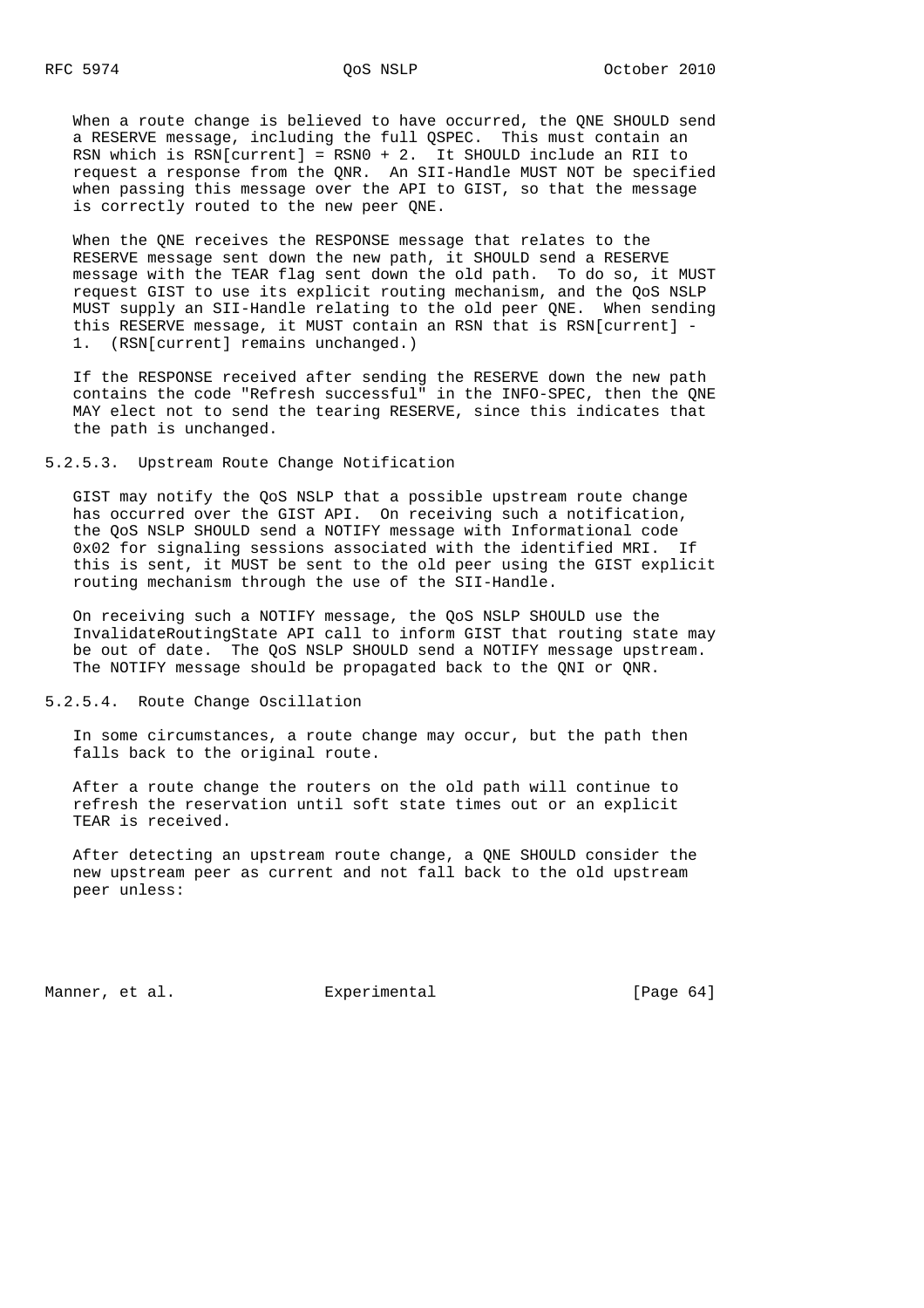- o it stops receiving refreshes from the old upstream peer for at least the soft-state timeout period and then starts receiving messages from the old upstream peer again, or
- o it stops receiving refreshes from the new upstream peer for at least the soft-state timeout period.

 GIST routing state keeps track of the latest upstream peer it has seen, and so may spuriously indicate route changes occur when the old upstream peer refreshes its routing state until the state at that node is explicitly torn down or times out.

5.3. Object Processing

 This section presents processing rules for individual QoS NSLP objects.

5.3.1. Reservation Sequence Number (RSN)

 A QNE's own RSN is a sequence number which applies to a particular signaling session (i.e., with a particular SESSION-ID). It MUST be incremented for each new RESERVE message where the reservation for the session changes. The RSN is manipulated using the serial number arithmetic rules from [RFC1982], which also defines wrapping rules and the meaning of 'equals', 'less than', and 'greater than' for comparing sequence numbers in a circular sequence space.

 The RSN starts at zero. It is stored as part of the per-session state, and it carries on incrementing (i.e., it is not reset to zero) when a downstream peer change occurs. (Note that Section 5.2.5.2 provides some particular rules for use when a downstream peer changes.)

 The RSN object also contains an Epoch Identifier, which provides a method for determining when a peer has restarted (e.g., due to node reboot or software restart). The exact method for providing this value is implementation defined. Options include storing a serial number that is incremented on each restart, picking a random value on each restart, or using the restart time.

 On receiving a RESERVE message a QNE examines the Epoch Identifier to determine if the peer sending the message has restarted. If the Epoch Identifier is different to that stored for the reservation then the RESERVE message MUST be treated as an updated reservation (even if the RSN is less than the current stored value), and the stored RSN and Epoch Identifier MUST be updated to the new values.

Manner, et al. **Experimental** [Page 65]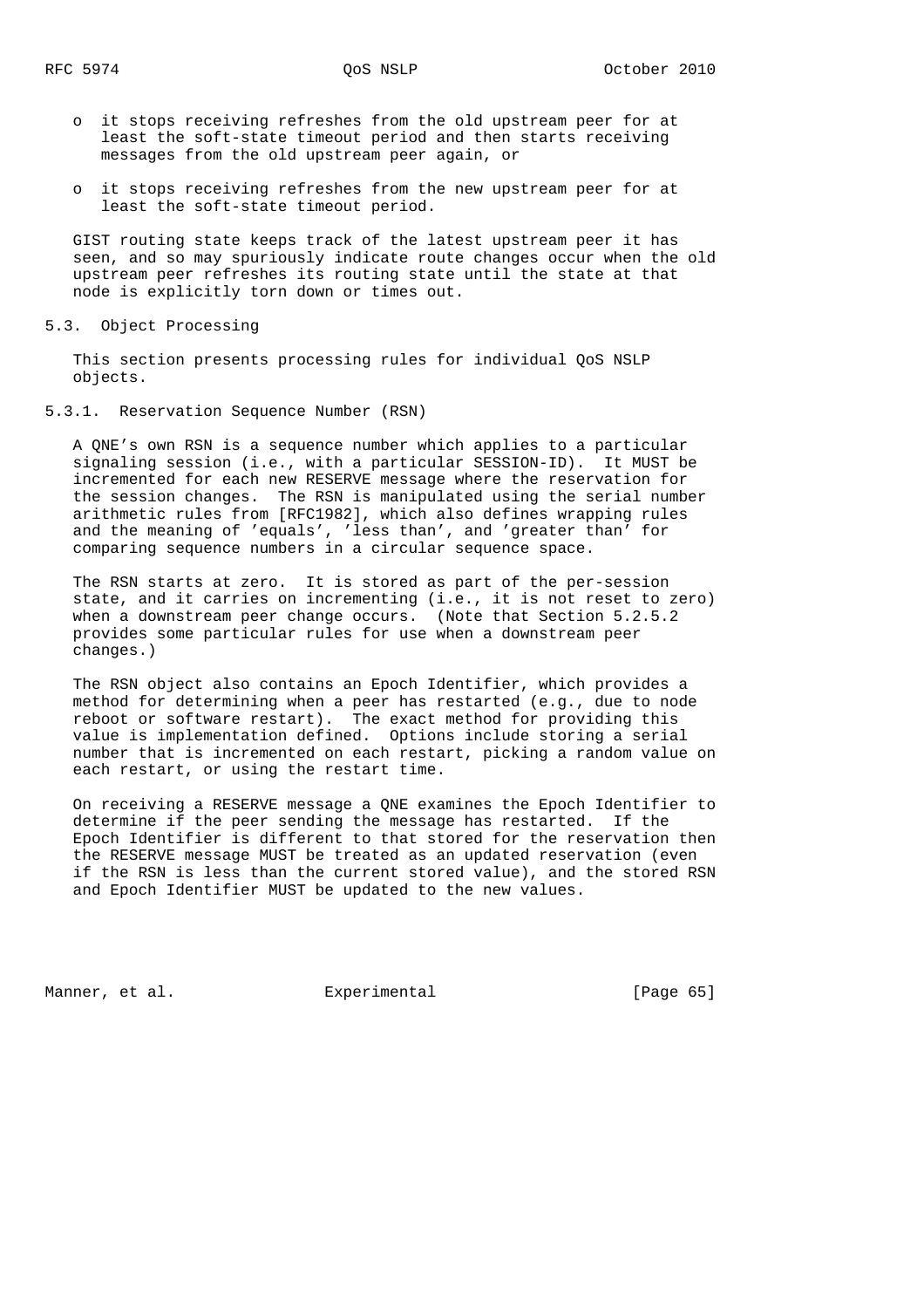When receiving a RESERVE message, a QNE uses the RSN given in the message to determine whether the state being requested is different to that already stored. If the RSN is equal to that stored for the current reservation, the current state MUST be refreshed. If the RSN is greater than the current stored value, the current reservation MUST be modified appropriately as specified in the QSPEC (provided that admission control and policy control succeed), and the stored RSN value updated to that for the new reservation. If the RSN is greater than the current stored value and the RESERVE was a reduced refresh, the QNE SHOULD send upstream a transient error message "Full QSPEC required". If the RSN is less than the current value, then it indicates an out-of-order message, and the RESERVE message MUST be discarded.

 If the QNE does not store per-session state (and so does not keep any previous RSN values), then it MAY ignore the value of the RSN. It MUST also copy the same RSN into the RESERVE message (if any) that it sends as a consequence of receiving this one.

5.3.2. Request Identification Information (RII)

 A QNE sending QUERY or RESERVE messages may require a response to be sent. It does so by including a Request Identification Information (RII) object. When creating an RII object, the QNE MUST select the value for the RII such that it is probabilistically unique within the given session. A RII object is typically set by the QNI.

 A number of choices are available when implementing this. Possibilities might include using a random value, or a node identifier together with a counter. If the value collides with one selected by another QNE for a different QUERY, then RESPONSE messages may be incorrectly terminated, and may not be passed back to the node that requested them.

 The node that created the RII object MUST remember the value used in the RII in order to match back any RESPONSE it will receive. The node SHOULD use a timer to identify situations where it has taken too long to receive the expected RESPONSE. If the timer expires without receiving a RESPONSE, the node MAY perform a retransmission as discussed in Section 5.2.4. In this case, the QNE MUST NOT generate any RESPONSE or NOTIFY message to notify this error.

 If an intermediate QNE wants to receive a response for an outgoing message, but the message already included an RII when it arrived, the QNE MUST NOT add a new RII object nor replace the old RII object, but MUST simply remember this RII in order to match a later RESPONSE message. When it receives the RESPONSE, it forwards the RESPONSE upstream towards the RII originating node. Note that only the node

Manner, et al. Experimental Experimental [Page 66]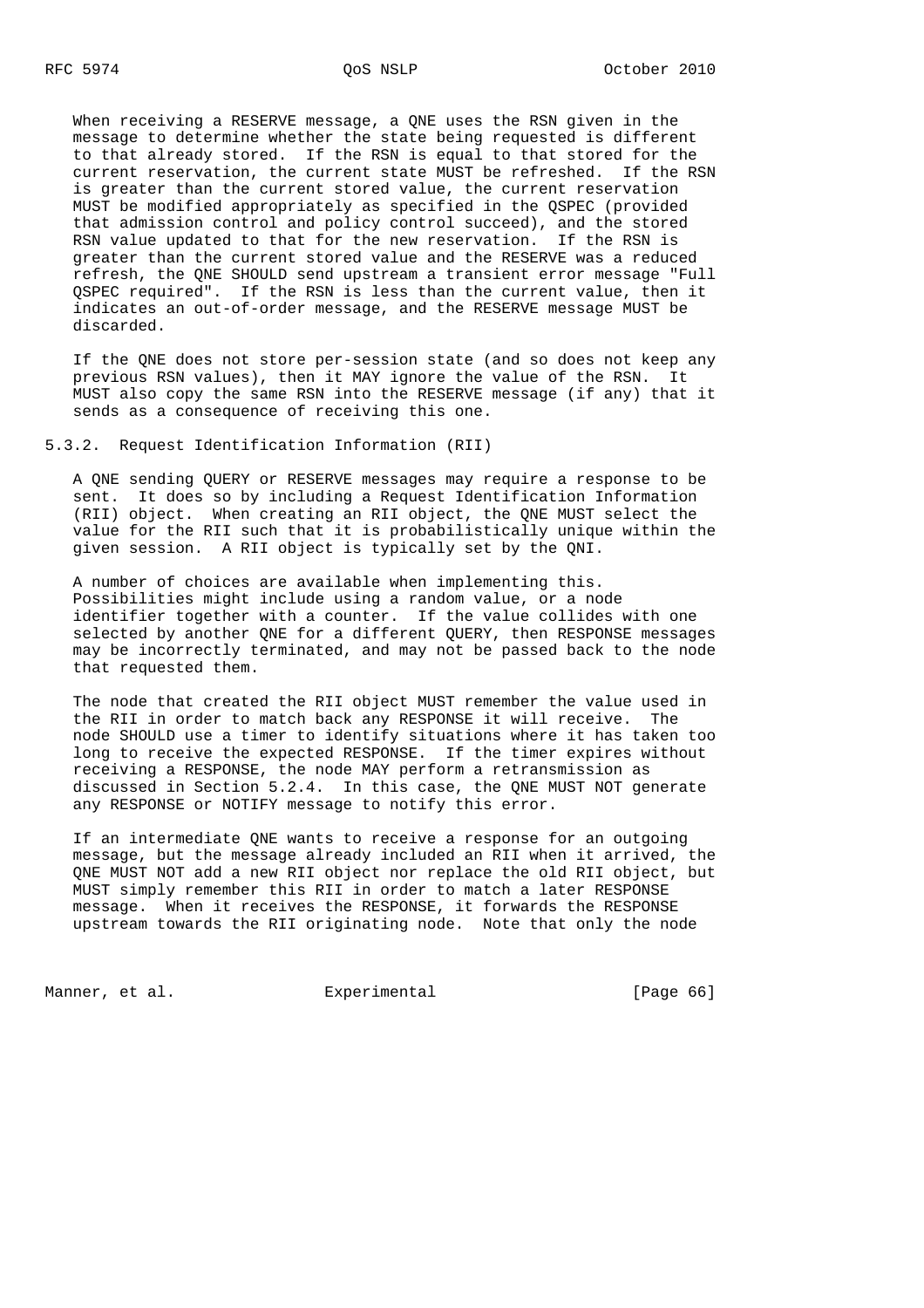that originally created the RII can set up a retransmission timer. Thus, if an intermediate QNE decides to use the RII already contained in the message, it MUST NOT set up a retransmission timer, but rely on the retransmission timer set up by the QNE that inserted the RII.

 When receiving a message containing an RII object the node MUST send a RESPONSE if

o The SCOPING flag is set ('next hop' scope),

o The PROXY scope flag is set and the QNE is the P-QNE, or

o This QNE is the last one on the path for the given session.

and the QNE keeps per-session state for the given session.

 In the rare event that the QNE wants to request a response for a message that already included an RII, and this RII value conflicts with an existing RII value on the QNE, the node should interrupt the processing the message, send an error message upstream to indicate an RII collision, and request a retry with a new RII value.

## 5.3.3. BOUND-SESSION-ID

 As shown in the examples in Section 4, the QoS NSLP can relate multiple sessions together. It does this by including the SESSION-ID from one session in a BOUND-SESSION-ID object in messages in another session.

 When receiving a message with a BOUND-SESSION-ID object, a QNE MUST copy the BOUND-SESSION-ID object into all messages it sends for the same session. A QNE that stores per-session state MUST store the value of the BOUND-SESSION-ID.

 The BOUND-SESSION-ID is only indicative in nature. However, a QNE implementation may use BOUND-SESSION-ID information to optimize resource allocation, e.g., for bidirectional reservations. When receiving a teardown message (e.g., a RESERVE message with teardown semantics) for an aggregate reservation, the QNE may use this information to initiate a teardown for end-to-end sessions bound to the aggregate. A QoS NSLP implementation MUST be ready to process more than one BOUND-SESSION-ID object within a single message.

## 5.3.4. REFRESH-PERIOD

 Refresh timer management values are carried by the REFRESH-PERIOD object, which has local significance only. At the expiration of a "refresh timeout" period, each QNE independently examines its state

Manner, et al. Experimental [Page 67]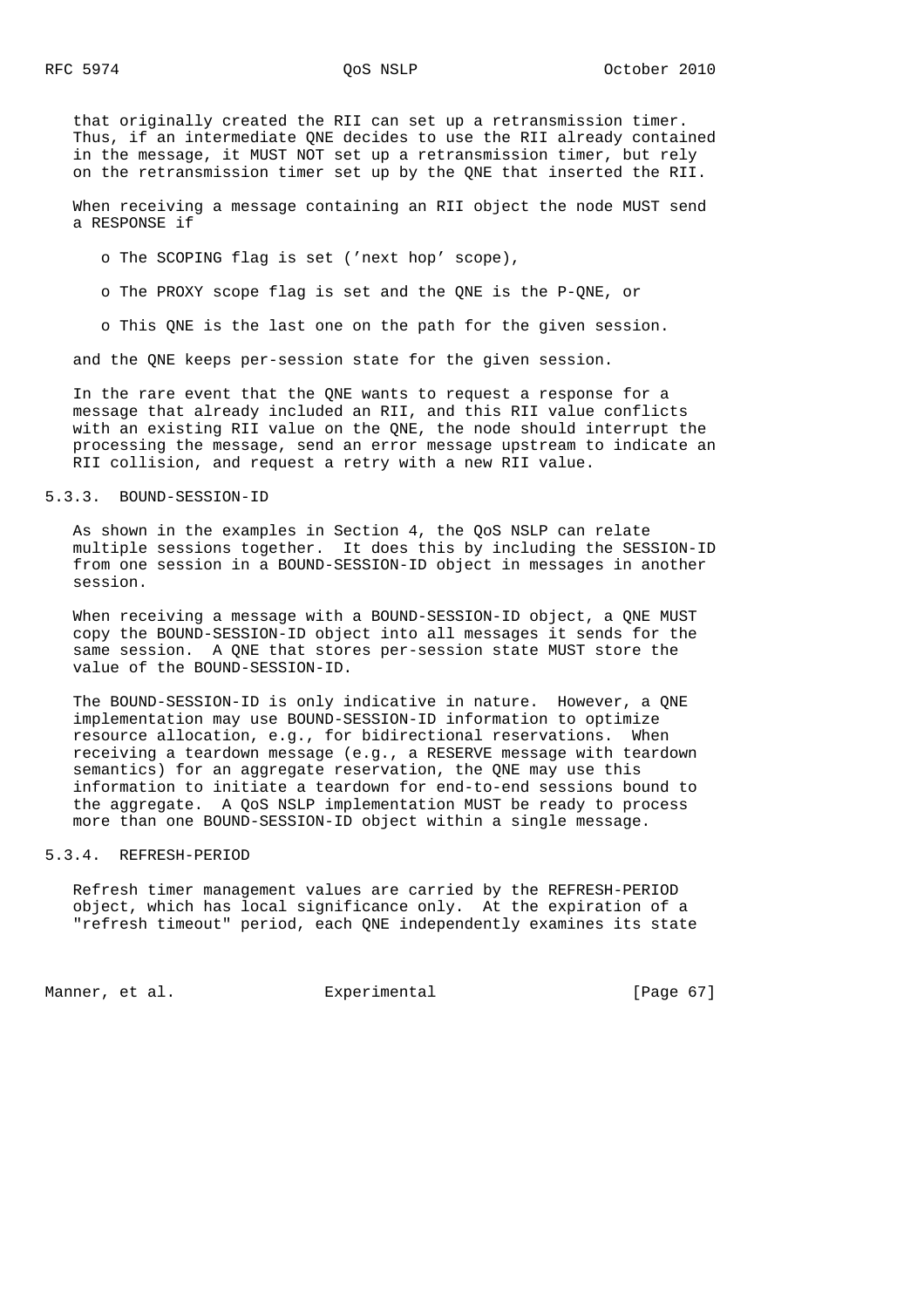and sends a refreshing RESERVE message to the next QNE peer where it is absorbed. This peer-to-peer refreshing (as opposed to the QNI initiating a refresh that travels all the way to the QNR) allows QNEs to choose refresh intervals as appropriate for their environment. For example, it is conceivable that refreshing intervals in the backbone, where reservations are relatively stable, are much larger than in an access network. The "refresh timeout" is calculated within the QNE and is not part of the protocol; however, it must be chosen to be compatible with the reservation lifetime as expressed by the REFRESH-PERIOD and with an assessment of the reliability of message delivery.

 The details of timer management and timer changes (slew handling and so on) are identical to the ones specified in Section 3.7 of RFC 2205 [RFC2205].

 There are two time parameters relevant to each QoS NSLP state in a node: the refresh period R between generation of successive refreshes for the state by the neighbor node, and the local state's lifetime L. Each RESERVE message may contain a REFRESH-PERIOD object specifying the R value that was used to generate this (refresh) message. This R value is then used to determine the value for L when the state is received and stored. The values for R and L may vary from peer to peer.

# 5.3.5. INFO-SPEC

 The INFO-SPEC object is carried by the RESPONSE and NOTIFY messages, and it is used to report a successful, an unsuccessful, or an error situation. In case of an error situation, the error messages SHOULD be generated even if no RII object is included in the RESERVE or in the QUERY messages. Note that when the TEAR flag is set in the RESERVE message an error situation SHOULD NOT trigger the generation of a RESPONSE message.

 Six classes of INFO-SPEC objects are identified and specified in Section 5.1.3.6. The message processing rules for each class are defined below.

 A RESPONSE message MUST carry INFO-SPEC objects towards the QNI. The RESPONSE message MUST be forwarded unconditionally up to the QNI. The actions that SHOULD be undertaken by the QNI that receives the INFO-SPEC object are specified by the local policy of the QoS model supported by this QNE. The default action is that the QNI that receives the INFO-SPEC object SHOULD NOT trigger any other QoS NSLP procedure.

Manner, et al.  $\Box$  Experimental [Page 68]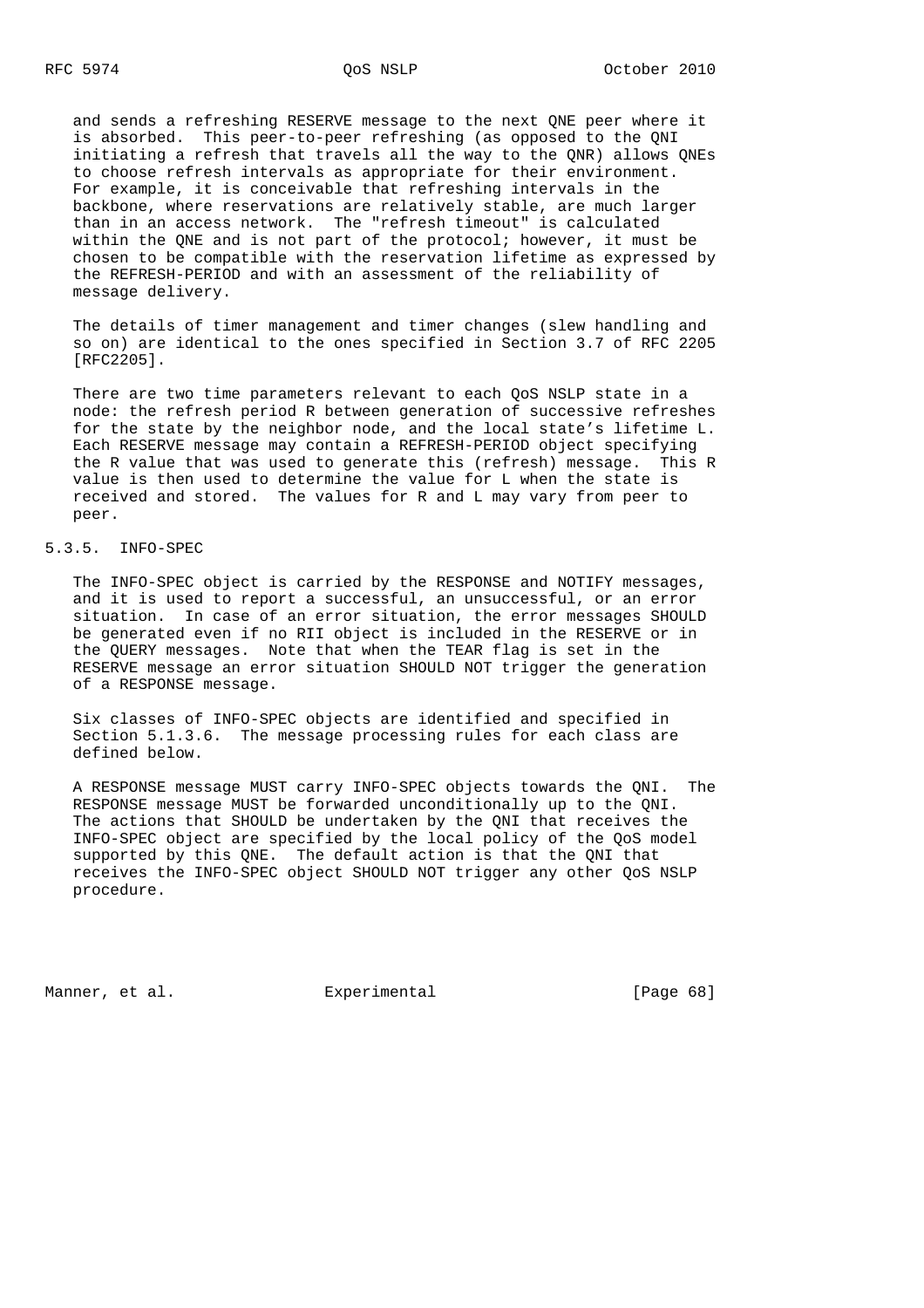The Informational INFO-SPEC class MUST be generated by a stateful QoS NSLP QNE when an Informational error class is caught. The Informational INFO-SPEC object MUST be carried by a RESPONSE or a NOTIFY message.

 In case of a unidirectional reservation, the Success INFO-SPEC class MUST be generated by a stateful QoS NSLP QNR when a RESERVE message is received and the reservation state installation or refresh succeeded. In case of a bidirectional reservation, the INFO-SPEC object SHOULD be generated by a stateful QoS NSLP QNE when a RESERVE message is received and the reservation state installation or refresh succeeded. The Success INFO-SPEC object MUST be carried by a RESPONSE or a NOTIFY message.

 In case of a unidirectional reservation, the Protocol Error INFO-SPEC class MUST be generated by a stateful QoS NSLP QNE when a RESERVE or QUERY message is received by the QNE and a protocol error is caught. In case of a bidirectional reservation, the Protocol Error INFO-SPEC class SHOULD be generated by a stateful QoS NSLP QNE when a RESERVE or QUERY message is received by the QNE and a protocol error is caught. A RESPONSE message MUST carry this object, which MUST be forwarded unconditionally towards the upstream QNE that generated the RESERVE or QUERY message that triggered the generation of this INFO- SPEC object. The default action for a stateless QoS NSLP QNE that detects such an error is that none of the QoS NSLP objects SHOULD be processed, and the RESERVE or QUERY message SHOULD be forwarded downstream.

 In case of a unidirectional reservation, the Transient Failure INFO- SPEC class MUST be generated by a stateful QoS NSLP QNE when a RESERVE or QUERY message is received by the QNE and one Transient failure error code is caught, or when an event happens that causes a transient error. In case of a bidirectional reservation, the Transient Failure INFO-SPEC class SHOULD be generated by a stateful QoS NSLP QNE when a RESERVE or QUERY message is received by the QNE and one Transient failure error code is caught.

 A RESPONSE message MUST carry this object, which MUST be forwarded unconditionally towards the upstream QNE that generated the RESERVE or QUERY message that triggered the generation of this INFO-SPEC object. The transient RMF-related error MAY also be carried by a NOTIFY message. The default action is that the QNE that receives this INFO-SPEC object SHOULD re-trigger the retransmission of the RESERVE or QUERY message that triggered the generation of the INFO- SPEC object. The default action for a stateless QoS NSLP QNE that detects such an error is that none of the QoS NSLP objects SHOULD be processed and the RESERVE or QUERY message SHOULD be forwarded downstream.

Manner, et al.  $\Box$  Experimental [Page 69]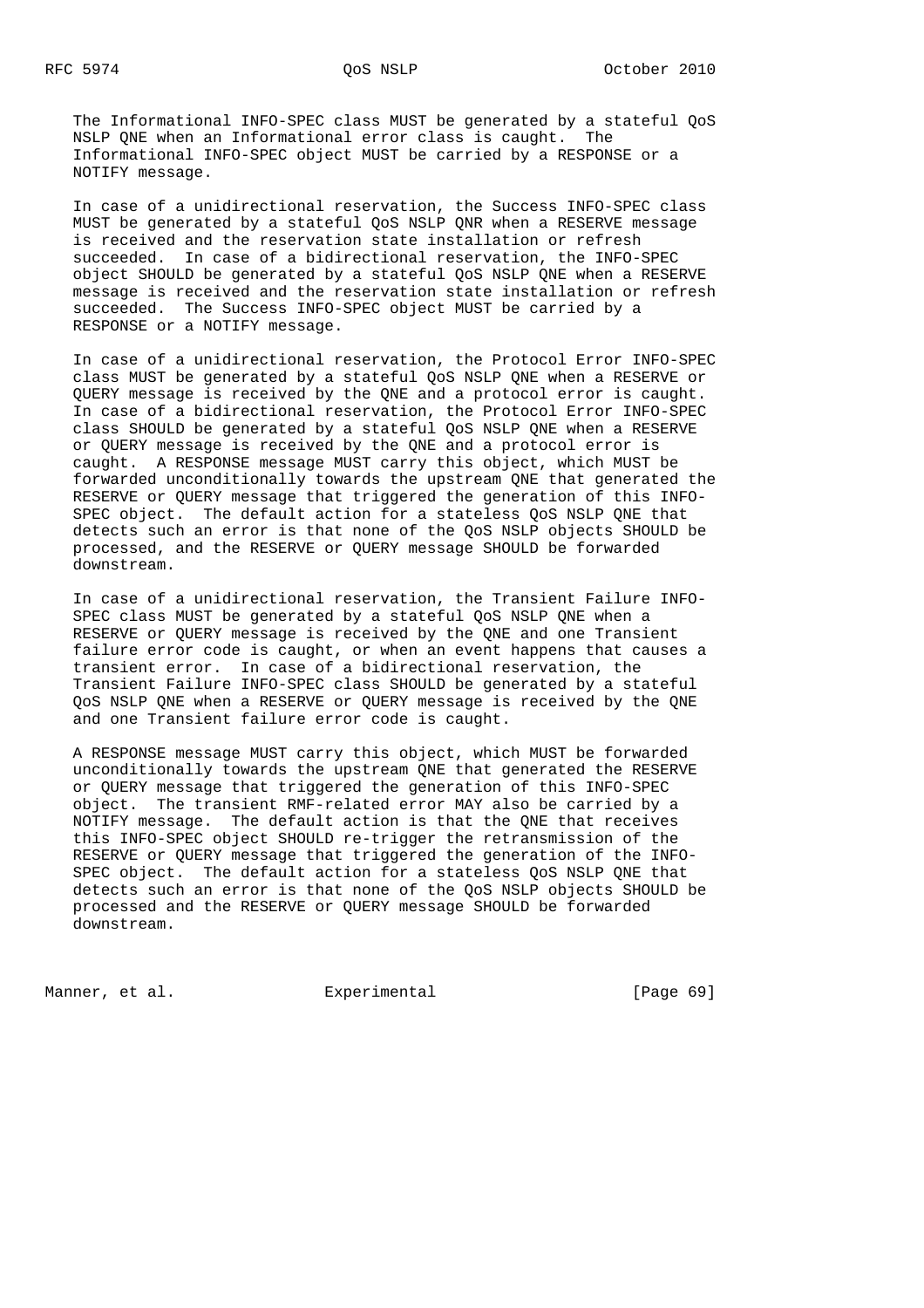In case of a unidirectional reservation, the Permanent Failure INFO- SPEC class MUST be generated by a stateful QoS NSLP QNE when a RESERVE or QUERY message is received by a QNE and an internal or system error occurred, or authorization failed. In case of a bidirectional reservation, the Permanent Failure INFO-SPEC class SHOULD be generated by a stateful QoS NSLP QNE when a RESERVE or QUERY message is received by a QNE and an internal or system error occurred, or authorization failed. A RESPONSE message MUST carry this object, which MUST be forwarded unconditionally towards the upstream QNE that generated the RESERVE or QUERY message that triggered this protocol error. The internal, system, or permanent RMF-related errors MAY also be carried by a NOTIFY message. The default action for a stateless QoS NSLP QNE that detects such an error is that none of the QoS NSLP objects SHOULD be processed and the RESERVE or QUERY message SHOULD be forwarded downstream.

 The QoS-specific error class may be used when errors outside the QoS NSLP itself occur that are related to the particular QoS model being used. The processing rules of these errors are not specified in this document.

# 5.3.6. SESSION-ID-LIST

 A SESSION-ID-LIST is carried in RESERVE messages. It is used in two cases, to refresh or to tear down the indicated sessions. A SESSION- ID-LIST carries information about sessions that should be refreshed or torn down, in addition to the main (primary) session indicated in the RESERVE.

 If the primary SESSION-ID is not understood, the SESSION-ID-LIST object MUST NOT be processed.

 When a stateful QNE goes through the SESSION-ID-LIST, if it finds one or more unknown SESSION-ID values, it SHOULD construct an informational RESPONSE message back to the upstream stateful QNE with the error code for unknown SESSION-ID in SESSION-ID-LIST, and include all unknown SESSION-IDs in a SESSION-ID-LIST.

 If the RESERVE is a tear, for each session in the SESSION-ID-LIST, the stateful QNE MUST inform the RMF that the reservation is no longer required. RSN values MUST also be interpreted in order to distinguish whether the tear down is valid, or whether it is referring to an old state, and, thus, should be silently discarded.

 If the RESERVE is a refresh, the stateful QNE MUST also process the RSN-LIST object as detailed in the next section.

Manner, et al. Experimental [Page 70]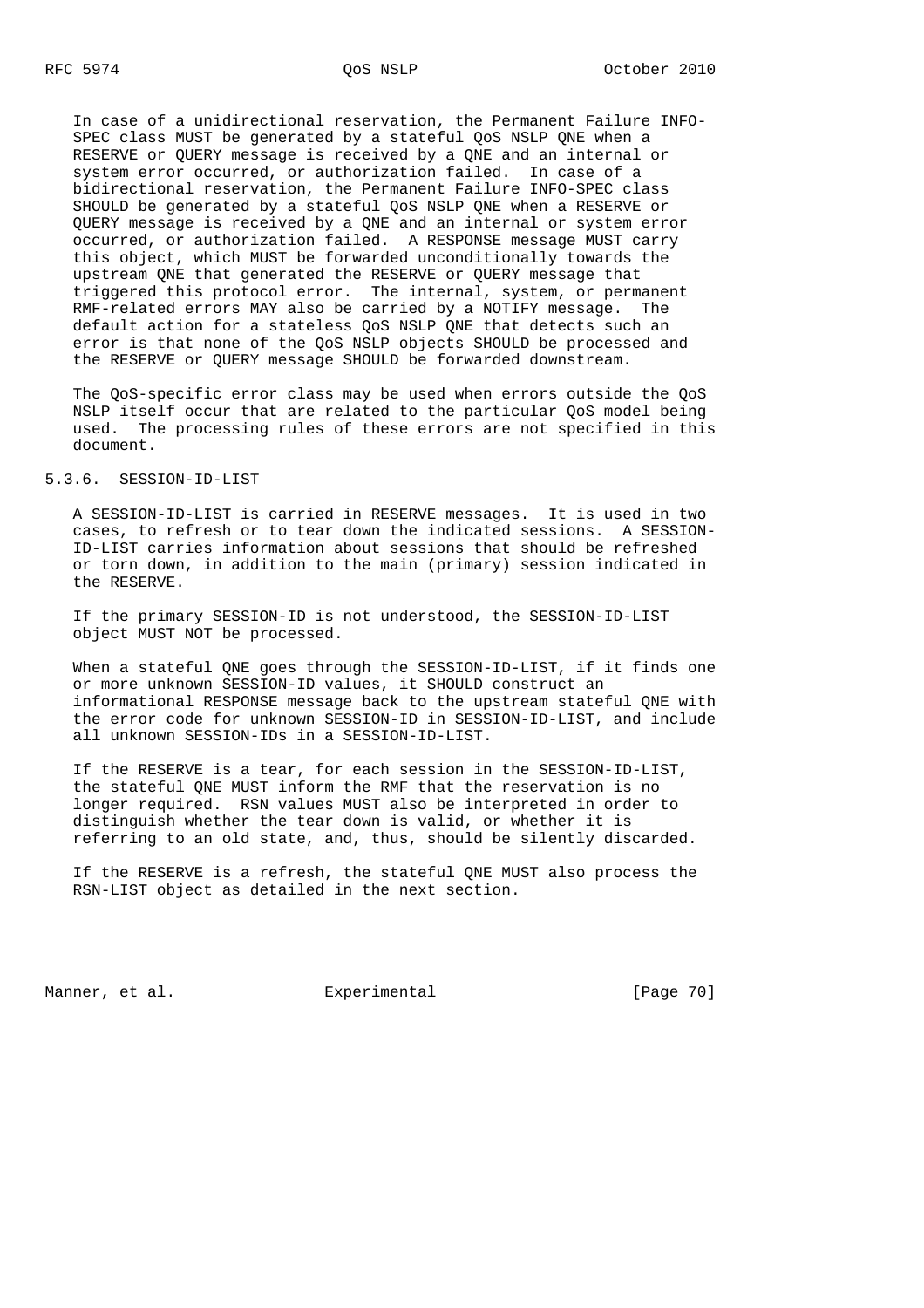If the RESERVE is a tear, for each session in the SESSION-ID-LIST, the QNE MUST inform the RMF that the reservation is no longer required. RSN values MUST be interpreted.

 Note that a stateless QNE cannot support summary or single reduced refreshes, and always needs full single refreshes.

5.3.7. RSN-LIST

 An RSN-LIST MUST be carried in RESERVE messages when a QNE wants to perform a refresh or teardown of several sessions with a single NSLP message. The RSN-LIST object MUST be populated with RSN values of the same sessions and in the same order as indicated in the SESSION- ID-LIST. Thus, entries in both objects at position X refer to the same session.

 If the primary session and RSN reference in the RESERVE were not understood, the stateful QNE MUST NOT process the RSN-LIST. Instead, an error RESPONSE SHOULD be sent back to the upstream stateful QNE.

 On receiving an RSN-LIST object, the stateful QNE should check whether the number of items in the SESSION-ID-LIST and RSN-LIST objects match. If there is a mismatch, the stateful QNE SHOULD send back a protocol error indicating a bad value in the object.

 While matching the RSN-LIST values to the SESSION-ID-LIST values, if one or more RSN values in the RSN-LIST are not in synch with the local values, the stateful QNE SHOULD construct an informational RESPONSE message with an error code for RSN mismatch in the RSN-LIST. The stateful QNE MUST include the erroneous SESSION-ID and RSN values in SESSION-ID-LIST and RSN-LIST objects in the RESPONSE.

 If no errors were found in processing the RSN-LIST, the stateful QNE refreshes the reservation states of all sessions -- the primary single session indicated in the refresh, and all sessions in the SESSION-ID-LIST.

 For each successfully processed session in the RESERVE, the stateful QNE performs a refresh of the reservation state. Thus, even if some sessions were not in synch, the remaining sessions in the SESSION-ID- LIST and RSN-LIST are refreshed.

5.3.8. QSPEC

 The contents of the QSPEC depend on the QoS model being used. A template for QSPEC objects can be found in [RFC5975].

Manner, et al. Experimental [Page 71]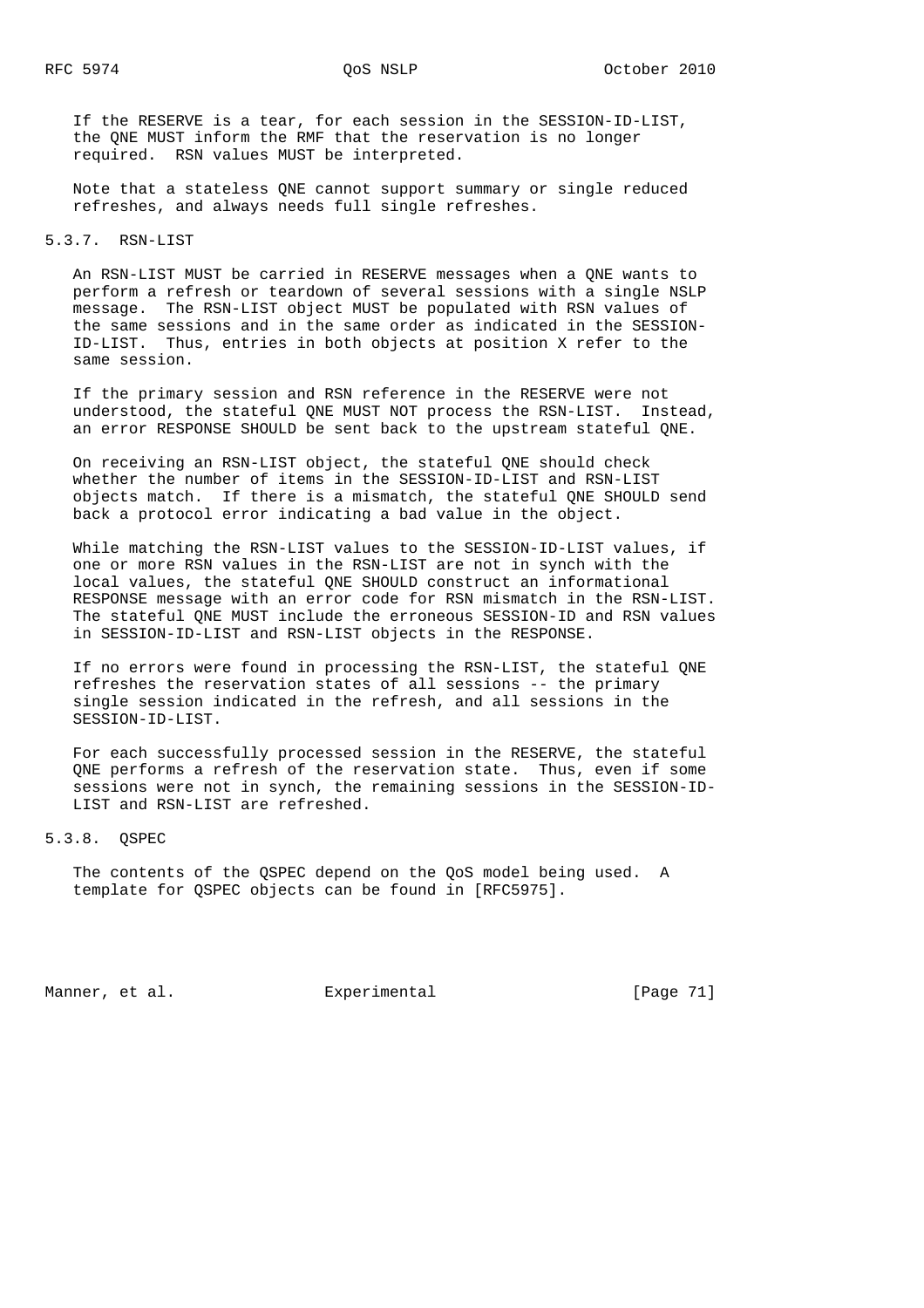Upon reception, the complete QSPEC is passed to the Resource Management Function (RMF), along with other information from the message necessary for the RMF processing. A QNE may also receive an INFO-SPEC that includes a partial or full QSPEC. This will also be passed to the RMF.

## 5.4. Message Processing Rules

 This section provides rules for message processing. Not all possible error situations are considered. A general rule for dealing with erroneous messages is that a node should evaluate the situation before deciding how to react. There are two ways to react to erroneous messages:

a) Silently drop the message, or

b) Drop the message, and reply with an error code to the sender.

 The default behavior, in order to protect the QNE from a possible denial-of-service attack, is to silently drop the message. However, if the QNE is able to authenticate the sender, e.g., through GIST, the QNE may send a proper error message back to the neighbor QNE in order to let it know that there is an inconsistency in the states of adjacent QNEs.

# 5.4.1. RESERVE Messages

 The RESERVE message is used to manipulate QoS reservation state in QNEs. A RESERVE message may create, refresh, modify, or remove such state. A QNE sending a RESERVE MAY require a response to be sent by including a Request Identification Information (RII) object; see Section 5.3.2.

 RESERVE messages MUST only be sent towards the QNR. A QNE that receives a RESERVE message checks the message format. In case of malformed messages, the QNE MAY send a RESPONSE message with the appropriate INFO-SPEC.

 Before performing any state-changing actions, a QNE MUST determine whether the request is authorized. The way to do this check depends on the authorization model being used.

 When the RESERVE is authorized, a QNE checks the COMMON-HEADER flags. If the TEAR flag is set, the message is a tearing RESERVE that indicates complete QoS NSLP state removal (as opposed to a reservation of zero resources). On receiving such a RESERVE message,

Manner, et al. Experimental [Page 72]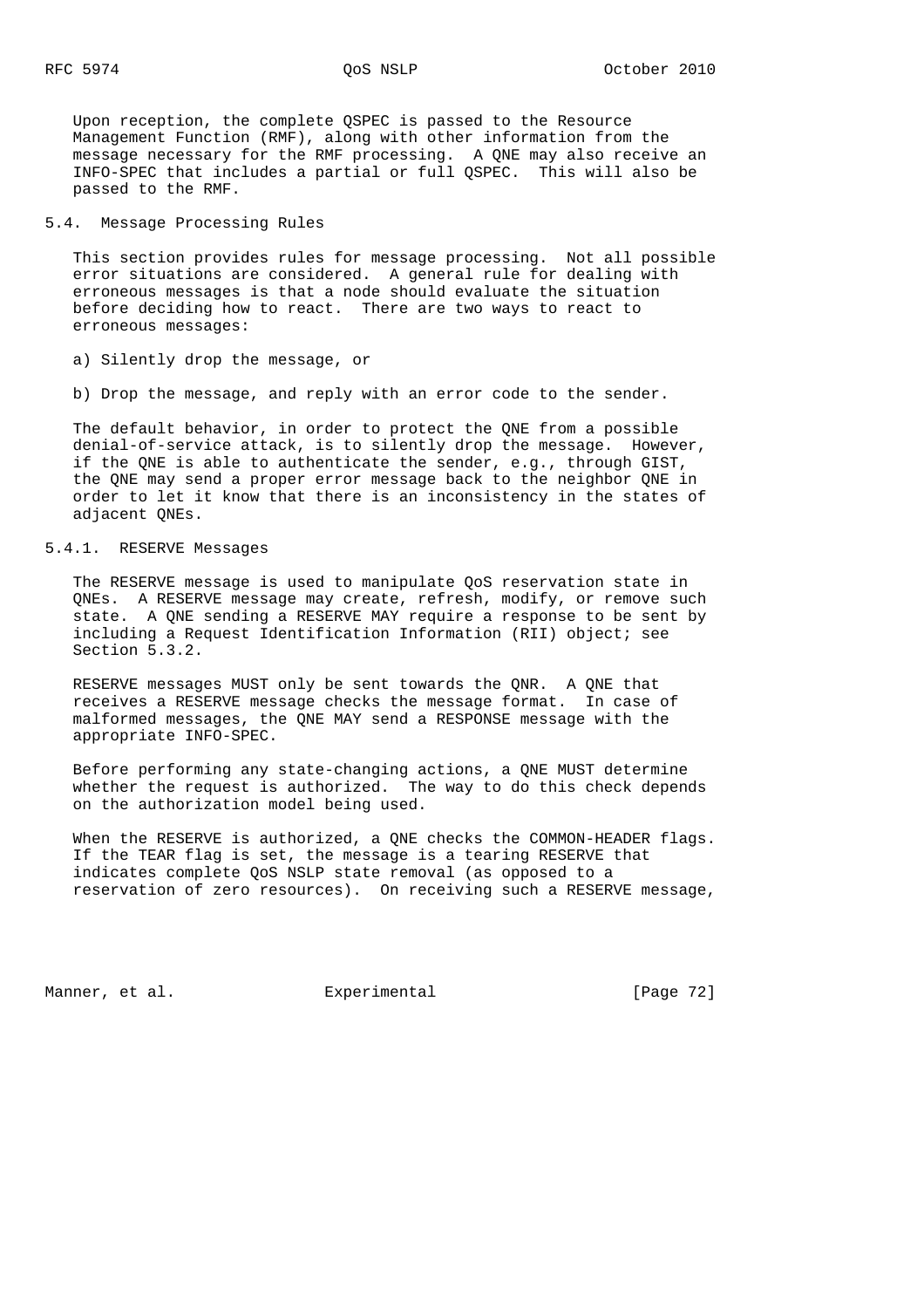the QNE MUST inform the RMF that the reservation is no longer required. The RSN value MUST be processed. After this, there are two modes of operation:

- 1. If the tearing RESERVE did not include an RII, i.e., the QNI did not want a confirmation, the QNE SHOULD remove the QoS NSLP state. It MAY signal to GIST (over the API) that reverse-path state for this reservation is no longer required. Any errors in processing the tearing RESERVE SHOULD NOT be sent back towards the QNI since the upstream QNEs will already have removed their session states; thus, they are unable to do anything to the error.
- 2. If an RII was included, the stateful QNE SHOULD still keep the NSLP operational state until a RESPONSE for the tear going towards the QNI is received. This operational state SHOULD be kept for one refresh interval, after which the NSLP operational state for the session is removed. Depending on the QoS model, the tear message MAY include a QSPEC to further specify state removal. If the QoS model requires a QSPEC, and none is provided, the QNE SHOULD reply with an error message and SHOULD NOT remove the reservation.

 If the tearing RESERVE includes a QSPEC, but none is required by the QoS model, the QNE MAY silently discard the QSPEC and proceed as if it did not exist in the message. In general, a QoS NSLP implementation should carefully consider when an error message should be sent, and when not. If the tearing RESERVE did not include an RII, then the upstream QNE has removed the RMF and NSLP states, and it will not be able to do anything to the error. If an RII was included, the upstream QNE may still have the NSLP operational state, but no RMF state.

 If a QNE receives a tearing RESERVE for a session for which it still has the operational state, but the RMF state was removed, the QNE SHOULD accept the message and forward it downstream as if all is well.

 If the tearing RESERVE includes a SESSION-ID-LIST, the stateful QNE MUST process the object as described earlier in this document, and for each identified session, indicate to the RMF that the reservation is no longer required.

 If a QNE receives a refreshing RESERVE for a session for which it still has the operational state, but the RMF state was removed, the QNE MUST silently drop the message and not forward it downstream.

Manner, et al. Experimental [Page 73]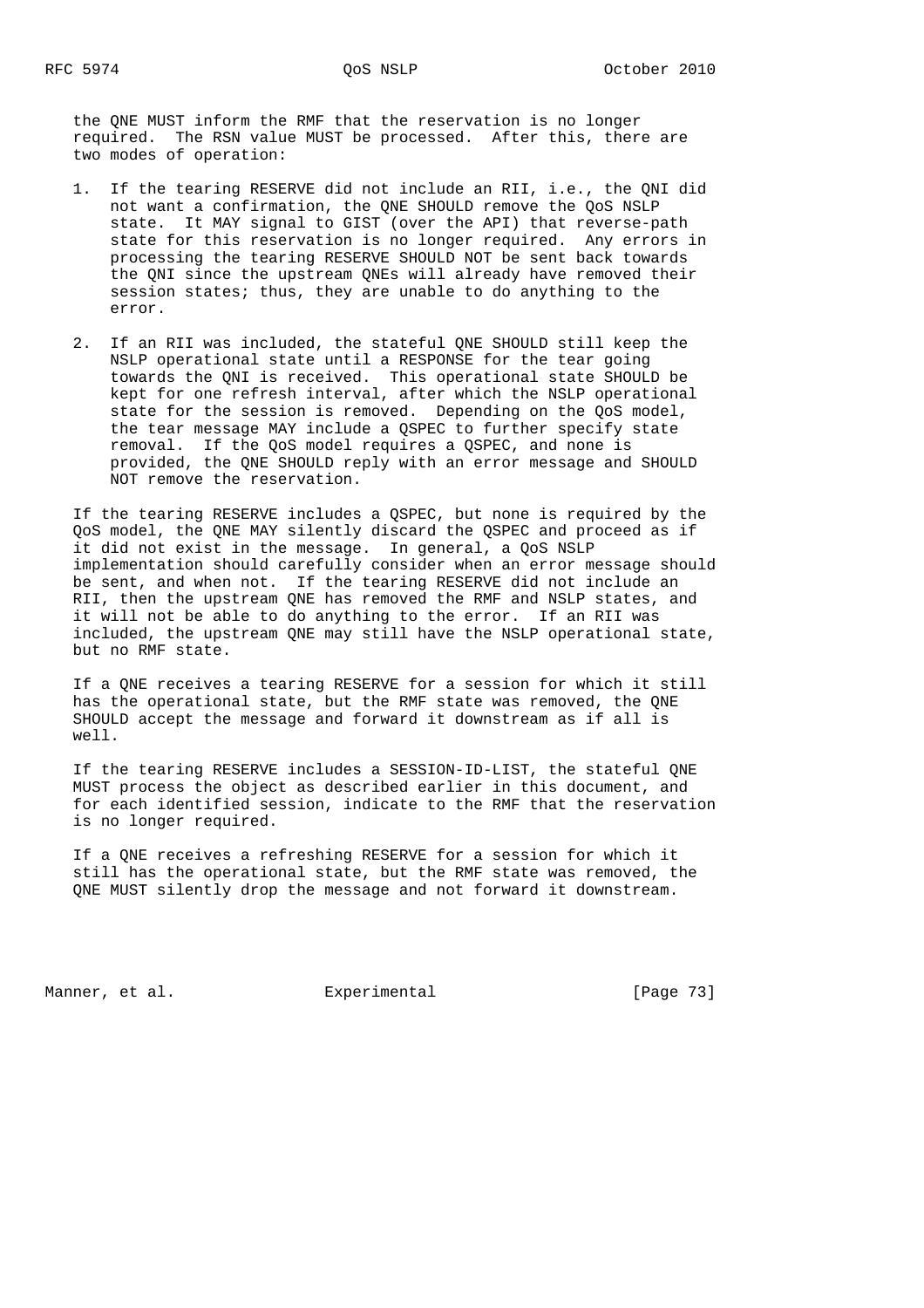As discussed in Section 5.2.5.2, to avoid incorrect removal of state after a rerouting event, a node receiving a RESERVE message that has the TEAR flag set and that does not come from the current peer QNE (identified by its SII) MUST be ignored and MUST NOT be forwarded.

 If the QNE has reservations that are bound and dependent to this session (they contain the SESSION-ID of this session in their BOUND- SESSION-ID object and use Binding Code 0x04), it MUST send a NOTIFY message for each of the reservations with an appropriate INFO-SPEC. If the QNE has reservations that are bound, but that they are not dependent to this session (the Binding Code in the BOUND-SESSION-ID object has one of the values: 0x01, 0x02, or 0x03), it MAY send a NOTIFY message for each of the reservations with an appropriate INFO- SPEC. The QNE MAY elect to send RESERVE messages with the TEAR flag set for these reservations.

 The default behavior of a QNE that receives a RESERVE with a SESSION-ID for which it already has state installed but with a different flow ID is to replace the existing reservation (and to tear down the reservation on the old branch if the RESERVE is received with a different SII).

 In some cases, this may not be the desired behavior, so the QNI or a QNE MAY set the REPLACE flag in the common header to zero to indicate that the new session does not replace the existing one.

 A QNE that receives a RESERVE with the REPLACE flag set to zero but with the same SII will indicate REPLACE=0 to the RMF (where it will be used for the resource handling). Furthermore, if the QNE maintains a QoS NSLP state, then it will also add the new flow ID in the QoS NSLP state. If the SII is different, this means that the QNE is a merge point. In that case, in addition to the operations specified above, the value REPLACE=0 is also indicating that a tearing RESERVE SHOULD NOT be sent on the old branch.

 When a QNE receives a RESERVE message with an unknown SESSION-ID and this message contains no QSPEC because it was meant as a refresh, then the node MUST send a RESPONSE message with an INFO-SPEC that indicates a missing QSPEC to the upstream peer ("Full QSPEC required"). The upstream peer SHOULD send a complete RESERVE (i.e., one containing a QSPEC) on the new path (new SII).

 At a QNE, resource handling is performed by the RMF. For sessions with the REPLACE flag set to zero, we assume that the QoS model includes directions to deal with resource sharing. This may include adding the reservations or taking the maximum of the two or more complex mathematical operations.

Manner, et al. Experimental Experimental [Page 74]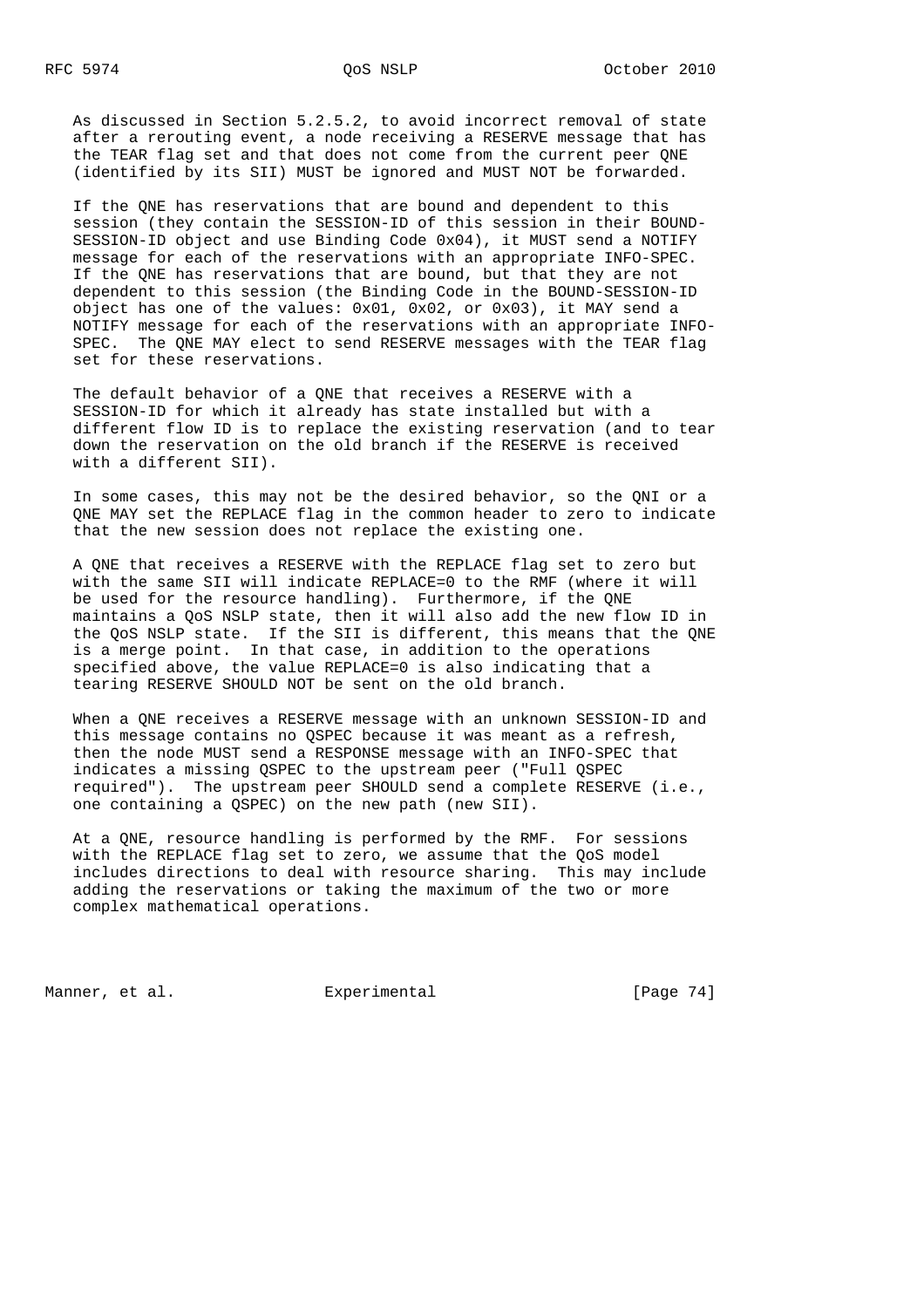This resource-handling mechanism in the QoS model is also applicable to sessions that have different SESSION-IDs but that are related through the BOUND-SESSION-ID object. Session replacement is not an issue here, but the QoS model may specify whether or not to let the sessions that are bound together share resources on common links.

 Finally, it is possible that a RESERVE is received with no QSPEC at all. This is the case of a reduced refresh. In this case, rather than sending a refreshing RESERVE with the full QSPEC, only the SESSION-ID and the RSN are sent to refresh the reservation. Note that this mechanism just reduces the message size (and probably eases processing). One RESERVE per session is still needed. Such a reduced refresh may further include a SESSION-ID-LIST and RSN-LIST, which indicate further sessions to be refreshed along the primary session. The processing of these objects was described earlier in this document.

 If the REPLACE flag is set, the QNE SHOULD update the reservation state according to the QSPEC contained in the message (if the QSPEC is missing, the QNE SHOULD indicate this error by replying with a RESPONSE containing the corresponding INFO-SPEC "Full QSPEC required"). It MUST update the lifetime of the reservation. If the REPLACE flag is not set, a QNE SHOULD NOT remove the old reservation state if the SII that is passed by GIST over the API is different than the SII that was stored for this reservation. The QNE MAY elect to keep sending refreshing RESERVE messages.

 If a stateful QoS NSLP QNE receives a RESERVE message with the BREAK flag set, then the BREAK flag of newly generated messages (e.g., RESERVE or RESPONSE) MUST be set. When a stateful QoS NSLP QNE receives a RESERVE message with the BREAK flag not set, then the IP- TTL and Original-TTL values in the GIST RecvMessage primitive MUST be monitored. If they differ, it is RECOMMENDED to set the BREAK flag in newly generated messages (e.g., RESERVE or RESPONSE). In situations where a QNE or a domain is able to provide QoS using other means (see Section 3.3.5), the BREAK flag SHOULD NOT be set.

 If the RESERVE message included an RII, and any of the following are true, the QNE MUST send a RESPONSE message:

- o If the QNE is configured, for a particular session, to be a QNR,
- o the SCOPING flag is set,
- o the Proxy scope flag is set and the QNE is a P-QNE, or
- o the QNE is the last QNE on the path to the destination.

Manner, et al. **Experimental** [Page 75]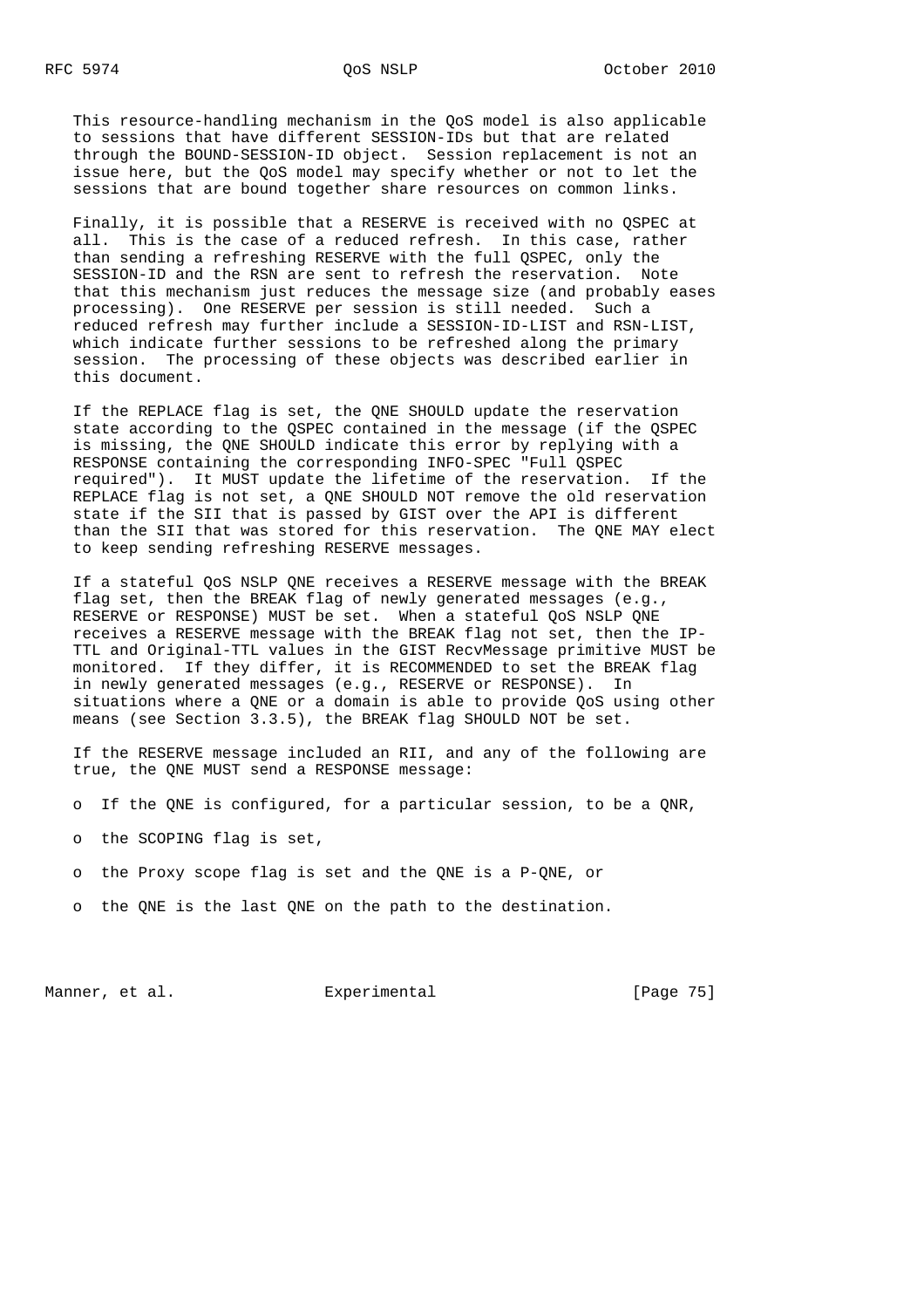When a QNE receives a RESERVE message, its processing may involve sending out another RESERVE message.

 If a QNE has received a RESPONSE mandating the use of full refreshes from its downstream peer for a session, the QNE MUST continue to use full refresh messages.

 If the session of this message is bound to another session, then the RESERVE message MUST include the SESSION-ID of that other session in a BOUND-SESSION-ID object. In the situation of aggregated tunnels, the aggregated session MAY not include the SESSION-ID of its bound sessions in BOUND-SESSION-ID(s).

 In case of receiver-initiated reservations, the RESERVE message must follow the same path that has been followed by the QUERY message. Therefore, GIST is informed, over the QoS NSLP/GIST API, to pass the message upstream, i.e., by setting GIST "D" flag; see GIST [RFC5971].

The QNE MUST create a new RESERVE and send it to its next peer, when:

- A new resource setup was done,
- A new resource setup was not done, but the QOSM still defines that a RESERVE must be propagated,
- The RESERVE is a refresh and includes a new MRI, or
- If the RESERVE-INIT flag is included in an arrived QUERY.

 If the QNE sent out a refresh RESERVE with the ACK-REQ flag set, and did not receive a RESPONSE from its immediate stateful peer within the retransmission period of QOSNSLP\_RETRY\_MAX, the QNE SHOULD send a NOTIFY to its immediate upstream stateful peer and indicate "Path truncated - Next peer dead" in the INFO-SPEC. The ACK-REQ flag SHOULD NOT be added to a RESERVE that already include an RII object, since a confirmation from the QNR has already been requested.

 Finally, if a received RESERVE requested acknowledgement through the ACK-REQ flag in the COMMON HEADER flags and the processing of the message was successful, the stateful QNE SHOULD send back a RESPONSE with an INFO-SPEC carrying the acknowledgement success code. The QNE MAY include the ACK-REQ flag in the next refresh message it will send for the session. The use of the ACK-REQ-flag for diagnostic purposes is a policy issue. An acknowledged refresh message can be used to probe the end-to-end path in order to check that it is still intact.

Manner, et al. **Experimental** [Page 76]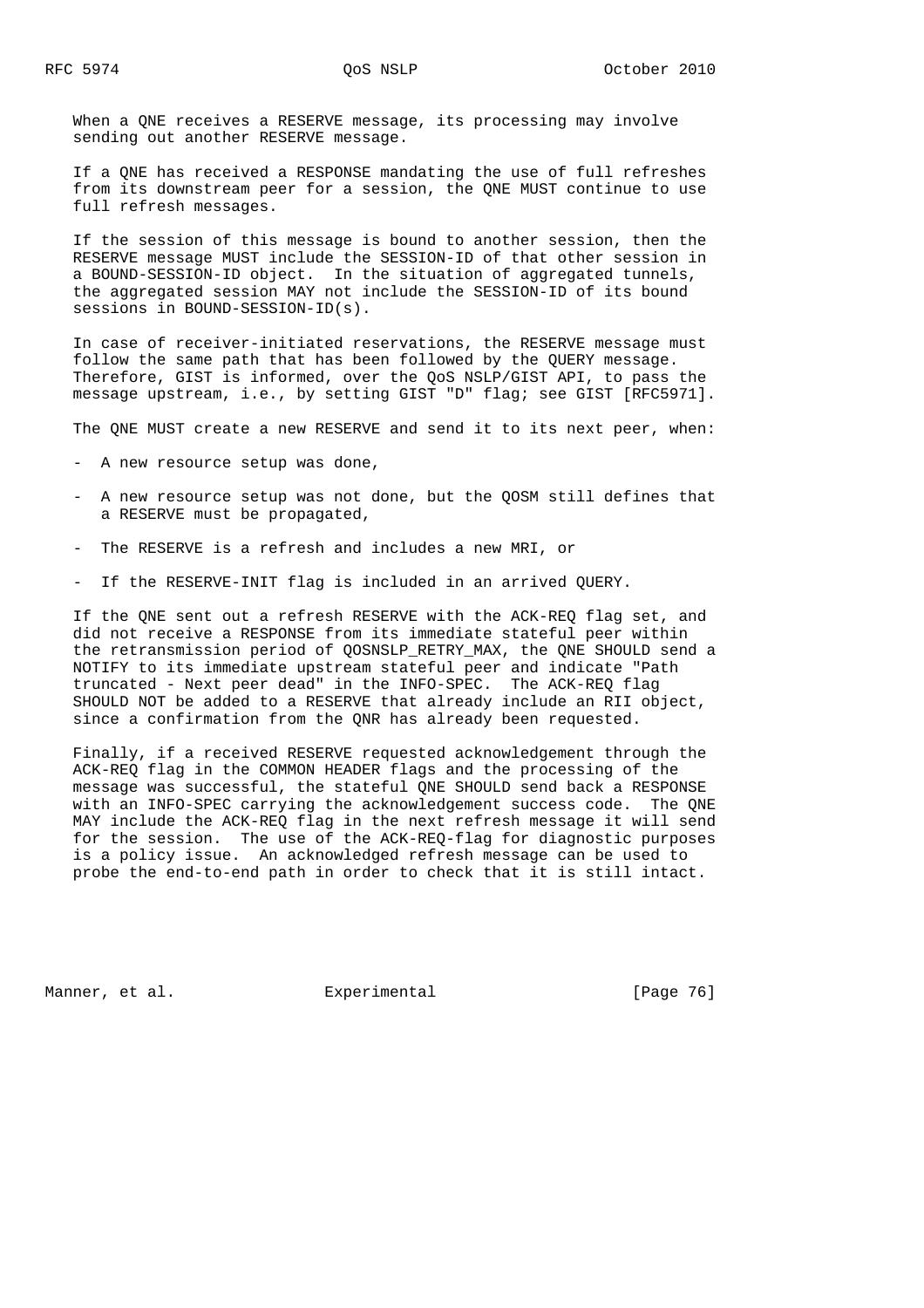#### 5.4.2. QUERY Messages

 A QUERY message is used to request information about the data path without making a reservation. This functionality can be used to 'probe' the network for path characteristics or for support of certain QoS models, or to initiate a receiver-initiated reservation.

 A QNE sending a QUERY indicates a request for a response by including a Request Identification Information (RII) object; see Section 5.3.2. A request to initiate a receiver-initiated reservation is done through the RESERVE-INIT flag; see Section 5.1.2.2.

 When a QNE receives a QUERY message the QSPEC is passed to the RMF for processing. The RMF may return a modified QSPEC that is used in any QUERY or RESPONSE message sent out as a result of the QUERY processing.

When processing a QUERY message, a QNE checks whether the RESERVE- INIT flag is set. If the flag is set, the QUERY is used to install reverse-path state. In this case, if the QNE is not the QNI, it creates a new QUERY message to send downstream. The QSPEC MUST be passed to the RMF where it may be modified by the QoS-model-specific QUERY processing. If the QNE is the QNI, the QNE creates a RESERVE message, which contains a QSPEC received from the RMF and which may be based on the received QSPEC. If this node was not expecting to perform a receiver-initiated reservation, then an error MUST be sent back along the path.

 The QNE MUST generate a RESPONSE message and pass it back along the reverse of the path used by the QUERY if:

- o an RII object is present,
- o the QNE is the QNR,
- o the SCOPING flag is set, or

o the PROXY scope flag is set, and the QNE is a P-QNE.

 If an RII object is present, and if the QNE is the QNR, the SCOPING flag is set or the PROXY scope flag is set and the QNE is a P-QNE, the QNE MUST generate a RESPONSE message and pass it back along the reverse of the path used by the QUERY.

 In other cases, the QNE MUST generate a QUERY message that is then forwarded further along the path using the same MRI, Session ID, and Direction as provided when the QUERY was received over the GIST API.

Manner, et al. Experimental [Page 77]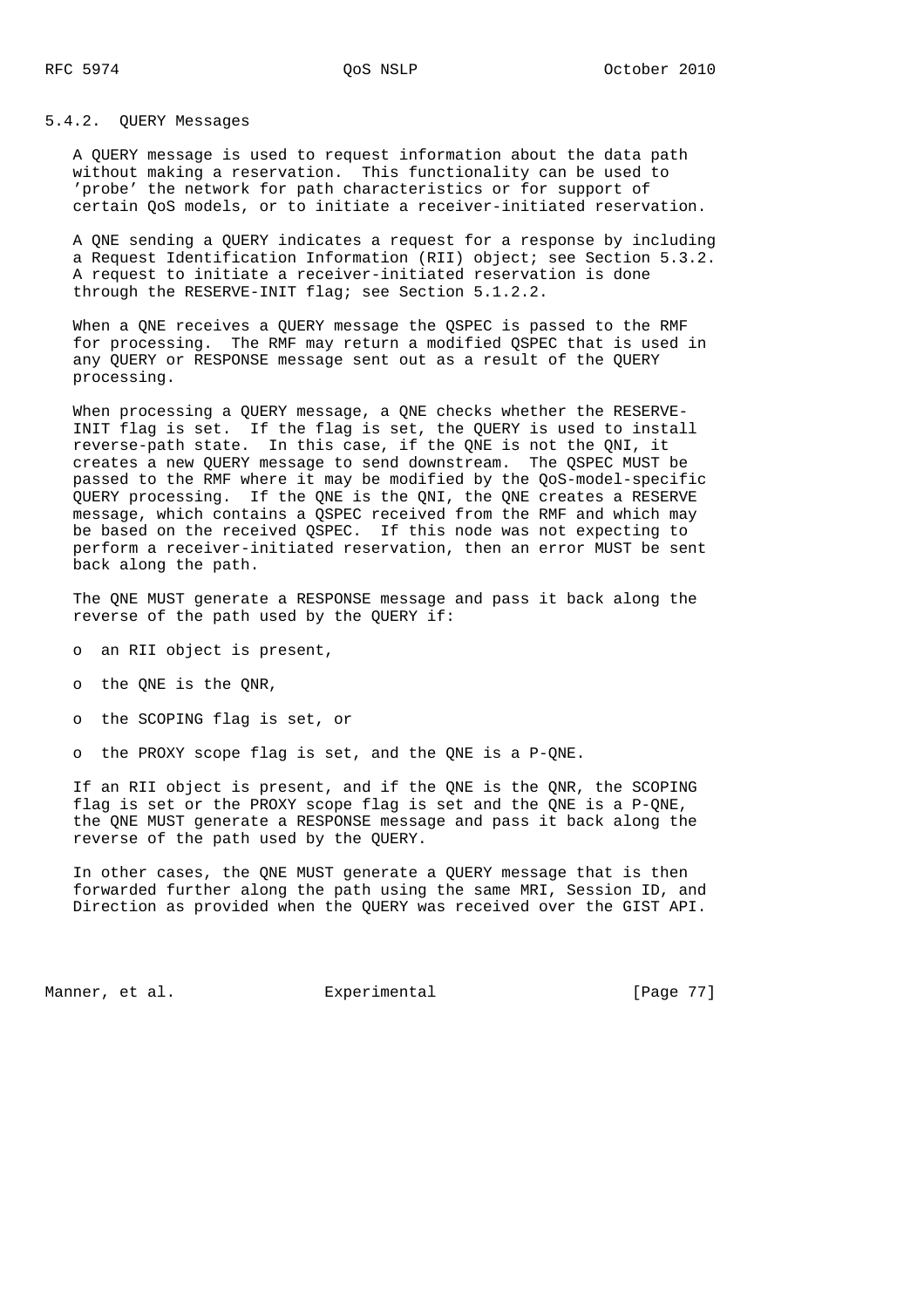The QSPEC to be used is that provided by the RMF as described previously. When generating a QUERY to send out to pass the query further along the path, the QNE MUST copy the RII object (if present) unchanged into the new QUERY message. A QNE that is also interested in the response to the query keeps track of the RII to identify the RESPONSE when it passes through it.

 Note that QUERY messages with the RESERVE-INIT flag set MUST be answered by the QNR. This feature may be used, e.g., following handovers, to set up new path state in GIST and to request that the other party to send a RESERVE back on this new GIST path.

 If a stateful QoS NSLP QNE receives a QUERY message with the RESERVE- INIT flag and BREAK flag set, then the BREAK flag of newly generated messages (e.g., QUERY, RESERVE, or RESPONSE) MUST be set. When a stateful QoS NSLP QNE receives a QUERY message with the RESERVE-INIT flag set and BREAK flag not set, then the IP-TTL and Original-TTL values in GIST RecvMessage primitive MUST be monitored. If they differ, it is RECOMMENDED to set the BREAK flag in newly generated messages (e.g., QUERY, RESERVE, or RESPONSE). In situations where a QNE or a domain is able to provide QoS using other means (see Section 3.3.5), the BREAK flag SHOULD NOT be set.

 Finally, if a received QUERY requested acknowledgement through the ACK-REQ flag in the COMMON HEADER flags and the processing of the message was successful, the stateful QNE SHOULD send back a RESPONSE with an INFO-SPEC carrying the acknowledgement success code.

### 5.4.3. RESPONSE Messages

 The RESPONSE message is used to provide information about the result of a previous QoS NSLP message, e.g., confirmation of a reservation or information resulting from a QUERY. The RESPONSE message does not cause any state to be installed, but may cause state(s) to be modified, e.g., if the RESPONSE contains information about an error.

 A RESPONSE message MUST be sent when the QNR processes a RESERVE or QUERY message containing an RII object or if the QNE receives a scoped RESERVE or a scoped QUERY. In this case, the RESPONSE message MUST contain the RII object copied from the RESERVE or the QUERY. Also, if there is an error in processing a received RESERVE, a RESPONSE is sent indicating the nature of the error. In this case, the RII and RSN, if available, MUST be included in the RESPONSE.

 On receipt of a RESPONSE message containing an RII object, the stateful QoS NSLP QNE MUST attempt to match it to the outstanding response requests for that signaling session. If the match succeeds, then the RESPONSE MUST NOT be forwarded further along the path if it

Manner, et al. Experimental Experimental [Page 78]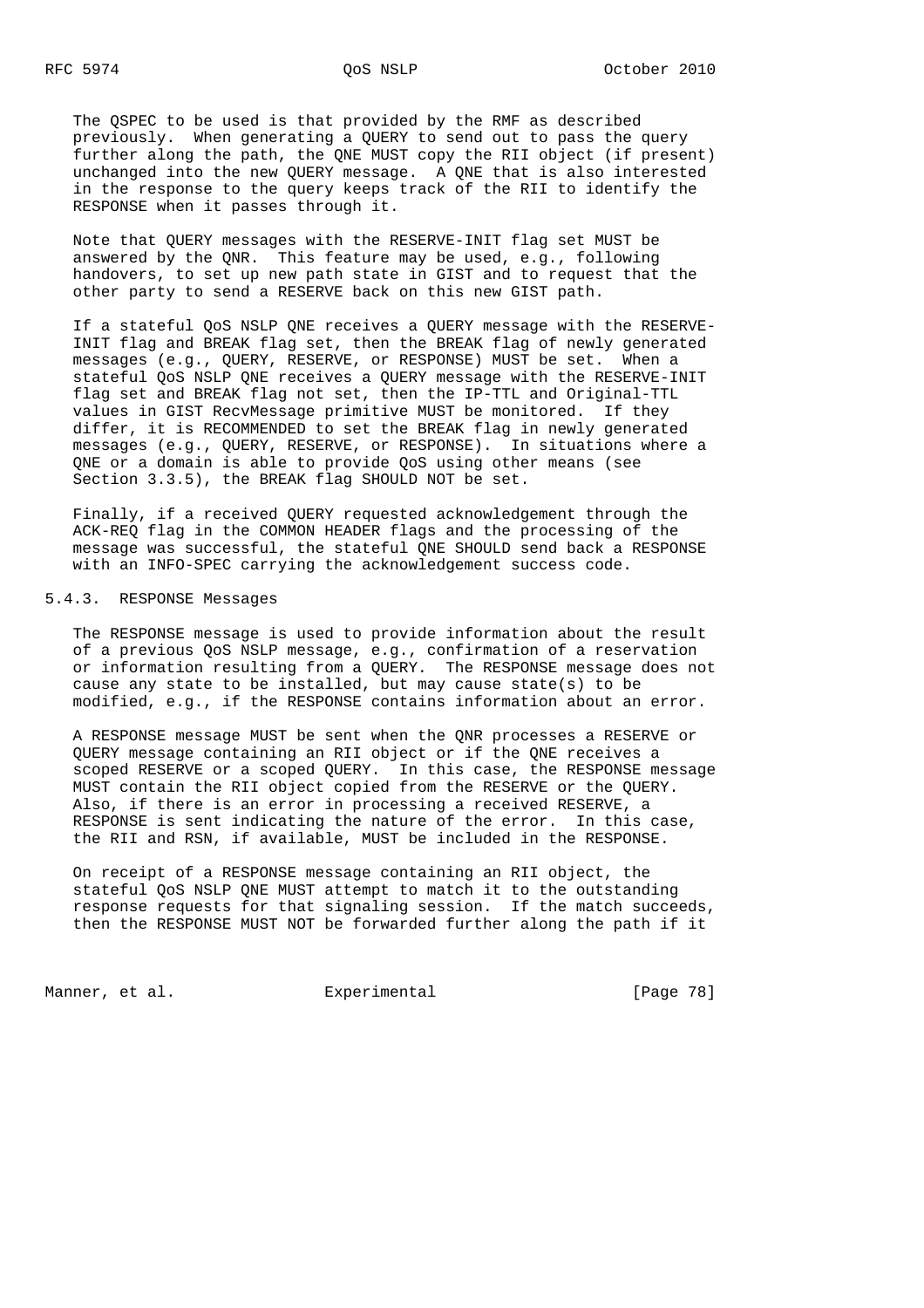contains an Informational or Success INFO-SPEC class. If the QNE did not insert this RII itself, it must forward the RESPONSE to the next peer. Thus, for RESPONSEs indicating success, forwarding should only stop if the QNE inserted the RII by itself. If the RESPONSE carries an INFO-SPEC indicating an error, forwarding SHOULD continue upstream towards the QNI by using RSNs as described in the next paragraph.

 On receipt of a RESPONSE message containing an RSN object, a stateful QoS NSLP QNE MUST compare the RSN to that of the appropriate signaling session. If the match succeeds, then the INFO-SPEC MUST be processed. If the INFO-SPEC object is used to send error notifications then the node MUST use the stored upstream peer RSN value, associated with the same session, and forward the RESPONSE message further along the path towards the QNI.

 If the INFO-SPEC is not used to notify error situations (see above), then if the RESPONSE message carries an RSN, the message MUST NOT be forwarded further along the path.

If there is no match for RSN, the message SHOULD be silently dropped.

 On receipt of a RESPONSE message containing neither an RII nor an RSN object, the RESPONSE MUST NOT be forwarded further along the path.

 In the typical case, RESPONSE messages do not change the states installed in intermediate QNEs. However, depending on the QoS model, there may be situations where states are affected, e.g.,

- if the RESPONSE includes an INFO-SPEC describing an error situation resulting in reservations to be removed, or
- the QoS model allows a QSPEC to define [min,max] limits on the resources requested, and downstream QNEs gave less resources than their upstream nodes, which means that the upstream nodes may release a part of the resource reservation.

 If a stateful QoS NSLP QNE receives a RESPONSE message with the BREAK flag set, then the BREAK flag of newly generated message (e.g., RESPONSE) MUST be set.

### 5.4.4. NOTIFY Messages

 NOTIFY messages are used to convey information to a QNE asynchronously. NOTIFY messages do not cause any state to be installed. The decision to remove state depends on the QoS model. The exact operation depends on the QoS model. A NOTIFY message does

Manner, et al.  $\Box$  Experimental [Page 79]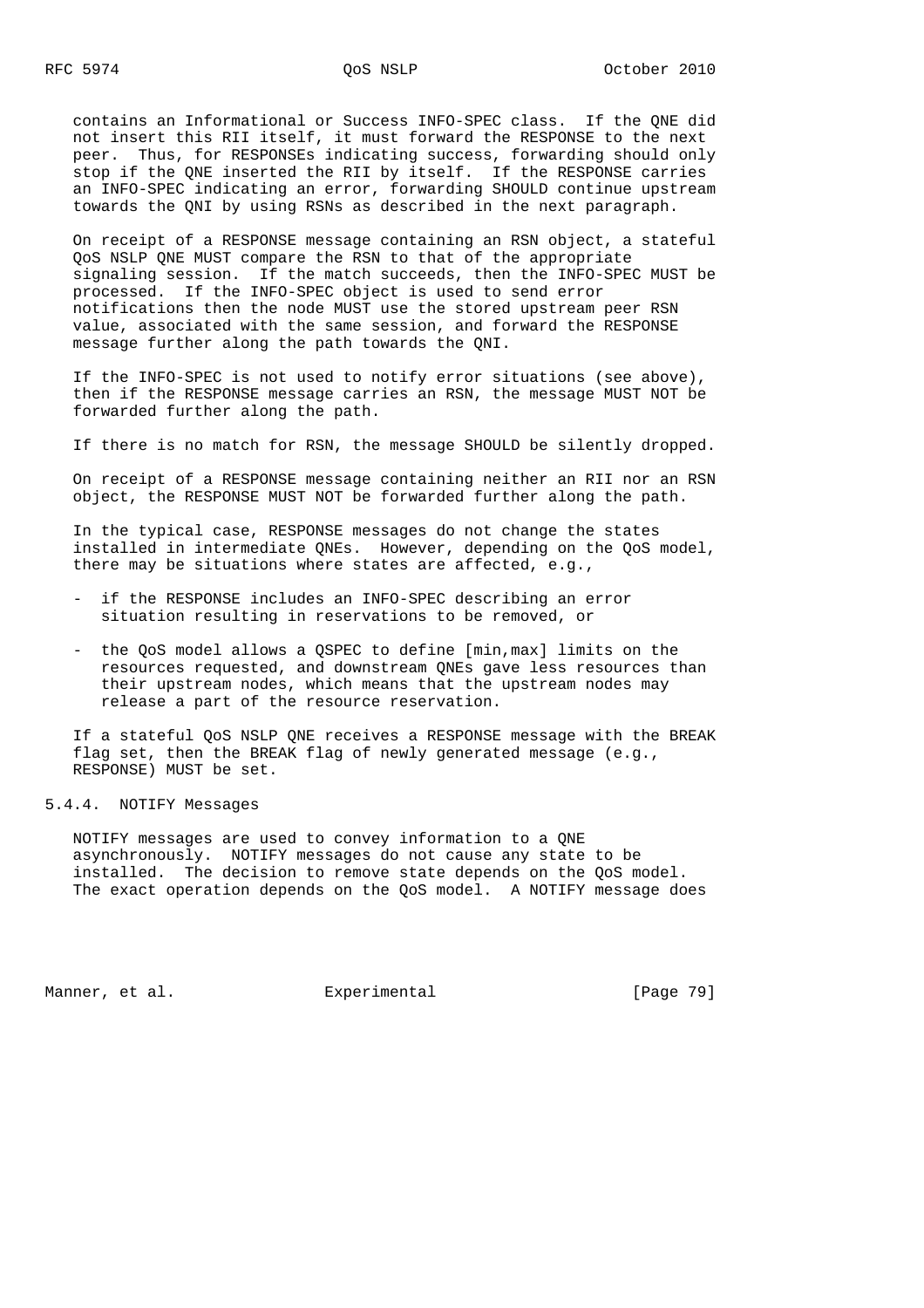not directly cause other messages to be sent. NOTIFY messages are sent asynchronously, rather than in response to other messages. They may be sent in either direction (upstream or downstream).

 A special case of synchronous NOTIFY is when the upstream QNE is asked to use reduced refresh by setting the appropriate flag in the RESERVE. The QNE receiving such a RESERVE MUST reply with a NOTIFY and a proper INFO-SPEC code indicating whether the QNE agrees to use reduced refresh between the upstream QNE.

 The Transient error code 0x07 "Reservation preempted" is sent to the QNI whose resources were preempted. The NOTIFY message carries information to the QNI that one QNE no longer has a reservation for the session. It is up to the QNI to decide what to do based on the QoS model being used. The QNI would normally tear down the preempted reservation by sending a RESERVE with the TEAR flag set using the SII of the preempted reservation. However, the QNI can follow other procedures as specified in its QoS Model. More discussion on preemption can be found in the QSPEC Template [RFC5975] and the individual QoS Model specifications.

#### 6. IANA Considerations

 This section provides guidance to the Internet Assigned Numbers Authority (IANA) regarding registration of values related to the QoS NSLP, in accordance with BCP 26, RFC 5226 [RFC5226].

Per QoS NSLP, IANA has created a number of new registries:

- QoS NSLP Message Types
- QoS NSLP Binding Codes
- QoS NSLP Error Classes
	- Informational Error Codes
	- Success Error Codes
	- Protocol Error Codes
	- Transient Failure Codes
	- Permanent Failure Codes
- QoS NSLP Error Source Identifiers

IANA has also registered new values in a number of registries:

- NSLP Object Types
- NSLP Identifiers (under GIST Parameters)
- Router Alert Option Values (IPv4 and IPv6)

Manner, et al.  $\Box$  Experimental [Page 80]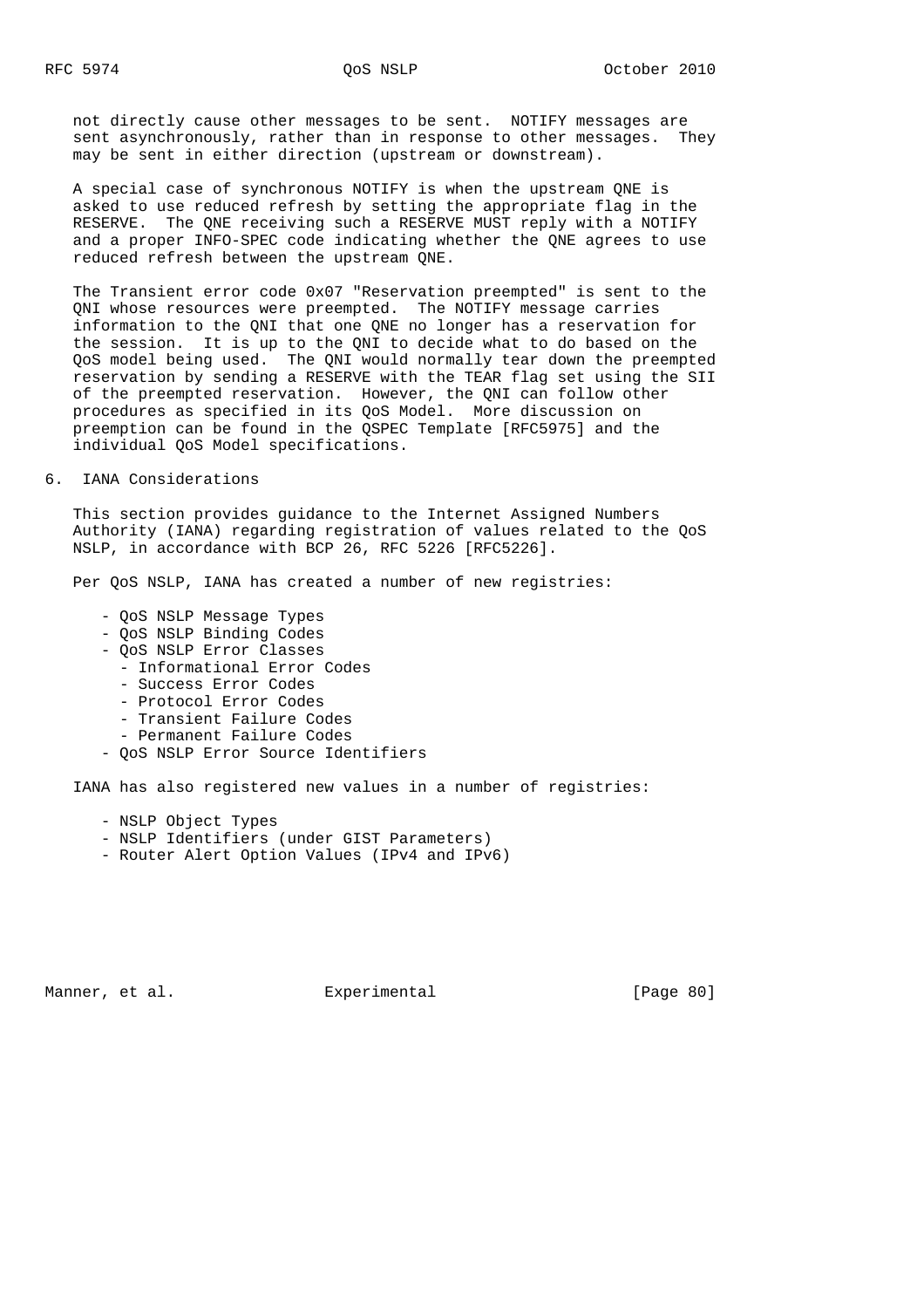6.1. QoS NSLP Message Type

 The QoS NSLP Message Type is an 8-bit value. This specification defines four QoS NSLP message types, which form the initial contents of this registry: RESERVE (0x01), QUERY (0x02), RESPONSE (0x03), and NOTIFY (0x04).

 The value 0 is reserved. Values 240 to 255 are for Experimental/ Private Use. The registration procedure is IETF Review.

 When a new message type is defined, any message flags used with it must also be defined.

6.2. NSLP Message Objects

 A new registry has been created for NSLP Message Objects. This is a 12-bit field (giving values from 0 to 4095). This registry is shared between a number of NSLPs.

Registration procedures are as follows:

0: Reserved

1-1023: IETF Review

1024-1999: Specification Required

Allocation policies are as follows:

2000-2047: Private/Experimental Use

2048-4095: Reserved

 When a new object is defined, the extensibility bits (A/B) must also be defined.

 This document defines eleven new NSLP message objects. These are described in Section 5.1.3: RII (0x001), RSN (0x002), REFRESH-PERIOD (0x003), BOUND-SESSION-ID (0x004), PACKET-CLASSIFIER (0x005), INFO- SPEC (0x006), SESSION-ID-LIST (0x007), RSN-LIST (0x008), MSG-ID (0x009), BOUND-MSG-ID (0x00A), and QSPEC (0x00B).

 Additional values are to be assigned from the IETF Review section of the NSLP Message Objects registry.

Manner, et al. **Experimental** [Page 81]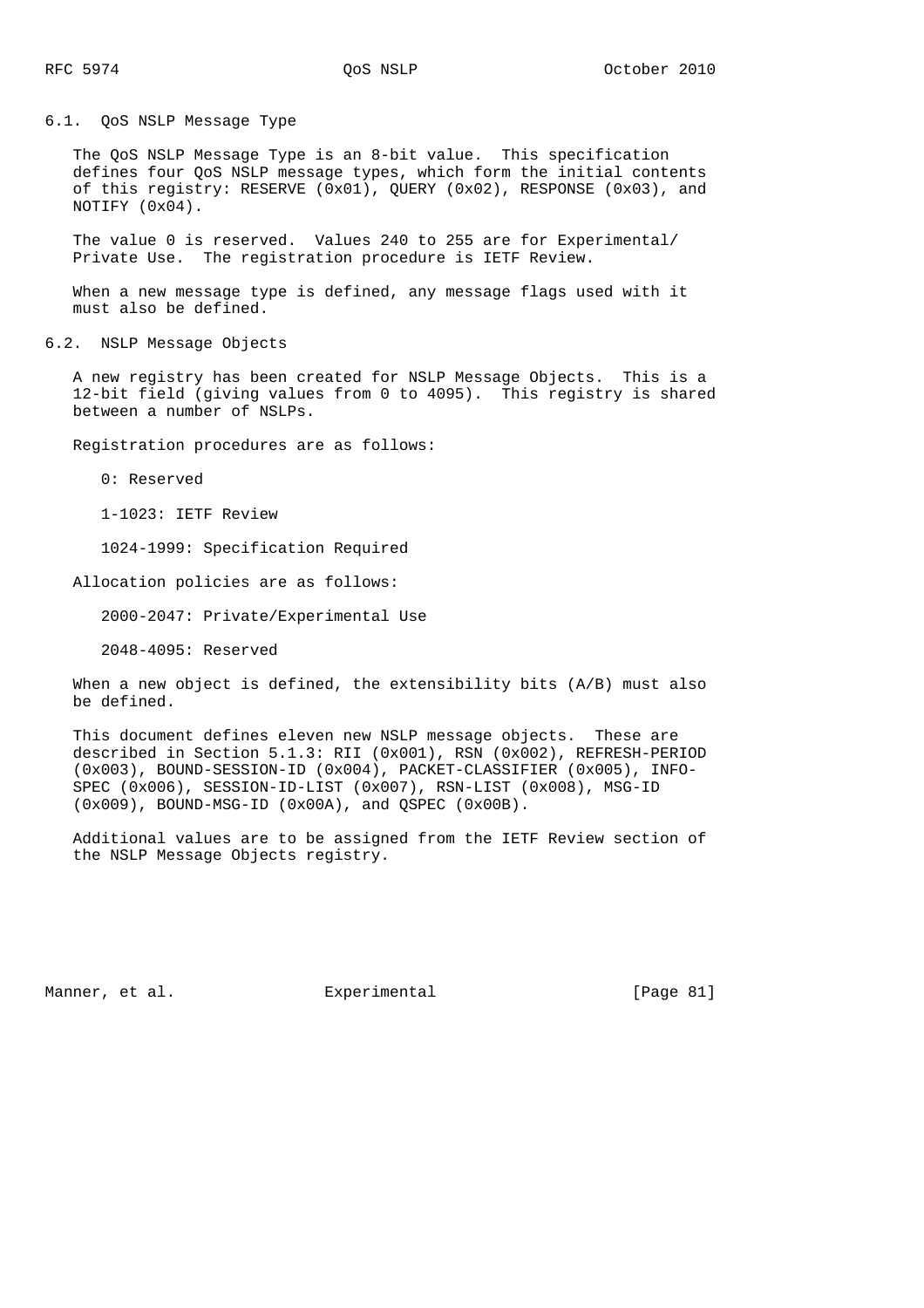6.3. QoS NSLP Binding Codes

 A new registry has been created for the 8-bit Binding Codes used in the BOUND-SESSION-ID object. The initial values for this registry are listed in Section 5.1.3.4.

 The registration procedure is IETF Review. Value 0 is reserved. Values 128 to 159 are for Experimental/Private Use. Other values are Reserved.

#### 6.4. QoS NSLP Error Classes and Error Codes

 In addition, Error Classes and Error Codes for the INFO-SPEC object are defined. These are described in Section 5.1.3.6.

The Error Class is 4 bits in length. The initial values are:

- 0: Reserved
- 1: Informational
- 2: Success
- 3: Protocol Error
- 4: Transient Failure
- 5: Permanent Failure
- 6: QoS Model Error
- 7: Signaling session failure (described in [RFC5973])
- 8-15: Reserved

Additional values are to be assigned based on IETF Review.

 The Error Code is 8 bits in length. Each Error Code is assigned within a particular Error Class. This requires the creation of a registry for Error Codes in each Error Class. The Error Code 0 in each class is Reserved.

Policies for the error code registries are as follows:

0-63: IETF Review

64-127: Specification Required

Manner, et al. Experimental Experimental [Page 82]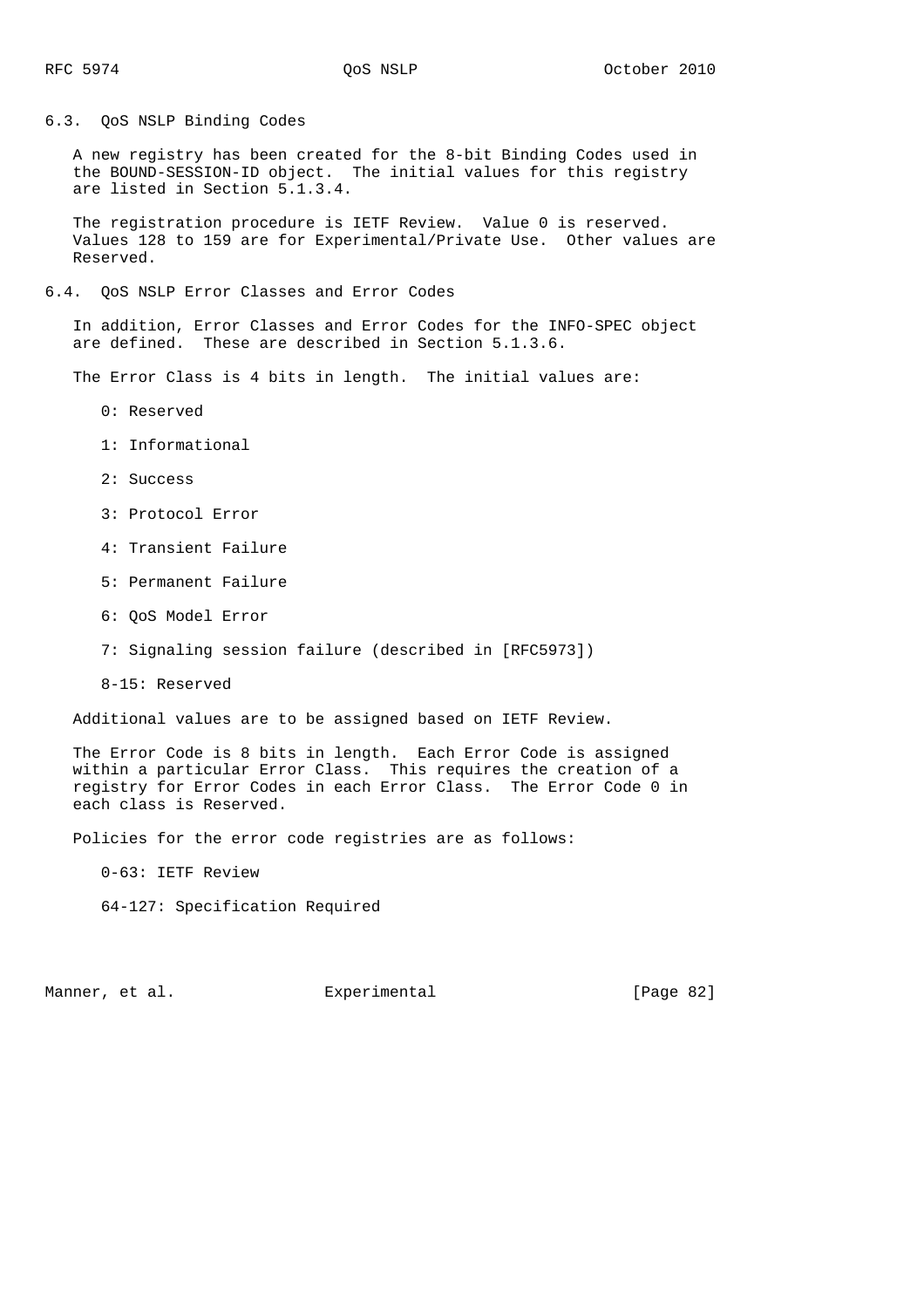128-191: Experimental/Private Use

192-255: Reserved

 The initial assignments for the Error Code registries are given in Section 5.1.3.6. Experimental and Reserved values are relevant to all Error classes.

6.5. QoS NSLP Error Source Identifiers

 Section 5.1.3.6 defines Error Source Identifiers, the type of which is identified by a 4-bit value.

The value 0 is reserved.

Values 1-3 are given in Section 5.1.3.6.

Values 14 and 15 are for Experimental/Private Use.

The registration procedure is Specification Required.

6.6. NSLP IDs and Router Alert Option Values

 This specification defines an NSLP for use with GIST. Furthermore, it specifies that a number of NSLPID values are used for the support of bypassing intermediary nodes. Consequently, new identifiers must be assigned for them from the GIST NSLP identifier registry. As required by the QoS NSLP, 32 NSLPID values have been assigned, corresponding to QoS NSLP Aggregation Levels 0 to 31.

 The GIST specification also requires that NSLPIDs be associated with specific Router Alert Option (RAO) values (although multiple NSLPIDs may be associated with the same value). For the purposes of the QoS NSLP, each of its NSLPID values should be associated with a different RAO value. A block of 32 new IPv4 RAO values and a block of 32 new IPv6 RAO values have been assigned, corresponding to QoS NSLP Aggregation Levels 0 to 31.

7. Security Considerations

 The security requirement for the QoS NSLP is to protect the signaling exchange for establishing QoS reservations against identified security threats. For the signaling problem as a whole, these threats have been outlined in NSIS threats [RFC4081]; the NSIS framework [RFC4080] assigns a subset of the responsibility to GIST, and the remaining threats need to be addressed by NSLPs. The main issues to be handled can be summarized as:

Manner, et al. **Experimental** [Page 83]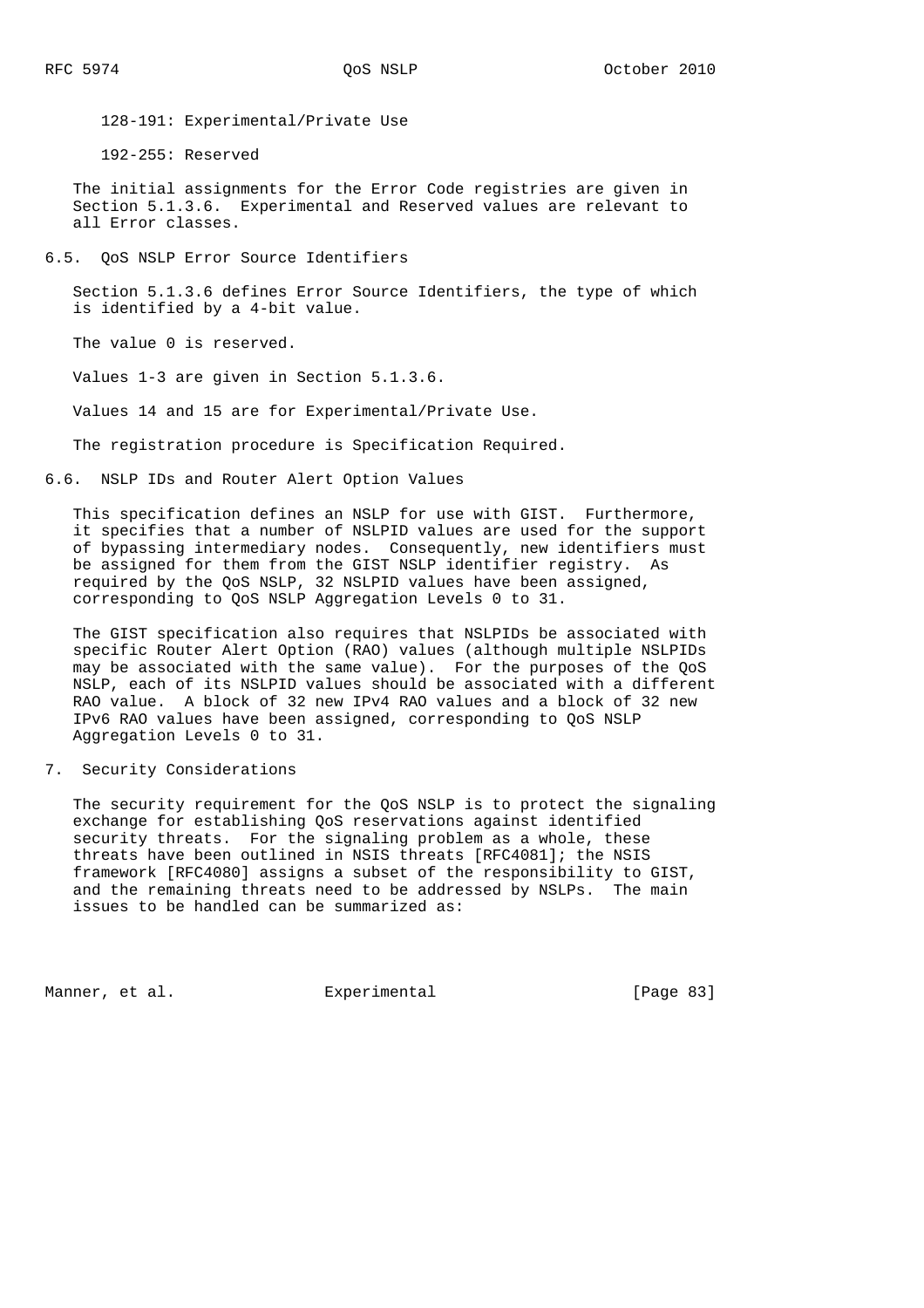Authorization:

 The QoS NSLP must assure that the network is protected against theft-of-service by offering mechanisms to authorize the QoS reservation requester. A user requesting a QoS reservation might want proper resource accounting and protection against spoofing and other security vulnerabilities that lead to denial of service and financial loss. In many cases, authorization is based on the authenticated identity. The authorization solution must provide guarantees that replay attacks are either not possible or limited to a certain extent. Authorization can also be based on traits that enable the user to remain anonymous. Support for user identity confidentiality can be accomplished.

## Message Protection:

 Signaling message content should be protected against modification, replay, injection, and eavesdropping while in transit. Authorization information, such as authorization tokens, needs protection. This type of protection at the NSLP layer is necessary to protect messages between NSLP nodes.

Rate Limitation:

 QNEs should perform rate-limiting on the refresh messages that they send. An attacker could send erroneous messages on purpose, forcing the QNE to constantly reply with an error message. Authentication mechanisms would help in figuring out if error situations should be reported to the sender, or silently ignored. If the sender is authenticated, the QNE should reply promptly.

Prevention of Denial-of-Service Attacks:

 GIST and QoS NSLP nodes have finite resources (state storage, processing power, bandwidth). The protocol mechanisms in this document try to minimize exhaustion attacks against these resources when performing authentication and authorization for QoS resources.

 To some extent, the QoS NSLP relies on the security mechanisms provided by GIST, which by itself relies on existing authentication and key exchange protocols. Some signaling messages cannot be protected by GIST and hence should be used with care by the QoS NSLP. An API must ensure that the QoS NSLP implementation is aware of the underlying security mechanisms and must be able to indicate which degree of security is provided between two GIST peers. If a level of security protection for QoS NSLP messages that is required goes beyond the security offered by GIST or underlying security

Manner, et al.  $\Box$  Experimental [Page 84]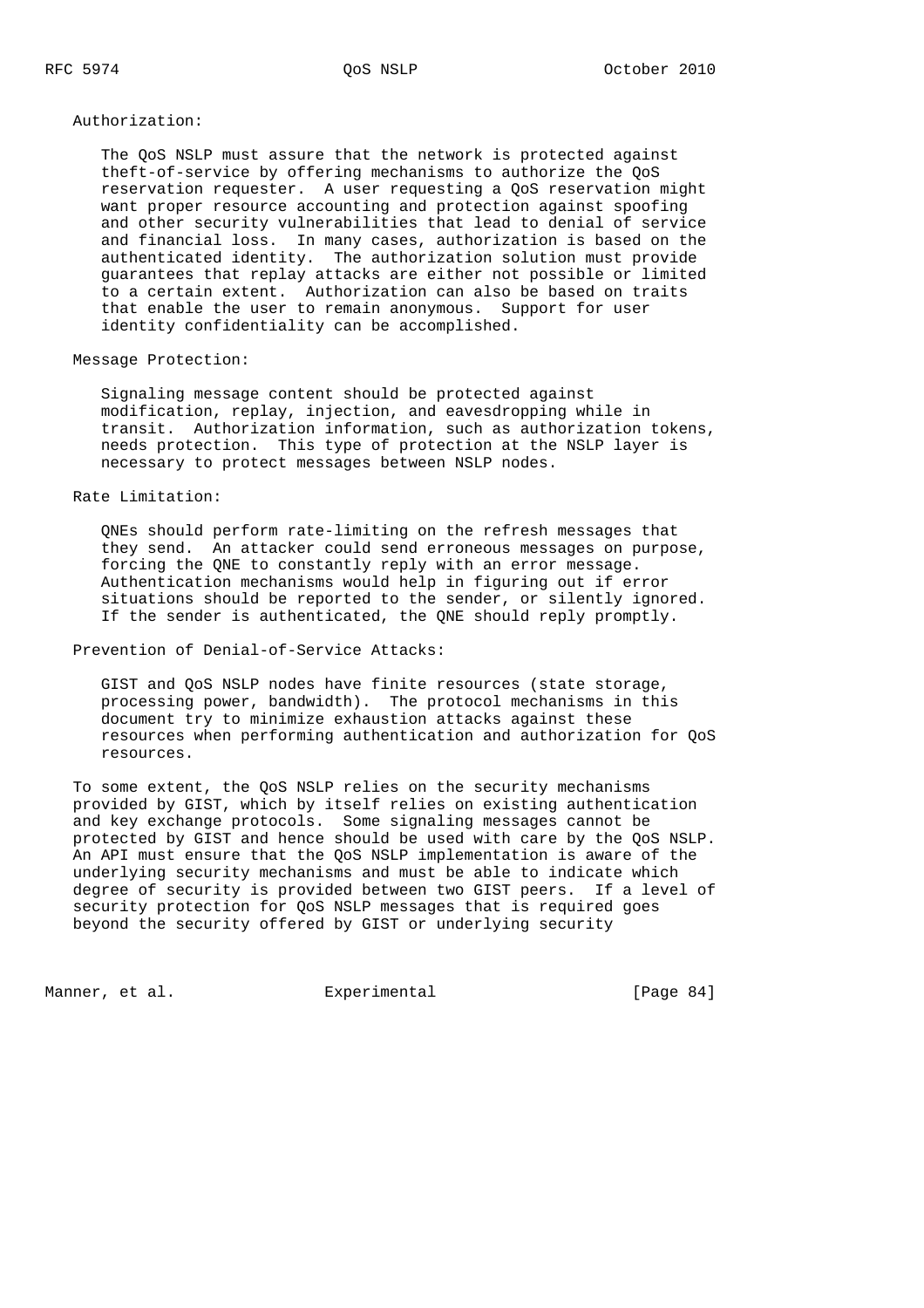mechanisms, additional security mechanisms described in this document must be used. Due to the different usage environments and scenarios where NSIS is used, it is very difficult to make general statements without reducing its flexibility.

7.1. Trust Relationship Model

 This specification is based on a model that requires trust between neighboring NSLP nodes to establish a chain-of-trust along the QoS signaling path. The model is simple to deploy, was used in previous QoS authorization environments (such as RSVP), and seems to provide sufficiently strong security properties. We refer to this model as the New Jersey Turnpike.

 On the New Jersey Turnpike, motorists pick up a ticket at a toll booth when entering the highway. At the highway exit, the ticket is presented and payment is made at the toll booth for the distance driven. For QoS signaling in the Internet, this procedure is roughly similar. In most cases, the data sender is charged for transmitted data traffic where charging is provided only between neighboring entities.

Manner, et al. **Experimental** [Page 85]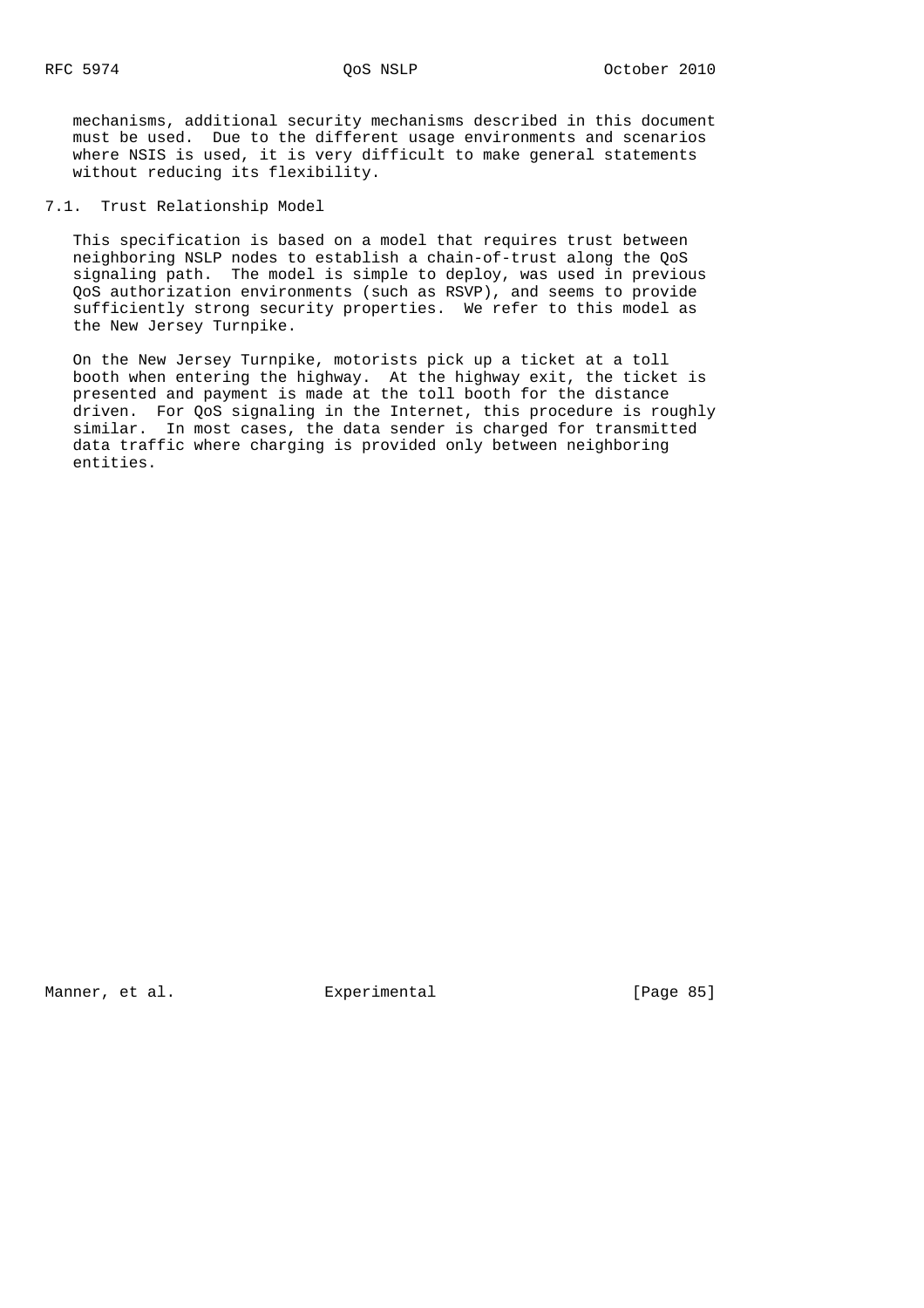

Legend:

 ----> Peering relationship that allows neighboring networks/entities to charge each other for the QoS reservation and data traffic

====> Data flow

.... Communication to the end host

Figure 16: New Jersey Turnpike Model

 The model shown in Figure 16 uses peer-to-peer relationships between different administrative domains as a basis for accounting and charging. As mentioned above, based on the peering relationship, a chain-of-trust is established. There are several issues that come to mind when considering this type of model:

- o The model allows authorization on a request basis or on a per session basis. Authorization mechanisms are elaborated in Section 7.2. The duration for which the QoS authorization is valid needs to be controlled. Combining the interval with the soft-state interval is possible. Notifications from the networks also seem to be a viable approach.
- o The price for a QoS reservation needs to be determined somehow and communicated to the charged entity and to the network where the charged entity is attached. Protocols providing "Advice of Charge" functionality are out of scope.

Manner, et al. **Experimental** [Page 86]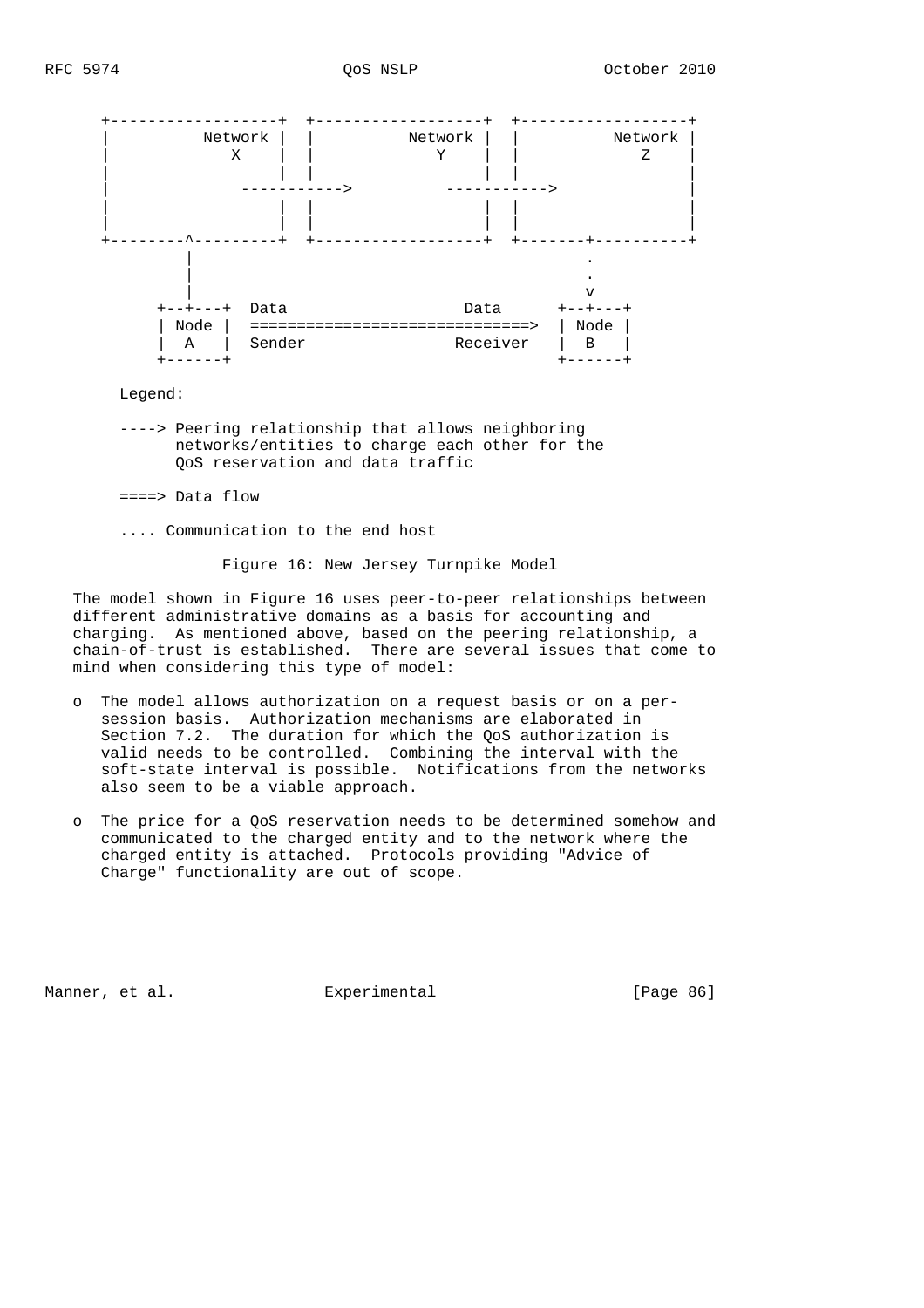o This architecture is simple enough to allow a scalable solution (ignoring reverse charging, multicast issues, and price distribution).

 Charging the data sender as performed in the model simplifies security handling by demanding only peer-to-peer security protection. Node A would perform authentication and key establishment. The established security association (together with the session key) would allow the user to protect QoS signaling messages. The identity used during the authentication and key establishment phase would be used by Network X (see Figure 16) to perform the so-called policy based admission control procedure. In our context, this user identifier would be used to establish the necessary infrastructure to provide authorization and charging. Signaling messages later exchanged between the different networks are then also subject to authentication and authorization. However, the authenticated entity is thereby the neighboring network and not the end host.

 The New Jersey Turnpike model is attractive because of its simplicity. S. Shenker, et al. [shenker] discuss various accounting implications and introduced the edge pricing model. The edge pricing model shows similarity to the model described in this section, with the exception that mobility and the security implications are not addressed.

7.2. Authorization Model Examples

 Various authorization models can be used in conjunction with the QoS NSLP.

7.2.1. Authorization for the Two-Party Approach

 The two-party approach (Figure 17) is conceptually the simplest authorization model.

| QoS request  |                    |             |  |  |  |  |  |
|--------------|--------------------|-------------|--|--|--|--|--|
| Entity       |                    | Entity      |  |  |  |  |  |
| requesting   |                    | authorizing |  |  |  |  |  |
| resource     | granted / rejected | resource    |  |  |  |  |  |
|              |                    | request     |  |  |  |  |  |
|              |                    |             |  |  |  |  |  |
| ᄉ            |                    | ᄉ           |  |  |  |  |  |
|              |                    |             |  |  |  |  |  |
| compensation |                    |             |  |  |  |  |  |
|              |                    |             |  |  |  |  |  |

Figure 17: Two-Party Approach

Manner, et al. **Experimental** [Page 87]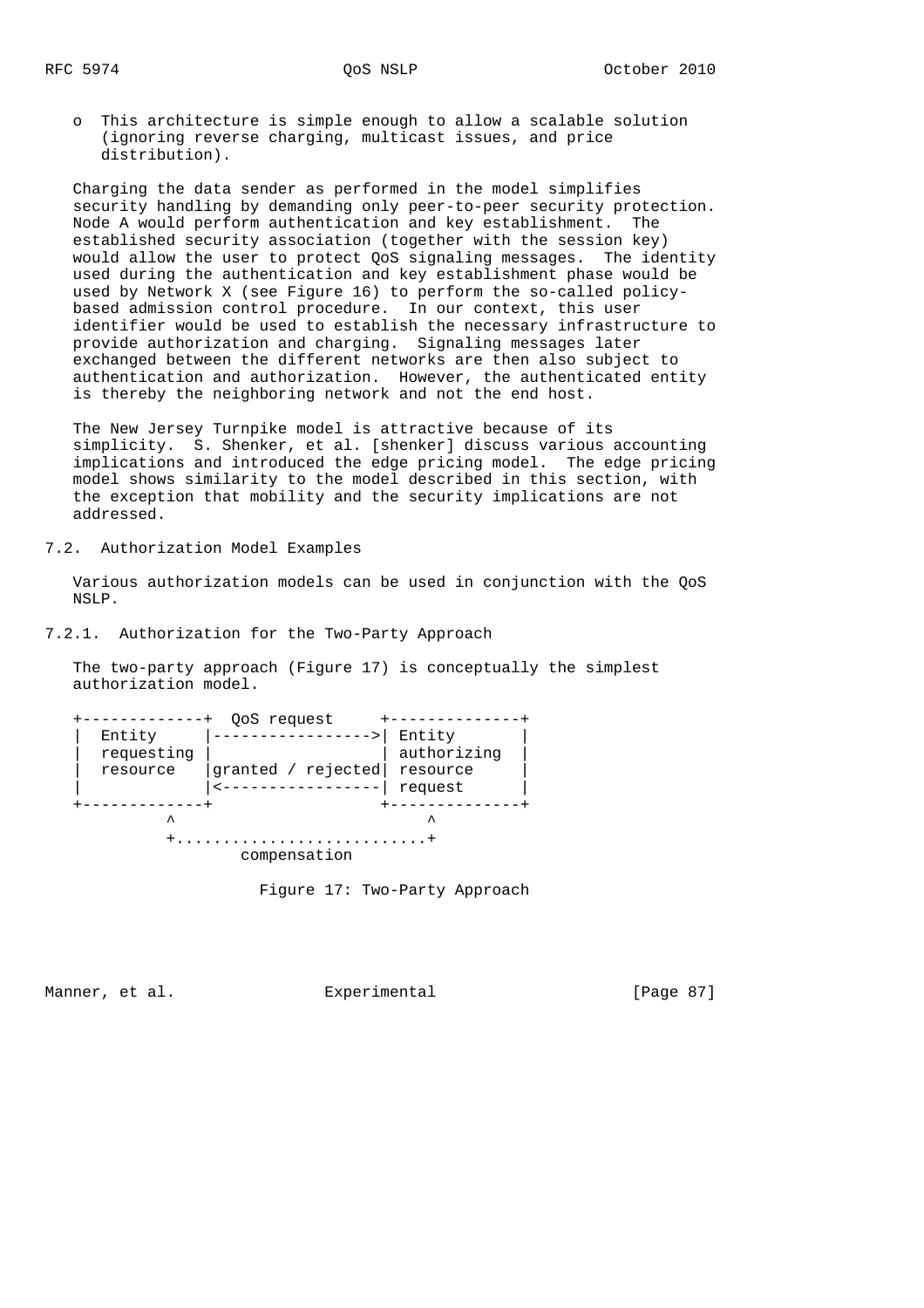In this example, the authorization decision only involves the two entities, or makes use of previous authorization using an out-of-band mechanism to avoid the need for active participation of an external entity during the NSIS protocol execution.

 This type of model may be applicable, e.g., between two neighboring networks (inter-domain signaling) where a long-term contract (or other out-of-band mechanisms) exists to manage charging and provides sufficient information to authorize individual requests.

## 7.2.2. Token-Based Three-Party Approach

 An alternative approach makes use of tokens, such as those described in RFC 3520 [RFC3520] and RFC 3521 [RFC3521] or used as part of the Open Settlement Protocol [osp]. Authorization tokens are used to associate two different signaling protocols runs (e.g., SIP and NSIS) and their authorization decision with each other. The latter is a form of assertion or trait. As an example, with the authorization token mechanism, some form of authorization is provided by the SIP proxy, which acts as the resource-authorizing entity in Figure 18. If the request is authorized, then the SIP signaling returns an authorization token that can be included in the QoS signaling protocol messages to refer to the previous authorization decision. The tokens themselves may take a number of different forms, some of which may require the entity performing the QoS reservation to query the external state.

Manner, et al. **Experimental** [Page 88]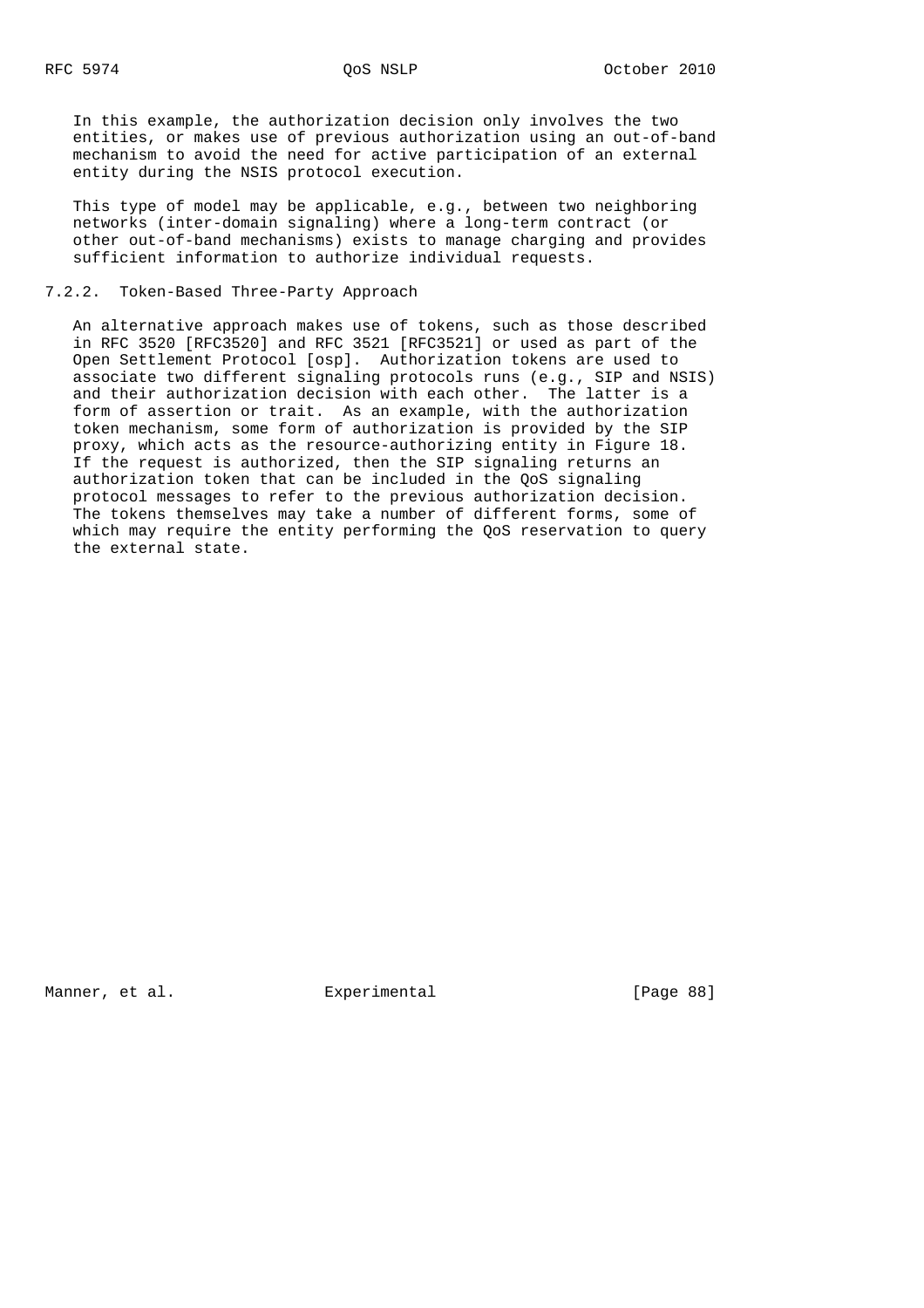| Entity C<br>. – – > I<br>authorizing<br>resource<br>request<br>$^+$ | financial settlement<br><.                                                       |
|---------------------------------------------------------------------|----------------------------------------------------------------------------------|
| ----------                                                          |                                                                                  |
|                                                                     |                                                                                  |
| QoS request                                                         |                                                                                  |
|                                                                     |                                                                                  |
| granted / rejected                                                  | Entity B<br>performing<br>OoS<br><..+<br>reservation                             |
|                                                                     | Authorization<br>Token Request<br>Authorization<br>Token<br>----+ + Authz. Token |

Figure 18: Token-Based Three-Party Approach

 For the digital money type of systems (e.g., OSP tokens), the token represents a limited amount of credit. So, new tokens must be sent with later refresh messages once the credit is exhausted.

Manner, et al. **Experimental** Experimental [Page 89]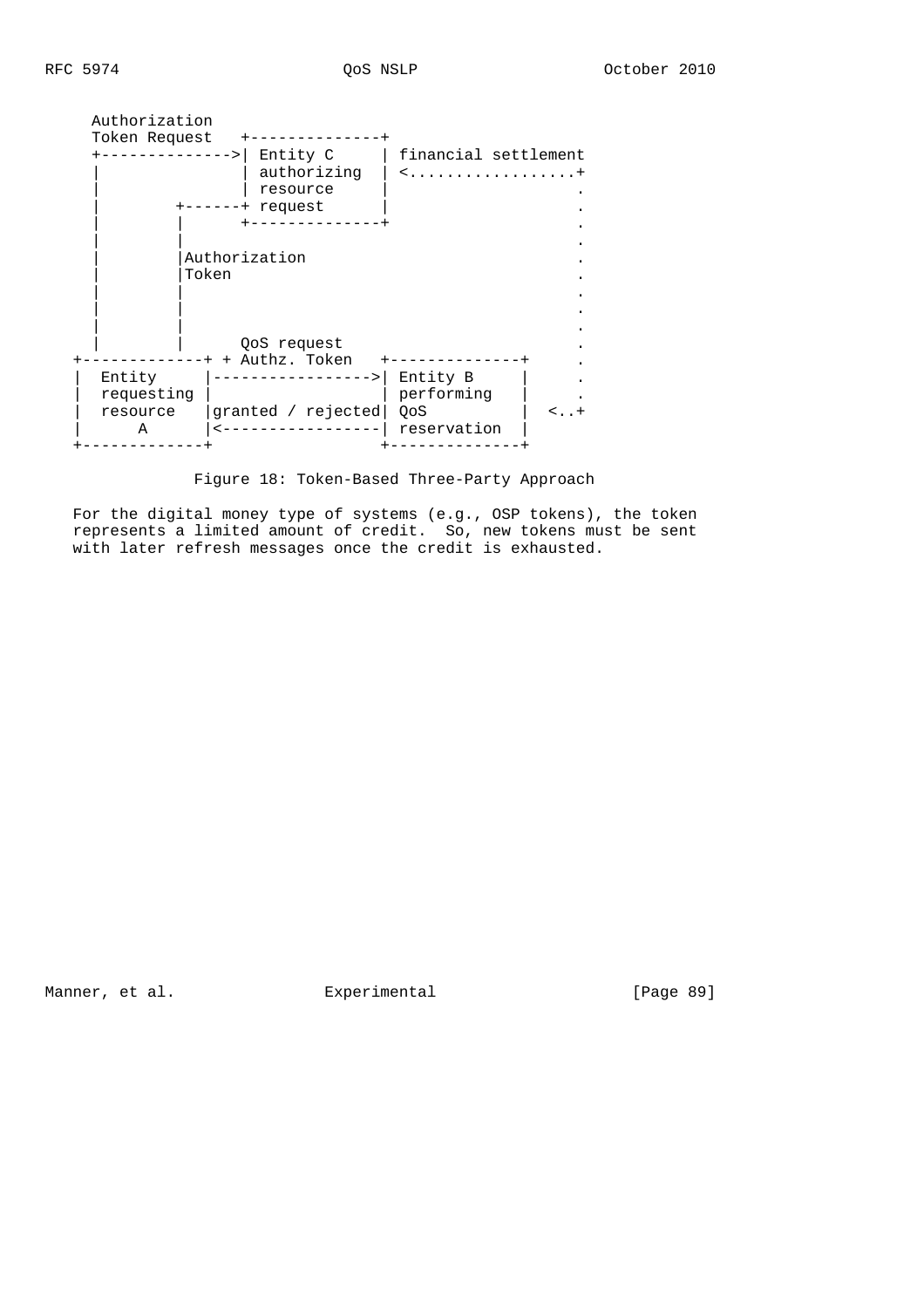## 7.2.3. Generic Three-Party Approach

 Another method is for the node performing the QoS reservation to delegate the authorization decision to a third party, as illustrated in Figure 19. The authorization decision may be performed on a per request basis, periodically, or on a per-session basis.



Figure 19: Three-Party Approach

7.3. Computing the Authorization Decision

 Whenever an authorization decision has to be made there is the question about which information serves as an input to the authorizing entity. The following information items have been mentioned in the past for computing the authorization decision (in addition to the authenticated identity):

Price

QoS objects

Policy rules

 Policy rules take into consideration attributes like time of day, subscription to certain services, membership, etc., when computing an authorization decision.

 The policies used to make the authorization are outside the scope of this document and are implementation/deployment specific.

Manner, et al.  $\Box$  Experimental [Page 90]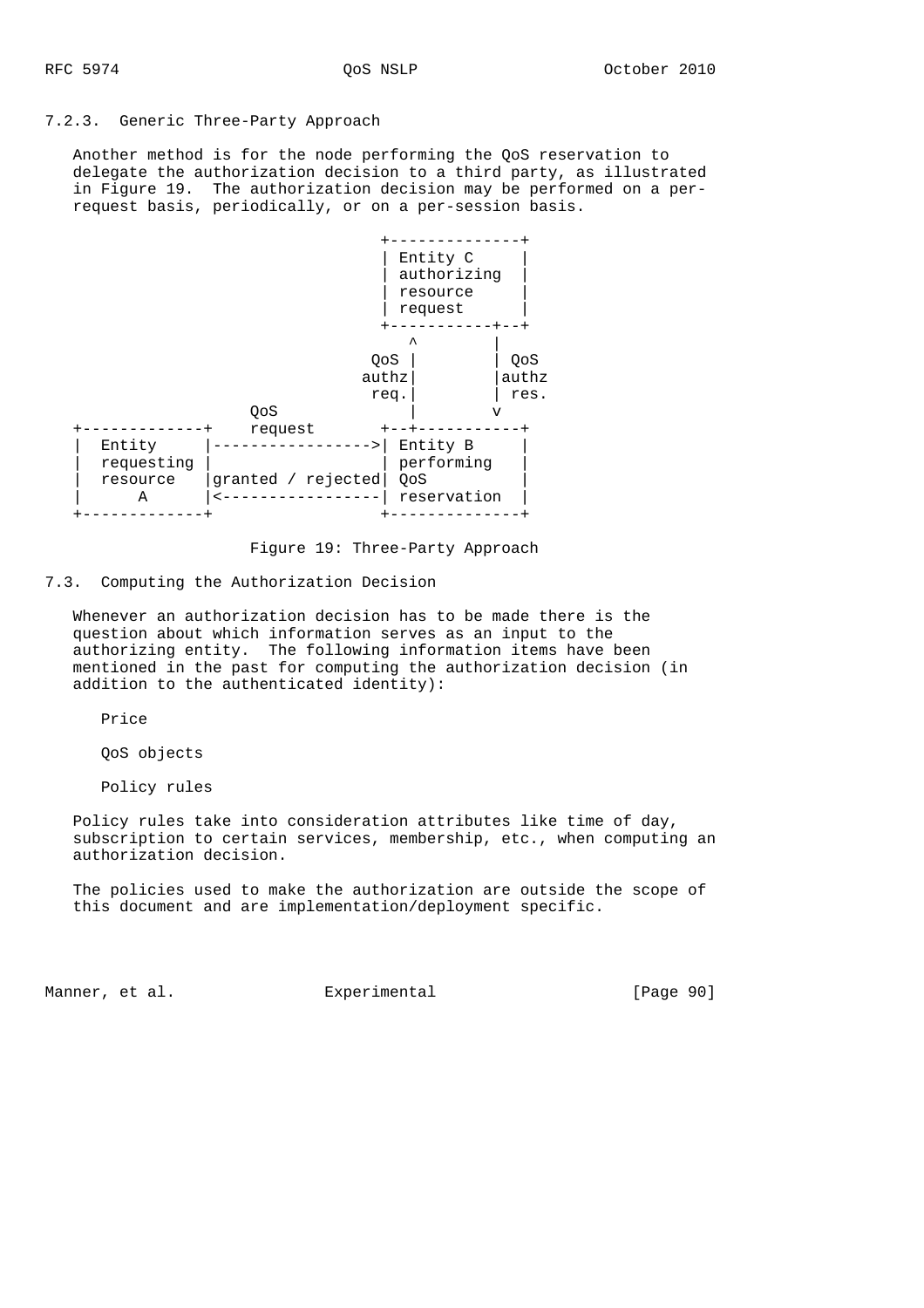## 8. Acknowledgments

 The authors would like to thank Eleanor Hepworth, Ruediger Geib, Roland Bless, Nemeth Krisztian, Markus Ott, Mayi Zoumaro-Djayoon, Martijn Swanink, and Ruud Klaver for their useful comments. Roland, especially, has done deep reviews of the document, making sure the protocol is well defined. Bob Braden provided helpful comments and guidance which were gratefully received.

9. Contributors

 This document combines work from three individual documents. The following authors from these documents also contributed to this document: Robert Hancock (Siemens/Roke Manor Research), Hannes Tschofenig and Cornelia Kappler (Siemens AG), Lars Westberg and Attila Bader (Ericsson), and Maarten Buechli (Dante) and Eric Waegeman (Alcatel). In addition, Roland Bless has contributed considerable amounts of text all along the writing of this specification.

 Sven Van den Bosch was the initial editor of earlier draft versions of this document. Since version 06 of the document, Jukka Manner has taken the editorship. Yacine El Mghazli (Alcatel) contributed text on AAA. Charles Shen and Henning Schulzrinne suggested the use of the reason field in the BOUND-SESSION-ID.

# 10. References

10.1. Normative References

| [RFC1982] |                        |  |  | Elz, R. and R. Bush, "Serial Number Arithmetic", |  |
|-----------|------------------------|--|--|--------------------------------------------------|--|
|           | RFC 1982, August 1996. |  |  |                                                  |  |

- [RFC2119] Bradner, S., "Key words for use in RFCs to Indicate Requirement Levels", BCP 14, RFC 2119, March 1997.
- [RFC5971] Schulzrinne, H. and R. Hancock, "GIST: General Internet Signalling Transport", RFC 5971, October 2010.
- [RFC5975] Ash, G., Bader, A., Kappler, C., and D. Oran, "QSPEC Template for the Quality-of-Service NSIS Signaling Layer Protocol (NSLP)", RFC 5975, October 2010.

## 10.2. Informative References

 [NSIS-AUTH] Manner, J., Stiemerling, M., Tschofenig, H., and R. Bless, Ed., "Authorization for NSIS Signaling Layer Protocols", Work in Progress, May 2010.

Manner, et al.  $\Box$  Experimental [Page 91]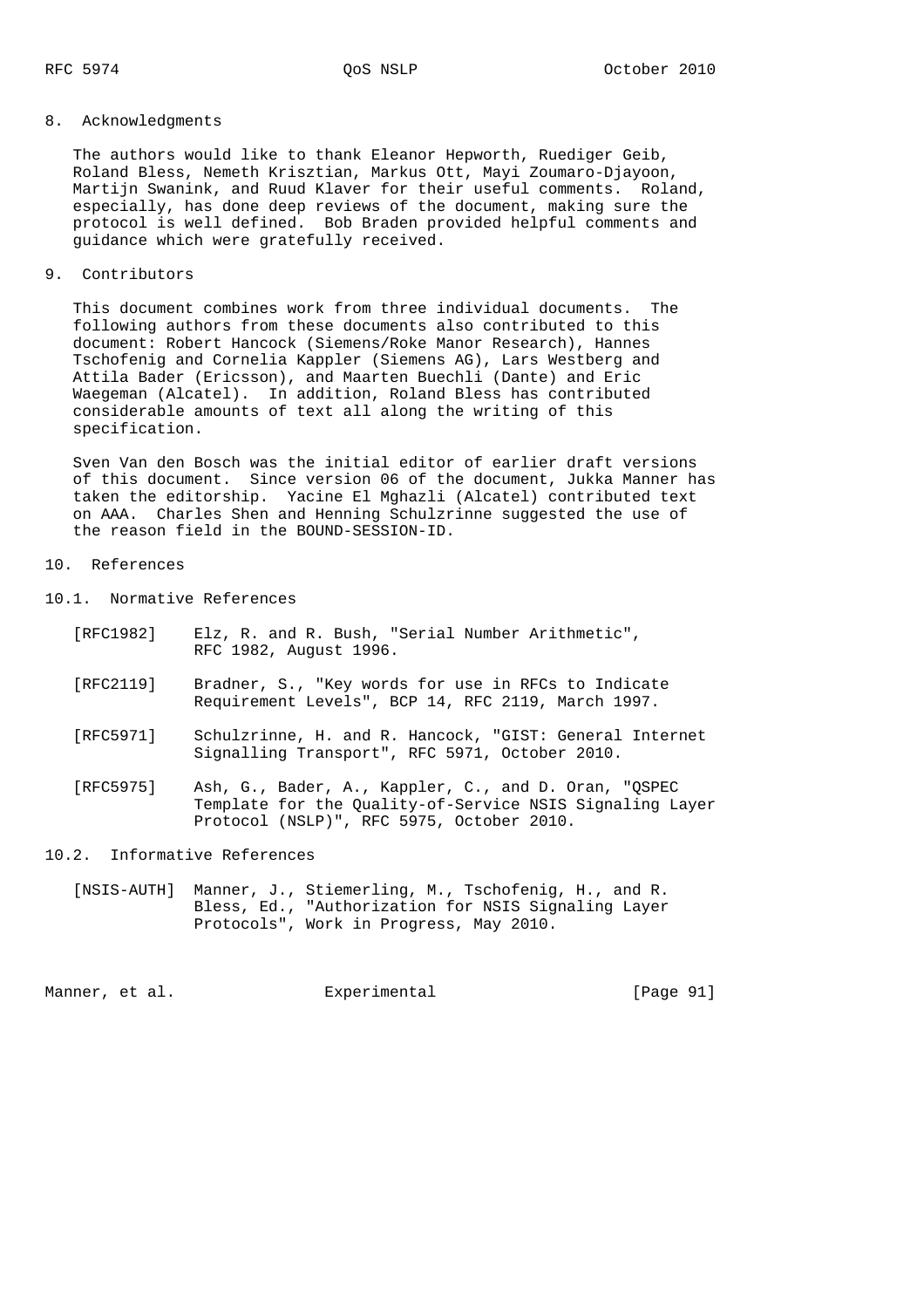- [NSIS-MOB] Sanda, T., Fu, X., Jeong, S., Manner, J., and H. Tschofenig, "NSIS Protocols operation in Mobile Environments", Work in Progress, May 2010.
- [RFC1633] Braden, B., Clark, D., and S. Shenker, "Integrated Services in the Internet Architecture: an Overview", RFC 1633, June 1994.
- [RFC2205] Braden, B., Zhang, L., Berson, S., Herzog, S., and S. Jamin, "Resource ReSerVation Protocol (RSVP) -- Version 1 Functional Specification", RFC 2205, September 1997.
- [RFC2210] Wroclawski, J., "The Use of RSVP with IETF Integrated Services", RFC 2210, September 1997.
- [RFC2961] Berger, L., Gan, D., Swallow, G., Pan, P., Tommasi, F., and S. Molendini, "RSVP Refresh Overhead Reduction Extensions", RFC 2961, April 2001.
- [RFC3175] Baker, F., Iturralde, C., Le Faucheur, F., and B. Davie, "Aggregation of RSVP for IPv4 and IPv6 Reservations", RFC 3175, September 2001.
	- [RFC3520] Hamer, L-N., Gage, B., Kosinski, B., and H. Shieh, "Session Authorization Policy Element", RFC 3520, April 2003.
	- [RFC3521] Hamer, L-N., Gage, B., and H. Shieh, "Framework for Session Set-up with Media Authorization", RFC 3521, April 2003.
	- [RFC3726] Brunner, M., "Requirements for Signaling Protocols", RFC 3726, April 2004.
	- [RFC4080] Hancock, R., Karagiannis, G., Loughney, J., and S. Van den Bosch, "Next Steps in Signaling (NSIS): Framework", RFC 4080, June 2005.
	- [RFC4081] Tschofenig, H. and D. Kroeselberg, "Security Threats for Next Steps in Signaling (NSIS)", RFC 4081, June 2005.
	- [RFC5226] Narten, T. and H. Alvestrand, "Guidelines for Writing an IANA Considerations Section in RFCs", BCP 26, RFC 5226, May 2008.
	- [RFC5234] Crocker, D. and P. Overell, "Augmented BNF for Syntax Specifications: ABNF", STD 68, RFC 5234, January 2008.

Manner, et al.  $\Box$  Experimental [Page 92]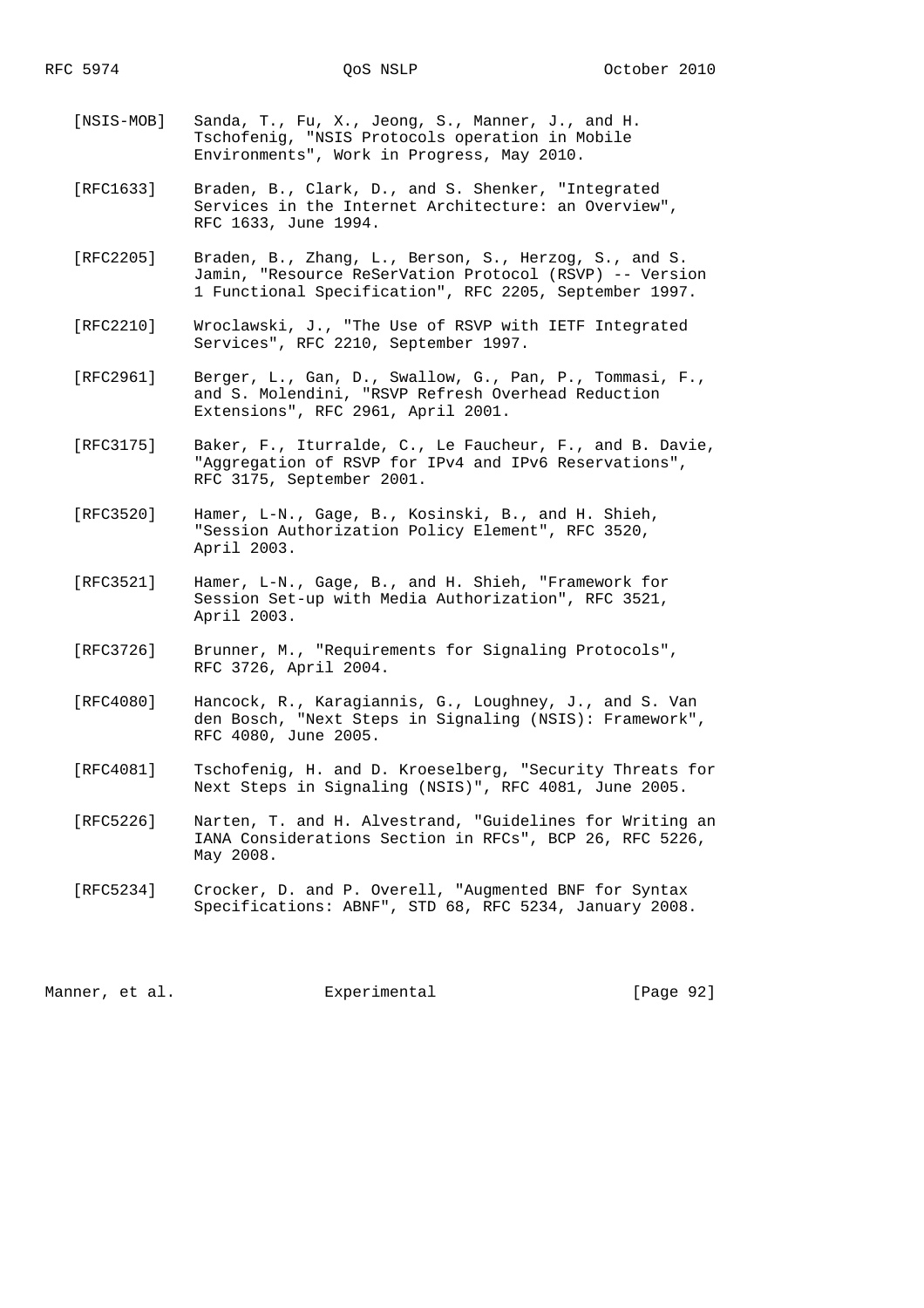- [RFC5973] Stiemerling, M., Tschofenig, H., Aoun, C., and E. Davies, "NAT/Firewall NSIS Signaling Layer Protocol (NSLP)", RFC 5973, October 2010.
- [RFC5977] Bader, A., Westberg, L., Karagiannis, G., Kappler, C., Tschofenig, H., and T. Phelan, "RMD-QOSM: The NSIS Quality-of-Service Model for Resource Management in Diffserv", RFC 5977, October 2010.
- [lrsvp] Manner, J. and K. Raatikainen, "Localized QoS Management for Multimedia Applications in Wireless Access Networks", IASTED IMSA, Technical Specification 101 321, p. 193-200, August 2004.
- [opwa95] Breslau, L., "Two Issues in Reservation Establishment", Proc. ACM SIGCOMM '95, Cambridge MA, August 1995.
- [osp] ETSI, "Telecommunications and Internet Protocol Harmonization Over Networks (TIPHON); Open Settlement Protocol (OSP) for Inter-Domain pricing, authorization, and usage exchange", Technical Specification 101 321, version 4.1.1.
- [qos-auth] Tschofenig, H., "QoS NSLP Authorization Issues", Work in Progress, June 2003.
- [shenker] Shenker, S., et al., "Pricing in computer networks: Reshaping the research agenda", Proc. of TPRC 1995, 1995.

Manner, et al. Experimental [Page 93]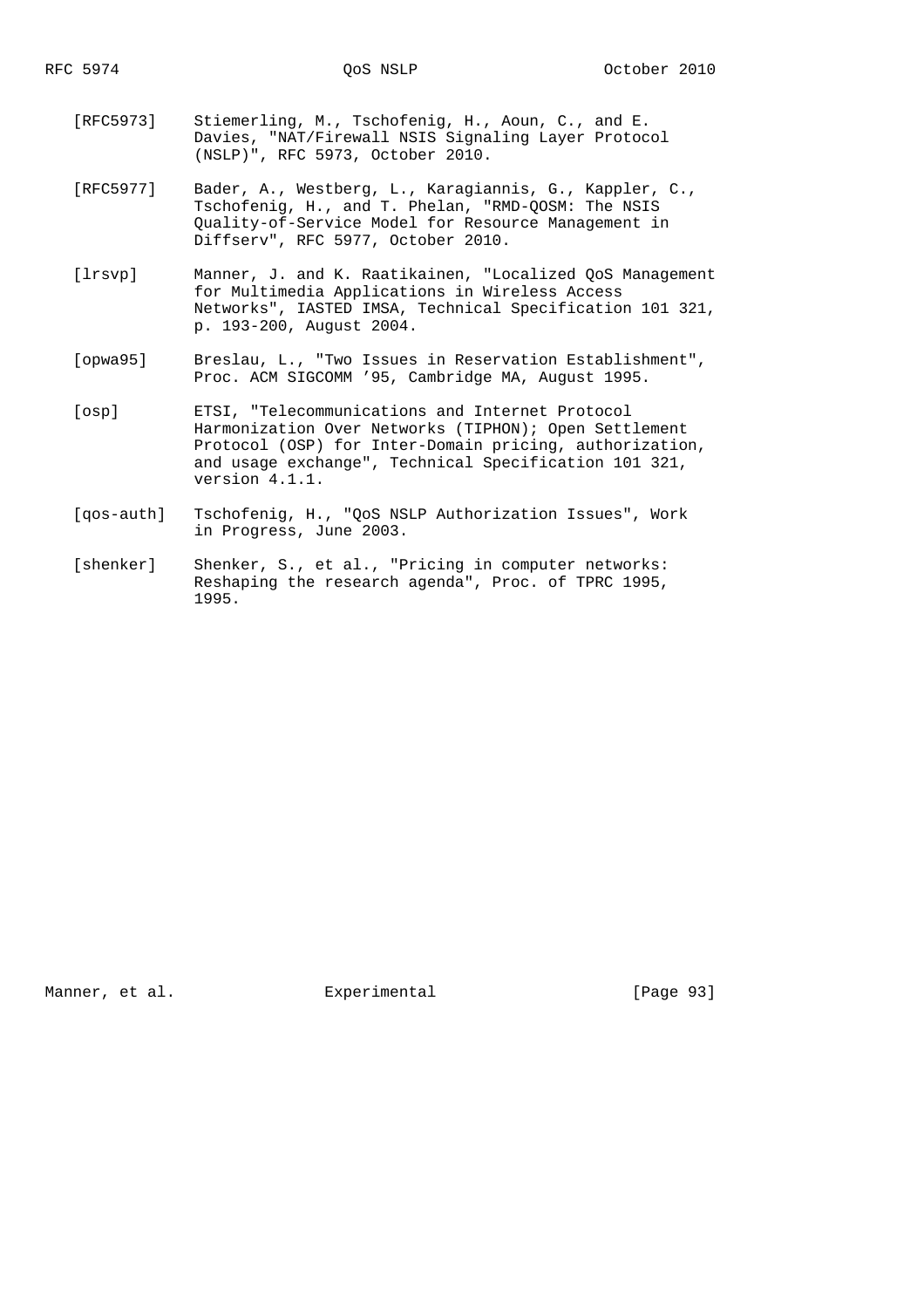Appendix A. Abstract NSLP-RMF API

 This appendix is purely informational and provides an abstract API between the QoS NSLP and the RMF. It should not be taken as a strict rule for implementors, but rather it helps clarify the interface between the NSLP and RMF.

A.1. Triggers from QOS-NSLP towards RMF

 The QoS-NSLP triggers the RMF/QOSM functionality by using the sendrmf() primitive:

 int sendrmf(sid, nslp\_req\_type, qspec, authorization\_info, NSLP\_objects, filter, features\_in, GIST\_API\_triggers, incoming\_interface, outgoing\_interface)

o sid: SESSION-ID - The NSIS session identifier

o nslp\_req\_type: indicates type of request:

- \* RESERVE
- \* QUERY
- \* RESPONSE
- \* NOTIFY
- o qspec: the QSPEC object, if present
- o authorization\_info: the AUTH\_SESSION object, if present
- o NSLP\_objects: data structure that contains a list with received QoS-NSLP objects. This list can be used by, e.g., local applications, network management, or policy control modules:
	- \* RII
	- \* RSN
	- \* BOUND-SESSION-ID list
	- \* REFRESH-PERIOD
	- \* SESSION-ID-LIST
	- \* RSN-LIST

Manner, et al.  $\Box$  Experimental  $\Box$  [Page 94]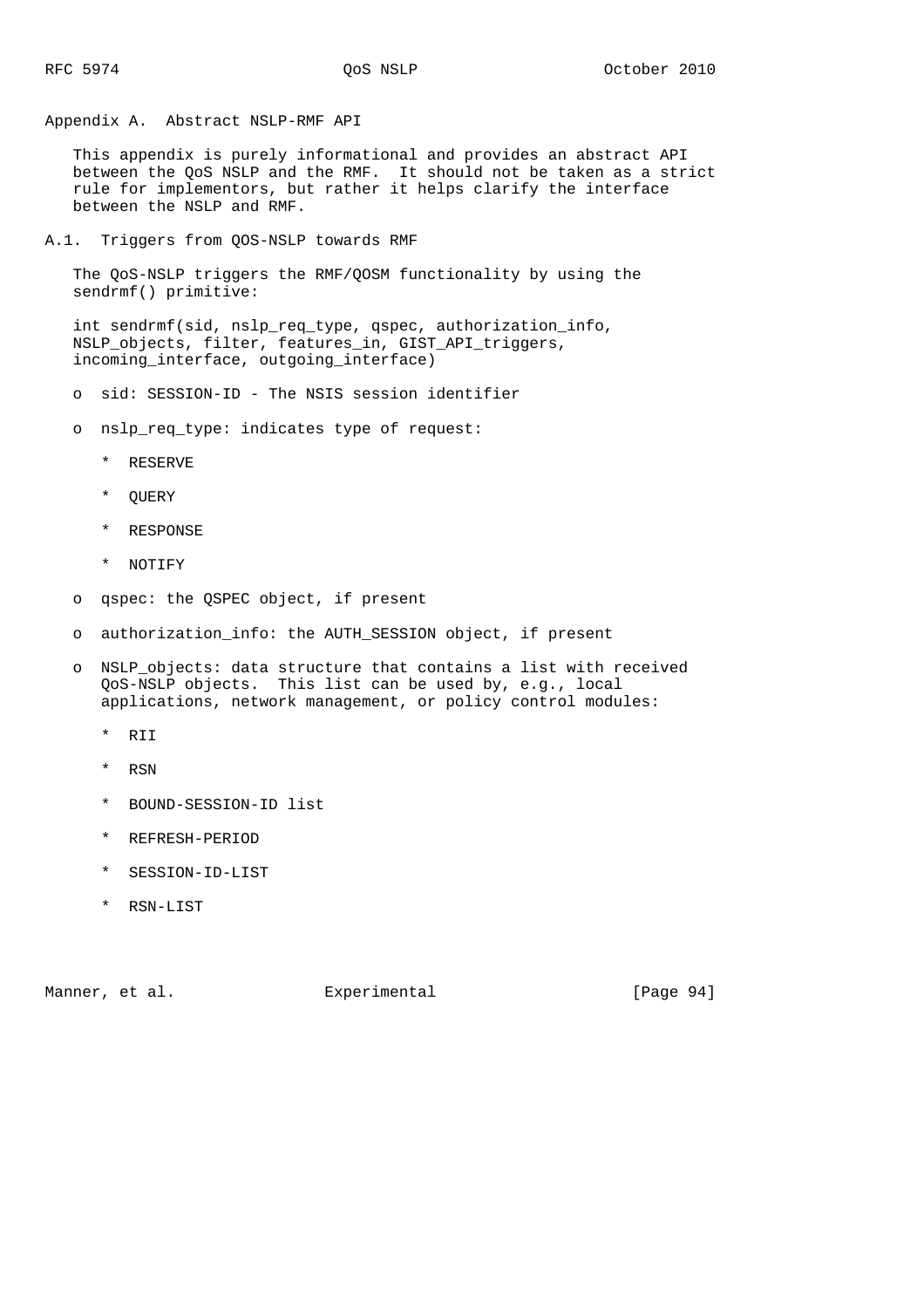- \* INFO-SPEC
- \* MSG-ID
- \* BOUND-MSG-ID
- o filter: the information for packet filtering, based on the MRI and the PACKET-CLASSIFIER object.
- o features\_in: it represents the flags included in the common header of the received QOS-NSLP message, but also additional triggers:
	- \* BREAK
	- \* REQUEST REDUCED REFRESHES
	- \* RESERVE-INIT
	- \* TEAR
	- \* REPLACE
	- \* ACK-REQ
	- \* PROXY
	- \* SCOPING
	- \* synchronization\_required: this attribute is set (see Sections Section 4.6 and Section 4.7.1, for example) when the QoS-NSLP functionality supported by a QNE Egress receives a non-tearing RESERVE message that includes a MSG-ID or a BOUND-MSG-ID object, and the BINDING\_CODE value of the BOUND-SESSION-ID object is equal to one of the following values:
		- + Tunnel and end-to-end sessions
		- + Aggregate sessions
	- \* GIST\_API\_triggers: it represents the attributes that are provided by GIST to QoS-NSLP via the GIST API:
		- + NSLPID
		- + Routing-State-Check
		- + SII-Handle

Manner, et al. Subsection Experimental Experiment (Page 95)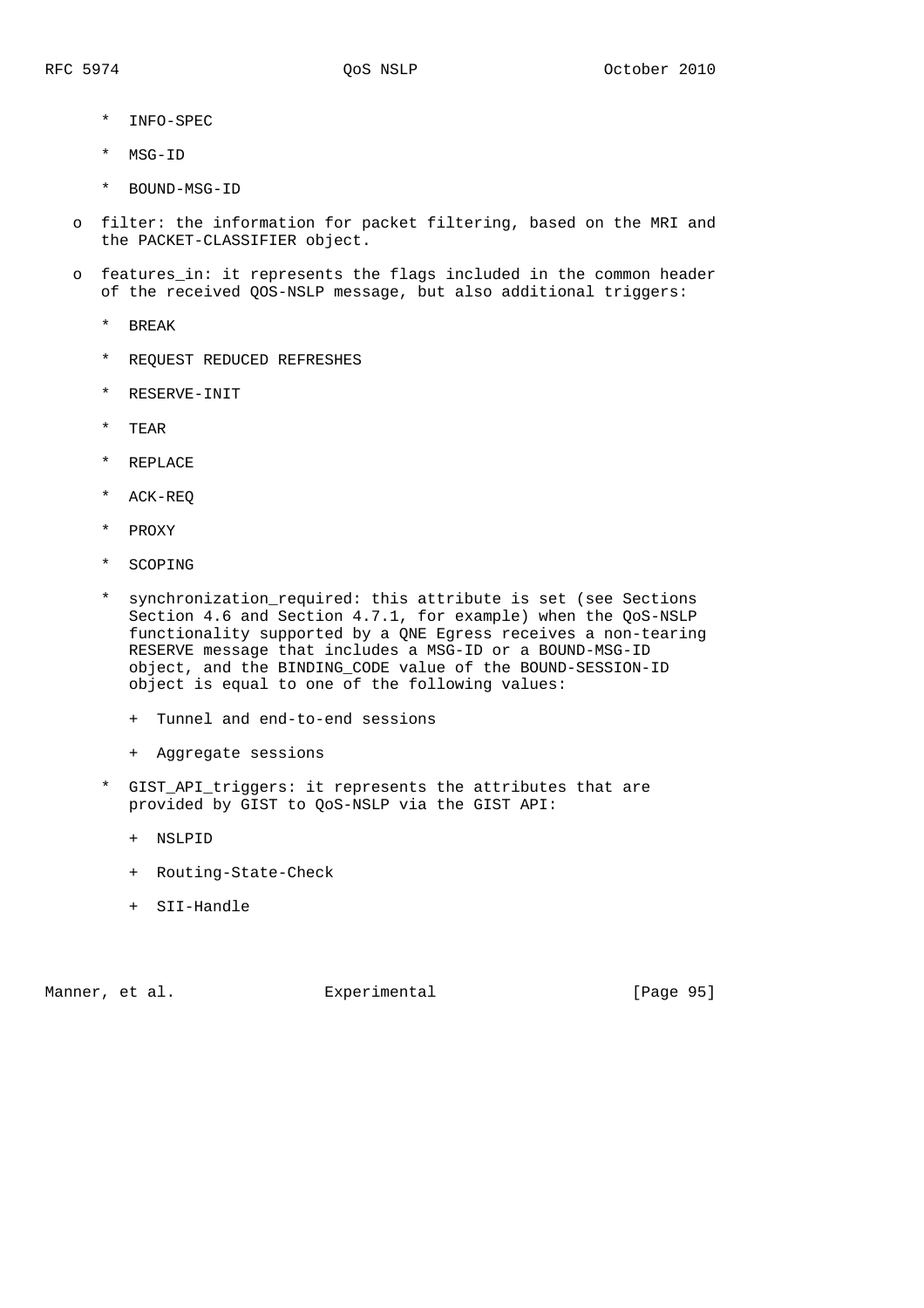- + Transfer-Attributes
- + GIST-Hop-Count
- + IP-TTL
- + IP-Distance
- incoming interface: the ID of the incoming interface. Used only when the QNE reserves resources on incoming interface. Default is 0 (no reservations on incoming interface)
- o outgoing\_interface: the ID of the outgoing interface. Used only when the QNE reserves resources on outgoing interface. Default is 0 (no reservations on outgoing interface)
- A.2. Triggers from RMF/QOSM towards QOS-NSLP

 The RMF triggers the QoS-NSLP functionality using the "recvrmf()" and "config()" primitives to perform either all or a subset of the features listed below.

 The recvrmf() primitive represents either a response to a request that has been sent via the API by the QoS-NSLP or an asynchronous notification. Note that when the RMF/QOSM receives a request via the API from the QoS-NSLP function, one or more "recvrmf()" response primitives can be sent via the API towards QoS-NSLP. In this way, the QOS-NSLP can generate one or more QoS-NSLP messages that can be used, for example, in the situation that the arrival of one end-to end RESERVE triggers the generation of two (or more) RESERVE messages: an end-to-end RESERVE message and one (or more) intra domain (local) RESERVE message.

 The config() primitive is used to configure certain features, such as QNE type, stateful or stateless operation, or bypassing of end-to-end messages.

 Note that the selection of the subset of triggers is controlled by the QoS Model.

 int recvrmf(sid, nslp\_resp\_type, qspec, authorization\_info, status, NSLP\_objects, filter, features\_out, GIST\_API\_triggers incoming\_interface, outgoing\_interface)

o sid: SESSION-ID - The NSIS session identifier

Manner, et al. **Experimental** [Page 96]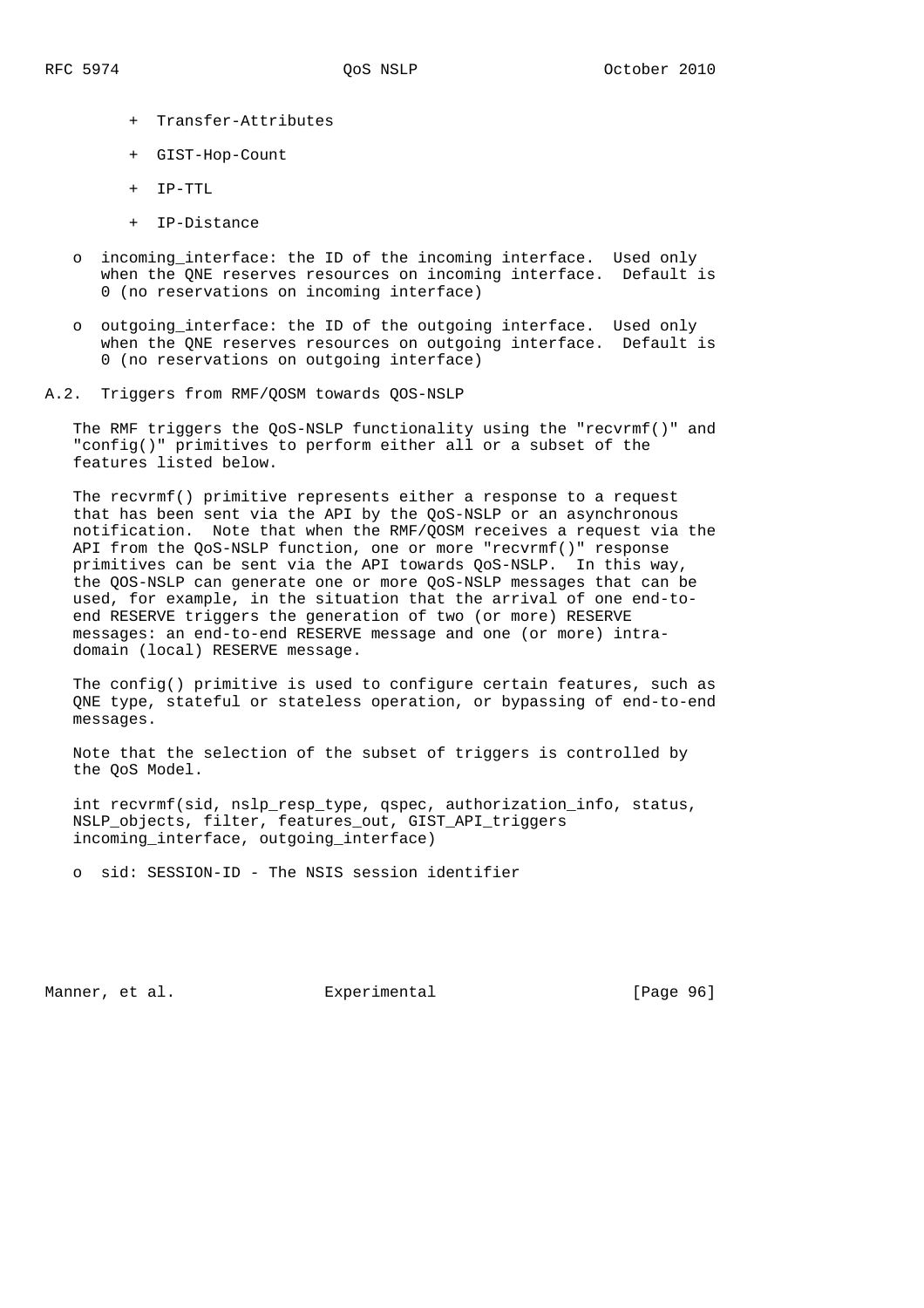o nslp\_resp\_type: indicates type of response:

- \* RESERVE
- \* QUERY
- \* RESPONSE
- \* NOTIFY
- o qspec: the QSPEC object, if present
- o authorization\_info: the AUTHO\_SESSION object, if present
- o status: boolean that notifies the status of the reservation and can be used by QOS-NSLP to include in the INFO-SPEC object:
	- \* RESERVATION\_SUCCESSFUL
	- \* TEAR\_DOWN\_SUCCESSFUL
	- \* NO RESOURCES
	- \* RESERVATION\_FAILURE
	- \* RESERVATION\_PREEMPTED: reservation was preempted
	- \* AUTHORIZATION\_FAILED: authorizing the request failed
	- \* MALFORMED\_QSPEC: request failed due to malformed qspec
	- \* SYNCHRONIZATION\_FAILED: Mismatch synchronization between an end-to-end RESERVE and an intra-domain RESERVE (see Sections Section 4.6 and Section 4.7.1)
	- \* CONGESTION\_SITUATION: Possible congestion situation occurred on downstream path
	- \* QoS Model Error
- o NSLP\_objects: data structure that contains a list with QoS-NSLP objects that can be used by QoS-NSLP when the QNE is a QNI, QNR, QNI\_Ingress, QNR\_Ingress, QNI\_Egress, or QNR\_Egress:
	- \* RII
	- \* RSN

Manner, et al. Experimental [Page 97]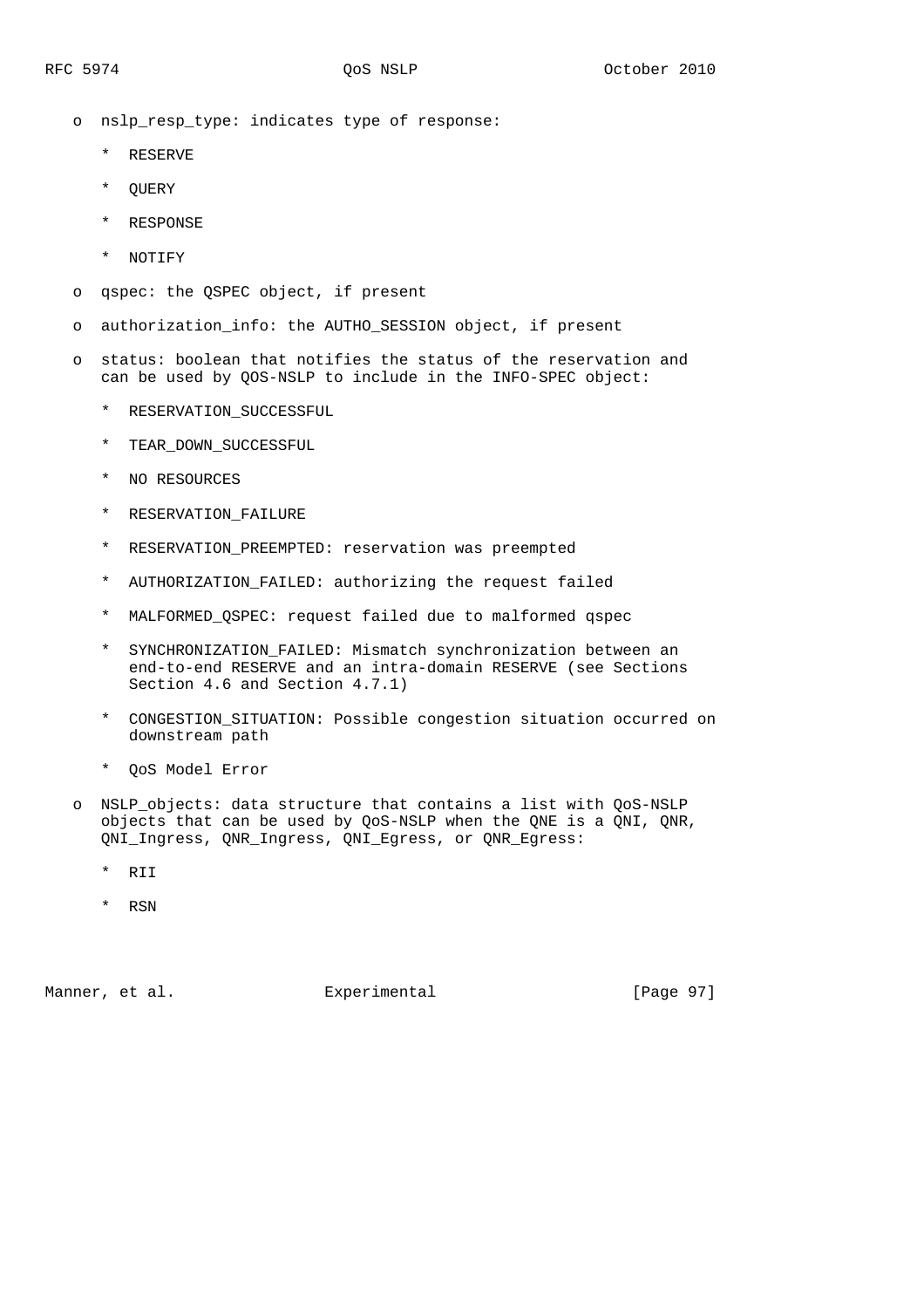- \* BOUND-SESSION-ID list
- \* REFRESH-PERIOD
- \* SESSION-ID-LIST
- \* RSN-LIST
- \* MSG-ID
- \* BOUND-MSG-ID
- o filter: it represents the MRM-related PACKET CLASSIFIER
- o features\_out: it represents (among others) the flags that can be used by the QOS-NSLP for newly generated QoS-NSLP messages:
	- \* BREAK
	- \* REQUEST REDUCED REFRESHES
	- \* RESERVE-INIT
	- \* TEAR
	- \* REPLACE
	- \* ACK-REQ
	- \* PROXY
	- \* SCOPING
	- \* BYPASSING when the outgoing message should be bypassed, then it includes the required bypassing level. Otherwise, it is empty. It can be set only by QNI\_Ingress, QNR\_Ingress, QNI\_Egress, or QNR\_Egress. It can be unset only by QNI\_Ingress, QNR\_Ingress, QNI\_Egress, or QNR\_Egress.
	- \* BINDING () when BINDING is required, then it includes a BOUND-SESSION-ID list. Otherwise, it is empty. It can only be requested by the following QNE types: QNI, QNR, QNI\_Ingress, QNR\_Ingress, QNI\_Egress, or QNR\_Egress.

Manner, et al. Subsection Experimental Experiment (Page 98)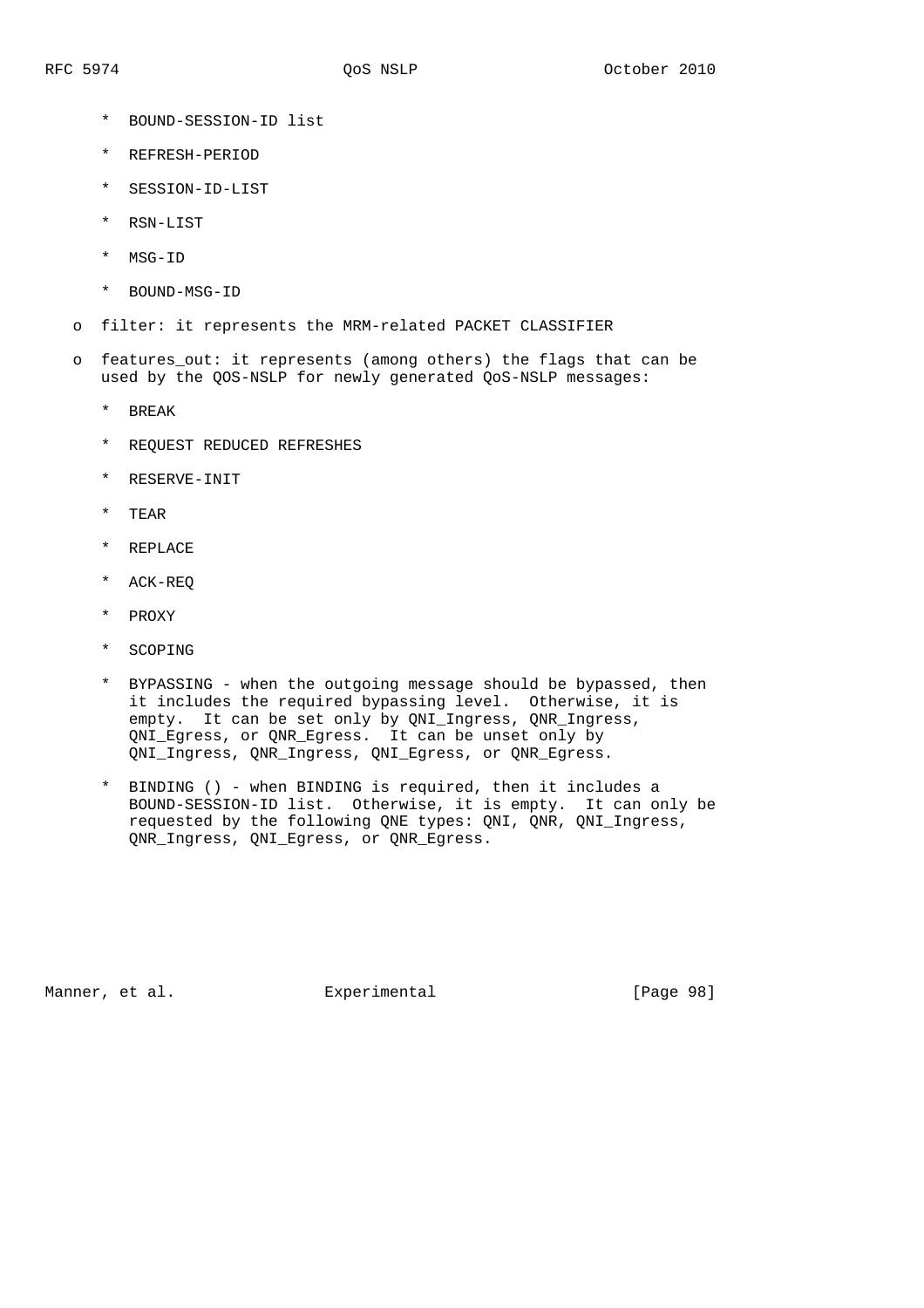- \* NEW\_SID it requests to generate a new session with a new SESSION-ID. If the QoS-NSLP generates a new SESSION-ID, then the QoS-NSLP has to return the value of this new SESSION-ID to the RMF/QOSM. It can be requested by a QNI, QNR, QNI\_Ingress, QNI\_Egress, QNR\_Ingress, or QNR\_Egress.
- \* NEW\_RSN it requests to generate a new RSN. If the QoS-NSLP generates a new RSN, then the QoS-NSLP has to return the value of this new RSN to the RMF/QOSM.
- \* NEW\_RII it requests to generate a new RII. If the QoS-NSLP generates a new RII, then the QoS-NSLP has to return the value of this new RII to the RMF/QOSM.
- o GIST\_API\_triggers: it represents the attributes that are provided to GIST via QoS-NSLP via the GIST API:
	- \* NSLPID
	- \* SII-Handle
	- \* Transfer-Attributes
	- \* GIST-Hop-Count
	- \* IP-TTL
	- \* ROUTING-STATE-CHECK (if set, it requires that GIST create a routing state)
- o incoming\_interface: the ID of the incoming interface. Used only when the QNE reserves resources on the incoming interface. Default is 0 (no reservations on the incoming interface).
- o outgoing\_interface: the ID of the outgoing interface. Used only when the QNE reserves resources on the outgoing interface. Default is 0 (no reservations on the outgoing interface).
- A.3. Configuration Interface

 The config() function is meant for configuring per-session settings, from the RMF towards the NSLP.

int config(sid, qne\_type, state\_type, bypassing\_type)

o sid: SESSION-ID - The NSIS session identifier

Manner, et al.  $\Box$  Experimental [Page 99]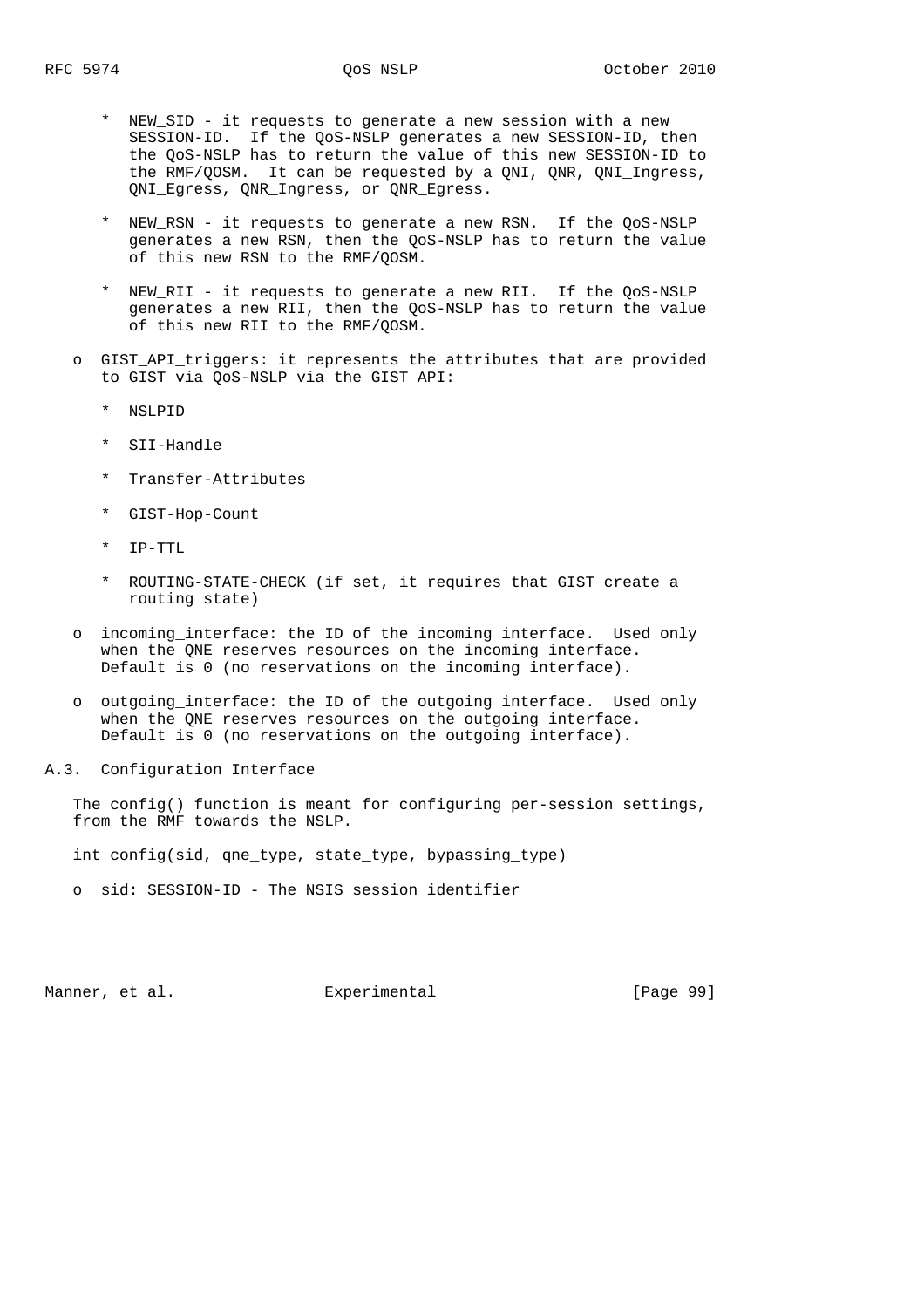o qne\_type: it defines the type of a QNE

- \* QNI
- \* QNI\_Ingress: the QNE is a QNI and an Ingress QNE
- \* QNE: the QNE is not a QNI or QNR
- \* QNE\_Interior: the QNE is an Interior QNE, but it is not a QNI or QNR
- \* QNI\_Egress: the QNE is a QNI and an Egress QNE
- \* QNR
- \* QNR\_Ingress: the QNE is a QNR and an Ingress QNE
- \* QNR\_Egress: the QNE is a QNR and an Egress QNE
- o state\_type: it defines if the QNE keeps QoS-NSLP operational states
	- \* STATEFUL
	- \* STATELESS
- o bypassing\_type: it defines if a QNE bypasses end-to-end messages or not

### Appendix B. Glossary

AAA: Authentication, Authorization, and Accounting

EAP: Extensible Authentication Protocol

MRI: Message Routing Information (see [RFC5971])

NAT: Network Address Translator

NSLP: NSIS Signaling Layer Protocol (see [RFC4080])

NTLP: NSIS Transport Layer Protocol (see [RFC4080])

OPWA: One Pass With Advertising

OSP: Open Settlement Protocol

PIN: Policy-Ignorant Node

Manner, et al. Experimental [Page 100]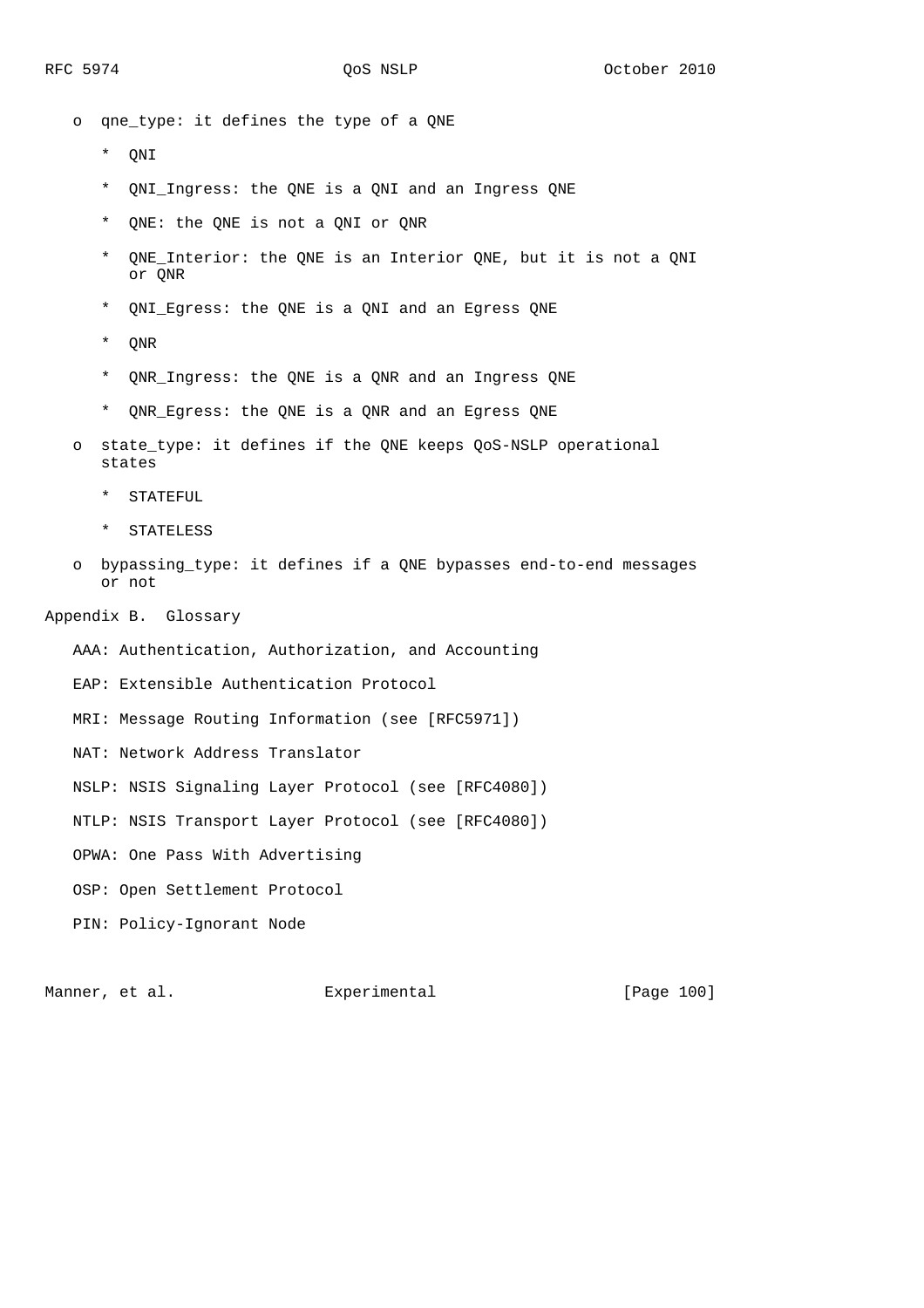QNE: an NSIS Entity (NE), which supports the QoS NSLP (see Section 2) QNI: the first node in the sequence of QNEs that issues a reservation request for a session (see Section 22) QNR: the last node in the sequence of QNEs that receives a reservation request for a session (see Section 22) QSPEC: Quality-of-Service Specification RII: Request Identification Information RMD: Resource Management for Diffserv RMF: Resource Management Function RSN: Reservation Sequence Number RSVP: Resource Reservation Protocol (see [RFC2205]) SII: Source Identification Information SIP: Session Initiation Protocol

SLA: Service Level Agreement

Manner, et al. Subsection Experimental Experiment (Page 101)